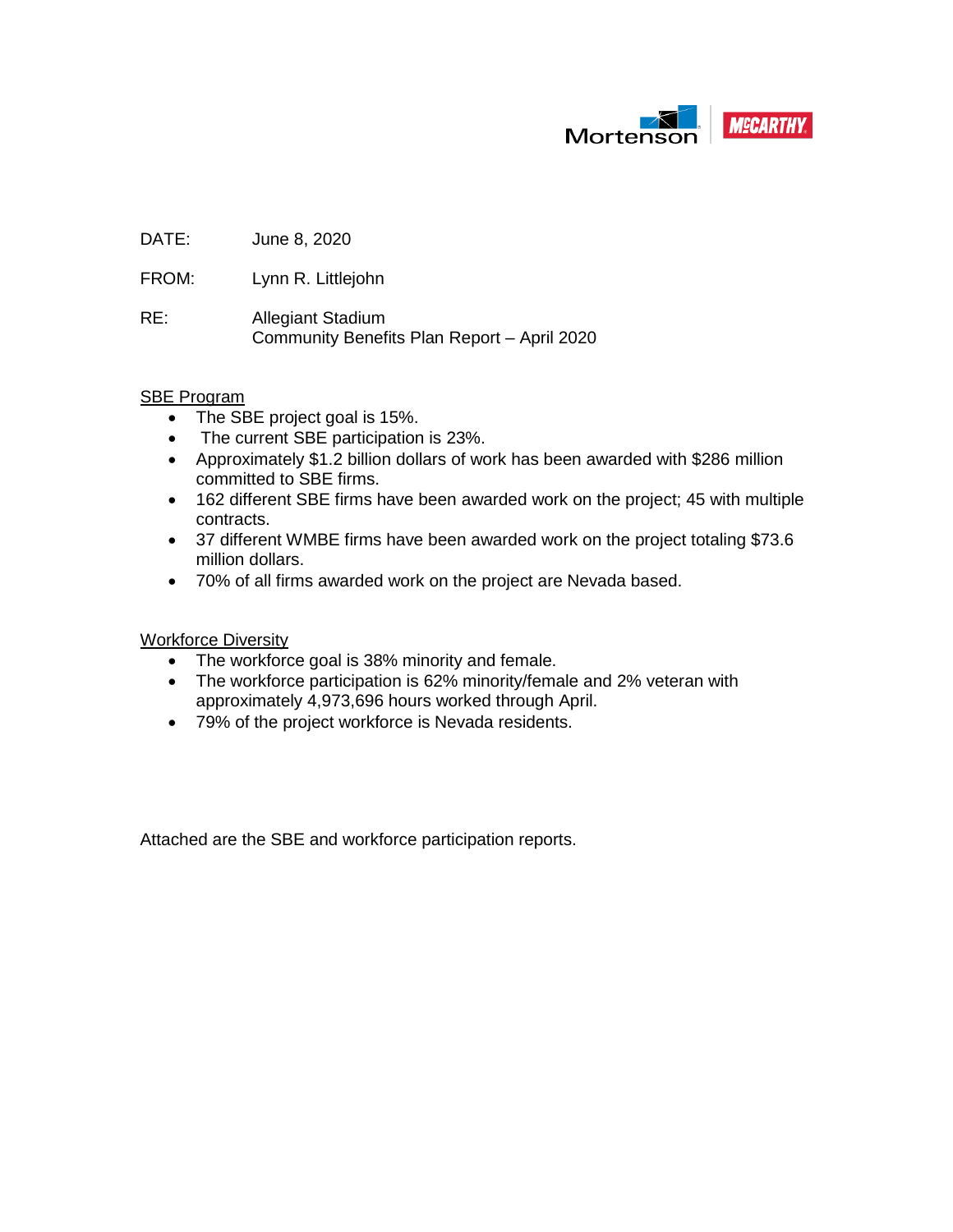

| cc | <b>State</b> | Subcontractor                 | <b>Scope of Work</b>                    | <b>SBE/Other</b> |     | <b>Orig Contract</b><br>\$ Amount | <b>Original SBE</b><br>\$ Commitment | <b>Original SBE</b><br><b>Commitment %</b> | <b>Current Contract</b><br>\$ Amount | SBE % |     | <b>Awarded SBE</b><br>\$Participation | <b>Other \$Participation</b> |        |                         | <b>Actual SBE</b><br>\$ Paid |                         | <b>Actual Other</b><br>\$ Paid |
|----|--------------|-------------------------------|-----------------------------------------|------------------|-----|-----------------------------------|--------------------------------------|--------------------------------------------|--------------------------------------|-------|-----|---------------------------------------|------------------------------|--------|-------------------------|------------------------------|-------------------------|--------------------------------|
|    | <b>NV</b>    | Lewis K. Construction         | <b>Fencing Repairs</b>                  | SBE              | S.  |                                   | 19,360                               | $100\%$ \$                                 | 21,838                               | 100%  |     | 21,838                                |                              |        | $\sqrt[6]{\frac{1}{2}}$ | $21,838$ \$                  |                         |                                |
|    | <b>NV</b>    | Nevada Water Trucks           | <b>Track Out Pad Installation</b>       | SBE              | -\$ | 10,000                            | 10,000<br>-\$                        | $100\%$ \$                                 | 9,903                                | 100%  |     | 9,903                                 |                              |        | -\$                     | $9,903$ \$                   |                         |                                |
|    | <b>NV</b>    | <b>Amazon Masonry</b>         | <b>Dust Control</b>                     | SBE/MBE          | -\$ | $10,000$   \$                     | 10,000                               | $100\%$ \$                                 | 11,495                               | 100%  |     | 11,495                                |                              |        | $\mathfrak{L}$          |                              |                         |                                |
|    | NV           | Tab Contractors, Inc.         | Trailer Set-up & Geotech Fault<br>Study | Other            |     | $748,450$ \ \$                    | 490,567                              | $66\%$ \$                                  | 908,200                              | 50%   |     |                                       |                              |        |                         |                              | -\$                     | 862,790                        |
|    | <b>NV</b>    | Boulder Sand & Gravel         | Aggregates                              | SBE              |     |                                   |                                      |                                            |                                      |       |     | 9,815                                 |                              |        | $\mathfrak{L}$          | 9,815                        |                         |                                |
|    | <b>NV</b>    | JS & S Surveying              | Surveying                               | SBE/MBE          |     |                                   |                                      |                                            |                                      |       | -\$ | 21,145                                |                              |        | $\mathfrak{L}$          | 20,088                       |                         |                                |
|    | <b>NV</b>    | M Con                         | <b>Utilities</b>                        | SBE/MBE          |     |                                   |                                      |                                            |                                      |       | -\$ | 402,693                               |                              |        | $\mathfrak{L}$          | 401,133                      |                         |                                |
|    | <b>NV</b>    | Olson Precast Co.             | Concrete Manhole                        | SBE              |     |                                   |                                      |                                            |                                      |       | -\$ | 14,738                                |                              |        | -\$                     | 14,738                       |                         |                                |
|    | <b>NV</b>    | Acme Electric                 | <b>Street Light Repairs</b>             | Other            |     |                                   |                                      |                                            |                                      |       |     |                                       | - \$                         | 4,033  |                         |                              | \$.                     | 4,033                          |
|    | <b>NV</b>    | Nevada Tap Master             | Hot Taps                                | SBE              |     |                                   |                                      |                                            |                                      |       | -\$ | 1,560                                 |                              |        | $\mathfrak{L}$          | 1,560                        |                         |                                |
|    | <b>NV</b>    | Merli Concrete Pumping        | Box Culvert - Concrete Pump             | SBE              |     |                                   |                                      |                                            |                                      |       |     | 595                                   |                              |        |                         | 595                          |                         |                                |
|    | <b>NV</b>    | <b>National Trench Safety</b> | <b>Traffic Control</b>                  | Other            |     |                                   |                                      |                                            |                                      |       |     |                                       | - \$                         | 11,767 |                         |                              | - \$                    | 11,767                         |
|    | <b>NV</b>    | Wells Cargo                   | Cold Mix, Reject Sand, Rock             | Other            |     |                                   |                                      |                                            |                                      |       |     |                                       | - 95                         | 3,090  |                         |                              | -\$                     | 3,090                          |
|    | <b>NV</b>    | HD White Cap                  | Equipment Rental                        | Other            |     |                                   |                                      |                                            |                                      |       |     |                                       | - 95                         | 9,536  |                         |                              | <sup>\$</sup>           | 9,536                          |
|    | <b>NV</b>    | Cashman Equipment             | Equipment Rental                        | Other            |     |                                   |                                      |                                            |                                      |       |     |                                       | $\sqrt{3}$                   | 5,016  |                         |                              | $\sqrt[3]{2}$           | 5,016                          |
|    | <b>NV</b>    | Sunstate                      | Sewer & Water Materials                 | Other            |     |                                   |                                      |                                            |                                      |       |     |                                       | $\sqrt{3}$                   | 1,793  |                         |                              | $\sqrt[6]{\frac{1}{2}}$ | 1,793                          |
|    | <b>NV</b>    | Ferguson Waterworks           | Equipment Rental                        | Other            |     |                                   |                                      |                                            |                                      |       |     |                                       | -S                           | 84,388 |                         |                              | $\sqrt[6]{\frac{1}{2}}$ | 84,388                         |
|    | <b>NV</b>    | <b>United Rentals</b>         | Concrete                                | Other            |     |                                   |                                      |                                            |                                      |       |     |                                       |                              | 20,386 |                         |                              | $\sqrt[3]{2}$           | 20,386                         |
|    | <b>NV</b>    | Nevada Ready Mix              | Equipment Rental                        | Other            |     |                                   |                                      |                                            |                                      |       |     |                                       | -S                           | 7,954  |                         |                              | $\sqrt[6]{3}$           | 7,954                          |
|    | <b>NV</b>    | Ahern Rentals                 | <b>Trucking Materials</b>               | Other            |     |                                   |                                      |                                            |                                      |       |     |                                       | $\mathbf{\$}$                | 2,474  |                         |                              | $\sqrt[6]{\frac{1}{2}}$ | 2,474                          |
|    | <b>NV</b>    | Werdco                        | <b>Trucking Materials</b>               | Other            |     |                                   |                                      |                                            |                                      |       |     |                                       | -\$                          | 2,764  |                         |                              | $\sqrt[6]{\frac{1}{2}}$ | 2,764                          |
|    | <b>NV</b>    | Diaz Trucking                 | <b>Trucking Materials</b>               | Other            |     |                                   |                                      |                                            |                                      |       |     |                                       |                              | 385    |                         |                              | \$                      | 385                            |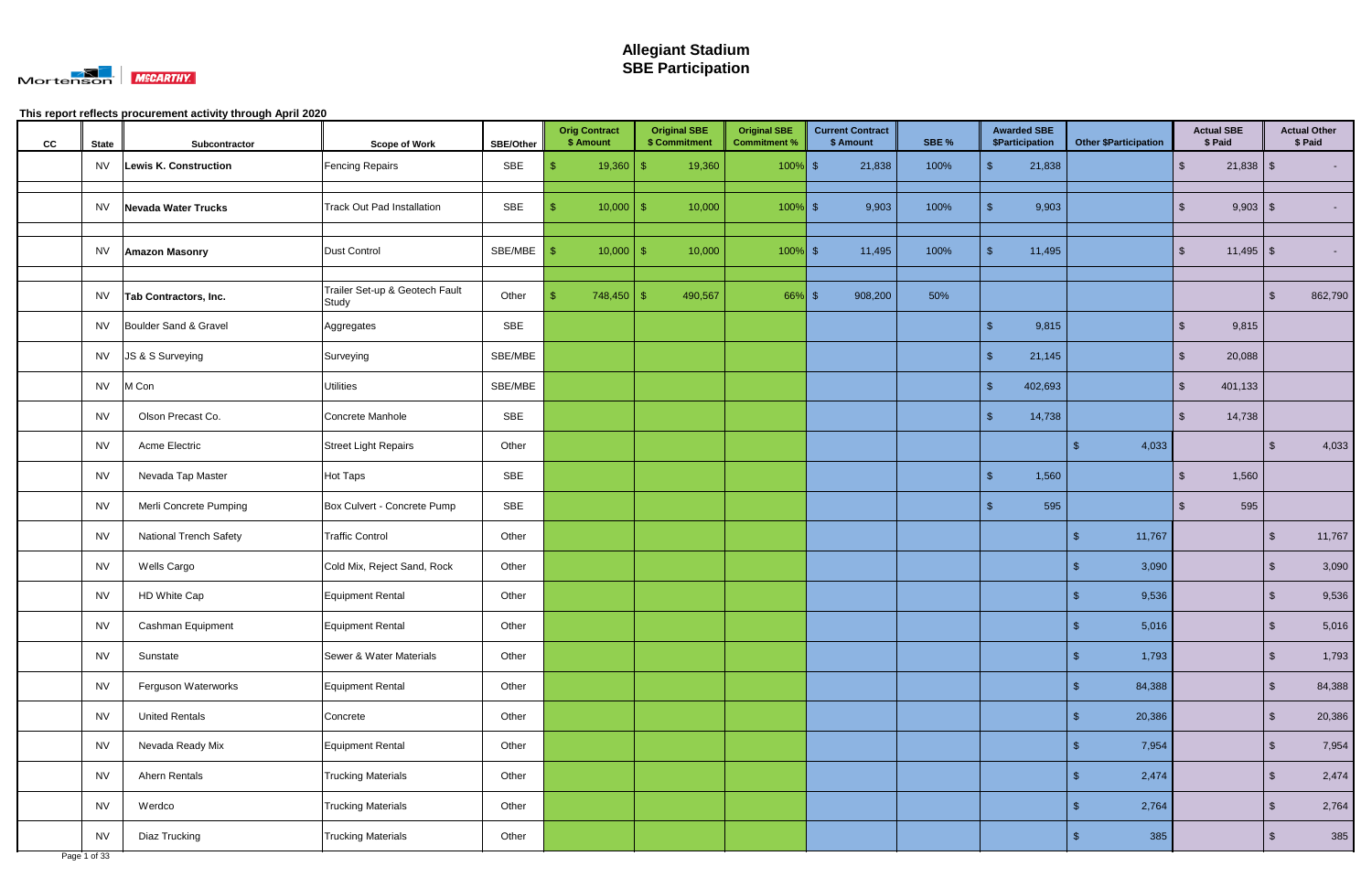

| cc   | <b>State</b> | Subcontractor                         | <b>Scope of Work</b>                            | <b>SBE/Other</b> | <b>Orig Contract</b><br>\$ Amount | <b>Original SBE</b><br>\$ Commitment | <b>Original SBE</b><br><b>Commitment %</b> | <b>Current Contract</b><br>\$ Amount | SBE % | <b>Awarded SBE</b><br>\$Participation | <b>Other \$Participation</b> | <b>Actual SBE</b><br>\$ Paid |                | <b>Actual Other</b><br>\$ Paid |
|------|--------------|---------------------------------------|-------------------------------------------------|------------------|-----------------------------------|--------------------------------------|--------------------------------------------|--------------------------------------|-------|---------------------------------------|------------------------------|------------------------------|----------------|--------------------------------|
|      | <b>NV</b>    | Boulder Sand & Gravel                 | Type II                                         | SBE              |                                   |                                      |                                            |                                      |       | $\frac{1}{2}$<br>7,717                |                              | -\$<br>7,717                 |                |                                |
|      | <b>NV</b>    | Hernandez Trucking                    | <b>Trucking Materials</b>                       | Other            |                                   |                                      |                                            |                                      |       |                                       | 2,026<br>\$                  |                              | .S             | 2,026                          |
|      | <b>NV</b>    | <b>HD Barricade</b>                   | <b>Traffic Control</b>                          | Other            |                                   |                                      |                                            |                                      |       |                                       | 8,575                        |                              | \$             | 8,575                          |
|      | <b>NV</b>    | MMC, Inc.                             | Vactoring                                       | Other            |                                   |                                      |                                            |                                      |       |                                       | 1,950<br>S                   |                              | \$             | 1,950                          |
|      | <b>NV</b>    | A-1 Concrete Cutting                  | Saw Cutting/Core Drilling/Demo                  | SBE/MBE          |                                   |                                      |                                            |                                      |       | $\mathfrak{F}$<br>360                 |                              | 360<br>$\mathbb{S}$          |                |                                |
|      | <b>NV</b>    | Wells Cargo, Inc.                     | <b>Asphalt Paving</b>                           | Other            |                                   |                                      |                                            |                                      |       |                                       | 31,270<br>ß.                 |                              | \$.            | 29,710                         |
|      | NV           | Nevada Water Trucks                   | <b>SWPPP &amp; Dust Control Services</b>        | SBE              | 494,460                           | 494,460<br>-\$                       | $100\%$ \$                                 | 3,491,172                            | 100%  | $\frac{1}{2}$<br>3,491,172            |                              | $\mathbf{\$}$<br>3,186,593   |                |                                |
|      | NV           | <b>Cashman Professional</b>           | Photography                                     | SBE              | $37,800$ \$                       | 37,800                               | $100\%$ \$                                 | 37,800                               | 100%  | 37,800<br>\$                          |                              | 15,788<br>$\mathfrak{L}$     |                |                                |
|      | NV           | <b>Eros Environmental</b>             | <b>SWPPP Inspections</b>                        | SBE              | $18,195$ \$<br>-\$                | 18,195                               | $100\%$ \$                                 | 15,796                               | 100%  | $\mathfrak{S}$<br>15,796              |                              | 15,195<br>-\$                |                |                                |
|      | NV           | <b>Preventive Measures</b>            | <b>Site Security</b>                            | SBE              | $100,000$ \ \$                    | 100,000                              | $100\%$ \$                                 | 267,048                              | 100%  | 267,048<br>$\mathbf{\$}$              |                              | -\$<br>267,048               |                |                                |
|      | MN           | <b>Danny's Construction</b>           | Field Tray Mock-up                              | WBE              | $147,000$ \ \$                    | $\sim$                               |                                            | -\$<br>2,768,830                     |       |                                       | 2,768,830<br>-\$             |                              | $\mathfrak{S}$ | 2,600,199                      |
| 1.01 | TX           | <b>Derr &amp; Isbell Construction</b> | Personnel Hoist                                 | Other            | $2,799,134$ \$                    | 419,870                              | $15\%$ \$                                  | 2,828,523                            | 26%   |                                       |                              |                              | $\mathbf{\$}$  | 2,048,321                      |
|      | <b>NV</b>    | <b>A&amp;N Custom Fabrication</b>     | Misc. Metals                                    | SBE              |                                   |                                      |                                            |                                      |       | $\mathsf{\$}$<br>568                  |                              | $\mathcal{L}$<br>568         |                |                                |
|      | <b>TX</b>    | <b>Beck Steel</b>                     | Misc. Steel                                     | Other            |                                   |                                      |                                            |                                      |       |                                       | 17,963                       |                              |                | 17,963                         |
|      | <b>NY</b>    | Extra Mile Transportation             | Misc. Steel Items                               | Other            |                                   |                                      |                                            |                                      |       |                                       | $\frac{1}{2}$                |                              |                |                                |
|      | <b>NV</b>    | Fastenal                              | Mast Tools & Fasteners                          | Other            |                                   |                                      |                                            |                                      |       |                                       | $\mathfrak{S}$<br>8,099      |                              | $\sqrt[6]{3}$  | 8,099                          |
|      | <b>NV</b>    | Hershberger Bros Welding              | Mast Installation                               | SBE              |                                   |                                      |                                            |                                      |       | $\sqrt{3}$<br>944                     |                              | 944<br>$\mathfrak{L}$        |                |                                |
|      | <b>NV</b>    | <b>Steel Partners</b>                 | Fabrication of Bracing/Bridges                  | SBE              |                                   |                                      |                                            |                                      |       | $\sqrt{3}$<br>726,343                 |                              | $\mathfrak{L}$<br>726,343    |                |                                |
|      |              | TX Walter P Moore                     | <b>Construction Engineering &amp;</b><br>Design | Other            |                                   |                                      |                                            |                                      |       |                                       | 104,235<br>-\$               |                              | \$             | 104,235                        |
| 1.01 | <b>NV</b>    | <b>Southwest Specialty Coatings</b>   | High Performance Coatings -<br>Steel            | SBE              | $1,000,000$ \$                    | 1,000,000                            | $100\%$ \$                                 | 1,790,177                            | 100%  | $\sqrt[6]{\frac{1}{2}}$<br>1,760,371  |                              | -\$<br>1,790,177             |                |                                |
|      | <b>NV</b>    | Commercial Scaffolding of NV          | <b>Erect Scaffolding</b>                        | SBE              |                                   |                                      |                                            |                                      |       | 29,806<br>$\mathfrak{F}$              |                              | 29,806<br>-\$                |                |                                |
|      |              |                                       |                                                 |                  |                                   |                                      |                                            |                                      |       |                                       |                              |                              |                |                                |
| 1.01 | MI           | <b>Niles Industrial Coatings</b>      | Misc. Steel Painting                            | Other            | $165,000$ \$                      | 24,750                               | $15%$ \$                                   | 208,200                              |       |                                       | 208,200<br>-\$               |                              |                | 95,665                         |
|      | Page 2 of 33 |                                       |                                                 |                  |                                   |                                      |                                            |                                      |       |                                       |                              |                              |                |                                |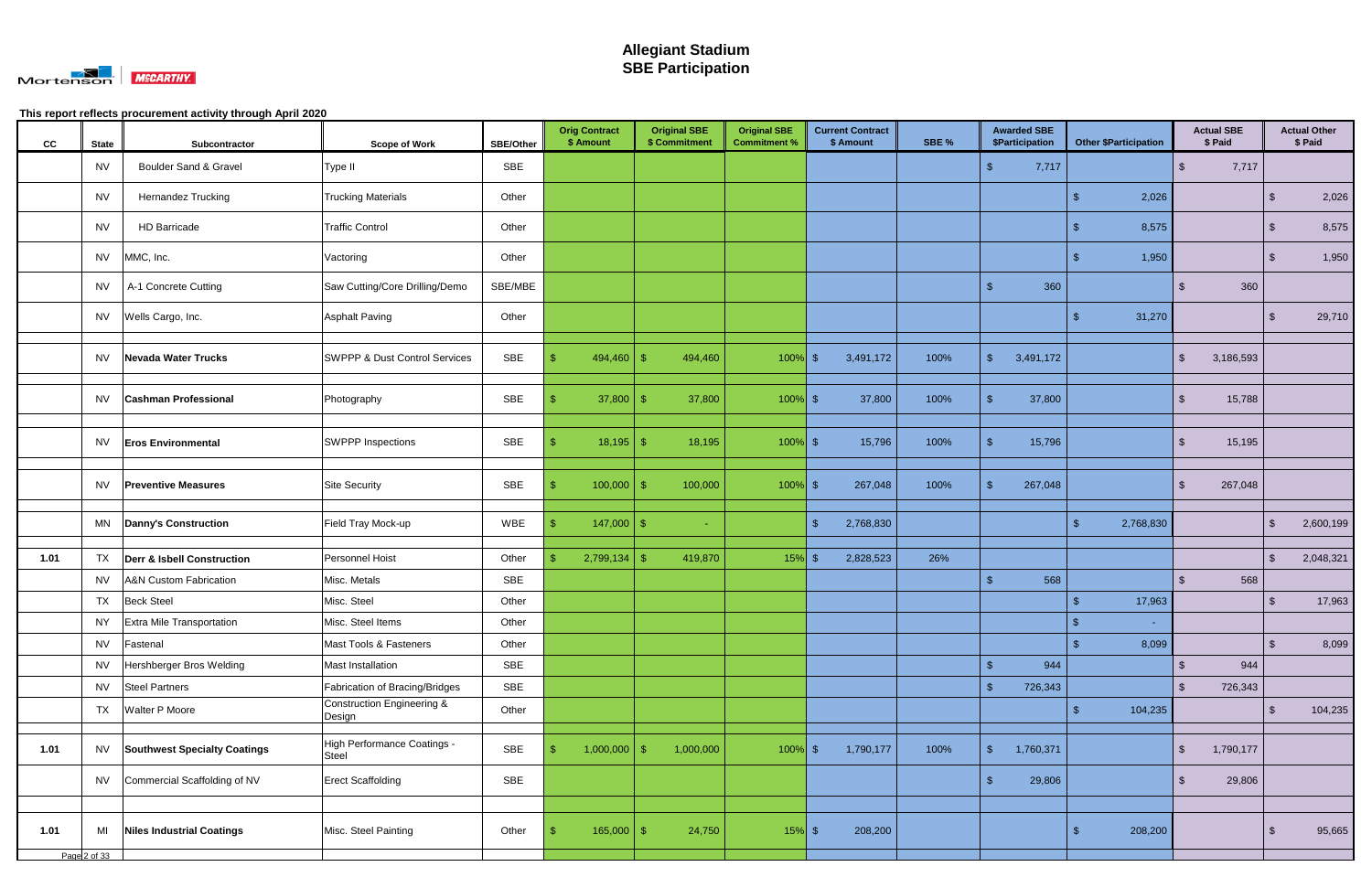

| cc   | <b>State</b> | Subcontractor                       | <b>Scope of Work</b>             | <b>SBE/Other</b> | <b>Orig Contract</b><br>\$ Amount | <b>Original SBE</b><br>\$ Commitment | <b>Original SBE</b><br><b>Commitment %</b> | <b>Current Contract</b><br>\$ Amount | SBE % | <b>Awarded SBE</b><br>\$Participation | <b>Other \$Participation</b> | <b>Actual SBE</b><br>\$ Paid       |               | <b>Actual Other</b><br>\$ Paid |
|------|--------------|-------------------------------------|----------------------------------|------------------|-----------------------------------|--------------------------------------|--------------------------------------------|--------------------------------------|-------|---------------------------------------|------------------------------|------------------------------------|---------------|--------------------------------|
| 1.01 |              | WI Merrill Iron & Steel             | <b>Structural Steel</b>          | Other            | 179,413,551                       | 26,912,032<br>$\mathcal{S}$          | $15\%$ \$                                  | 239,757,551                          | 22%   |                                       |                              |                                    | $\mathbb{S}$  | 224,044,094                    |
|      | <b>TX</b>    | Derr & Isbell Construction          | <b>Steel Erection</b>            | Other            |                                   |                                      |                                            |                                      |       |                                       | -\$<br>95,840,872            |                                    | -\$           | 88,308,636                     |
|      | <b>NV</b>    | Reliable Crane Service              | Crane Operation & Maintenance    | SBE              |                                   |                                      |                                            |                                      |       | $\sqrt{3}$<br>9,900,000               |                              | $\sqrt[6]{2}$<br>5,320,460         |               |                                |
|      | NV           | <b>Trinity Land Survey</b>          | Box Culvert - Survey             | SBE/WBE          |                                   |                                      |                                            |                                      |       | $\sqrt{3}$<br>1,000,000               |                              | $\sqrt[6]{\frac{1}{2}}$<br>990,668 |               |                                |
|      | NV           | Union Erectors, LLC                 | <b>Steel Erection</b>            | SBE              |                                   |                                      |                                            |                                      |       | 2,500,000<br>\$                       |                              | $\sqrt[6]{2}$<br>2,084,743         |               |                                |
|      | CO           | Derr & Gruenewald Construction      | <b>Steel Erection</b>            | Other            |                                   |                                      |                                            |                                      |       |                                       | 1,000,000<br>-\$             |                                    |               |                                |
|      | CA           | The Herrick Corporation             | <b>Steel Erection</b>            | Other            |                                   |                                      |                                            |                                      |       |                                       | 500,000<br>-S                |                                    |               |                                |
|      | NV           | Ahern Rentals, Inc.                 | Equipment Rental                 | Other            |                                   |                                      |                                            |                                      |       |                                       | 5,000,000<br>-\$             |                                    | -\$           | 2,298,009                      |
|      | CA           | <b>Barnhart Crane &amp; Rigging</b> | <b>Rigging Equipment Rental</b>  | Other            |                                   |                                      |                                            |                                      |       |                                       | 212,007<br>S                 |                                    | -\$           | 212,007                        |
|      | <b>NV</b>    | <b>All-Star Building Services</b>   | <b>Office Cleaning Services</b>  | Other            |                                   |                                      |                                            |                                      |       |                                       | 10,000                       |                                    |               |                                |
|      | IN           | Aarbee Structures                   | <b>Detailing Services</b>        | Other            |                                   |                                      |                                            |                                      |       |                                       | $\mathcal{S}$<br>7,111,619   |                                    | $\sqrt[3]{2}$ | 7,111,619                      |
|      | MT           | <b>ADF</b> International            | Various Fabrication Scope        | Other            |                                   |                                      |                                            |                                      |       |                                       | 8,195,718<br>-\$             |                                    | $\sqrt[3]{2}$ | 6,741,695                      |
|      |              | OR Albina Pipe Bending              | <b>Bending Service</b>           | Other            |                                   |                                      |                                            |                                      |       |                                       | 28,708<br>-\$                |                                    | $\sqrt[3]{2}$ | 28,708                         |
|      | MI           | <b>Alro Steel Corporation</b>       | Raw Material Supply              | Other            |                                   |                                      |                                            |                                      |       |                                       | 21,253<br>-\$                |                                    | $\sqrt[6]{3}$ | 21,253                         |
|      | WI           | <b>Amston Supply</b>                | <b>Trailer Rental</b>            | Other            |                                   |                                      |                                            |                                      |       |                                       | 234,362                      |                                    | \$            | 234,362                        |
|      | DE           | Arcelormittal International         | Raw Material Supply              | Other            |                                   |                                      |                                            |                                      |       |                                       | 573,987                      |                                    | $\sqrt[3]{2}$ | 573,987                        |
|      | IL           | Arcelormittal USA                   | Raw Material Supply              | Other            |                                   |                                      |                                            |                                      |       |                                       | 187,422                      |                                    | $\sqrt[6]{3}$ | 187,422                        |
|      | <b>NC</b>    | Armstrong Transport Group           | Freight                          | Other            |                                   |                                      |                                            |                                      |       |                                       | $\mathcal{S}$<br>409,283     |                                    | $\sqrt[6]{3}$ | 409,283                        |
|      | IL.          | Atlas Tube                          | HSS Tube & Pipe                  | Other            |                                   |                                      |                                            |                                      |       |                                       | -\$<br>1,847,527             |                                    | $\sqrt[6]{3}$ | 1,847,527                      |
|      |              | TN Avenger Logistics                | Freight                          | Other            |                                   |                                      |                                            |                                      |       |                                       | 941,517<br>-\$               |                                    | $\sqrt[6]{3}$ | 941,517                        |
|      | CO           | AZZ Galvanizing Denver              | Galvanizing                      | Other            |                                   |                                      |                                            |                                      |       |                                       | 26,809<br>-\$                |                                    | $\sqrt{2}$    | 26,809                         |
|      |              | WI Baum Machine                     | Machining                        | Other            |                                   |                                      |                                            |                                      |       |                                       | 301,703<br>-\$               |                                    | $\sqrt[6]{3}$ | 301,703                        |
|      |              | TX Bedrock Logistics                | Freight                          | Other            |                                   |                                      |                                            |                                      |       |                                       | 530,876<br>S                 |                                    | $\sqrt[6]{3}$ | 530,876                        |
|      |              | AZ Bell Street                      | <b>Fabrication Subcontractor</b> | Other            |                                   |                                      |                                            |                                      |       |                                       | -\$<br>1,369,600             |                                    | $\sqrt{2}$    | 1,369,600                      |
|      |              | Black Diamond Pipe & Tube           | Raw Material Supply              | Other            |                                   |                                      |                                            |                                      |       |                                       | 141,790<br>-\$               |                                    | $\sqrt[6]{3}$ | 141,790                        |
|      |              | MO  Bourne Logistics Management     | Freight                          | Other            |                                   |                                      |                                            |                                      |       |                                       | 17,035                       |                                    | $\sqrt[3]{2}$ | 17,035                         |
|      |              | Page 3 of 3   Brown Strauss Co.     | Raw Material Supply              | Other            |                                   |                                      |                                            |                                      |       |                                       | 585,914<br>- \$              |                                    | $\sqrt[6]{3}$ | 585,914                        |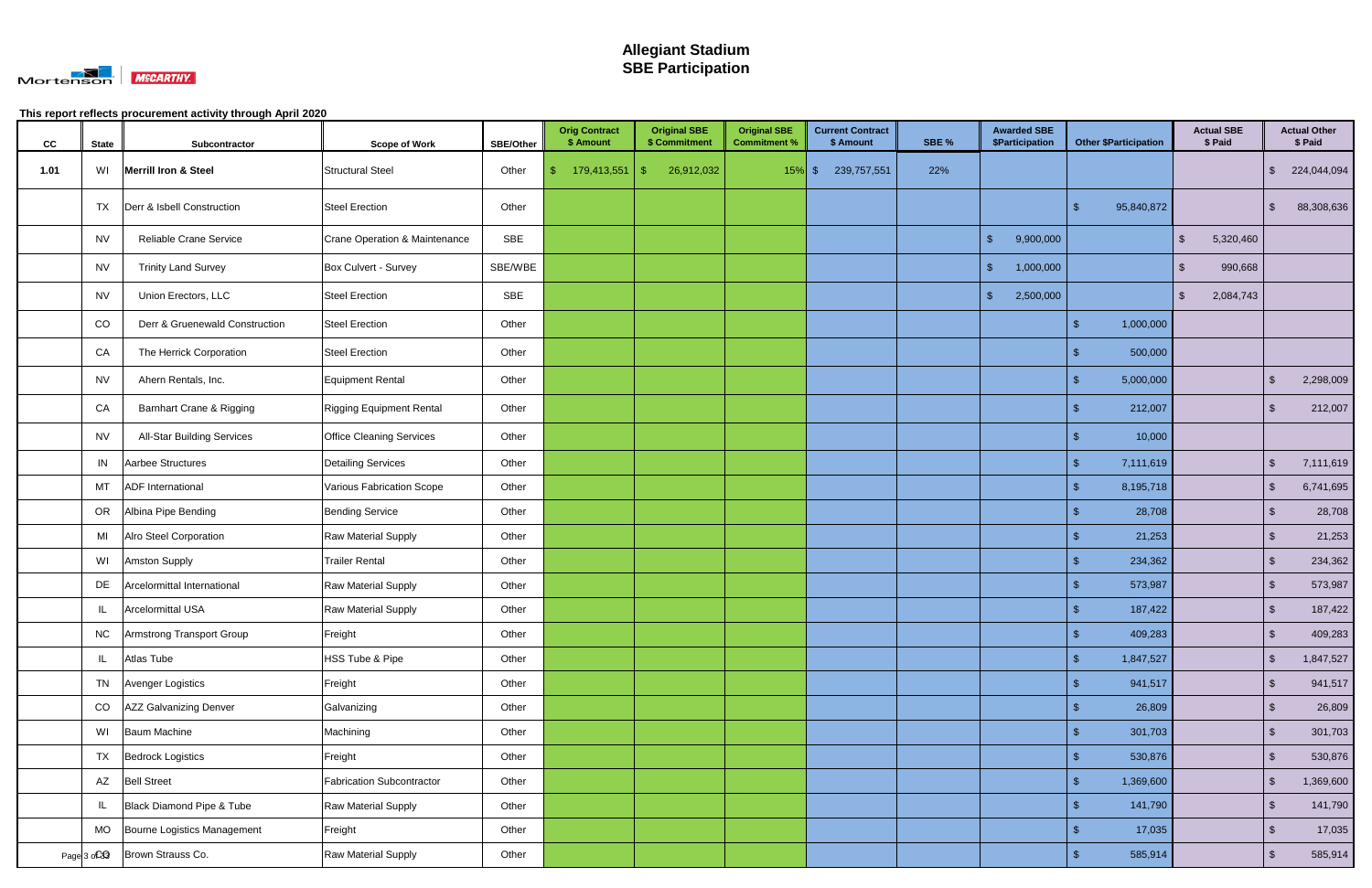

| cc | <b>State</b>            | Subcontractor                  | <b>Scope of Work</b>                            | <b>SBE/Other</b> | <b>Orig Contract</b><br>\$ Amount | <b>Original SBE</b><br>\$ Commitment | <b>Original SBE</b><br><b>Commitment %</b> | <b>Current Contract</b><br>\$ Amount | SBE % | <b>Awarded SBE</b><br>\$Participation |                           | <b>Other \$Participation</b> | <b>Actual SBE</b><br>\$ Paid |                         | <b>Actual Other</b><br>\$ Paid |
|----|-------------------------|--------------------------------|-------------------------------------------------|------------------|-----------------------------------|--------------------------------------|--------------------------------------------|--------------------------------------|-------|---------------------------------------|---------------------------|------------------------------|------------------------------|-------------------------|--------------------------------|
|    | IL.                     | <b>Chapel Steel</b>            | <b>Material Supply</b>                          | Other            |                                   |                                      |                                            |                                      |       |                                       |                           | 134,748                      |                              | $\mathfrak{S}$          | 134,748                        |
|    | ΙL                      | Chicago Metal Rolled Products  | <b>Rolled Materials</b>                         | Other            |                                   |                                      |                                            |                                      |       |                                       | \$.                       | 22,420                       |                              | \$                      | 22,420                         |
|    |                         | VA Cives Corporation           | <b>Fabrication Subcontractor</b>                | Other            |                                   |                                      |                                            |                                      |       |                                       | S                         | 874,701                      |                              | $\sqrt[6]{3}$           | 874,701                        |
|    | WI                      | Computerized Structural Design | <b>Connection Design Services</b>               | Other            |                                   |                                      |                                            |                                      |       |                                       |                           | 163,195                      |                              | $\mathbf{\$}$           | 163,195                        |
|    | SC                      | Con-Serv Inc.                  | <b>Raw Material Supply</b>                      | Other            |                                   |                                      |                                            |                                      |       |                                       |                           | 257,022                      |                              | $\mathfrak{S}$          | 257,022                        |
|    |                         | WA Corona Stud & Deck          | Deck Supply & Installation                      | Other            |                                   |                                      |                                            |                                      |       |                                       | -\$                       | 5,952,613                    |                              | $\sqrt[6]{3}$           | 5,063,651                      |
|    |                         | Custom Fab & Coatings          | <b>Fabrication Subcontractor</b>                | Other            |                                   |                                      |                                            |                                      |       |                                       |                           | 992,542                      |                              | $\mathfrak{S}$          | 942,915                        |
|    | WI                      | D&S Machine Service, Inc.      | Machining                                       | Other            |                                   |                                      |                                            |                                      |       |                                       | S                         | 115,766                      |                              | $\sqrt[6]{3}$           | 115,766                        |
|    | SC                      | Erico International Corp.      | Fasteners                                       | Other            |                                   |                                      |                                            |                                      |       |                                       |                           | 17,399                       |                              | -\$                     | 17,399                         |
|    | <b>NV</b>               | <b>Expansion Specialties</b>   | Furnish & Install Expansion Joints<br>at Stairs | SBE              |                                   |                                      |                                            |                                      |       | $\mathbf{\$}$<br>35,275               |                           |                              |                              |                         |                                |
|    | <b>NV</b>               | Fasco                          | Fastener Supply & Delivery                      | SBE              |                                   |                                      |                                            |                                      |       | $\frac{1}{2}$<br>3,036,876            |                           |                              | $\sqrt{2}$<br>3,036,876      |                         |                                |
|    | JL.                     | <b>FHS Consulting</b>          | <b>Testing Service</b>                          | Other            |                                   |                                      |                                            |                                      |       |                                       | ß.                        | 16,245                       |                              | -\$                     | 16,245                         |
|    |                         | MN Gephart Morse               | <b>Temp Power</b>                               | Other            |                                   |                                      |                                            |                                      |       |                                       | S                         | 46,318                       |                              | \$                      | 46,318                         |
|    | PA                      | Global Rope Access             | Touch-up Field Painting &<br>Cleaning           | Other            |                                   |                                      |                                            |                                      |       |                                       | \$                        | 1,099,422                    |                              | $\mathfrak{S}$          | 321,182                        |
|    | MT                      | <b>HCA Transport</b>           | Freight                                         | Other            |                                   |                                      |                                            |                                      |       |                                       |                           | 384,997                      |                              | \$                      | 384,997                        |
|    | CA                      | The Herrick Corp.              | <b>Fabrication Subcontractor</b>                | Other            |                                   |                                      |                                            |                                      |       |                                       | $\mathbf{F}$              | 3,198,845                    |                              | \$                      | 3,198,845                      |
|    | <b>NV</b>               | Hershberger Bros Welding       | Misc. Fabrication Services                      | <b>SBE</b>       |                                   |                                      |                                            |                                      |       | $\mathfrak{F}$<br>2,882,882           |                           |                              | $\sqrt{2}$<br>2,882,882      |                         |                                |
|    | <b>MO</b>               | Hillsdale Fabricators          | <b>Fabrication Subcontractor</b>                | Other            |                                   |                                      |                                            |                                      |       |                                       | \$                        | 265,388                      |                              | \$                      | 265,388                        |
|    | OK                      | Hilti                          | Anchors/Anchor Rods                             | Other            |                                   |                                      |                                            |                                      |       |                                       |                           | 82,431                       |                              | -S                      | 82,431                         |
|    | AL                      | Independence Tube Corp.        | <b>Material Supplier</b>                        | Other            |                                   |                                      |                                            |                                      |       |                                       | $\sqrt[6]{3}$             | 91,438                       |                              | $\sqrt[6]{\frac{1}{2}}$ | 91,438                         |
|    | IL                      | Infra Metals                   | W, HSS, Plate, Raw Materials                    | Other            |                                   |                                      |                                            |                                      |       |                                       | $\boldsymbol{\mathsf{s}}$ | 221,158                      |                              | $\sqrt[6]{\frac{1}{2}}$ | 221,158                        |
|    |                         | UT Interstate Gratings         | <b>Grating Supply</b>                           | Other            |                                   |                                      |                                            |                                      |       |                                       | -\$                       | 408,459                      |                              | $\sqrt[6]{\frac{1}{2}}$ | 408,459                        |
|    | UT                      | Intsel Steel West              | Raw Material Supply                             | Other            |                                   |                                      |                                            |                                      |       |                                       | S                         | 321,877                      |                              | $\sqrt[6]{\frac{1}{2}}$ | 321,877                        |
|    | AZ                      | JV Driver                      | <b>Fabrication Subcontractor</b>                | Other            |                                   |                                      |                                            |                                      |       |                                       | -\$                       | 2,780,813                    |                              | $\mathfrak{S}$          | 2,558,168                      |
|    | OH                      | Kenilworth Steel Co.           | Raw Material Supply                             | Other            |                                   |                                      |                                            |                                      |       |                                       | -\$                       | 134,898                      |                              | $\sqrt[6]{\frac{1}{2}}$ | 134,898                        |
|    |                         | KS King of Freight LLC         | Freight                                         | Other            |                                   |                                      |                                            |                                      |       |                                       | -\$                       | 607,773                      |                              | $\sqrt[6]{\frac{1}{2}}$ | 607,773                        |
|    | IL                      | Kloeckner Metals - Chicago     | <b>Material Supplier</b>                        | Other            |                                   |                                      |                                            |                                      |       |                                       | -\$                       | 384,352                      |                              | $\sqrt[6]{3}$           | 384,352                        |
|    | IA                      | Kloeckner Metals - Dubuque     | <b>Material Supplier</b>                        | Other            |                                   |                                      |                                            |                                      |       |                                       | -\$                       | 110,840                      |                              | $\sqrt[6]{\frac{1}{2}}$ | 110,840                        |
|    | Page $4 \text{ of } 33$ | Leeco Steel, LLC               | Raw Material Supply                             | Other            |                                   |                                      |                                            |                                      |       |                                       |                           | 948,552                      |                              | $\mathcal{S}$           | 948,552                        |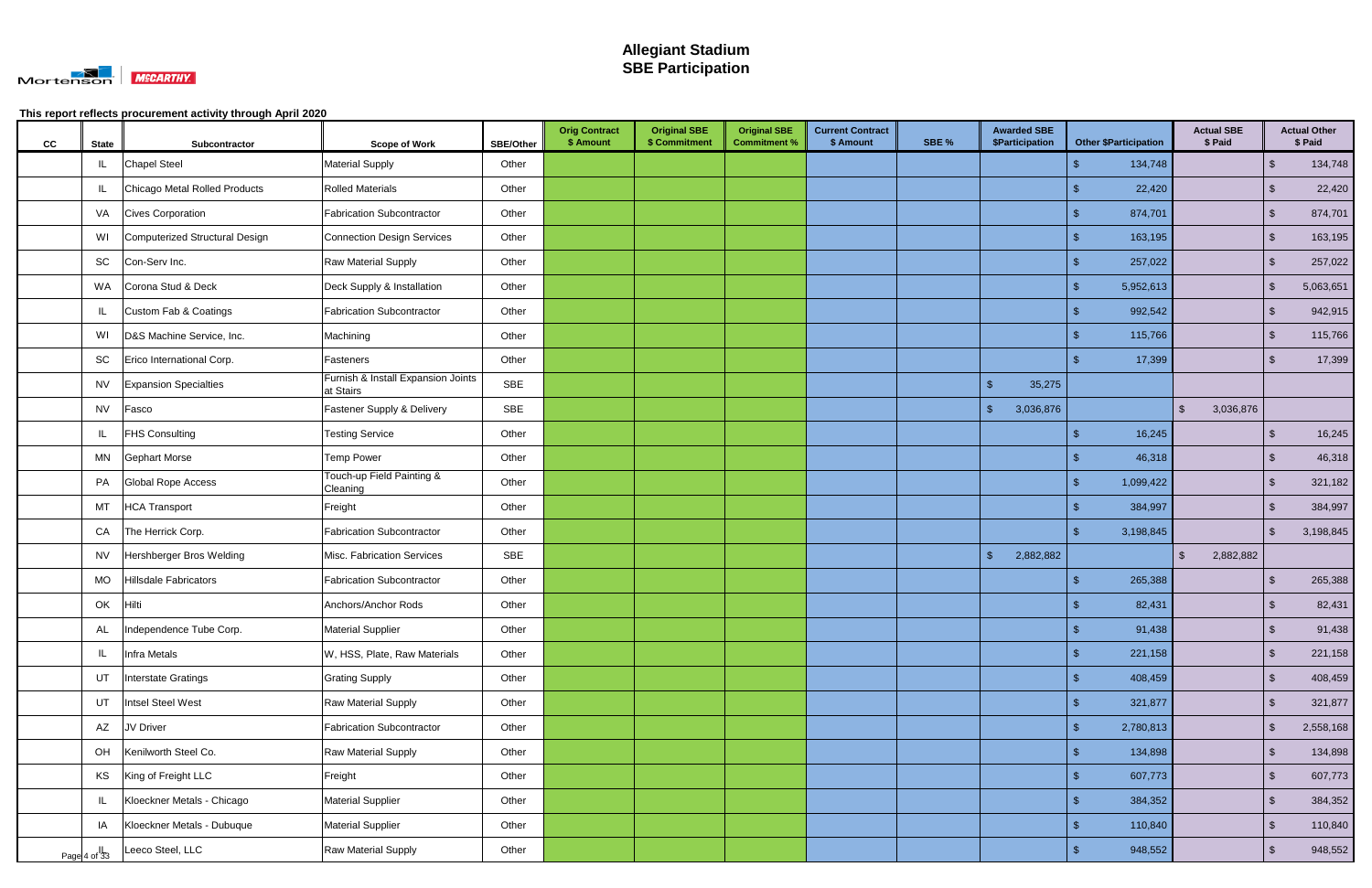

| cc | <b>State</b>       | Subcontractor                      | <b>Scope of Work</b>                                        | <b>SBE/Other</b> | <b>Orig Contract</b><br>\$ Amount | <b>Original SBE</b><br>\$ Commitment | <b>Original SBE</b><br><b>Commitment %</b> | <b>Current Contract</b><br>\$ Amount | SBE % | <b>Awarded SBE</b><br>\$Participation | <b>Other \$Participation</b> | <b>Actual SBE</b><br>\$ Paid          |                         | <b>Actual Other</b><br>\$ Paid |
|----|--------------------|------------------------------------|-------------------------------------------------------------|------------------|-----------------------------------|--------------------------------------|--------------------------------------------|--------------------------------------|-------|---------------------------------------|------------------------------|---------------------------------------|-------------------------|--------------------------------|
|    | MN                 | LeJeune Steel Company              | <b>Fabrication Subcontractor</b>                            | Other            |                                   |                                      |                                            |                                      |       |                                       | 520,577                      |                                       | \$                      | 520,577                        |
|    | OK                 | Love's Solutions                   | Freight                                                     | Other            |                                   |                                      |                                            |                                      |       |                                       | 53,098<br>S                  |                                       | \$                      | 53,098                         |
|    | <b>TX</b>          | Madden Bolt Corp.                  | <b>Anchor Rod Assemblies</b>                                | Other            |                                   |                                      |                                            |                                      |       |                                       | 4,992                        |                                       | $\mathfrak{S}$          | 4,992                          |
|    | WI                 | Max Weiss                          | <b>Rolled Materials</b>                                     | Other            |                                   |                                      |                                            |                                      |       |                                       | 123,400                      |                                       | $\mathcal{S}$           | 123,400                        |
|    | CA                 | <b>McKinney Trailer Rentals</b>    | <b>Trailer Rental</b>                                       | Other            |                                   |                                      |                                            |                                      |       |                                       | 243,068                      |                                       | $\mathfrak{S}$          | 243,068                        |
|    | FL.                | <b>Metals USA</b>                  | Raw Material Supply                                         | Other            |                                   |                                      |                                            |                                      |       |                                       | 40,508                       |                                       | $\sqrt[6]{3}$           | 40,508                         |
|    | <b>NV</b>          | <b>Metro Trailer Leasing</b>       | <b>Trailer Rental</b>                                       | Other            |                                   |                                      |                                            |                                      |       |                                       | 118,511                      |                                       | $\mathbf{\$}$           | 118,511                        |
|    | MO                 | Milestone Trailer Leasing          | <b>Trailer Rental</b>                                       | Other            |                                   |                                      |                                            |                                      |       |                                       | 87,697                       |                                       | -\$                     | 87,697                         |
|    |                    | NV Mori Consulting                 | <b>Raw Material Procurement</b>                             | SBE/MBE          |                                   |                                      |                                            |                                      |       | $$^{\circ}$<br>14,208,499             |                              | $\sqrt[6]{\frac{1}{2}}$<br>14,208,499 |                         |                                |
|    | WI                 | Monarch LLC                        | Machining                                                   | Other            |                                   |                                      |                                            |                                      |       |                                       | 14,770                       |                                       | $\mathbf{\$}$           | 14,770                         |
|    | MO                 | Murphy Hoffman                     | Freight                                                     | Other            |                                   |                                      |                                            |                                      |       |                                       | 301,820                      |                                       | $\mathfrak{S}$          | 301,820                        |
|    | AL                 | <b>NAFCO</b>                       | <b>Fabrication Subcontractor</b>                            | Other            |                                   |                                      |                                            |                                      |       |                                       | 2,396,994<br>-\$             |                                       | $\sqrt[6]{3}$           | 2,396,994                      |
|    | OH                 | Nelson Stud Welding                | Weld Studs                                                  | Other            |                                   |                                      |                                            |                                      |       |                                       | 8,961<br>S                   |                                       | \$                      | 8,961                          |
|    | MI                 | Niles Industrial Coatings          | Touch-up Field Painting &<br>Cleaning                       | Other            |                                   |                                      |                                            |                                      |       |                                       | 2,863,556<br>\$              |                                       | $\sqrt[6]{3}$           | 1,148,665                      |
|    |                    | NV NP Tropicana LLC                | Lot Rentals                                                 | Other            |                                   |                                      |                                            |                                      |       |                                       | 253,000                      |                                       | \$                      | 253,000                        |
|    | SC                 | Nucor Steel Berkeley               | <b>Raw Material</b>                                         | Other            |                                   |                                      |                                            |                                      |       |                                       | 120,133                      |                                       | $\mathbf{\$}$           | 120,133                        |
|    | AR                 | Nucor Yamato Steel                 | WF Beams, Raw Material                                      | Other            |                                   |                                      |                                            |                                      |       |                                       | 1,520,127<br>\$              |                                       | $\sqrt{2}$              | 1,520,127                      |
|    | AL                 | <b>NuSteel Fabricators</b>         | <b>Fabrication Subcontractor</b>                            | Other            |                                   |                                      |                                            |                                      |       |                                       | $\mathfrak{L}$<br>1,011,718  |                                       | $\mathfrak{S}$          | 1,011,718                      |
|    |                    | O'Brian Steel Service Co.          | <b>Raw Material</b>                                         | Other            |                                   |                                      |                                            |                                      |       |                                       | 276,744                      |                                       | -\$                     | 276,744                        |
|    | <b>NC</b>          | Old Dominion Freight Line          | Freight                                                     | Other            |                                   |                                      |                                            |                                      |       |                                       | 44,080<br>$\sqrt[6]{3}$      |                                       | $\sqrt[6]{3}$           | 44,080                         |
|    | IL.                | Olympic Steel                      | <b>Material Supply</b>                                      | Other            |                                   |                                      |                                            |                                      |       |                                       | $\mathfrak{s}$<br>155,736    |                                       | $\sqrt[6]{\frac{1}{2}}$ | 155,736                        |
|    | CA                 | <b>PDM Steel Services</b>          | <b>Material Supply</b>                                      | Other            |                                   |                                      |                                            |                                      |       |                                       | 212,263<br>-\$               |                                       | $\sqrt{2}$              | 212,263                        |
|    | KS                 | <b>PKM Steel Service</b>           | <b>Fabrication Subcontractor</b>                            | Other            |                                   |                                      |                                            |                                      |       |                                       | 737,467<br>-\$               |                                       | $\sqrt[6]{3}$           | 737,467                        |
|    | PA                 | <b>PPG</b> Industries              | <b>Raw Material</b>                                         | Other            |                                   |                                      |                                            |                                      |       |                                       | -\$<br>1,285,185             |                                       | $\sqrt[6]{3}$           | 1,285,185                      |
|    |                    | MO   Proenergy Crafts              | Tradesmen                                                   | Other            |                                   |                                      |                                            |                                      |       |                                       | -\$<br>263,399               |                                       | $\sqrt[6]{\frac{1}{2}}$ | 263,399                        |
|    | CA                 | <b>RBC Lubron Bearing Systems</b>  | <b>Bearing Supplier</b>                                     | Other            |                                   |                                      |                                            |                                      |       |                                       | 201,219<br>-S                |                                       | $\sqrt[6]{3}$           | 201,219                        |
|    |                    | NV   Rigging International Group   | Primary Rope Access - Touch-up<br>Field Painting & Cleaning | SBE              |                                   |                                      |                                            |                                      |       | $\mathcal{S}$<br>1,267,511            |                              | 389,451<br>$\mathfrak{L}$             |                         |                                |
|    |                    | WI Russell Metals Williams Bahcall | <b>Material Supply</b>                                      | Other            |                                   |                                      |                                            |                                      |       |                                       | 207,874<br>$\mathcal{S}$     |                                       | $\mathfrak{S}$          | 207,874                        |
|    | NV<br>Page 5 of 33 | <b>Ryan Transportation</b>         | Freight                                                     | Other            |                                   |                                      |                                            |                                      |       |                                       | 34,891                       |                                       | $\mathcal{S}$           | 34,891                         |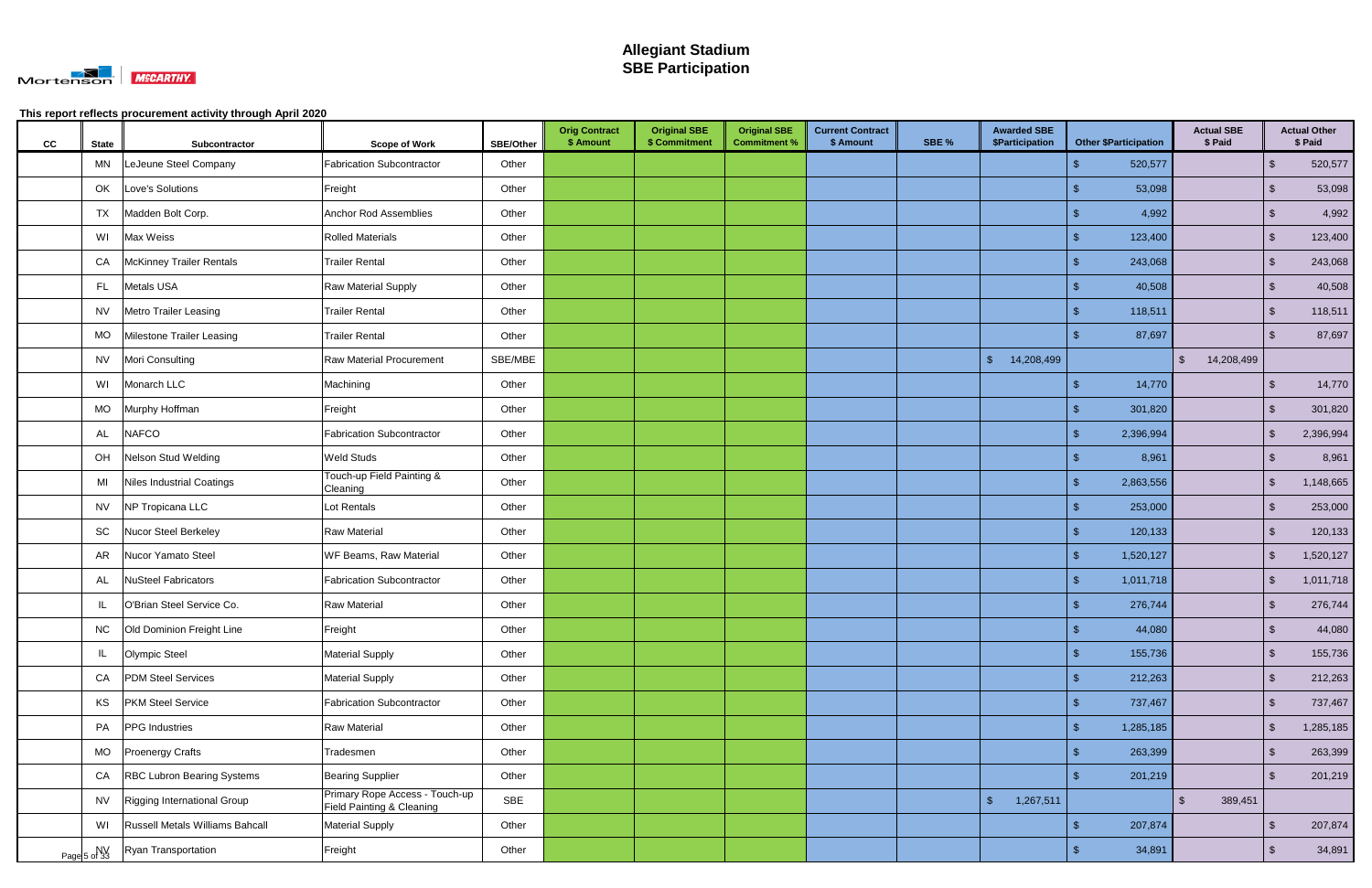

| cc | <b>State</b>             | Subcontractor                        | <b>Scope of Work</b>                  | <b>SBE/Other</b> | <b>Orig Contract</b><br>\$ Amount | <b>Original SBE</b><br>\$ Commitment | <b>Original SBE</b><br><b>Commitment %</b> | <b>Current Contract</b><br>\$ Amount | SBE % | <b>Awarded SBE</b><br>\$Participation |               | <b>Other \$Participation</b> | <b>Actual SBE</b><br>\$ Paid |                         | <b>Actual Other</b><br>\$ Paid |
|----|--------------------------|--------------------------------------|---------------------------------------|------------------|-----------------------------------|--------------------------------------|--------------------------------------------|--------------------------------------|-------|---------------------------------------|---------------|------------------------------|------------------------------|-------------------------|--------------------------------|
|    | AL                       | Saginaw Pipe Company                 | Raw Material Supply                   | Other            |                                   |                                      |                                            |                                      |       |                                       |               | 207,297                      |                              | \$                      | 207,297                        |
|    | TX                       | Service Steel Warehouse              | Raw Material Supply                   | Other            |                                   |                                      |                                            |                                      |       |                                       | S             | 63,419                       |                              | \$                      | 63,419                         |
|    | <b>MO</b>                | South Side Machine Works             | Machining                             | Other            |                                   |                                      |                                            |                                      |       |                                       |               | 21,050                       |                              | $\sqrt[6]{3}$           | 21,050                         |
|    | WI                       | SPE, Inc.                            | Tradesmen                             | Other            |                                   |                                      |                                            |                                      |       |                                       |               | 154,203                      |                              | $\mathfrak{L}$          | 154,203                        |
|    | SE                       | SSAB/IPSCO                           | <b>Material Supplier</b>              | Other            |                                   |                                      |                                            |                                      |       |                                       | -\$           | 2,291,647                    |                              | $\mathfrak{S}$          | 2,291,647                      |
|    | <b>NV</b>                | Southwest Specialty Coatings         | Touch-up Field Painting &<br>Cleaning | <b>SBE</b>       |                                   |                                      |                                            |                                      |       | $\sqrt{3}$<br>6,000,175               |               |                              | $\sqrt{2}$<br>5,215,082      |                         |                                |
|    | <b>NV</b>                | <b>Rigging International Group</b>   | Rigging - Rope Access                 | <b>SBE</b>       |                                   |                                      |                                            |                                      |       | $\frac{1}{2}$<br>1,471,499            |               |                              | $\mathfrak{L}$<br>1,471,499  |                         |                                |
|    | KS                       | Steel & Pipe Supply                  | W, HSS, Plate, Raw Materials          | Other            |                                   |                                      |                                            |                                      |       |                                       | \$            | 133,645                      |                              | $\mathcal{S}$           | 133,645                        |
|    |                          | IN Steel Dynamics                    | W, C, L, Raw Materials                | Other            |                                   |                                      |                                            |                                      |       |                                       | - \$          | 117,455                      |                              | \$                      | 117,455                        |
|    | LA                       | Steel Fabricators of Monroe          | Fabrication                           | Other            |                                   |                                      |                                            |                                      |       |                                       |               | 987,492                      |                              | \$                      | 987,492                        |
|    | <b>NV</b>                | <b>Steel Partners</b>                | Stair Supply                          | <b>SBE</b>       |                                   |                                      |                                            |                                      |       | $\mathbf{\$}$<br>1,264,228            |               |                              | $\mathfrak{L}$<br>1,203,534  |                         |                                |
|    | <b>MO</b>                | Steelman Transportation              | Freight                               | Other            |                                   |                                      |                                            |                                      |       |                                       |               | 37,498                       |                              | \$.                     | 37,498                         |
|    |                          | TX STI Group, Inc.                   | <b>Fabrication Subcontractor</b>      | Other            |                                   |                                      |                                            |                                      |       |                                       | -S            | 4,251,206                    |                              | \$                      | 4,251,206                      |
|    |                          | WI Strohwig Industries               | Machining                             | Other            |                                   |                                      |                                            |                                      |       |                                       | -\$           | 1,116,364                    |                              | \$                      | 1,100,778                      |
|    | OH                       | <b>TQL</b>                           | Freight                               | Other            |                                   |                                      |                                            |                                      |       |                                       | - \$          | 315,520                      |                              | $\mathfrak{S}$          | 315,520                        |
|    | NV                       | Tradesmen International              | Tradesmen                             | Other            |                                   |                                      |                                            |                                      |       |                                       |               | 43,832                       |                              | $\mathbf{\$}$           | 43,832                         |
|    | IN                       | <b>Triad Metals International</b>    | Raw Material Supply                   | Other            |                                   |                                      |                                            |                                      |       |                                       |               | 108,589                      |                              | $\sqrt[3]{2}$           | 108,589                        |
|    | MO                       | <b>Tubular Steel</b>                 | <b>HSS Tube &amp; Raw Materials</b>   | Other            |                                   |                                      |                                            |                                      |       |                                       | - \$          | 3,385,010                    |                              | -\$                     | 3,385,010                      |
|    | <b>NV</b>                | Union Erectors                       | <b>Field Repairs</b>                  | SBE              |                                   |                                      |                                            |                                      |       | 3,258,179<br>$\sqrt[6]{\frac{1}{2}}$  |               |                              | 3,180,571<br>$\sqrt{2}$      |                         |                                |
|    | KS                       | Unique Metal Fabrications            | <b>Fabrication Subcontractor</b>      | Other            |                                   |                                      |                                            |                                      |       |                                       | $\sqrt{2}$    | 2,383,104                    |                              | $\sqrt[6]{\frac{1}{2}}$ | 2,383,104                      |
|    |                          | TX <b>Universal Steel America</b>    | <b>Material Supplier</b>              | Other            |                                   |                                      |                                            |                                      |       |                                       | - \$          | 13,118                       |                              | ්                       | 13,118                         |
|    |                          | OH US Logistics LLC                  | Freight                               | Other            |                                   |                                      |                                            |                                      |       |                                       | -\$           | 253,804                      |                              | $\sqrt[6]{\frac{1}{2}}$ | 253,804                        |
|    | AZ                       | <b>VDS West</b>                      | <b>Fabrication Subcontractor</b>      | Other            |                                   |                                      |                                            |                                      |       |                                       | $\sqrt{3}$    | 2,776,461                    |                              | $\sqrt[6]{\frac{1}{2}}$ | 2,776,461                      |
|    | CA                       | <b>West Coast Inspections</b>        | Shop Inspection Services              | Other            |                                   |                                      |                                            |                                      |       |                                       | $\mathbf{\$}$ | 2,338,911                    |                              | $\mathfrak{S}$          | 2,338,911                      |
|    | FL.                      | <b>Worldwide Specialty Logistics</b> | Freight                               | Other            |                                   |                                      |                                            |                                      |       |                                       | -\$           | 1,364,893                    |                              | $\sqrt[6]{3}$           | 1,364,893                      |
|    |                          | NV Xtra Lease LLC                    | <b>Trailer Rental</b>                 | Other            |                                   |                                      |                                            |                                      |       |                                       | $\sqrt{3}$    | 1,343,323                    |                              | $\sqrt[6]{3}$           | 1,343,323                      |
|    | WI                       | Zalk Josephs Fabricators             | Fabrication                           | Other            |                                   |                                      |                                            |                                      |       |                                       | -\$           | 115,532                      |                              | $\sqrt[6]{3}$           | 115,532                        |
|    | Page 6 o <sup>My</sup> 3 | <b>ZMAC Transportation Solutions</b> | Freight                               | Other            |                                   |                                      |                                            |                                      |       |                                       | -\$           | 18,625                       |                              | $\sqrt[6]{\frac{1}{2}}$ | 18,625                         |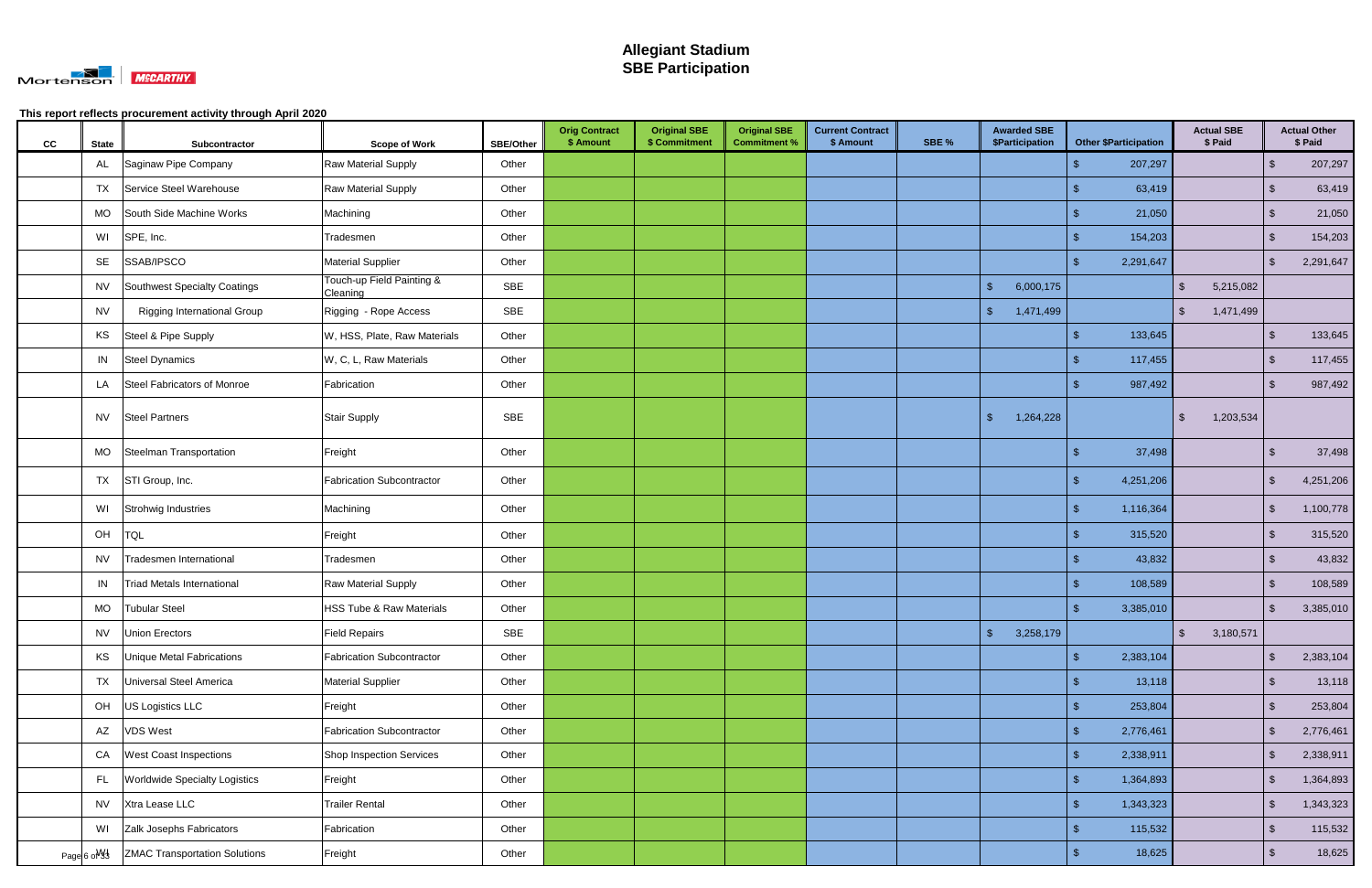

| CC                | <b>State</b> | Subcontractor                      | <b>Scope of Work</b>                                   | <b>SBE/Other</b> | <b>Orig Contract</b><br>\$ Amount | <b>Original SBE</b><br>\$ Commitment | <b>Original SBE</b><br><b>Commitment %</b> | <b>Current Contract</b><br>\$ Amount | SBE % |                | <b>Awarded SBE</b><br>\$Participation |               | <b>Other \$Participation</b> |     | <b>Actual SBE</b><br>\$ Paid |                         | <b>Actual Other</b><br>\$ Paid |
|-------------------|--------------|------------------------------------|--------------------------------------------------------|------------------|-----------------------------------|--------------------------------------|--------------------------------------------|--------------------------------------|-------|----------------|---------------------------------------|---------------|------------------------------|-----|------------------------------|-------------------------|--------------------------------|
|                   |              |                                    |                                                        |                  |                                   |                                      |                                            |                                      |       |                |                                       |               |                              |     |                              |                         |                                |
| 1.02a             | NJ           | <b>Vector Foiltec</b>              | <b>ETF Roofing System</b>                              | Other            | 29,701,944                        | 4,455,292<br>- S                     | $15\%$ \$                                  | 36,818,132                           | 6%    |                | 3,232,804                             |               |                              |     |                              | $\mathfrak{S}$          | 25,559,323                     |
|                   | CA           | Walter P Moore                     | <b>Professional Engineering</b>                        | Other            |                                   |                                      |                                            |                                      |       |                |                                       | -\$           | 883,477                      |     |                              | $\sqrt[6]{\frac{1}{2}}$ | 883,477                        |
|                   | IT           | Cimolai S.P.A.                     | <b>Material Supplies</b>                               | Other            |                                   |                                      |                                            |                                      |       |                |                                       |               | 6,740,953                    |     |                              | \$                      | 6,740,953                      |
|                   | NV           | Union Erectors                     | <b>Material Supplies</b>                               | <b>SBE</b>       |                                   |                                      |                                            |                                      |       | $\frac{1}{2}$  | 52,969                                |               |                              |     | 52,969                       |                         |                                |
|                   | <b>NV</b>    | Reliable Crane Services            | Equipment & Storage                                    | <b>SBE</b>       |                                   |                                      |                                            |                                      |       |                | 5,190                                 |               |                              |     | 5,190                        |                         |                                |
|                   | <b>NV</b>    | General Design & Const. Co., Inc.  | <b>Plenum Material</b>                                 | SBE/MBE          |                                   |                                      |                                            |                                      |       | $\mathbf{\$}$  | 76,689                                |               |                              |     | 76,689                       |                         |                                |
|                   | <b>NV</b>    | <b>TV Transport</b>                | Warehouse                                              | SBE              |                                   |                                      |                                            |                                      |       | $\mathfrak{L}$ | 1,866,245                             |               |                              | -\$ | 1,866,245                    |                         |                                |
|                   | MN           | Danny's Construction Co            | <b>ETFE Secondary Steel Erection</b>                   | WBE              |                                   |                                      |                                            |                                      |       |                |                                       | -\$           | 5,766,328                    |     |                              | \$                      | 5,766,328                      |
|                   | NV           | Dielco Crane                       | <b>Crane Work</b>                                      | Other            |                                   |                                      |                                            |                                      |       |                |                                       |               | 700,000                      |     |                              | -\$                     | 443,150                        |
|                   |              | NV <b>Unforgettable Coatings</b>   | Painting                                               | SBE              |                                   |                                      |                                            |                                      |       | $\mathfrak{L}$ | 288,822                               |               |                              | -\$ | 288,822                      |                         |                                |
|                   | PA           | <b>Global Mountain Solutions</b>   | Labor to Install EFTE Air Supply<br><b>Units</b>       | Other            |                                   |                                      |                                            |                                      |       |                |                                       | -9            | 183,864                      |     |                              | -\$                     | 183,864                        |
|                   | MN           | Harris Mechanical                  | Install EFTE Plenum Duct                               | Other            |                                   |                                      |                                            |                                      |       |                |                                       |               | 86,296                       |     |                              | \$                      | 86,296                         |
|                   |              |                                    |                                                        |                  |                                   |                                      |                                            |                                      |       |                |                                       |               |                              |     |                              |                         |                                |
| 1.02 <sub>b</sub> | VA           | Freyssinet, Inc.                   | Cable Net Roof Support                                 | Other            | 31,600,000                        | 4,740,000<br>-\$                     | $15\%$ \$                                  | 34,988,541                           | 23%   |                |                                       |               |                              |     |                              | $\frac{1}{2}$           | 31,627,570                     |
|                   | CH           | <b>Fatzer AG</b>                   | Manufacture & Supply of Fully<br>Locked coil Ropes     | Other            |                                   |                                      |                                            |                                      |       |                |                                       | -\$           | 3,848,988                    |     |                              | \$                      | 3,841,043                      |
|                   | DE           | Bollinger & Grohmann International | <b>Design Services</b>                                 | Other            |                                   |                                      |                                            |                                      |       |                |                                       |               | 431,332                      |     |                              | $\sqrt[6]{\frac{1}{2}}$ | 371,800                        |
|                   | MO           | Thornton Tomasetti                 | <b>Structural Engineering</b>                          | Other            |                                   |                                      |                                            |                                      |       |                |                                       |               | 175,831                      |     |                              | $\mathcal{S}$           | 175,831                        |
|                   | NV           | Kordt Engineering                  | PE Services of Permanent Works                         | SBE              |                                   |                                      |                                            |                                      |       | $\mathfrak{s}$ | 84,400                                |               |                              |     | 84,400                       |                         |                                |
|                   | IT           | CAVE S.R.L.                        | Manufacture & Supply of Cable<br>Clamps                | Other            |                                   |                                      |                                            |                                      |       |                |                                       |               | 284,881                      |     |                              | \$                      | 272,919                        |
|                   | CH           | <b>HFE</b>                         | Manufacture & Supply of Cable<br><b>Struts</b>         | Other            |                                   |                                      |                                            |                                      |       |                |                                       |               | 476,084                      |     |                              | \$                      | 476,084                        |
|                   |              | CH CHINA Grand Engineering         | Manufacture & Supply of<br><b>Temporary Work Steel</b> | Other            |                                   |                                      |                                            |                                      |       |                |                                       | $\sqrt{3}$    | 894,626                      |     |                              | $\sqrt[3]{2}$           | 847,516                        |
|                   | <b>NV</b>    | <b>TV Transport</b>                | Yard - Rental, Security & Storage                      | SBE              |                                   |                                      |                                            |                                      |       | $\sqrt{2}$     | 473,070                               |               |                              |     | 462,027                      |                         |                                |
|                   | NV           | Vision Construction Services       | <b>Crane Rental</b>                                    | SBE              |                                   |                                      |                                            |                                      |       | $\sqrt{2}$     | 1,697,424                             |               |                              |     | 1,465,229                    |                         |                                |
|                   |              | NV Steel Partners, LLC             | Installation                                           | SBE              |                                   |                                      |                                            |                                      |       | $\sqrt{2}$     | 4,721,256                             |               |                              |     | 4,721,256                    |                         |                                |
|                   | <b>NV</b>    | Rigging International Group        | Rope Access                                            | SBE              |                                   |                                      |                                            |                                      |       | $\sqrt{2}$     | 700,000                               |               |                              |     | 398,085                      |                         |                                |
|                   | <b>NV</b>    | Southwest Specialty Coatings       | <b>Painting Struts</b>                                 | SBE              |                                   |                                      |                                            |                                      |       | $\mathsf{\$}$  | 209,393                               |               |                              |     | 188,453                      |                         |                                |
|                   |              | LA Aggreko, LLC                    | <b>Electrical Supply</b>                               | Other            |                                   |                                      |                                            |                                      |       |                |                                       |               | 300,000                      |     |                              | $\sqrt[6]{2}$           | 282,983                        |
|                   | TX           | Roll-Lift USA, Inc.                | Provide Equipment                                      | Other            |                                   |                                      |                                            |                                      |       |                |                                       |               | 234,535                      |     |                              |                         | 234,535.00                     |
|                   | <b>NV</b>    | Desert Lumber                      | Supply Lumber                                          | Other            |                                   |                                      |                                            |                                      |       |                |                                       |               | 75,000                       |     |                              |                         | 62,915.00                      |
|                   | <b>NV</b>    | Trinity Land Surveying, Inc.       | Land Surveyor                                          | SBE/WBE          |                                   |                                      |                                            |                                      |       | $\sqrt{2}$     | 28,153                                |               |                              |     | 25,337                       |                         |                                |
|                   | <b>TX</b>    | Layher, Inc.                       | Tower Bare Rental                                      | Other            |                                   |                                      |                                            |                                      |       |                |                                       | $\mathbf{\$}$ | 283,495                      |     |                              |                         | 269,219.00                     |
|                   | Page 7 of 33 | Mojave Electric                    | On-Call Electrician                                    | Other            |                                   |                                      |                                            |                                      |       |                |                                       |               | 57,719                       |     |                              |                         | 54,968.00                      |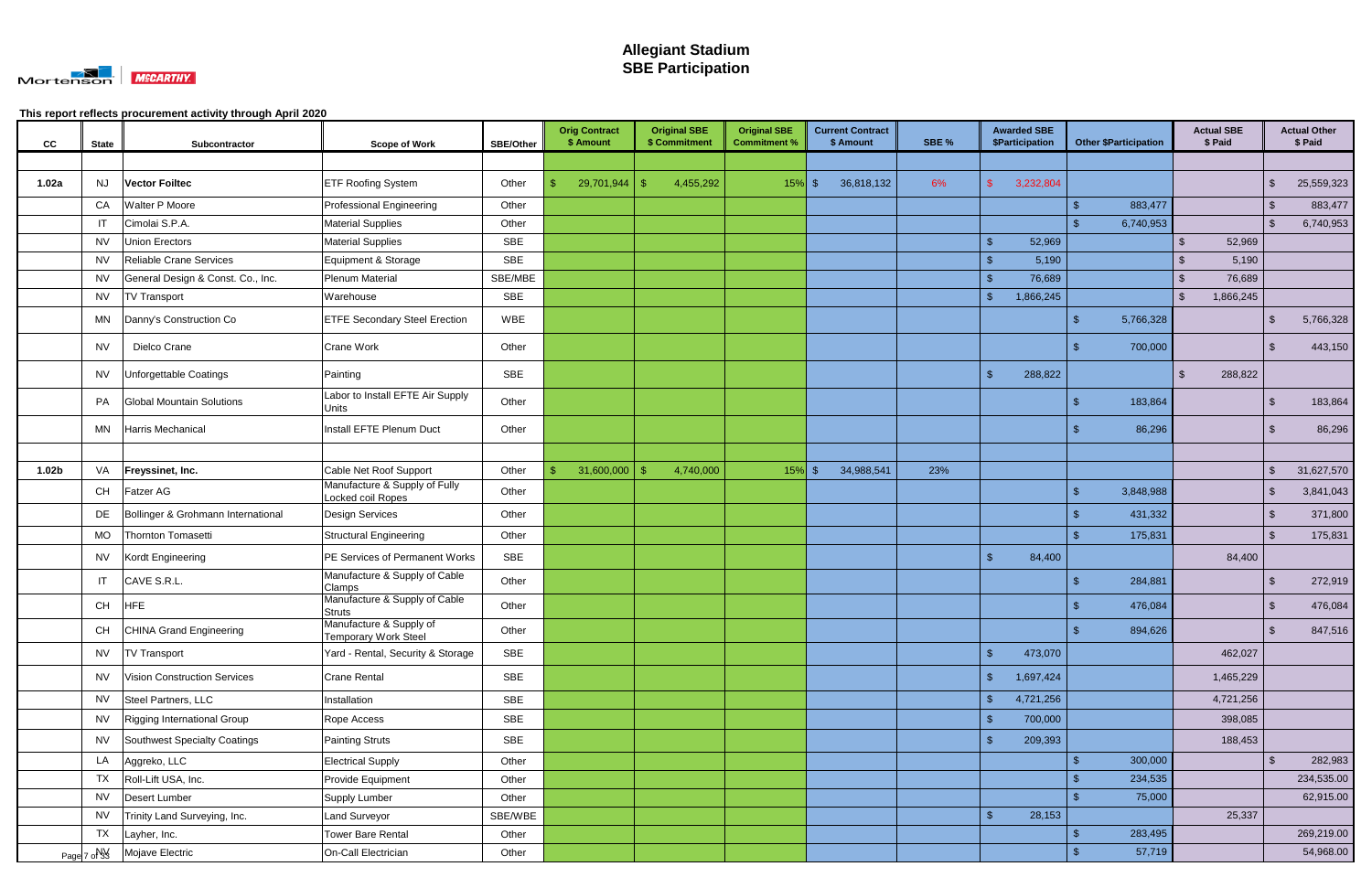

| CC   | <b>State</b>       | Subcontractor                         | <b>Scope of Work</b>             | <b>SBE/Other</b> | <b>Orig Contract</b><br>\$ Amount | <b>Original SBE</b><br>\$ Commitment | <b>Original SBE</b><br><b>Commitment %</b> | <b>Current Contract</b><br>\$ Amount | SBE % | <b>Awarded SBE</b><br>\$Participation | <b>Other \$Participation</b> |                         | <b>Actual SBE</b><br>\$ Paid |                         | <b>Actual Other</b><br>\$ Paid |
|------|--------------------|---------------------------------------|----------------------------------|------------------|-----------------------------------|--------------------------------------|--------------------------------------------|--------------------------------------|-------|---------------------------------------|------------------------------|-------------------------|------------------------------|-------------------------|--------------------------------|
|      | NV                 | Border Construction Specialties       | Safety Supplier                  | Other            |                                   |                                      |                                            |                                      |       |                                       | 25,255                       |                         |                              |                         | 25,255.00                      |
|      | <b>NV</b>          | HD Supply Constuction Supply/WhiteCap | <b>Safety Supplier</b>           | Other            |                                   |                                      |                                            |                                      |       |                                       | 29,376                       |                         |                              |                         | 29,376.00                      |
|      | MN                 | M.A. Mortenson Construction           | Equipment Rental                 | Other            |                                   |                                      |                                            |                                      |       |                                       | 203,677                      |                         |                              |                         | 203,677.00                     |
|      | NV                 | Ahern                                 | Equipment Rental                 | Other            |                                   |                                      |                                            |                                      |       |                                       | 26,533                       |                         |                              |                         | 26,533.00                      |
|      | <b>NV</b>          | <b>TS Safety Group</b>                | <b>Safety Coordinator</b>        | Other            |                                   |                                      |                                            |                                      |       |                                       | 43,908<br>-\$                |                         |                              |                         | 43,908.00                      |
|      |                    |                                       |                                  |                  |                                   |                                      |                                            |                                      |       |                                       |                              |                         |                              |                         |                                |
| 1.03 | <b>NV</b>          | <b>Sunstate Companies, LLC</b>        | PreCast                          | Other            | 25,129,767                        | $\mathbf{\$}$<br>3,769,465           | $15%$ \$                                   | 34,472,924                           | 31%   |                                       |                              |                         |                              | $\sqrt[6]{\frac{1}{2}}$ | 31,998,449                     |
|      | <b>NV</b>          | <b>Expansion Specialties</b>          | Caulking of PreCast              | SBE/VBE          |                                   |                                      |                                            |                                      |       | $\sqrt[6]{3}$<br>214,584              |                              | $\mathfrak{L}$          | 214,584                      |                         |                                |
|      | <b>NV</b>          | <b>GM Construction, LLC</b>           | Erection of PreCast - Prior      | Other            |                                   |                                      |                                            |                                      |       |                                       | $\mathfrak{S}$<br>2,245,641  |                         |                              | $\mathfrak{L}$          | 2,245,641                      |
|      | <b>NV</b>          | GM Construction, LLC                  | Erection of PreCast              | <b>SBE</b>       |                                   |                                      |                                            |                                      |       | $\mathfrak{L}$<br>4,692,968           |                              | $\sqrt[6]{\frac{1}{2}}$ | 4,692,968                    |                         |                                |
|      | NV.                | GM Construction, LLC                  | Erection of PreCast - Lower Bowl | <b>SBE</b>       |                                   |                                      |                                            |                                      |       | $\mathbb{S}$<br>5,080,909             |                              | $\mathbb{S}$            | 5,080,909                    |                         |                                |
|      | <b>NV</b>          | <b>Westside Building Materials</b>    | Supplier                         | Other            |                                   |                                      |                                            |                                      |       |                                       | \$                           | 36                      |                              | \$                      | 36                             |
|      | <b>NV</b>          | Lowe's                                | Supplier                         | Other            |                                   |                                      |                                            |                                      |       |                                       | 1,332                        |                         |                              | $\mathfrak{S}$          | 1,332                          |
|      | <b>NV</b>          | <b>Reliable Steel</b>                 | Stud & Shield Welding            | <b>SBE</b>       |                                   |                                      |                                            |                                      |       | $\mathbf{\$}$<br>536,310              |                              | $\mathbb{S}$            | 536,310                      |                         |                                |
|      | CA                 | <b>United Rentals Northwest</b>       | Rental                           | Other            |                                   |                                      |                                            |                                      |       |                                       | \$<br>5,603                  |                         |                              | $\sqrt[6]{3}$           | 5,603                          |
|      | OH                 | Tru-Fit Products of Utah              | <b>Field Supplies</b>            | Other            |                                   |                                      |                                            |                                      |       |                                       | 36,886                       |                         |                              | $\mathfrak{S}$          | 36,886                         |
|      | <b>NV</b>          | Fasteners                             | <b>Field Supplies</b>            | Other            |                                   |                                      |                                            |                                      |       |                                       | 10,550                       |                         |                              | $\mathfrak{S}$          | 10,550                         |
|      | <b>UT</b>          | <b>DJB Gas Service</b>                | Fuel                             | Other            |                                   |                                      |                                            |                                      |       |                                       | 637                          |                         |                              | $\sqrt[6]{3}$           | 637                            |
|      | <b>NV</b>          | <b>Curtis Steel</b>                   | Material                         | Other            |                                   |                                      |                                            |                                      |       |                                       | 619                          |                         |                              | $\mathcal{S}$           | 619                            |
|      | CA                 | California Tool Welding               | <b>Weld Supplies</b>             | Other            |                                   |                                      |                                            |                                      |       |                                       | 9,671                        |                         |                              | $\mathfrak{S}$          | 9,671                          |
|      | <b>NV</b>          | CES                                   | <b>Field Supplies</b>            | Other            |                                   |                                      |                                            |                                      |       |                                       | 959                          |                         |                              | $\mathcal{S}$           | 959                            |
|      | <b>NV</b>          | <b>AXT Transportation</b>             | Fuel                             | Other            |                                   |                                      |                                            |                                      |       |                                       | 1,533                        |                         |                              | $\mathfrak{S}$          | 1,533                          |
|      | CA                 | Airgas West                           | <b>Welding Gas</b>               | Other            |                                   |                                      |                                            |                                      |       |                                       | $\mathcal{S}$<br>541         |                         |                              | $\sqrt[6]{3}$           | 541                            |
|      | <b>NV</b>          | Ahern Rentals                         | Rental                           | Other            |                                   |                                      |                                            |                                      |       |                                       | $\mathfrak{s}$<br>20,530     |                         |                              | $\sqrt[6]{3}$           | 20,530                         |
|      | <b>CT</b>          | CS Unitec, Inc.                       | Field Supplies                   | Other            |                                   |                                      |                                            |                                      |       |                                       | 555                          |                         |                              | $\sqrt[6]{\frac{1}{2}}$ | 555                            |
|      | <b>NV</b>          | Home Depot                            | <b>Field Supplies</b>            | Other            |                                   |                                      |                                            |                                      |       |                                       | 698<br>\$                    |                         |                              | $\sqrt{2}$              | 698                            |
|      | <b>NV</b>          | Red-O-Arc Welding                     | Field Equipment                  | Other            |                                   |                                      |                                            |                                      |       |                                       | 16,549<br>\$                 |                         |                              | $\sqrt{2}$              | 16,549                         |
|      | <b>NV</b>          | Southern Nevada Welding               | <b>Field Supplies</b>            | Other            |                                   |                                      |                                            |                                      |       |                                       | 241                          |                         |                              | $\sqrt{2}$              | 241                            |
|      | <b>NV</b>          | PR Diamond Products                   | Field Small Tools                | Other            |                                   |                                      |                                            |                                      |       |                                       | 724                          |                         |                              | $\mathfrak{s}$          | 724                            |
|      | <b>NV</b>          | <b>Dielco Crane Services</b>          | Crane Services & Hydraulic Lifts | Other            |                                   |                                      |                                            |                                      |       |                                       | 1,825,000<br>\$              |                         |                              | $\sqrt[6]{3}$           | 1,824,523                      |
|      | <b>NV</b>          | Abatix                                | Supplier                         | Other            |                                   |                                      |                                            |                                      |       |                                       | 64,369                       |                         |                              | $\sqrt{2}$              | 64,369                         |
|      | WA                 | Amazon                                | Supplier                         | Other            |                                   |                                      |                                            |                                      |       |                                       | 10,476                       |                         |                              | $\sqrt[6]{3}$           | 10,476                         |
|      | <b>NV</b>          | <b>Concrete Accessories</b>           | Supplier                         | <b>SBE</b>       |                                   |                                      |                                            |                                      |       | $\sqrt{3}$<br>26,543                  |                              | $\sqrt{2}$              | 26,543                       |                         |                                |
|      | NV<br>Page 8 of 33 | BC Rope & Rigging                     | Supplier                         | SBE              |                                   |                                      |                                            |                                      |       | $\mathbf{\$}$<br>2,542                |                              | $\mathbb{S}$            | 2,542                        |                         |                                |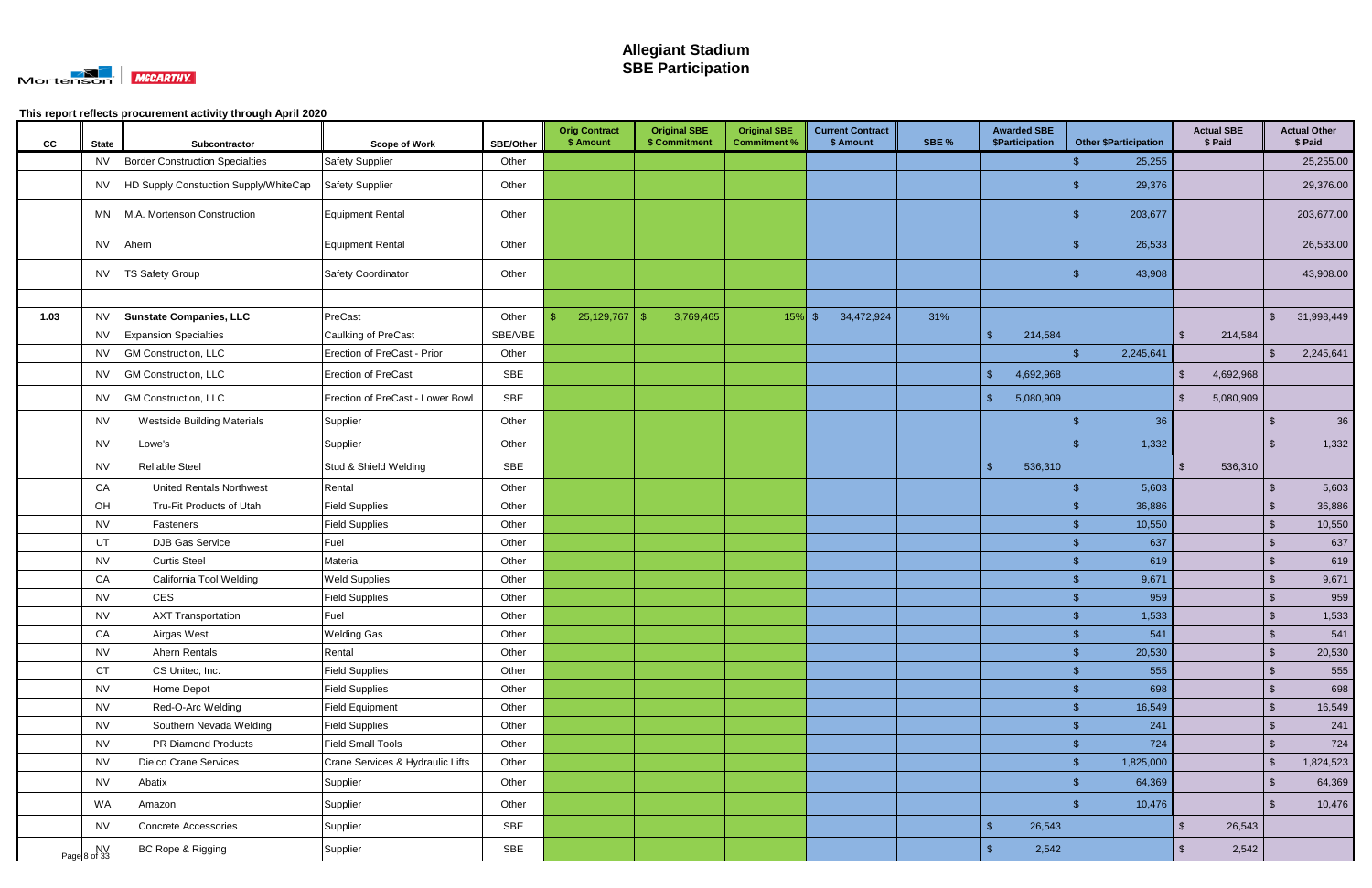

| cc | <b>State</b> | Subcontractor                       | <b>Scope of Work</b>        | <b>SBE/Other</b> | <b>Orig Contract</b><br>\$ Amount | <b>Original SBE</b><br>\$ Commitment | <b>Original SBE</b><br><b>Commitment %</b> | <b>Current Contract</b><br>\$ Amount | SBE % | <b>Awarded SBE</b><br>\$Participation | <b>Other \$Participation</b> | <b>Actual SBE</b><br>\$ Paid      |                         | <b>Actual Other</b><br>\$ Paid |
|----|--------------|-------------------------------------|-----------------------------|------------------|-----------------------------------|--------------------------------------|--------------------------------------------|--------------------------------------|-------|---------------------------------------|------------------------------|-----------------------------------|-------------------------|--------------------------------|
|    | <b>NV</b>    | Copper State Bolt & Nut Co.         | Supplier                    | Other            |                                   |                                      |                                            |                                      |       |                                       | 350<br>\$                    |                                   | \$                      | 350                            |
|    | <b>NV</b>    | Core T Trucking                     | Supplier                    | Other            |                                   |                                      |                                            |                                      |       |                                       | 350<br>$\mathbf{\$}$         |                                   | $\sqrt[6]{3}$           | 350                            |
|    | <b>NV</b>    | Fasteners, Inc.                     | Supplier                    | Other            |                                   |                                      |                                            |                                      |       |                                       | 35,064                       |                                   | $\sqrt[6]{3}$           | 35,064                         |
|    | <b>NV</b>    | <b>Cutting Edge</b>                 | Supplier                    | Other            |                                   |                                      |                                            |                                      |       |                                       | 455<br>-S                    |                                   | -\$                     | 455                            |
|    | <b>NV</b>    | Harbor Freight Tools                | Supplier                    | Other            |                                   |                                      |                                            |                                      |       |                                       | 594<br>\$                    |                                   | $\sqrt[3]{2}$           | 594                            |
|    | <b>NV</b>    | <b>HD Supply Waterworks</b>         | Supplier                    | Other            |                                   |                                      |                                            |                                      |       |                                       | 5,250<br>$\mathbf{S}$        |                                   | $\sqrt{2}$              | 5,250                          |
|    | <b>NV</b>    | McFadden-Dale Hardware              | Supplier                    | Other            |                                   |                                      |                                            |                                      |       |                                       | 213                          |                                   | $\sqrt[6]{3}$           | 213                            |
|    | <b>MN</b>    | M.A. Mortenson Co.                  | Supplier                    | Other            |                                   |                                      |                                            |                                      |       |                                       | 318,609<br>-\$               |                                   | $\sqrt[6]{\frac{1}{2}}$ | 318,609                        |
|    | <b>NV</b>    | Kuker Ranken Vegas                  | Supplier                    | Other            |                                   |                                      |                                            |                                      |       |                                       | 182<br>\$                    |                                   | $\sqrt[3]{2}$           | 182                            |
|    | <b>NV</b>    | <b>McIntosh Communications</b>      | Supplier                    | Other            |                                   |                                      |                                            |                                      |       |                                       | 9,138<br>-\$                 |                                   | $\sqrt[6]{3}$           | 9,138                          |
|    | <b>NV</b>    | Mobile Mini                         | Supplier                    | Other            |                                   |                                      |                                            |                                      |       |                                       | 10,159<br>-\$                |                                   | $\sqrt[6]{3}$           | 10,159                         |
|    | <b>NV</b>    | <b>Mobile Materials</b>             | Supplier                    | Other            |                                   |                                      |                                            |                                      |       |                                       | 20,476                       |                                   | $\mathfrak{F}$          | 20,476                         |
|    | <b>NV</b>    | Senergy Petroleum                   | Supplier                    | Other            |                                   |                                      |                                            |                                      |       |                                       | 41,741<br>-S                 |                                   | $\sqrt{2}$              | 41,741                         |
|    | <b>NV</b>    | Silver State Rope & Rigging         | Supplier                    | Other            |                                   |                                      |                                            |                                      |       |                                       | 224,281                      |                                   | $\sqrt[3]{2}$           | 224,281                        |
|    | <b>NV</b>    | Steel Edge                          | Supplier                    | SBE              |                                   |                                      |                                            |                                      |       | $\sqrt{2}$<br>80,752                  |                              | $\sqrt[6]{\frac{1}{2}}$<br>80,752 |                         |                                |
|    | <b>NV</b>    | <b>Precision Aggregate Products</b> | Supplier                    | SBE              |                                   |                                      |                                            |                                      |       | $\mathsf{\$}$<br>11,661               |                              | $\mathbb{S}$<br>11,661            |                         |                                |
|    | OK           | Hilti, Inc.                         | Supplier                    | Other            |                                   |                                      |                                            |                                      |       |                                       | 196<br>- S                   |                                   | \$                      | 196                            |
|    | <b>NV</b>    | JS&S Surveying, Inc.                | Suveying                    | SBE/MBE          |                                   |                                      |                                            |                                      |       | $\sqrt{2}$<br>46,680                  |                              | $\mathfrak{S}$<br>46,680          |                         |                                |
|    | <b>NV</b>    | Home Depot                          | Supplier                    | Other            |                                   |                                      |                                            |                                      |       |                                       | 2,698<br>-9                  |                                   | -\$                     | 2,698                          |
|    | $\mathbf{H}$ | U-Line                              | Supplier                    | Other            |                                   |                                      |                                            |                                      |       |                                       | $\hat{\mathbf{r}}$<br>4,001  |                                   | $\mathcal{S}$           | 4,001                          |
|    | <b>NV</b>    | Monsen Engineering                  | Supplying Engineering Equip | Other            |                                   |                                      |                                            |                                      |       |                                       | -\$<br>28,678                |                                   | $\sqrt[6]{\frac{1}{2}}$ | 28,678                         |
|    | IL           | Reddaway, Inc.                      | <b>Freight Charges</b>      | Other            |                                   |                                      |                                            |                                      |       |                                       | 435<br>- \$                  |                                   | $\sqrt[3]{2}$           | 435                            |
|    | <b>NV</b>    | JLB Land Surveying, LLC             | Supplier                    | Other            |                                   |                                      |                                            |                                      |       |                                       | 13,215<br>-\$                |                                   | $\sqrt{2}$              | 13,215                         |
|    | GA           | Conac - Concrete Product Solutions  | Supplier                    | Other            |                                   |                                      |                                            |                                      |       |                                       | 2,387<br>-9                  |                                   | $\sqrt{2}$              | 2,387                          |
|    | <b>NV</b>    | Standard Steel, LTD                 | Welding                     | Other            |                                   |                                      |                                            |                                      |       |                                       | 1,437,629<br>-S              |                                   | $\sqrt{2}$              | 1,437,629                      |
|    | <b>NV</b>    | <b>Commercial Hardware</b>          | Consumables                 | Other            |                                   |                                      |                                            |                                      |       |                                       | $\mathcal{S}$<br>36          |                                   | $\sqrt[6]{3}$           | 36                             |
|    | <b>NV</b>    | Fasteners, Inc.                     | Consumables                 | Other            |                                   |                                      |                                            |                                      |       |                                       | 5,078<br>-S                  |                                   | $\sqrt[6]{3}$           | 5,078                          |
|    | <b>NV</b>    | <b>Terrible Herbst</b>              | Water/Ice                   | Other            |                                   |                                      |                                            |                                      |       |                                       | 5,146                        |                                   | $\sqrt[6]{3}$           | 5,146                          |
|    | <b>NV</b>    | Home Depot                          | Small Tools                 | Other            |                                   |                                      |                                            |                                      |       |                                       | 3,419                        |                                   | $\sqrt[6]{\frac{1}{2}}$ | 3,419                          |
|    | <b>NV</b>    | McFadden Dale Hardware              | Consumables                 | Other            |                                   |                                      |                                            |                                      |       |                                       | 1,782<br>$\mathcal{S}$       |                                   | $\sqrt[6]{3}$           | 1,782                          |
|    | Page 9 oN%   | Praxair, Inc.                       | Consumables                 | Other            |                                   |                                      |                                            |                                      |       |                                       | $\sqrt[6]{3}$<br>42,235      |                                   | $\sqrt[6]{\frac{1}{2}}$ | 42,235                         |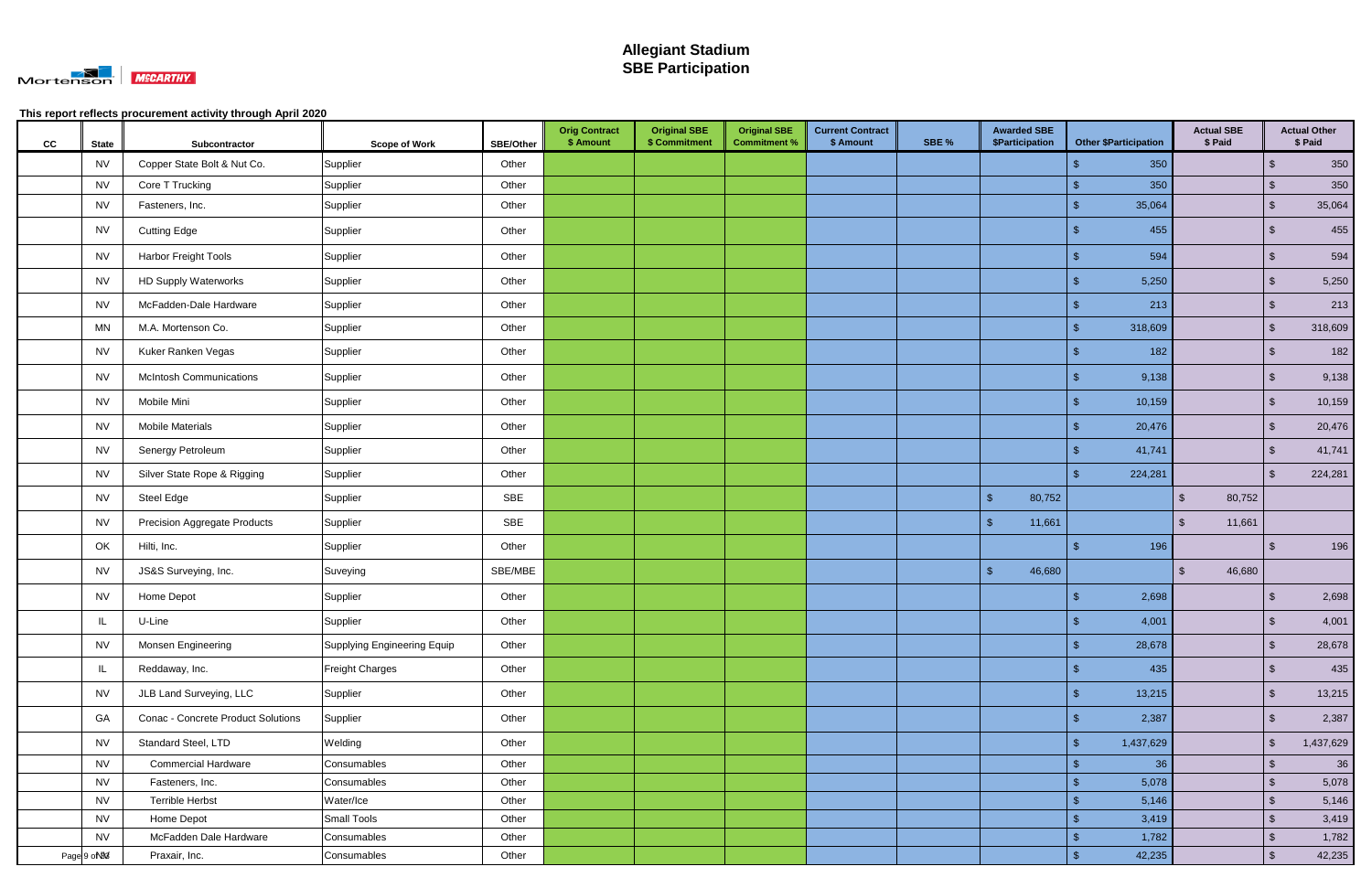

| cc        | <b>State</b>        | Subcontractor                        | <b>Scope of Work</b>                                                                                                        | <b>SBE/Other</b> | <b>Orig Contract</b><br>\$ Amount | <b>Original SBE</b><br>\$ Commitment | <b>Original SBE</b><br><b>Commitment %</b> | <b>Current Contract</b><br>\$ Amount | SBE % |                         | <b>Awarded SBE</b><br>\$Participation |      | <b>Other \$Participation</b> |                         | <b>Actual SBE</b><br>\$ Paid |                         | <b>Actual Other</b><br>\$ Paid |
|-----------|---------------------|--------------------------------------|-----------------------------------------------------------------------------------------------------------------------------|------------------|-----------------------------------|--------------------------------------|--------------------------------------------|--------------------------------------|-------|-------------------------|---------------------------------------|------|------------------------------|-------------------------|------------------------------|-------------------------|--------------------------------|
|           | NV                  | Walmart                              | Ice/Water                                                                                                                   | Other            |                                   |                                      |                                            |                                      |       |                         |                                       |      | 96                           |                         |                              | \$                      | 96                             |
|           | <b>NV</b>           | <b>Ahern Rentals</b>                 | Equipment Rental                                                                                                            | Other            |                                   |                                      |                                            |                                      |       |                         |                                       |      | 3,218                        |                         |                              | \$                      | 3,218                          |
|           | <b>NV</b>           | Harbor Freight                       | Consumables                                                                                                                 | Other            |                                   |                                      |                                            |                                      |       |                         |                                       |      | 53                           |                         |                              | $\mathfrak{F}$          | 53                             |
|           | <b>NV</b>           | Lowe's                               | Consumables                                                                                                                 | Other            |                                   |                                      |                                            |                                      |       |                         |                                       |      | 208                          |                         |                              | $\sqrt[6]{\frac{1}{2}}$ | 208                            |
|           | <b>NV</b>           | Hilti                                | Small Tools                                                                                                                 | Other            |                                   |                                      |                                            |                                      |       |                         |                                       |      | 4,984                        |                         |                              | $\sqrt{2}$              | 4,984                          |
|           | <b>NV</b>           | Silver State Wire & Rope             | Supplier                                                                                                                    | Other            |                                   |                                      |                                            |                                      |       |                         |                                       |      | 474                          |                         |                              | $\sqrt[6]{\frac{1}{2}}$ | 474                            |
|           | UT                  | Page Industrial Supply               | Supplier                                                                                                                    | Other            |                                   |                                      |                                            |                                      |       |                         |                                       | -\$  | 705                          |                         |                              | $\sqrt[6]{\frac{1}{2}}$ | 705                            |
|           | NV                  | <b>United Rentals</b>                | Equipment Rental                                                                                                            | Other            |                                   |                                      |                                            |                                      |       |                         |                                       |      | 12,000                       |                         |                              | $\mathfrak{F}$          | 11,864                         |
|           | NV                  | Dirtworks Positioning LLC            | Supplier                                                                                                                    | Other            |                                   |                                      |                                            |                                      |       |                         |                                       | -9   | 1,000                        |                         |                              | $\sqrt[3]{2}$           | 244                            |
|           | <b>NV</b>           | <b>Border Construction</b>           | Supplier                                                                                                                    | Other            |                                   |                                      |                                            |                                      |       |                         |                                       |      | 10,000                       |                         |                              | \$                      | 436                            |
|           | NV                  | American Eagle Ready Mix             | Supplier                                                                                                                    | Other            |                                   |                                      |                                            |                                      |       |                         |                                       | S    | 20,000                       |                         |                              | $\sqrt[6]{3}$           | 16,800                         |
|           | <b>NV</b>           | Ahern                                | Supplier                                                                                                                    | Other            |                                   |                                      |                                            |                                      |       |                         |                                       |      | 100,000                      |                         |                              | \$                      | 63,766                         |
|           | <b>FL</b>           | Jim & Slims Tool Supply              | Supplier                                                                                                                    | Other            |                                   |                                      |                                            |                                      |       |                         |                                       |      | 500                          |                         |                              | $\sqrt[6]{3}$           | 55                             |
|           | NV                  | Silver Star Ready Mix                | Supplier                                                                                                                    | Other            |                                   |                                      |                                            |                                      |       |                         |                                       |      | 10,000                       |                         |                              | - \$                    | 8,364                          |
|           | NM                  | <b>Heatly Engineering</b>            | Design/Engineering of PreCast                                                                                               | Other            |                                   |                                      |                                            |                                      |       |                         |                                       | -\$  | 1,845,145                    |                         |                              | $\sqrt[3]{2}$           | 1,714,805                      |
|           | NV.                 | Western Pacific Precast, LLC         | Precast Elements                                                                                                            | Other            |                                   |                                      |                                            |                                      |       |                         |                                       | - \$ | 18,591,763                   |                         |                              | -\$                     | 18,591,763                     |
|           | NV                  | Mountain West Excavation & Utilities | Core Drilling                                                                                                               | SBE/WBE          |                                   |                                      |                                            |                                      |       | $\sqrt{3}$              | 87,732                                |      |                              | $\mathbb{S}$            | 87,732                       |                         |                                |
|           | NV                  | Standard Steel Ltd                   | <b>Embed Repairs</b>                                                                                                        | Other            |                                   |                                      |                                            |                                      |       |                         |                                       |      | 8,219                        |                         |                              | -\$                     | 8,219                          |
|           |                     |                                      |                                                                                                                             |                  |                                   |                                      |                                            |                                      |       |                         |                                       |      |                              |                         |                              |                         |                                |
| 1.04/1.05 | MN                  | <b>Harris Companies</b>              | Mechanical & Plumbing                                                                                                       | Other            | 121,500,000                       | 18,225,000<br>-\$                    | $15\%$ \$                                  | 137,840,013                          | 21%   |                         |                                       |      |                              |                         |                              | $\mathfrak{S}$          | 116,695,712                    |
|           | NV                  | Maui One Excavating                  | Trenching, Excating & Hauling                                                                                               | SBE/MBE          |                                   |                                      |                                            |                                      |       | $\mathsf{\$}$           | 2,999,701                             |      |                              | $\sqrt[6]{\frac{1}{2}}$ | 2,540,220                    |                         |                                |
|           | <b>NV</b>           | Lone Mountain Excavation             | Site Prep                                                                                                                   | Other            |                                   |                                      |                                            |                                      |       |                         |                                       | -\$  | 2,098,170                    |                         |                              | $\sqrt[6]{3}$           | 1,617,235                      |
|           | <b>NV</b>           | <b>Trinity Land Survey</b>           | Box Culvert - Survey                                                                                                        | SBE/WBE          |                                   |                                      |                                            |                                      |       | $\sqrt{3}$              | 50,000                                |      |                              | $\sqrt[6]{\frac{1}{2}}$ | 13,065                       |                         |                                |
|           | <b>NV</b>           | C-Los Industries                     | Warehouse Lease to Erect Oval<br>Mock-up                                                                                    | SBE/MBE          |                                   |                                      |                                            |                                      |       | $\sqrt{3}$              | 5,412                                 |      |                              | -\$                     | 5,412                        |                         |                                |
|           | <b>NV</b>           | Mechanical Equipment Reps            | Provide Computer Room AC Units                                                                                              | SBE/MBE          |                                   |                                      |                                            |                                      |       | $\sqrt{2}$              | 372,194                               |      |                              | $\sqrt[6]{2}$           | 372,194                      |                         |                                |
|           | <b>NV</b>           | Corporate Air Mechanical Services    | Furnish 3 Pump Skids, 2 Head<br>Exhcangers, 6 Domestic Heat<br>Exchangers, 1 Triplex Booster<br>Pump Package, 2 Rolairtrols | SBE              |                                   |                                      |                                            |                                      |       | \$                      | 954,100                               |      |                              | $\sqrt[6]{\frac{1}{2}}$ | 924,199                      |                         |                                |
|           | <b>NV</b>           | Corporate Air Mechanical Services    | Furnish 6 Cell Stainless Cooling<br>Tower w/Free Cooling and Single<br>Flange Inlet                                         | SBE              |                                   |                                      |                                            |                                      |       | $\sqrt{2}$              | 613,779                               |      |                              | $\sqrt[6]{\frac{1}{2}}$ | 597,274                      |                         |                                |
|           | <b>NV</b>           | Corporate Air Mechanical Services    | <b>7 Boilers</b>                                                                                                            | SBE              |                                   |                                      |                                            |                                      |       | $\sqrt{3}$              | 403,133                               |      |                              | $\mathcal{S}$           | 372,690                      |                         |                                |
|           | <b>NV</b>           | Corporate Air Mechanical Services    | Supplies - Fans & PCU's                                                                                                     | SBE              |                                   |                                      |                                            |                                      |       | $\sqrt[6]{\frac{1}{2}}$ | 1,810,938                             |      |                              | $\sqrt[6]{2}$           | 1,810,938                    |                         |                                |
|           | NV<br>Page 10 of 33 | Corporate Air Mechanical Services    | Furnish 35 Electric Water Heaters<br>& 7 ASME 125# Storage Tanks                                                            | SBE              |                                   |                                      |                                            |                                      |       | \$                      | 187,079                               |      |                              | \$                      | 179,508                      |                         |                                |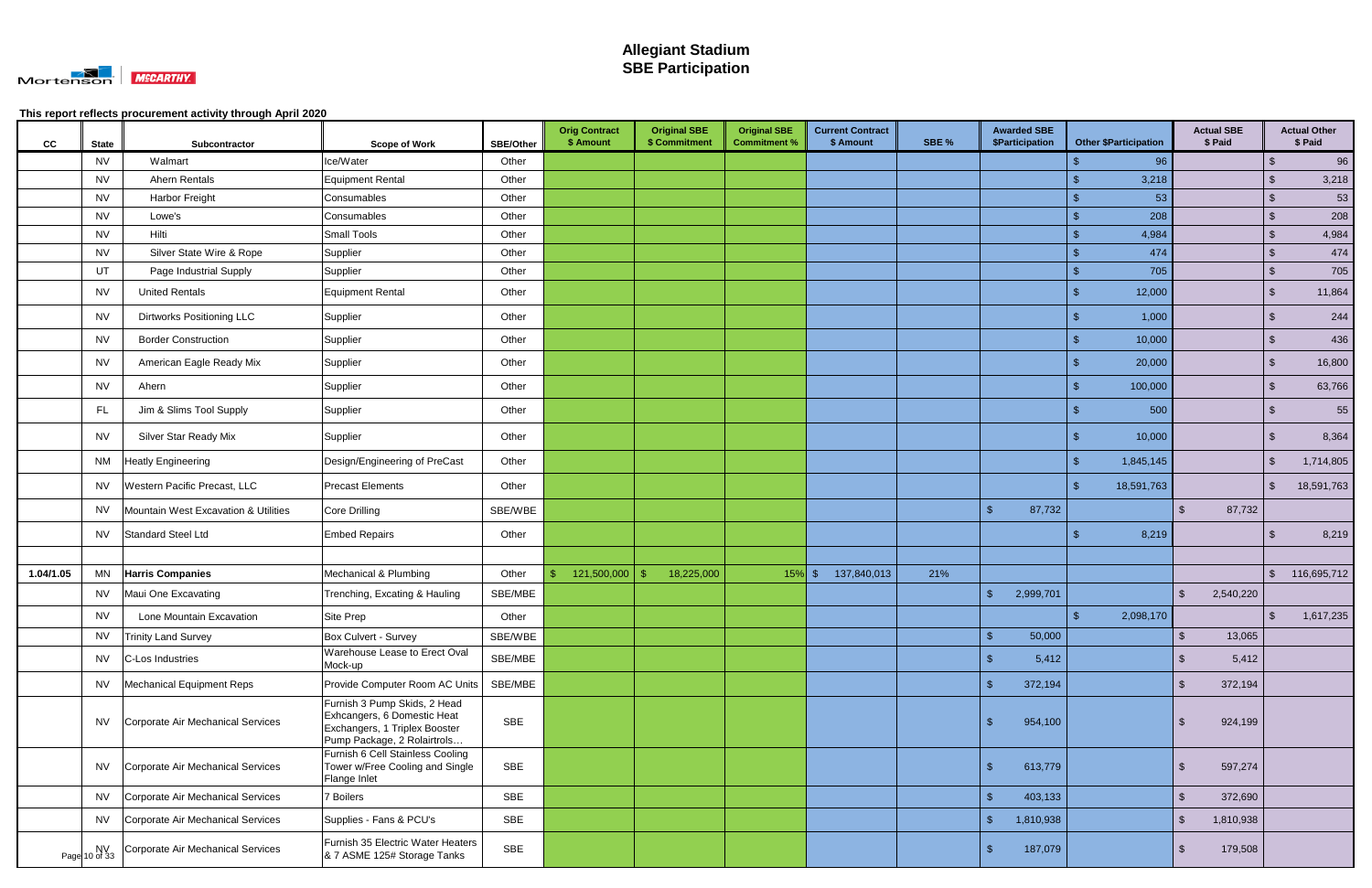

| cc | <b>State</b> | Subcontractor                           | <b>Scope of Work</b>                                                                                                                                              | <b>SBE/Other</b> | <b>Orig Contract</b><br>\$ Amount | <b>Original SBE</b><br>\$ Commitment | <b>Original SBE</b><br><b>Commitment %</b> | <b>Current Contract</b><br>\$ Amount | SBE % | <b>Awarded SBE</b><br><b>\$Participation</b> | <b>Other \$Participation</b> | <b>Actual SBE</b><br>\$ Paid       |               | <b>Actual Other</b><br>\$ Paid |
|----|--------------|-----------------------------------------|-------------------------------------------------------------------------------------------------------------------------------------------------------------------|------------------|-----------------------------------|--------------------------------------|--------------------------------------------|--------------------------------------|-------|----------------------------------------------|------------------------------|------------------------------------|---------------|--------------------------------|
|    | <b>NV</b>    | Corporate Air Mechanical Services       | Provide 1 Lot Fabric Duct<br>(Ductsox) & Associated hangers                                                                                                       | <b>SBE</b>       |                                   |                                      |                                            |                                      |       | $\sqrt{3}$<br>1,021,488                      |                              |                                    |               |                                |
|    | <b>NV</b>    | Corporate Air Mechanical Services       | Provide 26 Fire Smoke Dampers,<br>48 Fire Dampers & 6 Silencers                                                                                                   | <b>SBE</b>       |                                   |                                      |                                            |                                      |       | 87,400<br>\$                                 |                              |                                    |               |                                |
|    | NV.          | Corporate Air Mechanical Services       | Provide 1 Lot Metal-Fab UL Listed<br>Grease Duct, 1 Lot Metal-Fab UL<br>Listed General Exhaust Flue, & 1<br>Lot Metal Fab UL Listed boiler<br><b>Exhaust Flue</b> | SBE              |                                   |                                      |                                            |                                      |       | $\mathfrak{L}$<br>2,444,744                  |                              |                                    |               |                                |
|    | <b>NV</b>    | LTSA, LLC                               | Furnish air Handling Units; VAV's &<br><b>BCU's</b>                                                                                                               | <b>SBE</b>       |                                   |                                      |                                            |                                      |       | $\mathfrak{S}$<br>6,983,062                  |                              | $\mathbb{S}$<br>6,959,066          |               |                                |
|    | <b>NV</b>    | LTSA, LLC                               | Provide 26 Variable Frequency<br>Drives with 3% Line Reactors & 20<br>Passive Harmonic Filters                                                                    | <b>SBE</b>       |                                   |                                      |                                            |                                      |       | $\mathbf{\$}$<br>315,024                     |                              | $\mathfrak{L}$<br>306,762          |               |                                |
|    | MN           | Trane U.S., Inc.                        | Furnish & Install BAS Mechanical<br><b>Control System</b>                                                                                                         | Other            |                                   |                                      |                                            |                                      |       |                                              | $\mathbf{\$}$<br>3,310,631   |                                    | \$            | 1,884,221                      |
|    | NV           | <b>Lawyer Mechanical Services</b>       | <b>HVAC Controls Installation</b>                                                                                                                                 | SBE              |                                   |                                      |                                            |                                      |       | $\mathbf{\$}$<br>943,789                     |                              | $\sqrt[6]{\frac{1}{2}}$<br>732,215 |               |                                |
|    | <b>NV</b>    | <b>Precision Automation</b>             | Low Voltage Controls HVAC<br>Controls Installation                                                                                                                | <b>SBE</b>       |                                   |                                      |                                            |                                      |       | $\mathbf{\hat{s}}$<br>900,551                |                              | 648,000<br>$\mathfrak{L}$          |               |                                |
|    | <b>NV</b>    | <b>Advanced Controls &amp; Electric</b> | Low Voltage HVAC Controls<br>Installation                                                                                                                         | <b>SBE</b>       |                                   |                                      |                                            |                                      |       | $\mathfrak{s}$<br>600,000                    |                              | $\mathfrak{L}$<br>546,421          |               |                                |
|    | <b>NV</b>    | Ideal Supply Company                    | Provide all Galvanized Victaulic<br><b>Fittings Supplies</b>                                                                                                      | <b>SBE</b>       |                                   |                                      |                                            |                                      |       | 2,882,235<br>\$                              |                              | $\mathfrak{L}$<br>2,870,055        |               |                                |
|    | <b>NV</b>    | <b>Energy Mechanical Insulation</b>     | Furnish & Install Plumbing<br>Insulation                                                                                                                          | SBE/WBE          |                                   |                                      |                                            |                                      |       | $\mathbf{\$}$<br>655,368                     |                              | $\mathbb{S}$<br>514,011            |               |                                |
|    | <b>NV</b>    | <b>Energy Mechanical Insulation</b>     | Furnish & Install Piping Insulation                                                                                                                               | SBE/WBE          |                                   |                                      |                                            |                                      |       | $\sqrt[6]{\frac{1}{2}}$<br>1,458,549         |                              | $\sqrt[6]{\frac{1}{2}}$<br>997,743 |               |                                |
|    |              | NV   Energy Mechanical Insulation       | Furnish & Install Mechanical<br>Insulation                                                                                                                        | SBE/WBE          |                                   |                                      |                                            |                                      |       | $\mathbf{\$}$<br>785,253                     |                              | $\mathfrak{L}$<br>512,510          |               |                                |
|    | NV           | <b>Energy Mechanical Insulation</b>     | Furnish & Install All Fire-Stopping<br>on all Plumbing, Piping &<br><b>Mechanical Systems</b>                                                                     | SBE/WBE          |                                   |                                      |                                            |                                      |       | 761,252<br>$\mathbf{\$}$                     |                              | $\mathfrak{L}$<br>633,688          |               |                                |
|    | <b>NV</b>    | BrandSafway                             | Scaffolding erection & rental                                                                                                                                     | Other            |                                   |                                      |                                            |                                      |       |                                              | 38,563                       |                                    | \$            | 38,563                         |
|    | <b>NV</b>    | Superior Duct Fabrication               | Fabricate & Supply all round<br>ductwork Fittings                                                                                                                 | Other            |                                   |                                      |                                            |                                      |       |                                              | 1,546,918<br>-\$             |                                    | $\sqrt{2}$    | 1,465,114                      |
|    |              | NV Mesa Mechanical                      | Beverage Conduite & CO2 Branch<br>Lines                                                                                                                           | SBE/WBE          |                                   |                                      |                                            |                                      |       | $\mathfrak{s}$<br>700,000                    |                              | $\mathbb{S}$<br>662,965            |               |                                |
|    | IL.          | BevStream Corp.                         | Beverage Conduit System & CO2<br><b>Branch lines</b>                                                                                                              | Other            |                                   |                                      |                                            |                                      |       |                                              | 999,562<br>-S                |                                    | \$            | 802,180                        |
|    |              | NV Spider                               | <b>Swing Stages</b>                                                                                                                                               | Other            |                                   |                                      |                                            |                                      |       |                                              | 71,058                       |                                    | $\sqrt[6]{3}$ | 54,764                         |
|    | NV           | Jcord, LLC                              | Saw Cutting and Core Drilling                                                                                                                                     | SBE              |                                   |                                      |                                            |                                      |       | $\mathsf{\$}$<br>427,000                     |                              | $\mathbf{\$}$<br>344,253           |               |                                |
|    | <b>NV</b>    | MMC, Inc.                               | Vacuum Truck for Cleaning Sump<br>Basins & Interceptors                                                                                                           | Other            |                                   |                                      |                                            |                                      |       |                                              | 20,000<br>-\$                |                                    | $\sqrt[6]{3}$ | 6,925                          |
|    | <b>NV</b>    | Tabitt                                  | <b>HVAC &amp; Plumbing Testing,</b><br>Adjusting & Balancing                                                                                                      | Other            |                                   |                                      |                                            |                                      |       |                                              | 590,389                      |                                    | $\sqrt[3]{2}$ | 100,059                        |
|    | <b>NV</b>    | Commercial Scaffolding, Inc.            | Provide Rental, Erection &<br>Dismantle Scaffold                                                                                                                  | SBE              |                                   |                                      |                                            |                                      |       | $\mathfrak{F}$<br>61,450                     |                              | $\mathbb{S}$<br>49,514             |               |                                |
|    | BC           | <b>Global Rope Access</b>               | Furnish, Install & Remove Rigging                                                                                                                                 | Other            |                                   |                                      |                                            |                                      |       |                                              | 100,000<br>$\mathbf{\$}$     |                                    |               |                                |
|    |              | Page 11 of 33 Rigging International     | Furnish, Install & Remove Rigging                                                                                                                                 | SBE              |                                   |                                      |                                            |                                      |       | $\mathfrak{s}$<br>100,000                    |                              | $\sqrt[6]{\frac{1}{2}}$<br>37,387  |               |                                |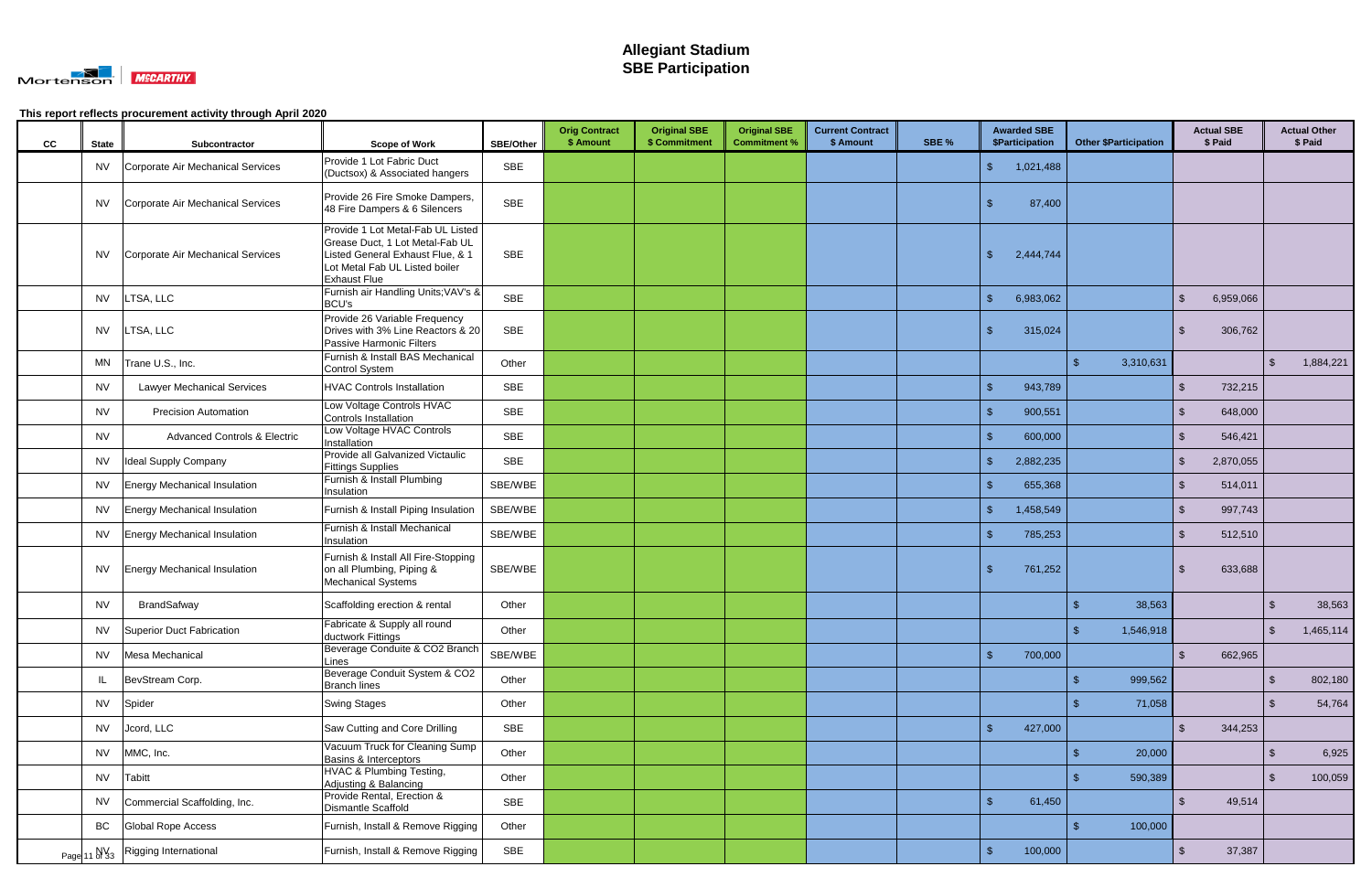

| cc          | <b>State</b> | Subcontractor                    | <b>Scope of Work</b>                                                                   | <b>SBE/Other</b> | <b>Orig Contract</b><br>\$ Amount | <b>Original SBE</b><br>\$ Commitment | <b>Original SBE</b><br><b>Commitment %</b> | <b>Current Contract</b><br>\$ Amount | SBE % | <b>Awarded SBE</b><br>\$Participation | <b>Other \$Participation</b> | <b>Actual SBE</b><br>\$ Paid |           |                         | <b>Actual Other</b><br>\$ Paid |
|-------------|--------------|----------------------------------|----------------------------------------------------------------------------------------|------------------|-----------------------------------|--------------------------------------|--------------------------------------------|--------------------------------------|-------|---------------------------------------|------------------------------|------------------------------|-----------|-------------------------|--------------------------------|
|             |              |                                  |                                                                                        |                  |                                   |                                      |                                            |                                      |       |                                       |                              |                              |           |                         |                                |
| 1.06 & 4.08 | NV           | Gephart/Morse                    | Electrical & Low Voltage                                                               | Other            | 85,793,108<br>-\$                 | 13,087,750<br>-\$                    | $15%$ \$                                   | 152,381,857                          | 14%   | 951,369                               |                              |                              |           | $\sqrt[6]{\frac{1}{2}}$ | 116,980,439                    |
|             | <b>NV</b>    | <b>Morse Electric</b>            |                                                                                        |                  |                                   |                                      |                                            |                                      |       |                                       |                              |                              |           |                         |                                |
|             | <b>NV</b>    | A-1 Concrete                     | Concrete & Excavation                                                                  | SBE/MBE          |                                   |                                      |                                            |                                      |       | $\mathfrak{L}$<br>127,418             |                              | $\mathfrak{L}$               | 127,418   |                         |                                |
|             | <b>NV</b>    | <b>MMC</b>                       | <b>Hydro Excavating</b>                                                                | Other            |                                   |                                      |                                            |                                      |       |                                       | 10,450                       |                              |           | $\mathfrak{L}$          | 10,450                         |
|             | <b>NV</b>    | Pyrocom                          | Sprinkler Monitoring Dialer                                                            | SBE/WBE          |                                   |                                      |                                            |                                      |       | 68,860<br>\$                          |                              | ዳ                            | 8,860     |                         |                                |
|             | NV           | Hampton Tedder Electric          | <b>Electrical Testing</b>                                                              | Other            |                                   |                                      |                                            |                                      |       |                                       | 1,250<br>- S                 |                              |           | -\$                     | 1,250                          |
|             | NV           | Lone Mountain Excavation         | Excavation                                                                             | Other            |                                   |                                      |                                            |                                      |       |                                       | 2,165,425                    |                              |           | $\mathbf{\$}$           | 2,043,115                      |
|             | <b>NV</b>    | Live Electric                    | Electrical                                                                             | SBE/WBE          |                                   |                                      |                                            |                                      |       | 71,700                                |                              | \$                           | 71,700    |                         |                                |
|             | <b>NV</b>    | <b>Westland State</b>            | Parking                                                                                | Other            |                                   |                                      |                                            |                                      |       |                                       | 1,096,981<br>-\$             |                              |           | -\$                     | 1,096,981                      |
|             | <b>NV</b>    | The Tiberti Fence Company        | <b>Drilling</b>                                                                        | <b>SBE</b>       |                                   |                                      |                                            |                                      |       | 27,003                                |                              |                              | 26,722    |                         |                                |
|             | <b>NV</b>    | <b>Main Electric</b>             | <b>Electrical Supplier</b>                                                             | Other            |                                   |                                      |                                            |                                      |       |                                       | 4,482,452                    |                              |           | \$                      | 3,761,651                      |
|             | <b>NV</b>    | <b>Codale Energy</b>             | <b>Electrical Supplier</b>                                                             | Other            |                                   |                                      |                                            |                                      |       |                                       | 2,227,598<br>-\$             |                              |           | -\$                     | 1,127,220                      |
|             | CA           | <b>Industrial Electric Mftg</b>  | <b>Electrical Distribution</b>                                                         | Other            |                                   |                                      |                                            |                                      |       |                                       | -\$<br>6,297,501             |                              |           | ්                       | 9,201,391                      |
|             | <b>NV</b>    | <b>CESS</b>                      | Generator/PDV's/Transfer<br>Switches & Show Power,<br>Broadcast Truck Power, Pedestals | SBE/MBE          |                                   |                                      |                                            |                                      |       | 2,605,634<br>\$                       |                              | \$                           | 2,533,377 |                         |                                |
|             | NV           | <b>National Field Services</b>   | <b>Electrical Acceptance Testing &amp;</b><br><b>Studies</b>                           | Other            |                                   |                                      |                                            |                                      |       |                                       | $\mathbf{R}$<br>333,287      |                              |           | $\mathfrak{F}$          | 251,413                        |
|             | <b>NV</b>    | General Design & Const.          | Fabrication                                                                            | SBE/MBE          |                                   |                                      |                                            |                                      |       | 85,410                                |                              | $\mathfrak{L}$               | 68,801    |                         |                                |
|             | NV           | <b>Valley Steel</b>              | Unload and set Electrical Gear                                                         | SBE/WBE          |                                   |                                      |                                            |                                      |       | 31,350                                |                              | \$.                          | 31,350    |                         |                                |
|             | <b>NV</b>    | <b>Coherent Design</b>           | AV Design Assist, Testing &<br>Commissioning                                           | <b>SBE</b>       |                                   |                                      |                                            |                                      |       | 197,750<br>\$                         |                              | -\$                          | 56,000    |                         |                                |
|             | NV.          | Johnson Controls Fire Protection | Fire Alarm System                                                                      | Other            |                                   |                                      |                                            |                                      |       |                                       | 4,922,183<br>-\$             |                              |           | -\$                     | 4,301,908                      |
|             | PA           | Tait Towers Manufacturing, LLC   | Design Development for Speaker<br>Array Rigging                                        | Other            |                                   |                                      |                                            |                                      |       |                                       | 24,510                       |                              |           | $\mathbf{\$}$           | 24,196                         |
|             | NV           | Clinton Nevada, LLC              | Supply Commscope Cable                                                                 | SBE              |                                   |                                      |                                            |                                      |       | \$<br>2,243,179                       |                              | -\$                          | 1,891,096 |                         |                                |
|             | <b>NV</b>    | Well Equipment, Inc.             | Supply Low Voltage Cabling<br>Materials & Equipment                                    | SBE              |                                   |                                      |                                            |                                      |       | 1,673,107<br>$\sqrt[6]{\frac{1}{2}}$  |                              | $\sqrt[6]{3}$                | 1,614,942 |                         |                                |
|             | BC           | <b>Global Rope Access</b>        | Speaker Install, Infill speakers,<br>Array speaker, cable pull                         | Other            |                                   |                                      |                                            |                                      |       |                                       | $\mathbf{\$}$<br>562,692     |                              |           | $\sqrt{2}$              | 547,331                        |
|             | <b>NV</b>    | Simply Connected, Inc.           | Harman Order                                                                           | Other            |                                   |                                      |                                            |                                      |       |                                       | $\mathbf{f}$<br>3,599,786    |                              |           | $\sqrt{3}$              | 3,469,594                      |
|             | <b>NV</b>    | Jcord, LLC                       | Scanning/coredrilling                                                                  | SBE              |                                   |                                      |                                            |                                      |       | $\sqrt{2}$<br>179,000                 |                              | $\mathfrak{L}$               | 178,990   |                         |                                |
|             | <b>NV</b>    | <b>MD Electric</b>               | <b>Torch Interior Electrical Fit Out</b>                                               | SBE/WBE          |                                   |                                      |                                            |                                      |       | $\sqrt{2}$<br>1,144,011               |                              | $\mathfrak{L}$               | 941,528   |                         |                                |
|             | <b>NV</b>    | <b>Century Electric</b>          | <b>Electrical Work</b>                                                                 | SBE              |                                   |                                      |                                            |                                      |       | $\mathsf{\$}$<br>300,000              |                              | $\mathfrak{L}$               | 166,240   |                         |                                |
|             | PA           | <b>Global Mountain Solutions</b> | Matsing Antenna Mock Installation                                                      | Other            |                                   |                                      |                                            |                                      |       |                                       | -\$<br>431,660               |                              |           |                         |                                |
|             | MN           | <b>Gephart Electric, Inc.</b>    |                                                                                        |                  |                                   |                                      |                                            |                                      |       |                                       |                              |                              |           |                         |                                |
|             | <b>MN</b>    | <b>Border States Supply</b>      | <b>Electrical Supplies</b>                                                             | Other            |                                   |                                      |                                            |                                      |       |                                       | $\mathbf{\hat{s}}$<br>99,550 |                              |           | $\sqrt{2}$              | 98,189                         |
|             | Page 12 N 33 | CESS                             | Cable Tray/Interior & Sports<br>Lighting                                               | SBE/MBE          |                                   |                                      |                                            |                                      |       | $\mathcal{L}$<br>9,550,111            |                              | $\mathfrak{S}$               | 5,981,985 |                         |                                |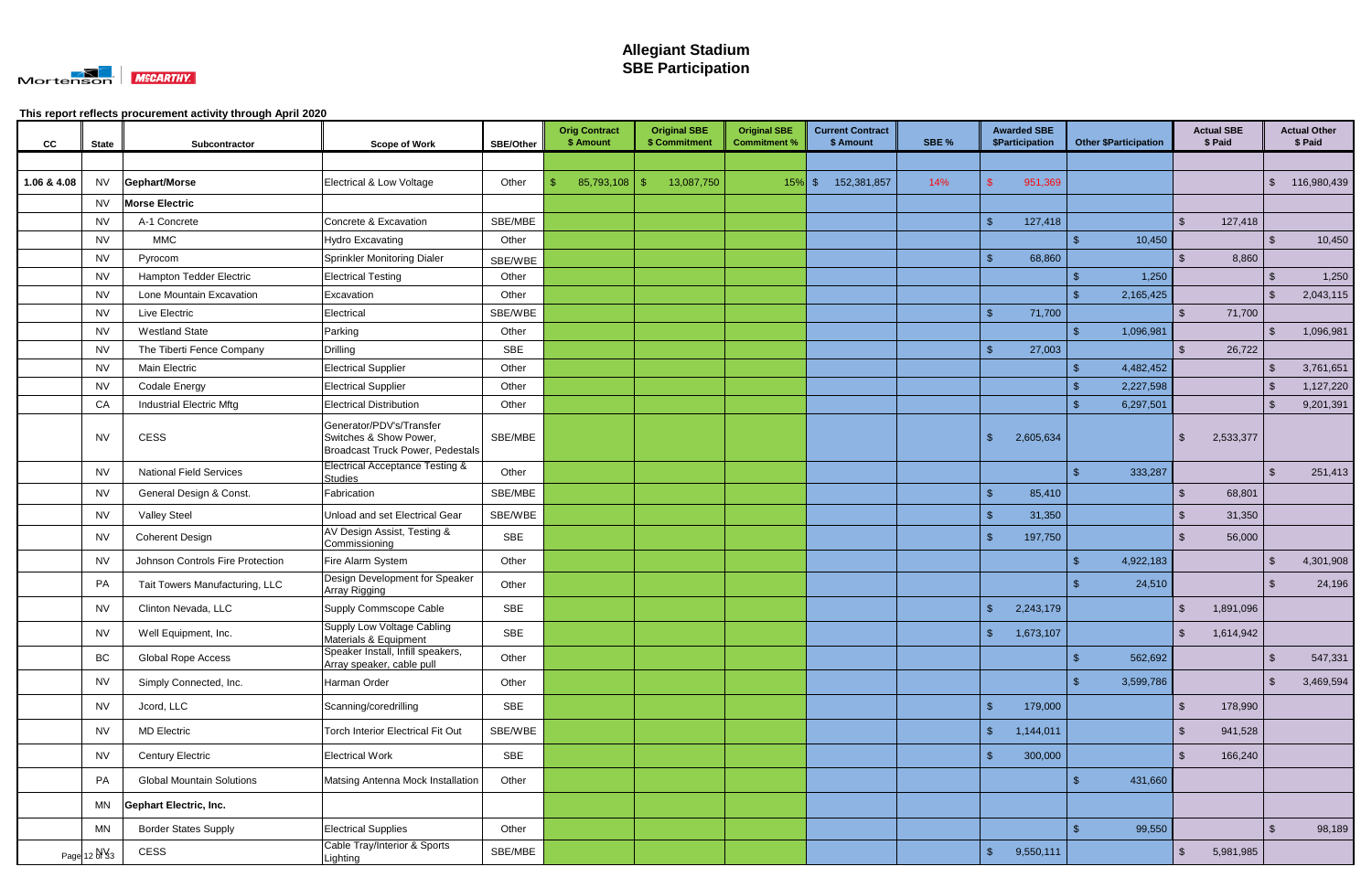

| cc   | <b>State</b> | Subcontractor                        | <b>Scope of Work</b>                                      | <b>SBE/Other</b> | <b>Orig Contract</b><br>\$ Amount | <b>Original SBE</b><br>\$ Commitment | <b>Original SBE</b><br><b>Commitment %</b> | <b>Current Contract</b><br>\$ Amount | SBE % | <b>Awarded SBE</b><br>\$Participation | <b>Other \$Participation</b> | <b>Actual SBE</b><br>\$ Paid |                         | <b>Actual Other</b><br>\$ Paid |
|------|--------------|--------------------------------------|-----------------------------------------------------------|------------------|-----------------------------------|--------------------------------------|--------------------------------------------|--------------------------------------|-------|---------------------------------------|------------------------------|------------------------------|-------------------------|--------------------------------|
|      | <b>NV</b>    | Fastener & Supply Co., Inc           | <b>Electrical Supplies</b>                                | Other            |                                   |                                      |                                            |                                      |       |                                       | 121,319                      |                              | \$                      | 121,319                        |
|      | IL           | Global Equipment Company, Inc.       | <b>Electrical Supplies</b>                                | Other            |                                   |                                      |                                            |                                      |       |                                       | 16,861                       |                              | -\$                     | 16,861                         |
|      | MN           | <b>Graybar Electric Supply</b>       | <b>Electrical Supplies</b>                                | Other            |                                   |                                      |                                            |                                      |       |                                       | 123,714                      |                              | $\mathfrak{L}$          | 108,932                        |
|      | <b>NV</b>    | Las Vegas Lighting                   | Feeder Cable & Branch Wire                                | SBE/MBE          |                                   |                                      |                                            |                                      |       | $\sqrt[6]{\frac{1}{2}}$<br>1,343,141  |                              | $\mathcal{S}$<br>1,014,630   |                         |                                |
|      | <b>NV</b>    | Live Electric                        | <b>Generator Distribution Feeds -</b><br>Quad A, B, C & D | SBE/WBE          |                                   |                                      |                                            |                                      |       | $\sqrt[6]{\frac{1}{2}}$<br>1,572,437  |                              | $\mathbb{S}$<br>1,295,896    |                         |                                |
|      | MN           | <b>MA Mortenson</b>                  | <b>Equipment Rental</b>                                   | Other            |                                   |                                      |                                            |                                      |       |                                       | 802,610                      |                              | $\mathbf{\$}$           | 802,603                        |
|      | CO           | <b>National Lightning Protection</b> | <b>Lightning Protection System</b>                        | Other            |                                   |                                      |                                            |                                      |       |                                       | 127,040                      |                              | \$                      | 69,022                         |
|      | <b>NV</b>    | <b>Nedco Supply</b>                  | <b>Electrical Supplies</b>                                | Other            |                                   |                                      |                                            |                                      |       |                                       | 80,075                       |                              | $\mathfrak{S}$          | 69,986                         |
|      | MN           | <b>Povolny Specialties</b>           | <b>Electrical Supplies</b>                                | Other            |                                   |                                      |                                            |                                      |       |                                       | 38,244                       |                              | $\mathfrak{s}$          | 38,244                         |
|      | <b>NV</b>    | Rosendin                             | Install MV Cables, Install &<br>Terminate 600V Cables     | Other            |                                   |                                      |                                            |                                      |       |                                       | 1,203,663                    |                              | -\$                     | 991,328                        |
|      | MN           | Total Tool Supply, Inc.              | <b>Electrical Material</b>                                | Other            |                                   |                                      |                                            |                                      |       |                                       | 26,403                       |                              | $\mathfrak{S}$          | 26,291                         |
|      | MN           | <b>Viking Electric Supply</b>        | <b>Electrical Supplies</b>                                | Other            |                                   |                                      |                                            |                                      |       |                                       | 12,581                       |                              | $\mathfrak{S}$          | 12,174                         |
|      | <b>NV</b>    | <b>Brandsafeway Services</b>         | Level 350 Electrical Installation                         | Other            |                                   |                                      |                                            |                                      |       |                                       | 49,390                       |                              | $\sqrt{2}$              | 41,931                         |
|      | AZ           | Communications Integrators           | <b>Electrical Supplies</b>                                | Other            |                                   |                                      |                                            |                                      |       |                                       | 199,118                      |                              | $\mathbf{\$}$           | 193,256                        |
|      | MN           | <b>Gopher Stage Lighting</b>         | <b>Electrical Supplies</b>                                | Other            |                                   |                                      |                                            |                                      |       |                                       | 1,620,383                    |                              | $\sqrt[6]{3}$           | 1,194,990                      |
|      | <b>NV</b>    | <b>Jcord Construction Services</b>   | Pole Bases                                                | SBE              |                                   |                                      |                                            |                                      |       | \$<br>656,695                         |                              | 274,369<br>$\mathfrak{L}$    |                         |                                |
|      | <b>NV</b>    | Merli Concrete Pumping               | Concrete Pumping                                          | <b>SBE</b>       |                                   |                                      |                                            |                                      |       | 5,000<br>$\mathbf{\hat{f}}$           |                              | 1,619                        |                         |                                |
|      | <b>NV</b>    | R.E.B Construction                   | <b>Drill Foundations</b>                                  | Other            |                                   |                                      |                                            |                                      |       |                                       | 50,000<br>\$                 |                              | \$                      | 12,990                         |
|      | <b>NV</b>    | DIG 3, LLC                           | Excavation                                                | Other            |                                   |                                      |                                            |                                      |       |                                       | 300,000                      |                              | $\mathbf{\$}$           | 243,522                        |
|      | <b>NV</b>    | MMC, Inc.                            | <b>Hydro Excavation</b>                                   | Other            |                                   |                                      |                                            |                                      |       |                                       | 50,000                       |                              | $\sqrt[6]{3}$           | 9,050                          |
|      | <b>NV</b>    | Nevada Ready Mix                     | Materials - Concrete                                      | Other            |                                   |                                      |                                            |                                      |       |                                       | 50,000                       |                              |                         | 7,478                          |
|      | <b>NV</b>    | Werdco                               | <b>Hauling Materials</b>                                  | Other            |                                   |                                      |                                            |                                      |       |                                       | 75,000<br>Φ                  |                              | . ა                     | 18,522                         |
|      | <b>NV</b>    | Silver Star Ready Mix                | Materials - Concrete                                      | Other            |                                   |                                      |                                            |                                      |       |                                       | -\$<br>50,000                |                              | $\sqrt[6]{3}$           | 6,213                          |
|      | <b>NV</b>    | <b>Concrete Accessories</b>          | Materials - Rebar & Sonotube                              | Other            |                                   |                                      |                                            |                                      |       |                                       | 50,000                       |                              | $\sqrt{2}$              | 30,360                         |
|      | <b>NV</b>    | Ahern Rentals                        | Equipment Rental                                          | Other            |                                   |                                      |                                            |                                      |       |                                       | 100,000                      |                              | $\sqrt[6]{3}$           | 23,625                         |
|      | CA           | Reliable Crane                       | Crane Lift Rental                                         | Other            |                                   |                                      |                                            |                                      |       |                                       | 58,900                       |                              | $\sqrt[6]{\frac{1}{2}}$ | 50,557                         |
|      | <b>MS</b>    | Sequel Electric Supply               | <b>Electrical Supplies</b>                                | Other            |                                   |                                      |                                            |                                      |       |                                       | 15,799                       |                              | $\mathfrak{S}$          | 15,799                         |
|      | <b>NV</b>    | <b>Union Erectors</b>                | <b>Equipment Rental</b>                                   | SBE              |                                   |                                      |                                            |                                      |       | $\mathsf{\$}$<br>24,104               |                              | $\mathfrak{S}$<br>24,104     |                         |                                |
|      | WI           | Cornell                              | <b>Electrical Supplies</b>                                | Other            |                                   |                                      |                                            |                                      |       |                                       | 48,837<br>\$                 |                              | $\sqrt[6]{3}$           | 38,203                         |
|      |              |                                      |                                                           |                  |                                   |                                      |                                            |                                      |       |                                       |                              |                              |                         |                                |
| 1.07 | NV.          | <b>Desert Fire Protection, LP</b>    | Fire Protection                                           | Other            | $14,200,000$ \$                   | 2,130,000                            | $15\%$ \$                                  | 15,107,446                           | 9%    | 872,847                               |                              |                              | \$                      | 11,146,603                     |
|      |              | Page 13 N\%3   TAB Contractors       | Underground Fire Line                                     | Other            |                                   |                                      |                                            |                                      |       |                                       | 115,655<br>-\$               |                              | $\sqrt[6]{3}$           | 100,475                        |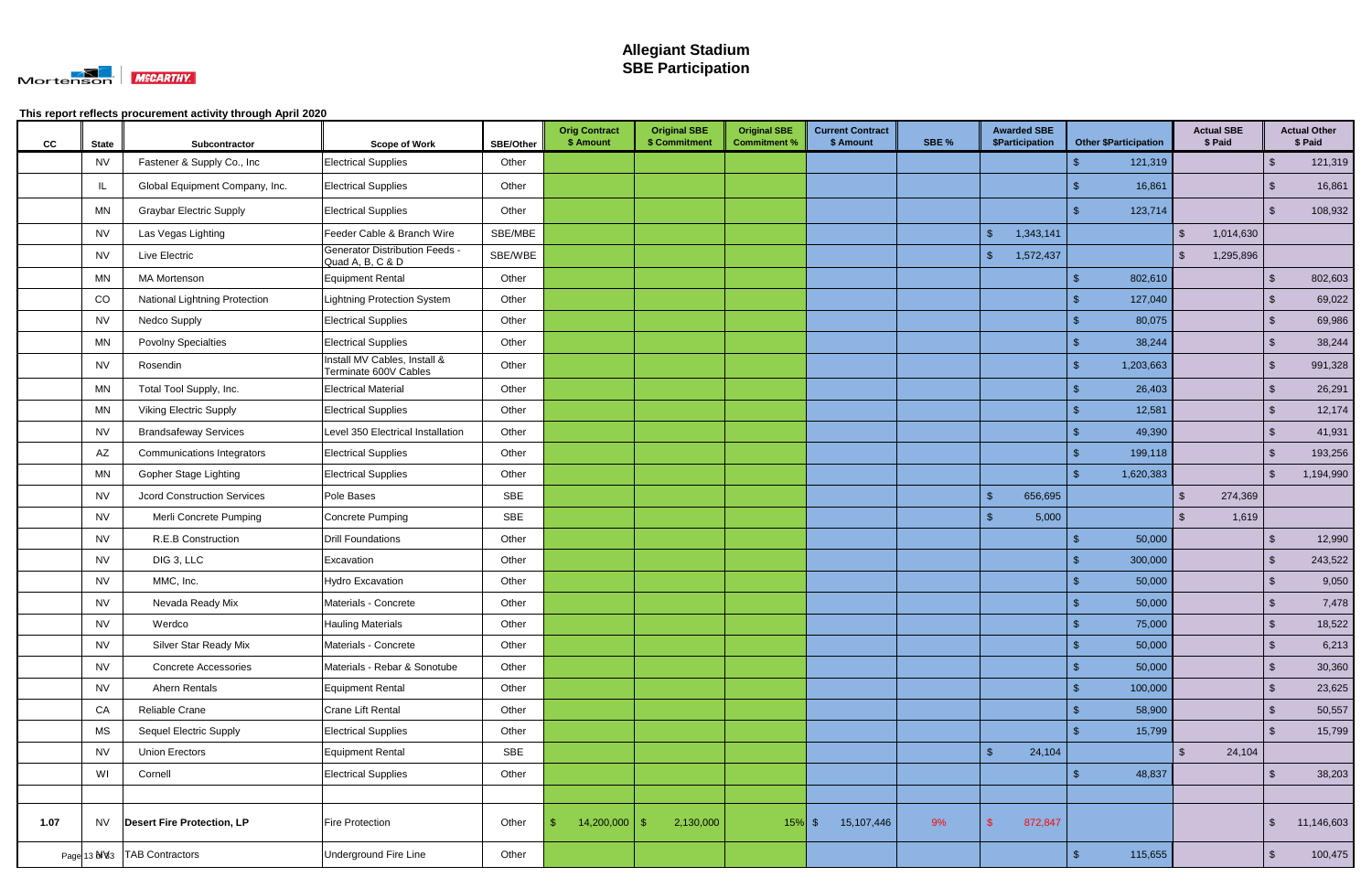

| cc        | <b>State</b>               | Subcontractor                  | <b>Scope of Work</b>                                     | <b>SBE/Other</b> | <b>Orig Contract</b><br>\$ Amount | <b>Original SBE</b><br>\$ Commitment | <b>Original SBE</b><br><b>Commitment %</b> | <b>Current Contract</b><br>\$ Amount | SBE % | <b>Awarded SBE</b><br>\$Participation | <b>Other \$Participation</b> |                    | <b>Actual SBE</b><br>\$ Paid |                | <b>Actual Other</b><br>\$ Paid |
|-----------|----------------------------|--------------------------------|----------------------------------------------------------|------------------|-----------------------------------|--------------------------------------|--------------------------------------------|--------------------------------------|-------|---------------------------------------|------------------------------|--------------------|------------------------------|----------------|--------------------------------|
|           | NV.                        | <b>Jcord Construction</b>      | <b>GPR &amp; Core Drill</b>                              | <b>SBE</b>       |                                   |                                      |                                            |                                      |       | 150,000<br>-\$                        |                              |                    | 128,533                      |                |                                |
|           | NV.                        | JS&S Inc.                      | Fire Sprinkler Layout with Trimble                       | SBE/MBE          |                                   |                                      |                                            |                                      |       | $\mathbf{\hat{S}}$<br>6,312           |                              | \$.                | 6,312                        |                |                                |
|           | NV.                        | Lucky Transportation           | Transportation                                           | <b>SBE</b>       |                                   |                                      |                                            |                                      |       | $\mathbf{\$}$<br>150,000              |                              | -\$                | 128,737                      |                |                                |
|           | NV                         | Energy Mechanical Insulation   | Fire Caulking & Insulation of Pipe                       | SBE              |                                   |                                      |                                            |                                      |       | $\mathcal{S}$<br>100,000              |                              | $\mathbf{\hat{f}}$ | 89,093                       |                |                                |
|           | NV                         | Monsen Engineering Services    | Plotter & Printing Supplies                              | <b>SBE</b>       |                                   |                                      |                                            |                                      |       | $\mathbf{f}$<br>3,581                 |                              | $\mathfrak{L}$     | 3,581                        |                |                                |
|           | NV                         | Silver State Marketing Group   | Supply bulk Fire Sprinkler Material<br>& Pipe & Fittings | <b>SBE</b>       |                                   |                                      |                                            |                                      |       | \$<br>946,377                         |                              | \$                 | 946,377                      |                |                                |
|           | <b>NV</b>                  | Lone Mountain Excavation       | South FDC Underground                                    | Other            |                                   |                                      |                                            |                                      |       |                                       | 92,394<br>$\mathbf{f}$       |                    |                              | $\mathbf{\$}$  | 92,394                         |
|           | NV                         | Carefree Catering              | Site Water Delivery                                      | <b>SBE</b>       |                                   |                                      |                                            |                                      |       | 2,000<br>-\$                          |                              | $\mathbf{\$}$      | 1,890                        |                |                                |
|           | <b>NV</b>                  | Ice Now NV, LLC                | Ice & Water                                              | <b>SBE</b>       |                                   |                                      |                                            |                                      |       | $\mathbf{\$}$<br>10,000               |                              |                    | 9,162                        |                |                                |
|           | NV.                        | <b>World Wide Safety</b>       | Safety                                                   | SBE/WMBE         |                                   |                                      |                                            |                                      |       | $\mathbf{\hat{S}}$<br>25,000          |                              | $\mathfrak{L}$     | 16,450                       |                |                                |
|           |                            |                                |                                                          |                  |                                   |                                      |                                            |                                      |       |                                       |                              |                    |                              |                |                                |
| 1.08/1.09 | <b>NV</b>                  | <b>Enclos Corp.</b>            | <b>Exterior Curtainwall/Ribbon</b><br>Rainscreen         | Other            | 97,194,122<br>\$.                 | 14,620,335<br>- S                    | $15\%$ \$                                  | 101,585,116                          | 19%   |                                       |                              |                    |                              | \$             | 87,501,391                     |
|           | NV                         | Innova Technologies            | Structural Engineering/Material<br>Mock-up               | SBE/MBE          |                                   |                                      |                                            |                                      |       | -\$<br>14,618                         |                              | -\$                | 14,618                       |                |                                |
|           | <b>NV</b>                  | Union Erectors                 | Steel Structure & Install Material<br>Mock-up            | SBE              |                                   |                                      |                                            |                                      |       | $\sqrt{3}$<br>20,717                  |                              | $\mathbf{\$}$      | 20,717                       |                |                                |
|           | <b>NV</b>                  | Affordable Federal Services    | Misc. Construction Services                              | <b>SBE</b>       |                                   |                                      |                                            |                                      |       | $\sqrt{3}$<br>10,873,545              |                              | $\sqrt[6]{2}$      | 10,469,293                   |                |                                |
|           | <b>NV</b>                  | Walters & Wolf                 | Storefront                                               | Other            |                                   |                                      |                                            |                                      |       |                                       | 2,041,571                    |                    |                              |                | 2,032,351                      |
|           | <b>NC</b>                  | Assa Abloy Entrance Systems    | Door Auto Operators Supply &<br>Install                  | Other            |                                   |                                      |                                            |                                      |       |                                       | 47,250                       |                    |                              |                |                                |
|           | <b>NV</b>                  | Hershberger Bros Welding       | <b>Curtainwall Anchor &amp; Steel Clips</b>              | SBE              |                                   |                                      |                                            |                                      |       | $\mathsf{\$}$<br>1,553,054            |                              | $\mathfrak{L}$     | 1,553,054                    |                |                                |
|           | <b>NV</b>                  | FASCO                          | Fasteners                                                | SBE              |                                   |                                      |                                            |                                      |       | \$<br>650,000                         |                              | -\$                | 643,778                      |                |                                |
|           | TX                         | <b>Baker Metal</b>             | <b>CW Metal Panels</b>                                   | Other            |                                   |                                      |                                            |                                      |       |                                       | 7,455,800<br>\$              |                    |                              | .S             | 6,577,107                      |
|           | <b>NV</b>                  | <b>Expansion Specialties</b>   | <b>Exterior Expansion Joint System</b>                   | SBE/VBE          |                                   |                                      |                                            |                                      |       | $\mathsf{\$}$<br>725,570              |                              | $\sqrt[6]{2}$      | 436,224                      |                |                                |
|           | <b>NV</b>                  | Gephart/Morse Electrical       | Operable Door                                            | Other            |                                   |                                      |                                            |                                      |       |                                       | 143,111<br>-\$               |                    |                              |                |                                |
|           | <b>NV</b>                  | Union Erectors                 | Operable Door                                            | SBE              |                                   |                                      |                                            |                                      |       | $\mathcal{S}$<br>4,502,176            |                              | $\sqrt[6]{2}$      | 4,264,639                    |                |                                |
|           | CA                         | <b>Railworks Track Service</b> | Welding on back for Operable<br>Doors                    | Other            |                                   |                                      |                                            |                                      |       |                                       | 50,400<br>- \$               |                    |                              | -\$            | 50,400                         |
|           | <b>NV</b>                  | <b>Team Construction</b>       | Grouting - operable door                                 | Other            |                                   |                                      |                                            |                                      |       |                                       | 103,777                      |                    |                              | $\mathfrak{L}$ | 103,777                        |
|           | <b>NV</b>                  | Reliable Crane Services        | <b>Crane Services</b>                                    | SBE              |                                   |                                      |                                            |                                      |       | $\mathsf{S}$<br>1,000,000             |                              | $\mathfrak{S}$     | 914,424                      |                |                                |
|           | CA                         | Intertek-ATI                   | <b>Field Testing</b>                                     | Other            |                                   |                                      |                                            |                                      |       |                                       | 15,000<br>\$                 |                    |                              |                |                                |
|           |                            |                                |                                                          |                  |                                   |                                      |                                            |                                      |       |                                       |                              |                    |                              |                |                                |
| 1.10      | <b>NV</b>                  | <b>KONE</b>                    | Elevator & Lifts                                         | Other            | $17,942,010$ \$<br>S.             | 1,435,361                            | $8\%$ \$                                   | 19,407,907                           | 7%    |                                       |                              |                    |                              | $\sqrt[6]{3}$  | 15,139,825                     |
|           | <b>NV</b><br>Page 14 of 33 | Hightower Trucking, Inc.       | Warehouse/Logistics Support                              | SBE/MBE          |                                   |                                      |                                            |                                      |       | $\sqrt{3}$<br>955,000                 |                              | $\sqrt[6]{2}$      | 934,326                      |                |                                |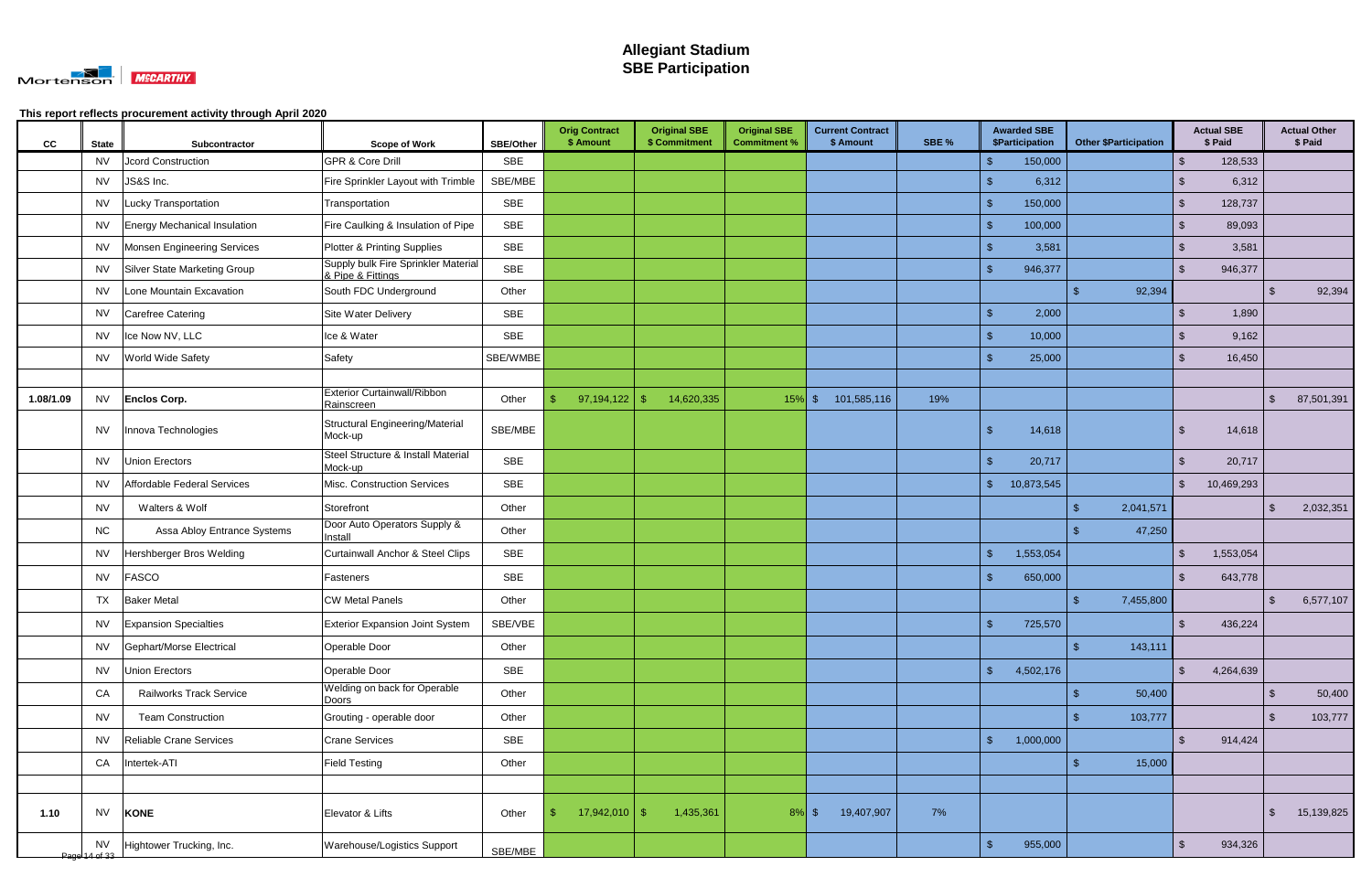

| cc        | <b>State</b>               | Subcontractor                       | <b>Scope of Work</b>                                          | <b>SBE/Other</b> | <b>Orig Contract</b><br>\$ Amount | <b>Original SBE</b><br>\$ Commitment | <b>Original SBE</b><br><b>Commitment %</b> | <b>Current Contract</b><br>\$ Amount | SBE % | <b>Awarded SBE</b><br><b>\$Participation</b> | <b>Other \$Participation</b> | <b>Actual SBE</b><br>\$ Paid       |                         | <b>Actual Other</b><br>\$ Paid |
|-----------|----------------------------|-------------------------------------|---------------------------------------------------------------|------------------|-----------------------------------|--------------------------------------|--------------------------------------------|--------------------------------------|-------|----------------------------------------------|------------------------------|------------------------------------|-------------------------|--------------------------------|
|           | NV                         | Storage on Wheels, Inc.             | Jobsite Trailer                                               | Other            |                                   |                                      |                                            |                                      |       |                                              | 15,000                       |                                    | \$                      | 4,249                          |
|           | <b>NV</b>                  | <b>CESS</b>                         | Misc. Electrical Supplies                                     | SBE/MBE          |                                   |                                      |                                            |                                      |       | 145,000<br>$\mathfrak{S}$                    |                              | $\sqrt[6]{2}$<br>137,364           |                         |                                |
|           | TX                         | Platinum Specialty Services         | Scaffolding                                                   | Other            |                                   |                                      |                                            |                                      |       |                                              | 85,000<br>$\mathbf{\$}$      |                                    | $\sqrt[6]{3}$           | 79,994                         |
|           | <b>NV</b>                  | Codale Electric Supply              | <b>Electrical Supplies</b>                                    | Other            |                                   |                                      |                                            |                                      |       |                                              | 15,000<br>-S                 |                                    | $\sqrt[6]{3}$           | 12,072                         |
|           | TX                         | Hutcherson Elevator Co.             | Freight Elevator - D5 & D6 Install<br>hatch doors, 2 car gate | Other            |                                   |                                      |                                            |                                      |       |                                              | 140,000                      |                                    | \$                      | 133,000                        |
|           | NV                         | <b>Union Erectors</b>               | <b>Furnish Material</b>                                       | <b>SBE</b>       |                                   |                                      |                                            |                                      |       | \$<br>80,000                                 |                              | $\mathfrak{L}$<br>74,330           |                         |                                |
|           | NV                         | <b>Energy Mechanical Insulation</b> | Firestopping                                                  | SBE/WBE          |                                   |                                      |                                            |                                      |       | $\sqrt{3}$<br>75,000                         |                              | $\sqrt[6]{2}$<br>25,150            |                         |                                |
|           | <b>NV</b>                  | Jcord LLC                           | Drill holes to hang rigging to hoist<br>escalator             | SBE              |                                   |                                      |                                            |                                      |       | 16,500<br>$\mathbf{\$}$                      |                              | $\mathbb{S}$<br>14,335             |                         |                                |
|           | NV                         | Dielco Crane                        | Craning of the Escalators                                     | Other            |                                   |                                      |                                            |                                      |       |                                              | 6,500<br>-S                  |                                    | -\$                     | 4,250                          |
|           | <b>NV</b>                  | Ameripro Service Systems, Inc.      | On-Site Fuel & Lube                                           | Other            |                                   |                                      |                                            |                                      |       |                                              | 20,000<br>\$                 |                                    | $\sqrt[3]{2}$           | 11,250                         |
|           | ΜN                         | MA Mortenson Company                | <b>Equipment Rentals</b>                                      | Other            |                                   |                                      |                                            |                                      |       |                                              | 260,000<br>-S                |                                    | $\sqrt[6]{3}$           | 82,396                         |
|           | <b>NV</b>                  | Fasco                               | Vendor/Bin Stak                                               | SBE              |                                   |                                      |                                            |                                      |       | $\mathbb{S}$<br>8,000                        |                              | $\mathfrak{L}$<br>4,561            |                         |                                |
|           | OK                         | Travertine                          | 17 - Elevator Cab Interiors                                   | <b>WBE</b>       |                                   |                                      |                                            |                                      |       |                                              | 554,504<br>-S                |                                    | -\$                     | 424,238                        |
|           |                            | WA Hankin Specialty Elevators       | <b>ADA Lifts</b>                                              | Other            |                                   |                                      |                                            |                                      |       |                                              | 175,000<br>-S                |                                    | \$                      | 80,276                         |
|           |                            |                                     |                                                               |                  |                                   |                                      |                                            |                                      |       |                                              |                              |                                    |                         |                                |
| 2.01a     | <b>NV</b>                  | <b>Trinity Land Survey</b>          | Box Culvert - Survey                                          | SBE/WBE          | 38,770<br>-\$                     | 38,770<br>-\$                        | $100\%$ \$                                 | 71,251                               | 100%  | $\mathfrak{S}$<br>71,251                     |                              | $\mathbf{\$}$<br>71,251            |                         |                                |
| 2.01f     |                            | NV   Marnell Masonry                | Box Culvert - Masonry                                         | SBE              | $33,198$ \$                       | 33,198                               | $100\%$ \$                                 | 33,198                               | 100%  | 33,198                                       |                              | 33,198<br>\$                       |                         |                                |
| 2.01h     |                            | NV Sahara Concrete                  | Box Culvert - Site Concrete,<br>Paving & Hardscapes           | <b>SBE</b>       | -\$<br>$3,678,883$ \$             | 3,678,883                            | $100\%$ \$                                 | 4,180,022                            | 100%  | $\mathbf{\$}$<br>3,919,506                   |                              | $\frac{1}{2}$<br>4,180,022         |                         |                                |
|           |                            | NV CMC Rebar                        | Box Culvert - Reinforcing (Supply<br>& Install)               | Other            |                                   |                                      |                                            |                                      |       |                                              | 794,604<br>-\$               |                                    | $\sqrt[6]{3}$           | 794,604                        |
|           |                            | NV   Dielco Crane Services          | Box Culvert - Crane Work                                      | Other            |                                   |                                      |                                            |                                      |       |                                              | 107,725<br>-\$               |                                    | $\sqrt[3]{2}$           | 107,725                        |
|           |                            | NV   Merli Concrete Pumping         | Box Culvert - Concrete Pump                                   | SBE              |                                   |                                      |                                            |                                      |       | $\mathfrak{s}$<br>78,642                     |                              | $\sqrt{2}$<br>78,642               |                         |                                |
|           | <b>NV</b>                  | A-1 Concrete                        | Demolition                                                    | SBE/MBE          |                                   |                                      |                                            |                                      |       | \$<br>181,874                                |                              | $\sqrt[6]{\frac{1}{2}}$<br>181,874 |                         |                                |
|           |                            |                                     |                                                               |                  |                                   |                                      |                                            |                                      |       |                                              |                              |                                    |                         |                                |
| 2.01k     | NV                         | The Tiberti Fence Company           | Box Culvert - Fence                                           | SBE              | $256,862$ \$                      | 256,862                              | $100\%$ \$                                 | 323,967                              | 100%  | $\sqrt[6]{\frac{1}{2}}$<br>315,244           |                              | $\sqrt[6]{2}$<br>259,719           |                         |                                |
|           |                            | NV Flippen's Trenching              | 143 Holes                                                     | SBE              |                                   |                                      |                                            |                                      |       | $\sqrt[6]{3}$<br>8,723                       |                              | 8,723<br>$\sqrt[6]{2}$             |                         |                                |
| 2.02/2.03 | <b>NV</b><br>Page 15 of 33 | <b>Tab Contractors</b>              | Box Culvert /Earthwork/Site<br><b>Utilities</b>               | Other            | $15,258,168$ \$<br>  \$           | 10,707,010                           | $70\%$ \$                                  | 29,358,368                           | 42%   |                                              |                              |                                    | $\sqrt[6]{\frac{1}{2}}$ | 26,820,784                     |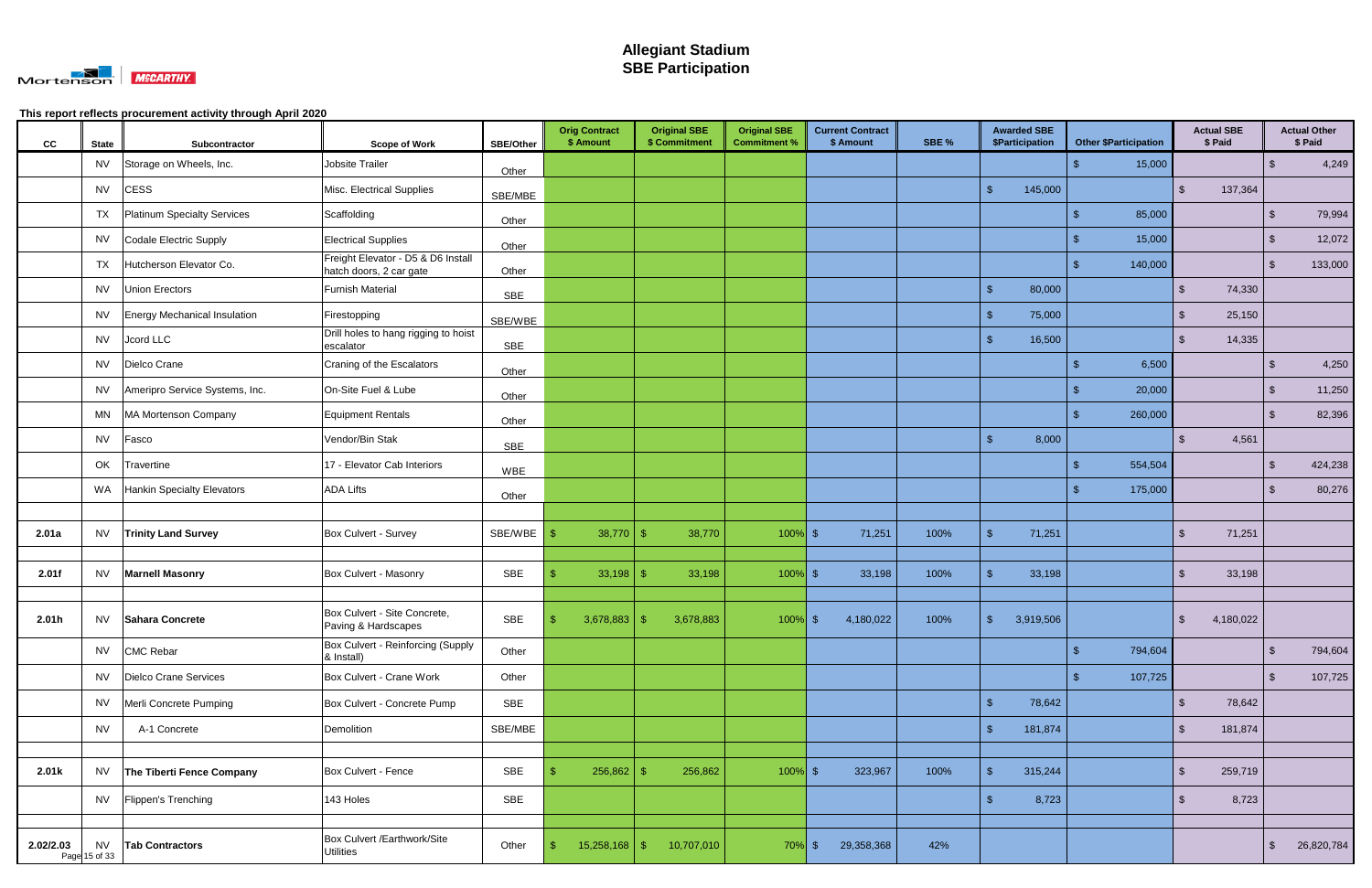

| cc | <b>State</b> | Subcontractor                 | <b>Scope of Work</b>                            | <b>SBE/Other</b> | <b>Orig Contract</b><br>\$ Amount | <b>Original SBE</b><br>\$ Commitment | <b>Original SBE</b><br><b>Commitment %</b> | <b>Current Contract</b><br>\$ Amount | SBE % | <b>Awarded SBE</b><br>\$Participation |     | <b>Other \$Participation</b> |                         | <b>Actual SBE</b><br>\$ Paid |                         | <b>Actual Other</b><br>\$ Paid |
|----|--------------|-------------------------------|-------------------------------------------------|------------------|-----------------------------------|--------------------------------------|--------------------------------------------|--------------------------------------|-------|---------------------------------------|-----|------------------------------|-------------------------|------------------------------|-------------------------|--------------------------------|
|    |              | NV   Brightview Landscape     | Box Culvert - Landscape &<br>Irrigation         | Other            |                                   |                                      |                                            |                                      |       |                                       | -\$ | 21,550                       |                         |                              | $\sqrt[6]{3}$           | 21,550                         |
|    | <b>NV</b>    | Sanders Construction          | Drilling & Blasting                             | <b>SBE</b>       |                                   |                                      |                                            |                                      |       | \$<br>2,309,326                       |     |                              | $\mathfrak{L}$          | 2,193,860                    |                         |                                |
|    | <b>NV</b>    | JS & S Surveying              | Land Survey & Construction<br>Staking           | SBE/MBE          |                                   |                                      |                                            |                                      |       | 299,193<br>$\mathfrak{L}$             |     |                              | \$                      | 268,220                      |                         |                                |
|    | <b>NV</b>    | A-1 Concrete Cutting          | Core Drilling/Concrete<br>Cutting/Demolition    | SBE/MBE          |                                   |                                      |                                            |                                      |       | $\sqrt[6]{3}$<br>74,888               |     |                              | \$                      | 74,888                       |                         |                                |
|    | NV           | M Con, Inc.                   | Utility Work Installation                       | SBE/MBE          |                                   |                                      |                                            |                                      |       | $\mathfrak{s}$<br>435,993             |     |                              | $\mathfrak{L}$          | 414,193                      |                         |                                |
|    | <b>NV</b>    | MMC, Inc.                     | Hydro Excavating/Vactor                         | Other            |                                   |                                      |                                            |                                      |       |                                       | -\$ | 18,550                       |                         |                              | $\sqrt[6]{\frac{1}{2}}$ | 18,550                         |
|    | <b>NV</b>    | Nevada Ready Mix              | Concrete                                        | Other            |                                   |                                      |                                            |                                      |       |                                       | -\$ | 2,679                        |                         |                              | $\sqrt[6]{3}$           | 2,679                          |
|    | <b>NV</b>    | Nelson Hiniker Striping       | <b>Traffic Control</b>                          | SBE              |                                   |                                      |                                            |                                      |       | 3,240<br>\$                           |     |                              | \$                      | 3,240                        |                         |                                |
|    | <b>NV</b>    | Sticha Inc.                   | <b>Trucking Materials</b>                       | Other            |                                   |                                      |                                            |                                      |       |                                       | ් ක | 1,080                        |                         |                              | $\sqrt[6]{\frac{1}{2}}$ | 1,080                          |
|    | <b>NV</b>    | <b>National Trench Safety</b> | <b>Steel Plates &amp; Shoring</b>               | Other            |                                   |                                      |                                            |                                      |       |                                       |     | 285,000                      |                         |                              | $\sqrt[6]{\frac{1}{2}}$ | 259,350                        |
|    | <b>MO</b>    | Core & Main                   | <b>Water Materials</b>                          | Other            |                                   |                                      |                                            |                                      |       |                                       |     | 29,790                       |                         |                              | \$                      | 27,992                         |
|    | <b>NV</b>    | Wells Cargo, Inc.             | <b>Asphalt Paving</b>                           | Other            |                                   |                                      |                                            |                                      |       |                                       | - P | 77,527                       |                         |                              | $\sqrt[3]{5}$           | 68,555                         |
|    | <b>NV</b>    | Merli Concrete Pumping        | Pump Concrete                                   | SBE              |                                   |                                      |                                            |                                      |       | $\mathfrak{s}$<br>639                 |     |                              | \$                      | 639                          |                         |                                |
|    | <b>NV</b>    | MMC, Inc.                     | Hydro Excavating/Pot Holing                     | Other            |                                   |                                      |                                            |                                      |       |                                       | -\$ | 866,257                      |                         |                              | $\sqrt[6]{\frac{1}{2}}$ | 866,257                        |
|    | NV           | <b>TAB Contractors</b>        | Excavating                                      | Other            |                                   |                                      |                                            |                                      |       |                                       | - S | 5,000                        |                         |                              | $\sqrt[6]{3}$           | 291                            |
|    | CA           | Viking Drillers, Inc.         | Abandonment (4) Monitoring Wells                | Other            |                                   |                                      |                                            |                                      |       |                                       |     | 8,800                        |                         |                              | $\sqrt[6]{3}$           | 8,800                          |
|    | <b>NV</b>    | Acme Electric                 | Remove/Replace Street Lights                    | Other            |                                   |                                      |                                            |                                      |       |                                       | -\$ | 362,556                      |                         |                              | $\sqrt[6]{3}$           | 362,556                        |
|    |              | NV Boulder Sand & Gravel      | Gravel base for concrete & asphalt<br>disposal  | SBE              |                                   |                                      |                                            |                                      |       | 357,361<br>$\mathfrak{L}$             |     |                              | -\$                     | 329,685                      |                         |                                |
|    | <b>NV</b>    | Elkhorn Environmental         | <b>Trucking/Street Sweeping</b>                 | SBE              |                                   |                                      |                                            |                                      |       | $\sqrt{2}$<br>2,384,021               |     |                              | $\mathfrak{s}$          | 2,384,021                    |                         |                                |
|    | <b>NV</b>    | Donovan Brothers Trucking     | Trucking/Haul-Off                               | SBE              |                                   |                                      |                                            |                                      |       | $\sqrt[6]{\frac{1}{2}}$<br>2,847,642  |     |                              | $\mathfrak{L}$          | 2,847,642                    |                         |                                |
|    | <b>NV</b>    | Merli Concrete Pumping        | Box Culvert - Concrete Pump                     | SBE              |                                   |                                      |                                            |                                      |       | $\mathfrak{s}$<br>3,661               |     |                              | -\$                     | 2,979                        |                         |                                |
|    | NV           | Olson PreCast Company         | Install Storm Drain & Sewer MH &<br>Drop Inlets | SBE              |                                   |                                      |                                            |                                      |       | \$<br>435,390                         |     |                              | $\mathfrak{L}$          | 379,879                      |                         |                                |
|    |              | NV Armorock, LLC              | <b>Manhole Materials</b>                        | Other            |                                   |                                      |                                            |                                      |       |                                       | -\$ | 326,659                      |                         |                              | $\sqrt[6]{3}$           | 326,659                        |
|    |              | NV Nevada Tap Master          | Wet Tap                                         | SBE              |                                   |                                      |                                            |                                      |       | $\sqrt{3}$<br>48,765                  |     |                              | $\mathfrak{L}$          | 48,765                       |                         |                                |
|    |              | NV Nevada Water Trucks        | <b>Water Truck</b>                              | SBE              |                                   |                                      |                                            |                                      |       | $\sqrt{2}$<br>265,877                 |     |                              | $\sqrt[6]{\frac{1}{2}}$ | 265,877                      |                         |                                |
|    |              | NV Enco Southwest, Inc.       | Pump Controls                                   | SBE              |                                   |                                      |                                            |                                      |       | $\mathfrak{S}$<br>208,780             |     |                              | $\sqrt[6]{3}$           | 208,780                      |                         |                                |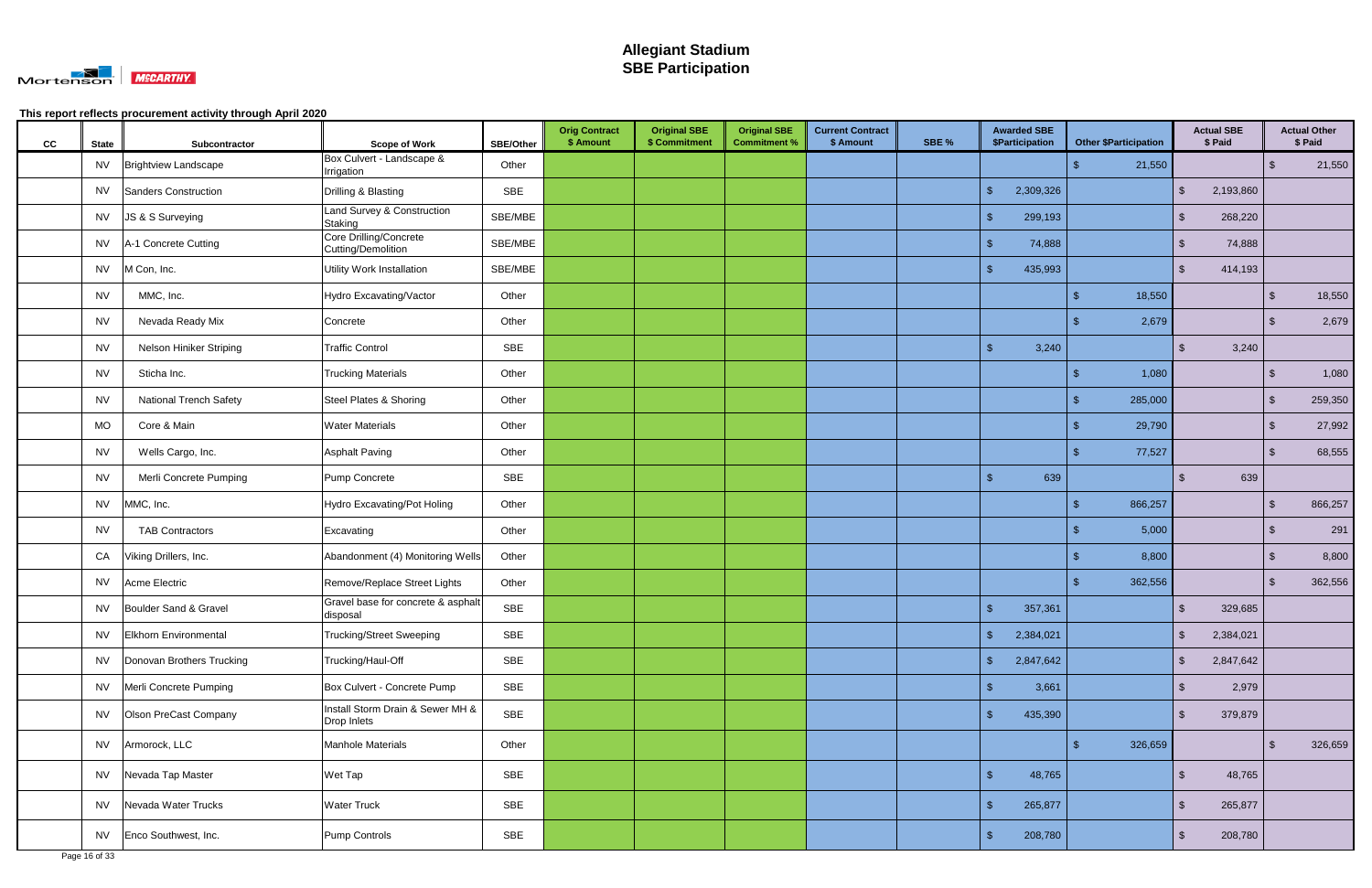

| cc   | <b>State</b> | Subcontractor                 | <b>Scope of Work</b>                 | <b>SBE/Other</b> | <b>Orig Contract</b><br>\$ Amount | <b>Original SBE</b><br>\$ Commitment | <b>Original SBE</b><br><b>Commitment %</b> | <b>Current Contract</b><br>\$ Amount | SBE % | <b>Awarded SBE</b><br>\$Participation | <b>Other \$Participation</b>           |                         | <b>Actual SBE</b><br>\$ Paid |                         | <b>Actual Other</b><br>\$ Paid |
|------|--------------|-------------------------------|--------------------------------------|------------------|-----------------------------------|--------------------------------------|--------------------------------------------|--------------------------------------|-------|---------------------------------------|----------------------------------------|-------------------------|------------------------------|-------------------------|--------------------------------|
|      | <b>NV</b>    | M Con, Inc.                   | Main Water Line                      | SBE/MBE          |                                   |                                      |                                            |                                      |       | $\mathcal{S}$<br>2,457,172            |                                        | $\sqrt[6]{\frac{1}{2}}$ | 2,334,313                    |                         |                                |
|      | <b>NV</b>    | Ahern Rentals                 | <b>Equipment Rental</b>              | Other            |                                   |                                      |                                            |                                      |       |                                       | 12,000<br>S                            |                         |                              | .S                      | 11,744                         |
|      | <b>NV</b>    | MMc Inc.                      | Vactor/Pothole Services              | Other            |                                   |                                      |                                            |                                      |       |                                       | 15,000<br>\$                           |                         |                              | \$                      | 13,825                         |
|      | CA           | Cashman Equipment Co.         | Equipment Rental                     | Other            |                                   |                                      |                                            |                                      |       |                                       | 4,478<br>S                             |                         |                              | \$                      | 4,478                          |
|      | TX           | Aggregate Industries          | Type II Supplier                     | Other            |                                   |                                      |                                            |                                      |       |                                       | 50,000<br>\$.                          |                         |                              | $\sqrt[6]{3}$           | 45,089                         |
|      | <b>MO</b>    | Core & Main                   | <b>Material Supplier</b>             | Other            |                                   |                                      |                                            |                                      |       |                                       | 675,000<br>S                           |                         |                              | $\mathfrak{S}$          | 536,655                        |
|      | <b>NV</b>    | <b>National Trench Safety</b> | Shoring/Trench Plates                | Other            |                                   |                                      |                                            |                                      |       |                                       | 25,000<br>- \$                         |                         |                              | \$                      | 19,019                         |
|      | <b>NV</b>    | Nevada Ready Mix              | Concrete Supplier                    | Other            |                                   |                                      |                                            |                                      |       |                                       | 20,256<br>\$.                          |                         |                              | $\sqrt[6]{3}$           | 20,256                         |
|      | <b>NV</b>    | <b>Rinker Materials</b>       | RPC Onsite/Offsite                   | Other            |                                   |                                      |                                            |                                      |       |                                       | 200,000<br>-\$                         |                         |                              | $\sqrt[6]{\frac{1}{2}}$ | 186,463                        |
|      | <b>NV</b>    | HD Barricade, Inc.            | <b>Traffic Control</b>               | Other            |                                   |                                      |                                            |                                      |       |                                       | 2,500                                  |                         |                              | \$                      | 2,400                          |
|      | <b>NV</b>    | Sticha Inc.                   | Trucking                             | Other            |                                   |                                      |                                            |                                      |       |                                       | 1,394<br>S                             |                         |                              | -\$                     | 1,338                          |
|      | <b>NV</b>    | Las Vegas Paving              | Cold Mix                             | Other            |                                   |                                      |                                            |                                      |       |                                       | 2,500<br>-\$                           |                         |                              | $\mathfrak{S}$          | 500                            |
|      | CA           | HD White Cap                  | <b>Safety Supplies</b>               | Other            |                                   |                                      |                                            |                                      |       |                                       | 5,500<br>- \$                          |                         |                              | -\$                     | 5,394                          |
|      | <b>NV</b>    | <b>Olson Precast Company</b>  | 8" Meter Vaults                      | SBE              |                                   |                                      |                                            |                                      |       | $\sqrt[6]{3}$<br>62,997               |                                        | -\$                     | 55,686                       |                         |                                |
|      | <b>NV</b>    | Nevada Tap Master             | Hot Tap on Domestic Water Line       | Other            |                                   |                                      |                                            |                                      |       |                                       | 1,500                                  |                         |                              |                         |                                |
|      |              | NV   Las Vegas Paving         | Flaggers                             | Other            |                                   |                                      |                                            |                                      |       |                                       | 697,039                                |                         |                              | -\$                     | 697,039                        |
|      | <b>NV</b>    | Wells Cargo, Inc.             | <b>Asphalt Patching</b>              | Other            |                                   |                                      |                                            |                                      |       |                                       | 160,565<br>\$                          |                         |                              | $\mathcal{S}$           | 160,565                        |
|      | <b>NV</b>    | Nelson Hiniker Striping       | Striping/Traffic Control             | SBE              |                                   |                                      |                                            |                                      |       | $\sqrt{2}$<br>154,128                 |                                        | $\sqrt[6]{2}$           | 125,834                      |                         |                                |
|      | <b>NV</b>    | Sahara Concrete               | Concrete Repair                      | SBE              |                                   |                                      |                                            |                                      |       | 2,836<br>$\sqrt[6]{\frac{1}{2}}$      |                                        | $\sqrt[6]{3}$           | 2,836                        |                         |                                |
|      |              |                               |                                      |                  |                                   |                                      |                                            |                                      |       |                                       |                                        |                         |                              |                         |                                |
| 2.05 | CA           | <b>Malcolm Drilling</b>       | Deep Foundations                     | Other            | 8,630,311                         | 1,588,177<br>$\sqrt{2}$              | $18\%$ \$                                  | 10,729,892                           | 26%   |                                       |                                        |                         |                              | $\sqrt{2}$              | 10,729,892                     |
|      | <b>NV</b>    | <b>CMC Steel</b>              | Reinforcing Steel                    | Other            |                                   |                                      |                                            |                                      |       |                                       | 2,096,926<br>$\boldsymbol{\mathsf{s}}$ |                         |                              | $\sqrt[6]{3}$           | 2,096,926                      |
|      | <b>NV</b>    | Steel Edge, Inc.              | Piles                                | SBE              |                                   |                                      |                                            |                                      |       | $\sqrt{2}$<br>457,446                 |                                        | $\sqrt{2}$              | 457,446                      |                         |                                |
|      | <b>NV</b>    | Precision aggregate Products  | Supply Grout for Deep<br>Foundations | SBE              |                                   |                                      |                                            |                                      |       | $\sqrt{3}$<br>2,133,225               |                                        | $\sqrt[6]{\frac{1}{2}}$ | 2,133,225                    |                         |                                |
|      |              | NV Trinity Land Survey        | Box Culvert - Survey                 | SBE/WBE          |                                   |                                      |                                            |                                      |       | $\sqrt{2}$<br>187,619                 |                                        | $\sqrt[6]{2}$           | $187,619$ \$                 |                         | $\sim 100$                     |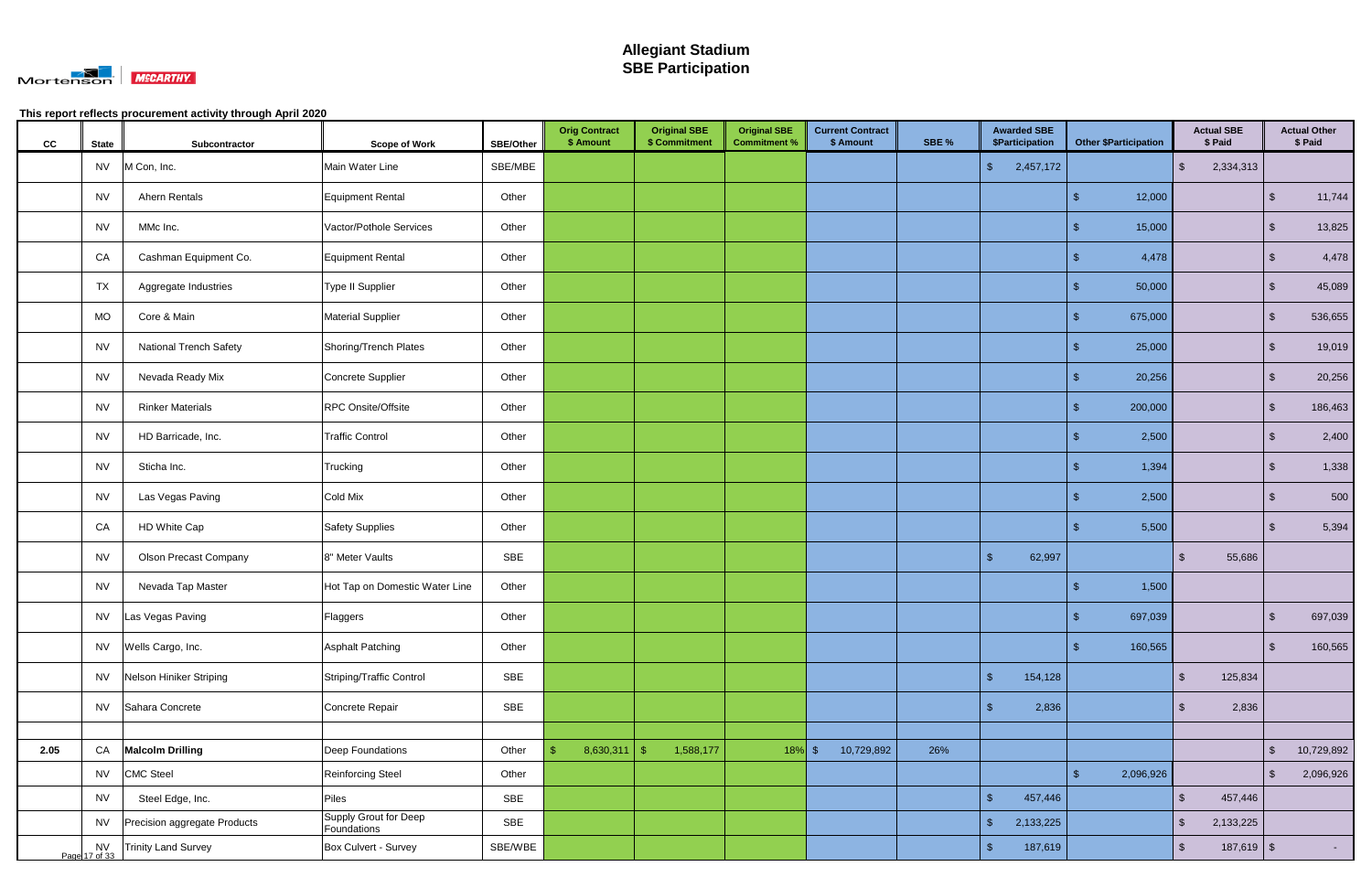

| cc                | <b>State</b>        | Subcontractor                  | <b>Scope of Work</b>                                | <b>SBE/Other</b> | <b>Orig Contract</b><br>\$ Amount | <b>Original SBE</b><br>\$ Commitment | <b>Original SBE</b><br><b>Commitment %</b> | <b>Current Contract</b><br>\$ Amount | SBE % | <b>Awarded SBE</b><br><b>\$Participation</b> |               | <b>Other \$Participation</b> |                         | <b>Actual SBE</b><br>\$ Paid |                           | <b>Actual Other</b><br>\$ Paid |
|-------------------|---------------------|--------------------------------|-----------------------------------------------------|------------------|-----------------------------------|--------------------------------------|--------------------------------------------|--------------------------------------|-------|----------------------------------------------|---------------|------------------------------|-------------------------|------------------------------|---------------------------|--------------------------------|
|                   |                     | NV   Dielco Crane Service      | <b>Crane Lift Services</b>                          | Other            |                                   |                                      |                                            |                                      |       |                                              | -\$           | 20,353                       |                         |                              | - \$                      | 20,353                         |
|                   | NV                  | <b>TAB Contractors</b>         | Load Haul-off & Dispose ACIP<br>Spoils              | Other            |                                   |                                      |                                            |                                      |       |                                              | -\$           | 210,700                      |                         |                              | -\$                       | 210,700                        |
|                   |                     | NV Fugro USA Land              | Osterberg Cell load testing<br>equipment & services | Other            |                                   |                                      |                                            |                                      |       |                                              | \$            | 205,817                      |                         |                              | $\sqrt[3]{2}$             | 205,817                        |
|                   |                     | NV Clark Welding & Fabricating | Welding                                             | Other            |                                   |                                      |                                            |                                      |       |                                              | - \$          | 51,702                       |                         |                              | $\sqrt[3]{2}$             | 51,702                         |
|                   |                     | NV White Cap                   | <b>General Building Materials</b>                   | Other            |                                   |                                      |                                            |                                      |       |                                              | S             | 44,503                       |                         |                              | $\sqrt[6]{3}$             | 44,503                         |
|                   |                     | NV United Rentals              | <b>Rental Equipment</b>                             | Other            |                                   |                                      |                                            |                                      |       |                                              | -\$           | 20,791                       |                         |                              | $\sqrt[6]{3}$             | 20,791                         |
|                   | <b>NV</b>           | <b>MMC</b>                     | Potholing/Vac Truck Work                            | Other            |                                   |                                      |                                            |                                      |       |                                              |               | 1,125                        |                         |                              | -\$                       | 1,125                          |
|                   |                     |                                |                                                     |                  |                                   |                                      |                                            |                                      |       |                                              |               |                              |                         |                              |                           |                                |
| 2.99/3.99         | <b>NV</b>           | Mortenson/McCarthy             | Structural Concrete                                 | Other            | -S                                | 19,262,920                           | $15\%$ \$                                  | 142,926,934                          | 21%   |                                              |               |                              |                         |                              | $\boldsymbol{\mathsf{S}}$ | 130,282,968                    |
| 3.99a             | WI                  | <b>Gateway Forming Systems</b> | <b>Horizontal Formwork</b>                          | Other            |                                   |                                      |                                            |                                      |       |                                              | -\$           | 15,128,319                   |                         |                              | $\sqrt[6]{\frac{1}{2}}$   | 15,128,319                     |
|                   | <b>NV</b>           | Region 9 Safety                | Safety Director                                     | SBE/MBE          |                                   |                                      |                                            |                                      |       | $\mathbf{\$}$<br>168,341                     |               |                              | $\sqrt[6]{\frac{1}{2}}$ | 168,341                      |                           |                                |
|                   | <b>NV</b>           | Pacific Construction Services  | <b>Shoring Rental/Lumber</b>                        | SBE              |                                   |                                      |                                            |                                      |       | $\sqrt{2}$<br>934,013                        |               |                              | $\sqrt[6]{\frac{1}{2}}$ | 934,987                      |                           |                                |
| 3.99 <sub>b</sub> | <b>NV</b>           | CMC Rebar                      | Reinforcing                                         | Other            |                                   |                                      |                                            |                                      |       |                                              | $\mathcal{S}$ | 21,337,720                   |                         |                              | $\mathfrak{F}$            | 19,834,944                     |
|                   | <b>NV</b>           | Steel Edge, Inc.               | <b>Reinforcing Steel</b>                            | SBE              |                                   |                                      |                                            |                                      |       | $\mathfrak{L}$<br>5,358,109                  |               |                              | $\sqrt[6]{\frac{1}{2}}$ | 5,358,109                    |                           |                                |
|                   | <b>NV</b>           | Precision Aggregate Products   | Concrete                                            | SBE              |                                   |                                      |                                            |                                      |       | $\mathsf{\$}$<br>15,373,190                  |               |                              | $\sqrt[6]{\frac{1}{2}}$ | 15,318,895                   |                           |                                |
|                   | <b>NV</b>           | Merli Concrete                 | Concrete Pumping                                    | SBE              |                                   |                                      |                                            |                                      |       | \$<br>722,421                                |               |                              | $\sqrt[6]{2}$           | 719,911                      |                           |                                |
|                   | <b>NV</b>           | Penhall Co.                    | Demolition                                          | Other            |                                   |                                      |                                            |                                      |       |                                              | S             | 80,648                       |                         |                              | -\$                       | 80,648                         |
|                   |                     | NV Copper State Bolt & Nut Co. | <b>Materials</b>                                    | Other            |                                   |                                      |                                            |                                      |       |                                              | $\sqrt[6]{3}$ | 10,000                       |                         |                              | $\sqrt[3]{2}$             | 6,177                          |
|                   |                     | NV Jcord                       | Demolition                                          | SBE              |                                   |                                      |                                            |                                      |       | $\sqrt[6]{\frac{1}{2}}$<br>1,977,578         |               |                              | $\sqrt[6]{2}$           | 1,775,653                    |                           |                                |
|                   | <b>NV</b>           | Ahern Rentals                  | Equipment Rental                                    | Other            |                                   |                                      |                                            |                                      |       |                                              | $\sqrt[6]{3}$ | 40,000                       |                         |                              | $\sqrt[6]{3}$             | 25,940                         |
|                   | AZ                  | Sunstate Equipment             | Equipment Rental                                    | Other            |                                   |                                      |                                            |                                      |       |                                              | -\$           | 5,000                        |                         |                              | $\sqrt{2}$                | 3,694                          |
|                   | CA                  | <b>HD Supply</b>               | Supplies & Materials                                | Other            |                                   |                                      |                                            |                                      |       |                                              | -\$           | 40,000                       |                         |                              | $\sqrt[6]{3}$             | 25,563                         |
|                   | <b>NJ</b>           | Hilti                          | Small Tools, Materials &<br>Equipment               | Other            |                                   |                                      |                                            |                                      |       |                                              | -\$           | 89,199                       |                         |                              | $\sqrt[6]{3}$             | 89,199                         |
|                   | <b>TX</b>           | H & E Equipment                | Equipment Rental                                    | Other            |                                   |                                      |                                            |                                      |       |                                              | - \$          | 20,000                       |                         |                              | $\sqrt{2}$                | 9,571                          |
|                   | GA<br>Page 18 of 33 | <b>Herc Rentals</b>            | Equipment Rental                                    | Other            |                                   |                                      |                                            |                                      |       |                                              | - \$          | 30,000                       |                         |                              | $\sqrt{2}$                | 15,116                         |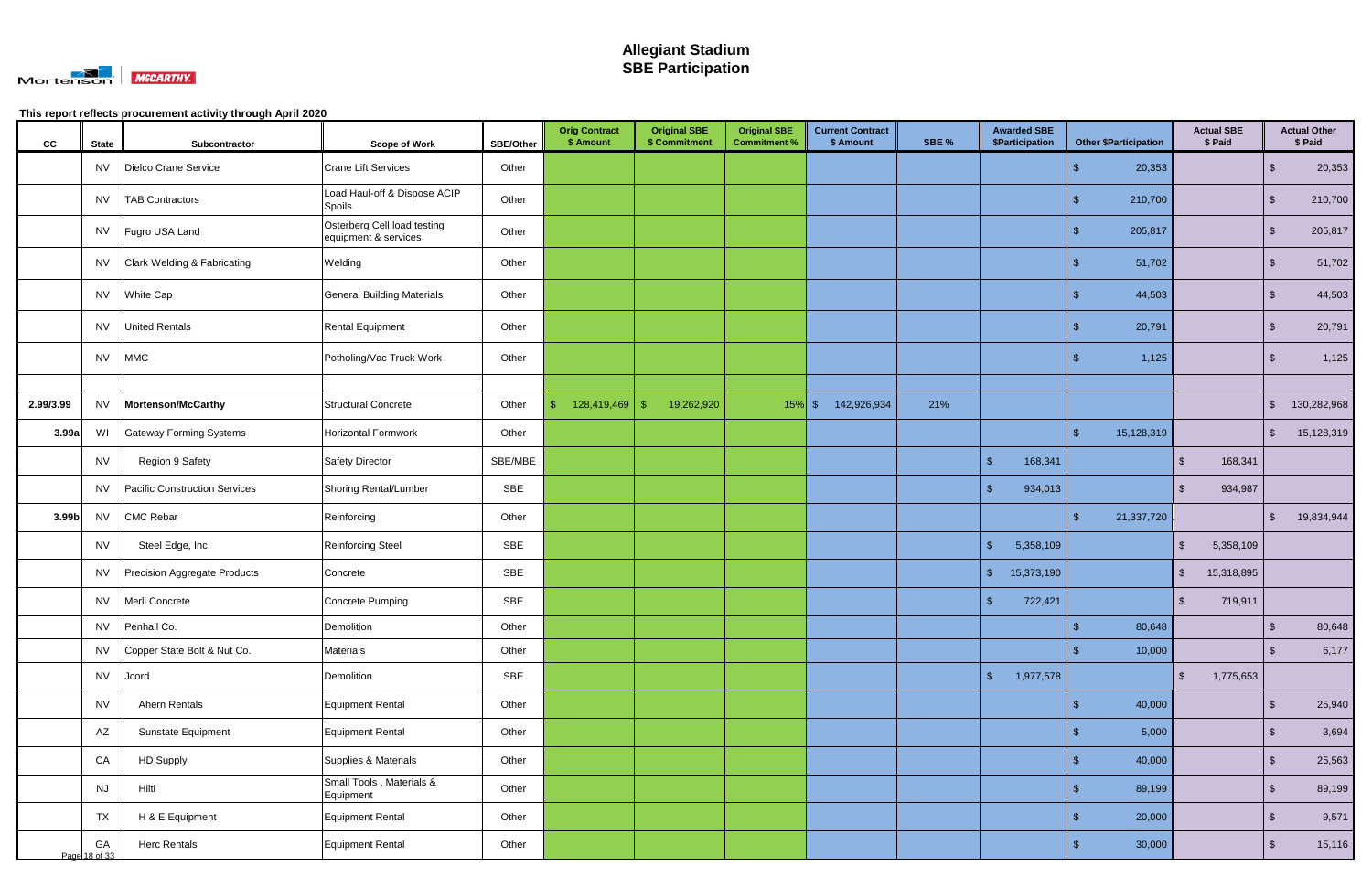

| cc | <b>State</b>               | Subcontractor                        | <b>Scope of Work</b>           | SBE/Other | <b>Orig Contract</b><br>\$ Amount | <b>Original SBE</b><br>\$ Commitment | <b>Original SBE</b><br><b>Commitment %</b> | <b>Current Contract</b><br>\$ Amount | SBE % |                         | <b>Awarded SBE</b><br>\$Participation |               | <b>Other \$Participation</b> |                         | <b>Actual SBE</b><br>\$ Paid |                         | <b>Actual Other</b><br>\$ Paid |
|----|----------------------------|--------------------------------------|--------------------------------|-----------|-----------------------------------|--------------------------------------|--------------------------------------------|--------------------------------------|-------|-------------------------|---------------------------------------|---------------|------------------------------|-------------------------|------------------------------|-------------------------|--------------------------------|
|    | NV                         | Lynco Associates                     | Epoxy & Rebar Enbeds           | Other     |                                   |                                      |                                            |                                      |       |                         |                                       | ් ක           | 54,000                       |                         |                              | $\sqrt[3]{2}$           | 46,420                         |
|    | <b>NV</b>                  | CDPI                                 | Concrete Polishing             | Other     |                                   |                                      |                                            |                                      |       |                         |                                       | - \$          | 50,000                       |                         |                              | $\sqrt[6]{3}$           | 43,670                         |
|    | JL.                        | CDW Direct, LLC                      | <b>Technology Equipment</b>    | Other     |                                   |                                      |                                            |                                      |       |                         |                                       | - \$          | 10,933                       |                         |                              | $\sqrt[3]{2}$           | 10,933                         |
|    | <b>NV</b>                  | <b>Atlas Construction Supply</b>     | Column Formwork - Supplies     | Other     |                                   |                                      |                                            |                                      |       |                         |                                       |               | 375,000                      |                         |                              | $\sqrt[6]{3}$           | 365,415                        |
|    | NV                         | BC Wire Rope & Rigging               | <b>Rigging Supplies</b>        | SBE       |                                   |                                      |                                            |                                      |       | $\sqrt{2}$              | 355,214                               |               |                              | $\sqrt[6]{\frac{1}{2}}$ | 355,214                      |                         |                                |
|    | NV                         | Pacific Construction Services        | Lumber - Supplier              | SBE       |                                   |                                      |                                            |                                      |       | $\sqrt[6]{\frac{1}{2}}$ | 1,200,000                             |               |                              | $\sqrt[6]{2}$           | 1,116,641                    |                         |                                |
|    | NV                         | <b>Construction Testing Services</b> | <b>Professional Services</b>   | Other     |                                   |                                      |                                            |                                      |       |                         |                                       | $\sqrt{3}$    | 100,000                      |                         |                              | $\sqrt[3]{2}$           | 88,076                         |
|    | NV                         | Concrete Accessories                 | Grout/Concrete - Supplier      | SBE       |                                   |                                      |                                            |                                      |       | $\sqrt{2}$              | 185,685                               |               |                              | $\sqrt[6]{\frac{1}{2}}$ | 185,685                      |                         |                                |
|    | MN                         | Curtis 1000 Inc.                     | Materials                      | Other     |                                   |                                      |                                            |                                      |       |                         |                                       | -\$           | 3,450                        |                         |                              | $\sqrt[6]{3}$           | 1,205                          |
|    | MN                         | <b>ESCH Construction Supply</b>      | Materials                      | Other     |                                   |                                      |                                            |                                      |       |                         |                                       | Æ             | 5,000                        |                         |                              | $\sqrt[3]{2}$           | 2,573                          |
|    | <b>NV</b>                  | FASCO                                | Materials                      | SBE       |                                   |                                      |                                            |                                      |       | $\mathbf{\$}$           | 55,765                                |               |                              | $\sqrt[6]{\frac{1}{2}}$ | 55,765                       |                         |                                |
|    | <b>NV</b>                  | <b>Fastenal Company</b>              | Materials                      | Other     |                                   |                                      |                                            |                                      |       |                         |                                       | ් ක           | 348                          |                         |                              | $\sqrt[3]{2}$           | 348                            |
|    | <b>NV</b>                  | Fasteners Inc.                       | <b>Thread Supplier</b>         | Other     |                                   |                                      |                                            |                                      |       |                         |                                       | - \$          | 165,771                      |                         |                              | $\sqrt[6]{3}$           | 165,771                        |
|    | NV                         | Glove Connection                     | Safety Equipment & Small Tools | SBE       |                                   |                                      |                                            |                                      |       | $\sqrt{2}$              | 300,000                               |               |                              | $\sqrt{2}$              | 252,140                      |                         |                                |
|    | IL                         | Grainger                             | <b>Construction Supplies</b>   | Other     |                                   |                                      |                                            |                                      |       |                         |                                       | -9            | 10,000                       |                         |                              | - \$                    | 5,944                          |
|    | <b>NJ</b>                  | Hilti                                | Small Tools & Epoxy            | Other     |                                   |                                      |                                            |                                      |       |                         |                                       | -9            | 500,000                      |                         |                              | -\$                     | 436,285                        |
|    | WA                         | KR                                   | Materials                      | Other     |                                   |                                      |                                            |                                      |       |                         |                                       | - 9           | 8,248                        |                         |                              | $\sqrt[6]{3}$           | 8,248                          |
|    | CO                         | Smalley & Company                    | <b>Water Stop Supplies</b>     | Other     |                                   |                                      |                                            |                                      |       |                         |                                       | $\sqrt[6]{5}$ | 1,505                        |                         |                              | $\sqrt{2}$              | 1,505                          |
|    | NV                         | HD Supply White Cap                  | Materials                      | Other     |                                   |                                      |                                            |                                      |       |                         |                                       | $\sqrt{3}$    | 1,500,000                    |                         |                              | $\sqrt[6]{\frac{1}{2}}$ | 1,422,468                      |
|    | <b>NV</b>                  | New Life Office LLC                  | <b>Workstation Materials</b>   | Other     |                                   |                                      |                                            |                                      |       |                         |                                       | -9            | 42,000                       |                         |                              | $\sqrt[6]{3}$           | 2,944                          |
|    | PA                         | Norcen Industries                    | Materials                      | Other     |                                   |                                      |                                            |                                      |       |                         |                                       | -9            | 20,000                       |                         |                              | $\sqrt{2}$              | 1,826                          |
|    | <b>NV</b>                  | NOVA Geotechnical & Inspection       | <b>Professional Services</b>   | Other     |                                   |                                      |                                            |                                      |       |                         |                                       | - \$          | 20,000                       |                         |                              | $\sqrt{2}$              | 3,779                          |
|    |                            | MO <b>Office</b> Essentials          | Office Supplies                | Other     |                                   |                                      |                                            |                                      |       |                         |                                       | -9            | 2,000                        |                         |                              | $\sqrt{2}$              | 380                            |
|    |                            | NV Staples                           | Office Supplies                | Other     |                                   |                                      |                                            |                                      |       |                         |                                       | - \$          | 5,000                        |                         |                              | $\sqrt{2}$              | 3,012                          |
|    | <b>NV</b><br>Page 19 of 33 | William Vollmer                      | Materials                      | Other     |                                   |                                      |                                            |                                      |       |                         |                                       | - \$          | 2,756                        |                         |                              | $\sqrt{2}$              | 2,756                          |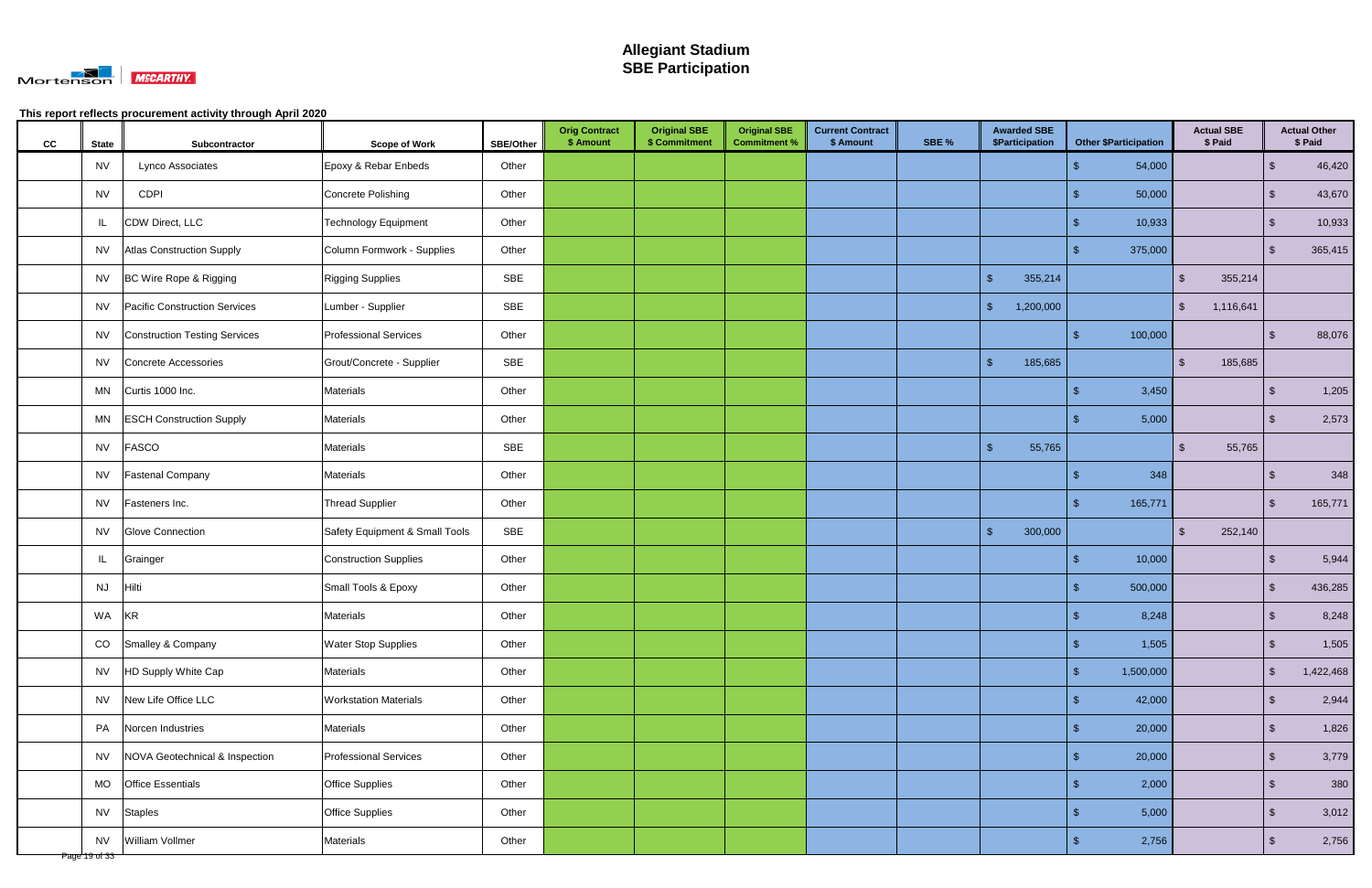

| cc | <b>State</b> | Subcontractor                        | <b>Scope of Work</b>                 | <b>SBE/Other</b> | <b>Orig Contract</b><br>\$ Amount | <b>Original SBE</b><br>\$ Commitment | <b>Original SBE</b><br><b>Commitment %</b> | <b>Current Contract</b><br>\$ Amount | SBE % | <b>Awarded SBE</b><br>\$Participation |                    | <b>Other \$Participation</b> |                         | <b>Actual SBE</b><br>\$ Paid |               | <b>Actual Other</b><br>\$ Paid |
|----|--------------|--------------------------------------|--------------------------------------|------------------|-----------------------------------|--------------------------------------|--------------------------------------------|--------------------------------------|-------|---------------------------------------|--------------------|------------------------------|-------------------------|------------------------------|---------------|--------------------------------|
|    | CO           | <b>RMD KWIKform North America</b>    | <b>Materials</b>                     | Other            |                                   |                                      |                                            |                                      |       |                                       | -\$                | 1,645,321                    |                         |                              | $\sqrt{2}$    | 1,645,321                      |
|    |              | NV   M.J. Dean Construction          | Concrete Forming                     | Other            |                                   |                                      |                                            |                                      |       |                                       | -\$                | 1,143,842                    |                         |                              | $\sqrt{2}$    | 1,143,842                      |
|    |              | AZ UFP Chandler, LLC                 | <b>Materials</b>                     | Other            |                                   |                                      |                                            |                                      |       |                                       | - \$               | 8,499                        |                         |                              | $\sqrt[3]{2}$ | 8,499                          |
|    | IL.          | Uline, Inc.                          | Materials                            | Other            |                                   |                                      |                                            |                                      |       |                                       |                    | 3,269                        |                         |                              | -\$           | 3,269                          |
|    |              | NV Reliable Crane                    | <b>Crane Rental</b>                  | SBE              |                                   |                                      |                                            |                                      |       | $\sqrt{2}$<br>1,851,376               |                    |                              | $\sqrt[6]{\frac{1}{2}}$ | 1,851,376                    |               |                                |
|    |              | NV Eberhard SW Roofing               | <b>Water Stop Supplies</b>           | SBE              |                                   |                                      |                                            |                                      |       | 43,434<br>\$                          |                    |                              | $\sqrt[6]{\frac{1}{2}}$ | 43,434                       |               |                                |
|    |              | NV   IQC Southwest, LLC              | <b>Quality Control - Inspections</b> | Other            |                                   |                                      |                                            |                                      |       |                                       | -\$                | 394,193                      |                         |                              | \$            | 394,193                        |
|    |              | NV Artkore LLC                       | <b>Materials</b>                     | SBE              |                                   |                                      |                                            |                                      |       | $\sqrt{2}$<br>602                     |                    |                              | $\sqrt[6]{2}$           | 602                          |               |                                |
|    |              | NV Commercial Scaffolding of Nevada  | Stair Tower & Scaffolding            | SBE              |                                   |                                      |                                            |                                      |       | $\sqrt{2}$<br>219,442                 |                    |                              | $\sqrt[6]{2}$           | 219,442                      |               |                                |
|    |              | NV <b>Union Erectors</b>             | <b>Steel Corrections</b>             | SBE              |                                   |                                      |                                            |                                      |       | $\sqrt{2}$<br>759,526                 |                    |                              | $\sqrt[6]{2}$           | 759,526                      |               |                                |
|    |              | SD   Dakota Riggers & Tool Supply    | <b>Materials</b>                     | Other            |                                   |                                      |                                            |                                      |       |                                       | -S                 | 122                          |                         |                              | -\$           | 122                            |
|    |              | NV   Fiber Tech Lifting Products     | <b>Materials</b>                     | Other            |                                   |                                      |                                            |                                      |       |                                       | S                  | 217                          |                         |                              | $\sqrt[6]{3}$ | 217                            |
|    |              | NV   Hershberger Bros Welding        | <b>Materials</b>                     | SBE              |                                   |                                      |                                            |                                      |       | 4,528<br>$\sqrt[6]{3}$                |                    |                              | $\sqrt[6]{2}$           | 4,528                        |               |                                |
|    |              | NV June Rose, LLC                    | <b>Materials</b>                     | SBE              |                                   |                                      |                                            |                                      |       | 9,434<br>$\sqrt[6]{3}$                |                    |                              | -\$                     | 9,434                        |               |                                |
|    |              | MN Mars Supply                       | <b>Materials</b>                     | Other            |                                   |                                      |                                            |                                      |       |                                       | -\$                | 1,434                        |                         |                              | $\sqrt[3]{2}$ | 1,434                          |
|    |              | NV RGR Training Center               | Safety Training                      | Other            |                                   |                                      |                                            |                                      |       |                                       | R                  | 5,000                        |                         |                              | \$            | 3,360                          |
|    |              | NV   Border Construction Specialties | <b>Materials</b>                     | Other            |                                   |                                      |                                            |                                      |       |                                       | $\hat{\mathbf{r}}$ | 23,162                       |                         |                              | $\sqrt{2}$    | 23,162                         |
|    |              | GA Global Equipment Co.              | <b>Materials</b>                     | Other            |                                   |                                      |                                            |                                      |       |                                       | $\sqrt[6]{3}$      | 1,044                        |                         |                              | $\sqrt{3}$    | 1,044                          |
|    |              | NV Go2 Partners                      | <b>Materials</b>                     | Other            |                                   |                                      |                                            |                                      |       |                                       | -\$                | 1,312                        |                         |                              | $\sqrt[6]{3}$ | 1,312                          |
|    |              | MD Canam Steel Corporation           | <b>Materials</b>                     | Other            |                                   |                                      |                                            |                                      |       |                                       | -\$                | 10,000                       |                         |                              | $\sqrt[6]{3}$ | 2,336                          |
|    |              | NV Mobile Materials, LLC             | <b>Materials</b>                     | Other            |                                   |                                      |                                            |                                      |       |                                       | -\$                | 20,000                       |                         |                              | $\sqrt{2}$    | 9,540                          |
|    |              | WA Safeworks Holding, Inc.           | <b>Materials</b>                     | Other            |                                   |                                      |                                            |                                      |       |                                       | -S                 | 200,000                      |                         |                              | $\sqrt[3]{2}$ | 172,026                        |
|    |              | NV  BrandSafway Services, LLC        | Scaffolding                          | Other            |                                   |                                      |                                            |                                      |       |                                       | -\$                | 392,092                      |                         |                              | $\sqrt[3]{2}$ | 373,161                        |
|    |              | MN Acme Tools                        | <b>Small Tools</b>                   | Other            |                                   |                                      |                                            |                                      |       |                                       | -\$                | 5,000                        |                         |                              | $\sqrt[6]{3}$ | 222                            |
|    |              | WA Amazon Business<br>Page 20 of 33  | Misc. Supplies                       | Other            |                                   |                                      |                                            |                                      |       |                                       | -\$                | 5,000                        |                         |                              | $\sqrt{2}$    | 2,614                          |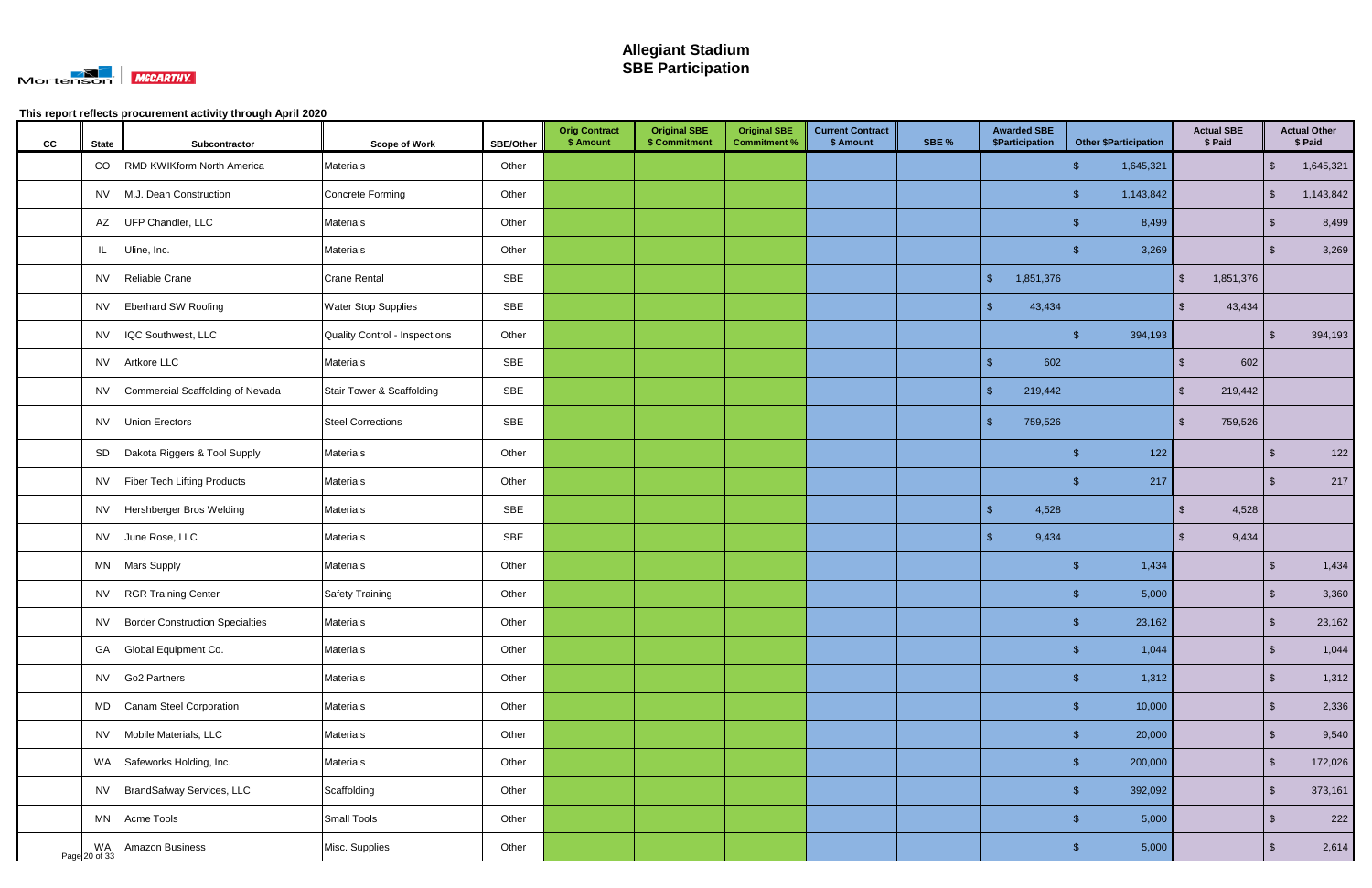

| cc        | <b>State</b> | Subcontractor                                | <b>Scope of Work</b>                                      | <b>SBE/Other</b> | <b>Orig Contract</b><br>\$ Amount | <b>Original SBE</b><br>\$ Commitment | <b>Original SBE</b><br><b>Commitment %</b> | <b>Current Contract</b><br>\$ Amount | SBE % | <b>Awarded SBE</b><br>\$Participation |               | <b>Other \$Participation</b> | <b>Actual SBE</b><br>\$ Paid       |                         | <b>Actual Other</b><br>\$ Paid |
|-----------|--------------|----------------------------------------------|-----------------------------------------------------------|------------------|-----------------------------------|--------------------------------------|--------------------------------------------|--------------------------------------|-------|---------------------------------------|---------------|------------------------------|------------------------------------|-------------------------|--------------------------------|
|           | <b>NV</b>    | Ice Now                                      | Ice & Water                                               | SBE              |                                   |                                      |                                            |                                      |       | 15,000                                |               |                              | 12,339<br>-\$                      |                         |                                |
|           | IL.          | Deslauries, Inc.                             | Equipment Rental                                          | Other            |                                   |                                      |                                            |                                      |       |                                       | $\mathbf{\$}$ | 20,000                       |                                    | - \$                    | 5,311                          |
|           | MN           | Tforce Final Mile LLC                        | <b>Materials</b>                                          | Other            |                                   |                                      |                                            |                                      |       |                                       | - S           | 5,000                        |                                    | ්                       | 886                            |
|           | <b>NV</b>    | <b>GM Construction</b>                       | <b>Professional Services</b>                              | SBE              |                                   |                                      |                                            |                                      |       | 18,103<br>\$                          |               |                              | 18,103<br>. ዩ                      |                         |                                |
|           | <b>NV</b>    | ORR Safety Corp.                             | <b>Safety Supplies</b>                                    | Other            |                                   |                                      |                                            |                                      |       |                                       | -\$           | 30,000                       |                                    | -\$                     | 22,592                         |
|           | PA           | <b>Traffic Safety Store</b>                  | Materials                                                 | Other            |                                   |                                      |                                            |                                      |       |                                       |               | 5,000                        |                                    | -\$                     | 1,109                          |
|           |              | NV Silver Star Ready Mix                     | Site Concrete                                             | Other            |                                   |                                      |                                            |                                      |       |                                       | -\$           | 1,254,294                    |                                    | \$                      | 167,755                        |
|           | <b>NV</b>    | 84 Lumber Company                            | Materials                                                 | Other            |                                   |                                      |                                            |                                      |       |                                       | -\$           | 15,000                       |                                    | $\sqrt[6]{3}$           | 4,854                          |
|           | MN           | Beton Consulting Engineers LLC               | <b>Consulting Services</b>                                | Other            |                                   |                                      |                                            |                                      |       |                                       | -\$           | 100,000                      |                                    | \$                      | 14,731                         |
|           |              |                                              |                                                           |                  |                                   |                                      |                                            |                                      |       |                                       |               |                              |                                    |                         |                                |
| 3.01      | WA           | Corona Stud & Deck, LLC                      | Scoreboard                                                | Other            | 2,671,201                         | $\sqrt[6]{3}$<br>400,680             | $15%$ \$                                   | 3,120,981                            | 5%    |                                       |               |                              |                                    | \$                      | 2,542,952                      |
|           | <b>NV</b>    | Crown Fabricators                            | Supply & Fabricate Misc. Steel &<br>Handrail              | SBE              |                                   |                                      |                                            |                                      |       | 160,327<br>\$                         |               |                              | \$<br>160,327                      |                         |                                |
|           | CA           | <b>EW Corporation Industrial Fabricators</b> | <b>Steel Fabrication</b>                                  | Other            |                                   |                                      |                                            |                                      |       |                                       |               | 683,830                      |                                    | $\mathfrak{L}$          | 683,830                        |
|           |              |                                              |                                                           |                  |                                   |                                      |                                            |                                      |       |                                       |               |                              |                                    |                         |                                |
| 3.02      | <b>TX</b>    | <b>Camatic Seating, Inc.</b>                 | Fixed Seating - Install                                   | Other            | 79,353                            |                                      |                                            | 1,938,121<br>-\$                     |       |                                       | $\mathbf{f}$  | 1,938,121                    |                                    | $\sqrt[6]{\frac{1}{2}}$ | 826,401                        |
|           |              |                                              |                                                           |                  |                                   |                                      |                                            |                                      |       |                                       |               |                              |                                    |                         |                                |
| 3.02      | TX           | Camatic Seating, Inc.                        | <b>Fixed Seating - Supply</b>                             | Other            | $6,288,018$ \$                    | 943,203                              | $15%$ \$                                   | 6,317,438                            | 0%    |                                       |               |                              |                                    | \$                      | 3,165,790                      |
|           | FL.          | Seating Installation Group                   | Seating Installation                                      | WBE              |                                   |                                      |                                            |                                      |       |                                       | $\mathsf{\$}$ | 1,372,383                    |                                    | $\sqrt{2}$              | 551,633                        |
|           |              |                                              |                                                           |                  |                                   |                                      |                                            |                                      |       |                                       |               |                              |                                    |                         |                                |
| 3.03      | CA           | Seda Seating Ltd.                            | Retractable Seating                                       | Other            | $6,448,586$ \$                    | 967,288                              | $15%$ \$                                   | 6,815,659                            | 5%    |                                       |               |                              |                                    | $\sqrt{2}$              | 4,516,677                      |
|           | <b>NV</b>    | Union Erectors                               | Installation Labor on Retractable<br><b>Seating Units</b> | SBE              |                                   |                                      |                                            |                                      |       | $\mathsf{\$}$<br>328,495              |               |                              | $\mathfrak{s}$<br>42,358           |                         |                                |
|           | <b>NV</b>    | Live Electric                                | <b>Electrical Work</b>                                    | SBE/WBE          |                                   |                                      |                                            |                                      |       | 27,200                                |               |                              |                                    |                         |                                |
|           |              |                                              |                                                           |                  |                                   |                                      |                                            |                                      |       |                                       |               |                              |                                    |                         |                                |
| 3.04/3.10 | <b>NV</b>    | <b>Eberhard Southwest Roofing</b>            | Roofing & Waterproofing                                   | SBE              | $4,259,219$ \$                    | 4,259,219                            | $100\%$ \$                                 | 6,007,331                            | 100%  | 5,537,331<br>\$                       |               |                              | 3,240,100<br>$\mathfrak{L}$        |                         |                                |
|           | CO           | Smalley & Company                            | <b>Waterproofing Materials</b>                            | Other            |                                   |                                      |                                            |                                      |       |                                       | -\$           | 60,000                       |                                    | \$                      | 54,247                         |
|           | <b>NV</b>    | <b>Construction Sealants Supply</b>          | <b>Waterproofing Materials</b>                            | SBE              |                                   |                                      |                                            |                                      |       | 470,000<br>$\sqrt[6]{3}$              |               |                              | $\sqrt[6]{\frac{1}{2}}$<br>468,356 |                         |                                |
|           |              | Page 21 Jr 33 StarFoam Manufacturing         | <b>Waterproofing Materials</b>                            | Other            |                                   |                                      |                                            |                                      |       |                                       | $\sqrt{3}$    | 70,000                       |                                    | $\sqrt[6]{3}$           | 64,527                         |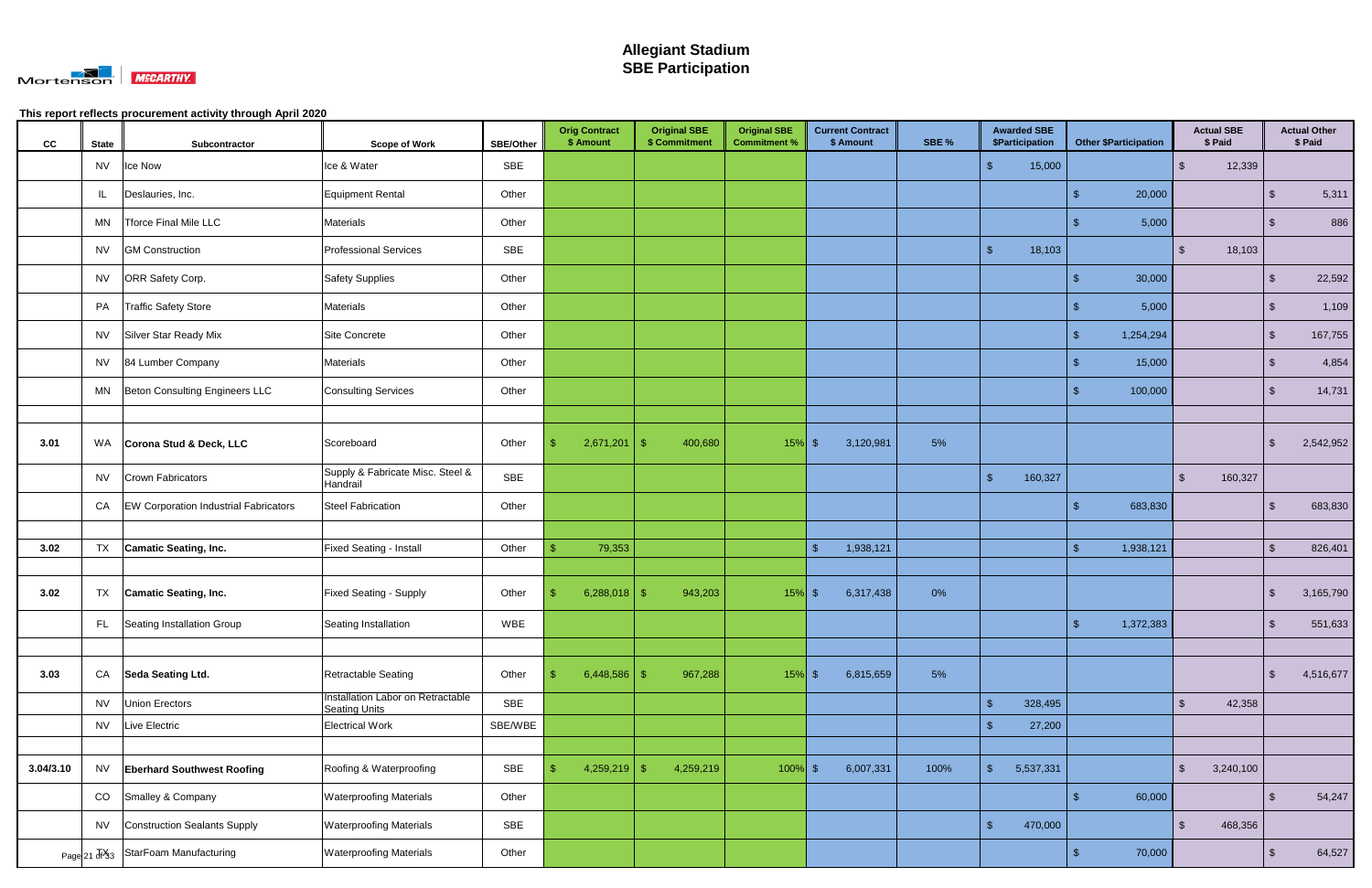

| cc    | <b>State</b>  | Subcontractor                      | <b>Scope of Work</b>                                       | <b>SBE/Other</b> | <b>Orig Contract</b><br>\$ Amount | <b>Original SBE</b><br>\$ Commitment | <b>Original SBE</b><br><b>Commitment %</b> | <b>Current Contract</b><br>\$ Amount | SBE % | <b>Awarded SBE</b><br>\$Participation | <b>Other \$Participation</b> | <b>Actual SBE</b><br>\$ Paid      |               | <b>Actual Other</b><br>\$ Paid |
|-------|---------------|------------------------------------|------------------------------------------------------------|------------------|-----------------------------------|--------------------------------------|--------------------------------------------|--------------------------------------|-------|---------------------------------------|------------------------------|-----------------------------------|---------------|--------------------------------|
|       | CA            | Sika Sarnafil                      | Roofing Materials                                          | Other            |                                   |                                      |                                            |                                      |       |                                       | 2,300,000<br>-\$             |                                   | $\sqrt{2}$    | 1,273,178                      |
|       |               | NV   Dielco Crane                  | <b>Crane Service</b>                                       | Other            |                                   |                                      |                                            |                                      |       |                                       | 120,000<br>-\$               |                                   | -\$           | 74,776                         |
|       | JL.           | American Hydrotech                 | <b>Waterproofing Materials</b>                             | Other            |                                   |                                      |                                            |                                      |       |                                       | 390,000<br>-\$               |                                   | $\sqrt{3}$    | 279,087                        |
|       | NV            | H&E Equipment Services             | <b>Rental Equipment</b>                                    | Other            |                                   |                                      |                                            |                                      |       |                                       | 20,000                       |                                   | -\$           | 2,416                          |
|       |               |                                    |                                                            |                  |                                   |                                      |                                            |                                      |       |                                       |                              |                                   |               |                                |
| 3.05  |               | NV <b>Union Erectors</b>           | Misc. Metals - Stairs                                      | SBE              |                                   | 974,144                              | $100\%$ \$                                 | 8,663,400                            | 100%  | 8,653,916<br>\$                       |                              | 7,207,017<br>$\sqrt[6]{3}$        |               |                                |
|       |               | IN American Stairs Corp.           | <b>Stair Material Supplier</b>                             | Other            |                                   |                                      |                                            |                                      |       |                                       | 663,039<br>-\$               |                                   | $\sqrt{3}$    | 602,290                        |
|       |               | NV Commercial Scaffolding          | Provide Scaffold                                           | <b>SBE</b>       |                                   |                                      |                                            |                                      |       | 6,784<br>\$                           |                              | 2,731<br>\$                       |               |                                |
|       |               | NV Jcord, LLC                      | <b>Drill Holes</b>                                         | SBE              |                                   |                                      |                                            |                                      |       | 2,700                                 |                              | 2,700<br>- \$                     |               |                                |
|       |               | NV Cashman Equipment               | <b>Boring Holes</b>                                        | <b>WBE</b>       |                                   |                                      |                                            |                                      |       |                                       | 32,000<br>-\$                |                                   |               |                                |
|       |               |                                    |                                                            |                  |                                   |                                      |                                            |                                      |       |                                       |                              |                                   |               |                                |
| 3.06  | KS            | <b>Dimensional Innovations</b>     | Signature Tower                                            | Other            | 580,823<br>- \$                   | 87,123<br>-\$                        | $15\%$ \$                                  | 15,367,574                           | 12%   | 494,197                               |                              |                                   | \$            | 9,878,443                      |
|       | <b>NV</b>     | Valley Steel, LLC                  | Fabrication & Installation for Al<br>Davis Signature Tower | SBE/WBE          |                                   |                                      |                                            |                                      |       | $\mathfrak{s}$<br>1,730,853           |                              | $\mathfrak{L}$<br>827,855         |               |                                |
|       | <b>NV</b>     | <b>MD Electric</b>                 | <b>Torch Interior Electrical Fit Out</b>                   | SBE/WBE          |                                   |                                      |                                            |                                      |       | 65,000                                |                              |                                   |               |                                |
|       | <b>NV</b>     | P1 Group                           | <b>Torch Plumbing</b>                                      | Other            |                                   |                                      |                                            |                                      |       |                                       | 81,300<br>-\$                |                                   |               |                                |
|       |               | NV Gephart/Morse                   | <b>Torch Interior Electrical Fit Out</b><br>Supervision    | Other            |                                   |                                      |                                            |                                      |       |                                       | 10,010                       |                                   |               |                                |
|       | NV            | <b>GM Construction</b>             | <b>Grout for Torch Base</b>                                | SBE              |                                   |                                      |                                            |                                      |       | 7,836<br>\$                           |                              | 7,445<br>-\$                      |               |                                |
|       |               | NV Casas Electric                  | <b>Electrical Engineering of Signature</b><br>Tower        | SBE              |                                   |                                      |                                            |                                      |       | 7,250                                 |                              | 7,250<br>-\$                      |               |                                |
|       |               |                                    |                                                            |                  |                                   |                                      |                                            |                                      |       |                                       |                              |                                   |               |                                |
| 3.08a | <b>TN</b>     | Industrial Door Contractors (IDC)  | Operable Field Mechanization                               | Other            | 17,160,597<br>S.                  | $\sqrt{3}$<br>2,600,000              | $15%$ \$                                   | 17,799,052                           | 17%   |                                       |                              |                                   | $\sqrt{2}$    | 15,916,474                     |
|       | <b>MN</b>     | Danny's Construction Co., LLC      | Installation of Field Tray                                 | WBE              |                                   |                                      |                                            |                                      |       |                                       | $\mathfrak{s}$<br>3,536,483  |                                   | $\sqrt[6]{3}$ | 3,336,737                      |
|       | <b>NV</b>     | Dielco Crane                       | Crane Work                                                 | Other            |                                   |                                      |                                            |                                      |       |                                       | 47,700<br>- S                |                                   | $\sqrt{2}$    | 47,700                         |
|       | <b>NV</b>     | <b>Trinity Land Survey</b>         | Surveying                                                  | SBE/WBE          |                                   |                                      |                                            |                                      |       | $\sqrt{2}$<br>98,909                  |                              | 98,909<br>\$                      |               |                                |
|       | <b>NV</b>     | <b>Trinity Land Surveying</b>      | Field Survey & Layout                                      | SBE/WBE          |                                   |                                      |                                            |                                      |       | 72,779<br>\$                          |                              | 72,779<br>\$                      |               |                                |
|       |               | PA Gantrex Inc.                    | Thermite Welding                                           | Other            |                                   |                                      |                                            |                                      |       |                                       | 172,459<br>-\$               |                                   | $\sqrt[6]{3}$ | 172,459                        |
|       |               | NV Mori Consulting                 | Supplier                                                   | SBE/MBE          |                                   |                                      |                                            |                                      |       | \$<br>2,703,203                       |                              | $\sqrt{2}$<br>2,703,203           |               |                                |
|       |               | NV Gephart/Morse                   | Mechanized Field Tray Wiring                               | Other            |                                   |                                      |                                            |                                      |       |                                       | $\mathcal{S}$<br>328,225     |                                   | $\sqrt[6]{3}$ | 328,225                        |
|       | Page 22 of 33 | FSI/Flooring Solutions of NV, Inc. | Mondo for mock-up plus field tray                          | SBE              |                                   |                                      |                                            |                                      |       | $\sqrt{2}$<br>130,046                 |                              | $\sqrt[6]{\frac{1}{2}}$<br>80,509 |               |                                |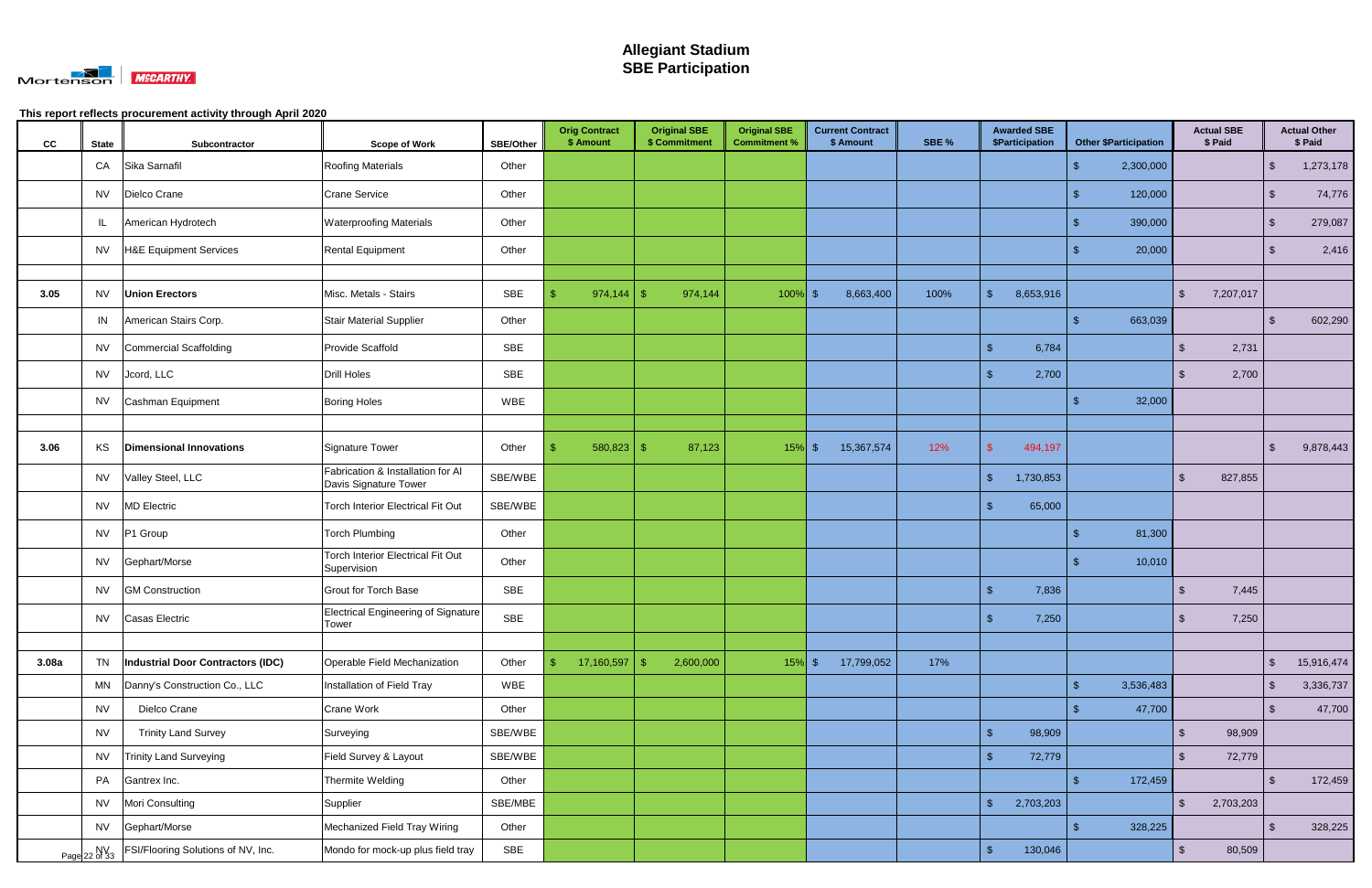

| cc        | <b>State</b> | Subcontractor                            | <b>Scope of Work</b>                                           | <b>SBE/Other</b> | <b>Orig Contract</b><br>\$ Amount | <b>Original SBE</b><br>\$ Commitment | <b>Original SBE</b><br><b>Commitment %</b> | <b>Current Contract</b><br>\$ Amount | SBE % | <b>Awarded SBE</b><br>\$Participation | <b>Other \$Participation</b> | <b>Actual SBE</b><br>\$ Paid       |               | <b>Actual Other</b><br>\$ Paid |
|-----------|--------------|------------------------------------------|----------------------------------------------------------------|------------------|-----------------------------------|--------------------------------------|--------------------------------------------|--------------------------------------|-------|---------------------------------------|------------------------------|------------------------------------|---------------|--------------------------------|
|           | MN           | Harris                                   | Drainage System for the Field<br>Tray                          | Other            |                                   |                                      |                                            |                                      |       |                                       | 44,831<br>\$                 |                                    | \$            | 44,831                         |
|           | <b>NV</b>    | Southwest Specialty Coatings             | Surface preparation and coating of<br>field tray               | <b>SBE</b>       |                                   |                                      |                                            |                                      |       | $\mathbf{\$}$<br>66,193               |                              | $\sqrt{2}$<br>66,193               |               |                                |
|           |              |                                          |                                                                |                  |                                   |                                      |                                            |                                      |       |                                       |                              |                                    |               |                                |
| 3.08b     | <b>NV</b>    | McKeon Door of Nevada, Inc.              | Operable Field Door<br>Mechanization                           | Other            | 475,967                           | 126,735<br>-\$                       | $27\%$ \$                                  | 483,316                              | 26%   |                                       |                              |                                    | - \$          | 312,502                        |
|           |              | NV Mojave Electric                       | Electrical                                                     | Other            |                                   |                                      |                                            |                                      |       |                                       | 29,210<br>-\$                |                                    |               |                                |
|           |              | NV Clear Solutions Group                 | Material (glass) Supplier                                      | <b>SBE</b>       |                                   |                                      |                                            |                                      |       | $\mathbf{\$}$<br>126,735              |                              | $\sqrt[6]{\frac{1}{2}}$<br>126,735 |               |                                |
|           | NV           | MJDean/Southwest Door & Hardware         | Doors, Frames & Hardware                                       | Other            |                                   |                                      |                                            |                                      |       |                                       | -\$<br>60,186                |                                    |               |                                |
|           | CA           | Moderco Inc.                             | Panel Operable Wall - Supplier                                 | Other            |                                   |                                      |                                            |                                      |       |                                       | 22,043                       |                                    |               |                                |
| 3.08c     | CA           | <b>Show Canada Industries</b>            | Retractable Columns                                            | Other            |                                   | 255,174                              | $15\%$ \$                                  | 1,900,939                            | 10%   | 92,140                                |                              |                                    | \$.           | 1,512,982                      |
|           |              | NV Daniel K Sobel                        | Project Management                                             | <b>SBE</b>       |                                   |                                      |                                            |                                      |       | 163,000<br>$\sqrt[6]{3}$              |                              | $\sqrt[6]{\frac{1}{2}}$<br>132,000 |               |                                |
|           | <b>NV</b>    | JS & S Surveying                         | Survey for Retractable Columns<br>Low Voltage Installation For | SBE/MBE          |                                   |                                      |                                            |                                      |       | -\$<br>10,000                         |                              | $\mathcal{L}$<br>7,164             |               |                                |
|           | <b>NV</b>    | MD Electric Inc.                         | Retractable Columns<br>Installation Labor for Retractable      | SBE/WBE          |                                   |                                      |                                            |                                      |       | 10,000<br>\$                          |                              |                                    |               |                                |
|           | <b>NV</b>    | Union Erectors                           | <b>Columns</b>                                                 | SBE              |                                   |                                      |                                            |                                      |       | 10,000<br>\$                          |                              |                                    |               |                                |
|           |              |                                          |                                                                |                  |                                   |                                      |                                            |                                      |       |                                       |                              |                                    |               |                                |
| 3.09      |              | NV Gephart/Morse                         | Distributed Antenna System (DAS)                               | Other            | 3,000,000                         | 450,000<br>-\$                       | $15%$ \$                                   | 28,115,635                           | 17%   |                                       |                              |                                    | $\sqrt[6]{3}$ | 13,887,187                     |
|           |              | <b>Morse Electric</b>                    |                                                                |                  |                                   |                                      |                                            |                                      |       |                                       |                              |                                    |               |                                |
|           | NV.          | <b>MD Electric</b>                       | <b>DAS Conduit</b>                                             | SBE/WBE          |                                   |                                      |                                            |                                      |       | 1,512,257<br>$\mathfrak{L}$           |                              | $\sqrt[6]{2}$<br>1,472,777         |               |                                |
|           | NV           | <b>CESS</b>                              | DAS Generator, ATS, PDU                                        | SBE/MBE          |                                   |                                      |                                            |                                      |       | 16,593                                |                              |                                    |               |                                |
|           | <b>NV</b>    | <b>General Design &amp; Construction</b> | Multi Brackets & Compression<br>Plates                         | SBE/MBE          |                                   |                                      |                                            |                                      |       | 101,935<br>\$                         |                              | 100,365<br>-\$                     |               |                                |
|           | <b>NV</b>    | <b>Clinton Nevada</b>                    | <b>Cabling Supplier/Distributor</b>                            | SBE              |                                   |                                      |                                            |                                      |       | $\sqrt{3}$<br>2,610,269               |                              | $\sqrt[6]{2}$<br>1,469,153         |               |                                |
|           | CA           | Industrial Electric Mfg.                 | <b>Electrical Switchgear</b>                                   | Other            |                                   |                                      |                                            |                                      |       |                                       | 99,160<br>-\$                |                                    | $\sqrt[3]{2}$ | 99,073                         |
|           | <b>NY</b>    | <b>JMA Wireless</b>                      | <b>Wireless Components</b>                                     | Other            |                                   |                                      |                                            |                                      |       |                                       | 2,029,552<br>-\$             |                                    | \$            | 2,029,552                      |
|           | <b>NV</b>    | Well Equipment, Inc.                     | <b>Electrical Material</b>                                     | SBE              |                                   |                                      |                                            |                                      |       | $\sqrt{2}$<br>524,722                 |                              | $\sqrt[6]{2}$<br>473,802           |               |                                |
|           | <b>NV</b>    | Main Electric                            | <b>Electrical Supplier</b>                                     | Other            |                                   |                                      |                                            |                                      |       |                                       | 502,122<br>-\$               |                                    | $\sqrt[3]{2}$ | 148,432                        |
|           |              |                                          |                                                                |                  |                                   |                                      |                                            |                                      |       |                                       |                              |                                    |               |                                |
| 3.11/4.01 |              | NV Performance Contracting, Inc.         | Exterior & Interior Framing/Drywall                            | Other            | $40,095,890$ \$<br>-\$            | 6,025,279                            | $15\%$ \$                                  | 49,922,077                           | 15%   |                                       |                              |                                    | -\$           | 37,148,550                     |
|           |              | Page 23 N\%3 Commercial Scaffolding      | Erection/dismantle of Scaffold                                 | SBE              |                                   |                                      |                                            |                                      |       | $\mathsf{\$}$<br>1,665,776            |                              | $\sqrt{2}$<br>1,022,585            |               |                                |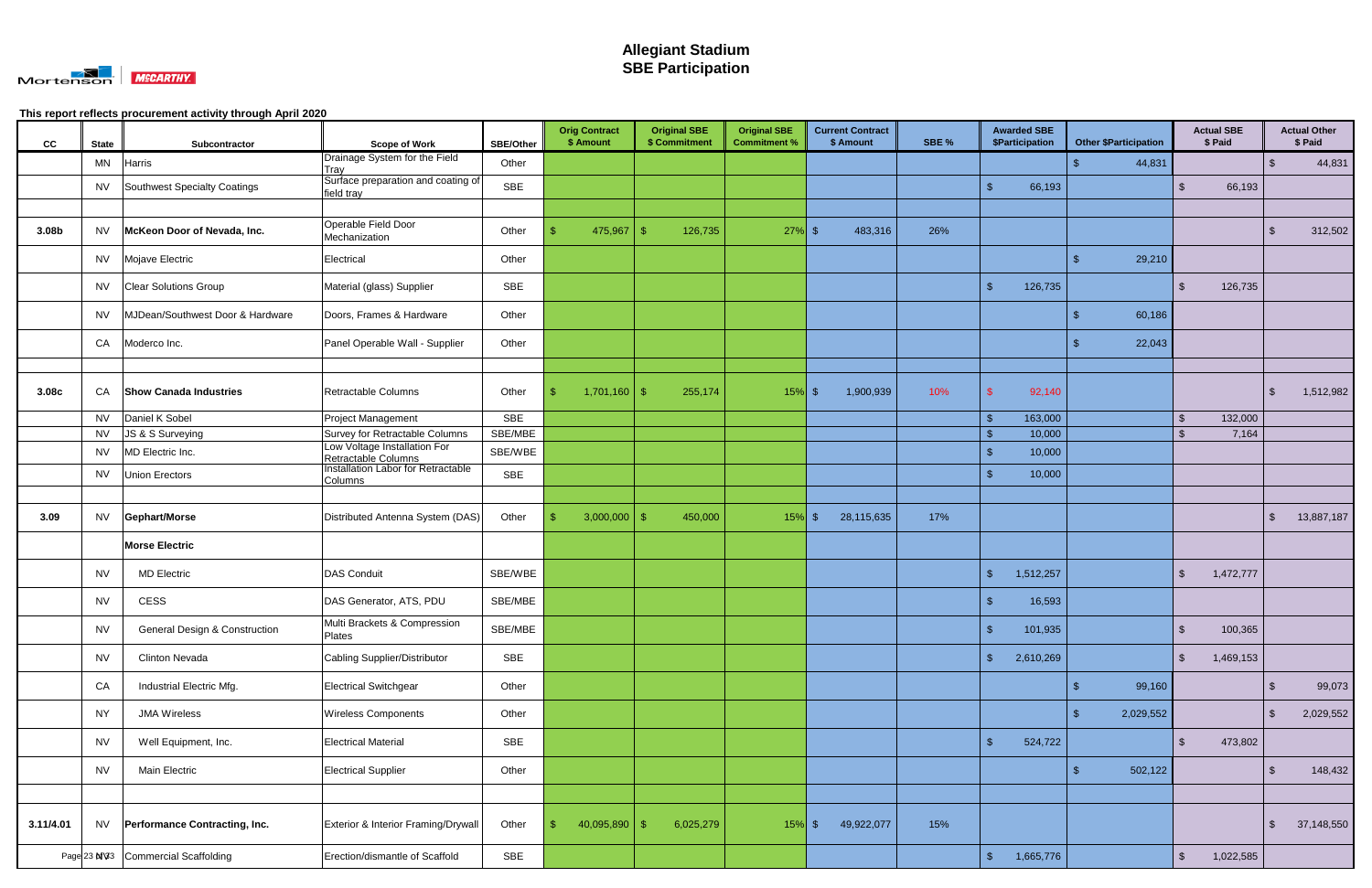

| cc   | <b>State</b>                 | Subcontractor                          | <b>Scope of Work</b>                                        | <b>SBE/Other</b> | <b>Orig Contract</b><br>\$ Amount | <b>Original SBE</b><br>\$ Commitment | <b>Original SBE</b><br><b>Commitment %</b> | <b>Current Contract</b><br>\$ Amount | SBE % | <b>Awarded SBE</b><br>\$Participation |           |               | <b>Other \$Participation</b> |                         | <b>Actual SBE</b><br>\$ Paid |                         | <b>Actual Other</b><br>\$ Paid |
|------|------------------------------|----------------------------------------|-------------------------------------------------------------|------------------|-----------------------------------|--------------------------------------|--------------------------------------------|--------------------------------------|-------|---------------------------------------|-----------|---------------|------------------------------|-------------------------|------------------------------|-------------------------|--------------------------------|
|      | <b>NV</b>                    | <b>Gale Building Products</b>          | Insulation and Firestopping                                 | Other            |                                   |                                      |                                            |                                      |       |                                       |           |               | 2,207,249                    |                         |                              | $\sqrt[6]{\frac{1}{2}}$ | 1,398,203                      |
|      | <b>NV</b>                    | Lochsa Engineering                     | <b>Engineering Services</b>                                 | Other            |                                   |                                      |                                            |                                      |       |                                       |           | -\$           | 142,200                      |                         |                              | $\sqrt[6]{\frac{1}{2}}$ | 142,200                        |
|      | <b>NV</b>                    | R&P Supply                             | Framing, Drywall, Taping                                    | <b>SBE</b>       |                                   |                                      |                                            |                                      |       | $\mathfrak{s}$                        | 4,300,000 |               |                              | $\mathfrak{L}$          | 1,659,399                    |                         |                                |
|      | NV                           | <b>Technicoat Management</b>           | Interior Moisture Barrier                                   | SBE              |                                   |                                      |                                            |                                      |       | $\sqrt{3}$                            | 359,710   |               |                              | $\mathfrak{S}$          | 204,099                      |                         |                                |
|      | <b>NV</b>                    | Tomarco Fastening Systems, Inc.        | Fasteners                                                   | Other            |                                   |                                      |                                            |                                      |       |                                       |           | $\mathbf{\$}$ | 234,244                      |                         |                              | $\sqrt[6]{2}$           | 234,244                        |
|      | NV                           | Legacy Cast & Stone & Composites       | <b>Ceiling Shapes</b>                                       | <b>SBE</b>       |                                   |                                      |                                            |                                      |       |                                       | 36,875    |               |                              | $\mathfrak{L}$          | 36,875                       |                         |                                |
|      | <b>NV</b>                    | Herman Truck Lines, LLC                | Metal Decking/Trucking                                      | <b>SBE</b>       |                                   |                                      |                                            |                                      |       | $\mathsf{\$}$                         | 200,000   |               |                              | $\mathfrak{L}$          | 170,472                      |                         |                                |
|      | NV                           | <b>MPS Plastic Wall Products</b>       | <b>FRP</b>                                                  | SBE              |                                   |                                      |                                            |                                      |       | $\mathfrak{s}$                        | 900,000   |               |                              |                         |                              |                         |                                |
|      |                              |                                        |                                                             |                  |                                   |                                      |                                            |                                      |       |                                       |           |               |                              |                         |                              |                         |                                |
| 4.02 | <b>NV</b>                    | CEDCO, Inc.                            | Masonry                                                     | Other            | $5,258,412$ \$                    | 861,346                              | $16\%$ \$                                  | 4,959,719                            | 18%   |                                       |           |               |                              |                         |                              | $\mathfrak{S}$          | 4,660,020                      |
|      | <b>NV</b>                    | A Track-Out Solutions                  | <b>Material Purchasing Delivery</b>                         | SBE/WBE          |                                   |                                      |                                            |                                      |       | $\mathfrak{L}$                        | 541,038   |               |                              | $\mathfrak{L}$          | 541,038                      |                         |                                |
|      | <b>NV</b>                    | JS & S Surveying                       | Survey - CMU Wall Control Layout                            | SBE/MBE          |                                   |                                      |                                            |                                      |       | \$                                    | 42,388    |               |                              | -\$                     | 42,388                       |                         |                                |
|      | NV                           | Technicoat Management                  | Fire Stop/Joint Sealants                                    | SBE              |                                   |                                      |                                            |                                      |       | $\mathfrak{s}$                        | 124,202   |               |                              | $\mathfrak{L}$          | 124,202                      |                         |                                |
|      | <b>NV</b>                    | Region 9 Safety Compliance             | <b>Safety Coordinator</b>                                   | SBE/MBE          |                                   |                                      |                                            |                                      |       | $\mathfrak{L}$                        | 147,285   |               |                              | $\mathfrak{L}$          | 147,285                      |                         |                                |
|      | CA                           | <b>Epic CAD Solutions</b>              | Providing 3D Modeling                                       | Other            |                                   |                                      |                                            |                                      |       |                                       |           |               | 19,305                       |                         |                              | -S                      | 19,305                         |
|      |                              | NV Silver Star Ready Mix               | Supplying of Masonry Grout                                  | Other            |                                   |                                      |                                            |                                      |       |                                       |           |               | 176,689                      |                         |                              | $\sqrt[6]{3}$           | 176,689                        |
|      | NV                           | <b>JCord Construction</b>              | <b>CMU Wall Demolition</b>                                  | <b>SBE</b>       |                                   |                                      |                                            |                                      |       | $\mathfrak{s}$                        | 46,690    |               |                              | \$                      | 46,690                       |                         |                                |
|      | NV                           | Hard Rock Pumping & Placement          | <b>Grout Pumping</b>                                        | Other            |                                   |                                      |                                            |                                      |       |                                       |           | -9            | 15,333                       |                         |                              | -\$                     | 15,333                         |
| 4.03 | <b>NV</b>                    | American Door Installation, LP         | Frames, Doors & Hardware                                    | SBE              | $\vert$ \$<br>$595,725$ \$        | 595,725                              | $100\%$ \$                                 | 3,247,150                            | 100%  | $\mathsf{S}$                          | 3,247,150 |               |                              | $\sqrt{3}$              | 2,216,885                    |                         |                                |
|      | <b>NV</b>                    | The Hallgren Co.                       | Supply Frames, Doors &                                      | Other            |                                   |                                      |                                            |                                      |       |                                       |           | $\mathcal{S}$ | 1,905,191                    |                         |                              | $\sqrt{2}$              | 1,750,470                      |
|      |                              |                                        | Hardware                                                    |                  |                                   |                                      |                                            |                                      |       |                                       |           |               |                              |                         |                              |                         |                                |
| 4.03 |                              | NV   The Hallgren Company of Las Vegas | Door Hardware                                               | Other            | 348,030                           |                                      |                                            | 348,030<br>$\sqrt[6]{3}$             |       |                                       |           | -9            | 348,030                      |                         |                              | $\sqrt[6]{\frac{1}{2}}$ | 330,629                        |
|      |                              |                                        |                                                             |                  |                                   |                                      |                                            |                                      |       |                                       |           |               |                              |                         |                              |                         |                                |
| 4.04 | <b>NV</b>                    | Giroux Glass, Inc.                     | Decorative Glazing & Mirrors                                | Other            | 2,161,805                         | 324,271<br>-\$                       | $15%$ \$                                   | 2,693,705                            | 12%   | $\mathsf{\$}$                         | 74,902    |               |                              |                         |                              | $\sqrt[6]{\frac{1}{2}}$ | 801,112                        |
|      |                              | NV Glass Supply, Inc.                  | <b>Supplying Architectural Mirror</b><br>Fabricated to size | SBE              |                                   |                                      |                                            |                                      |       | $\sqrt{2}$                            | 329,603   |               |                              | $\sqrt[6]{\frac{1}{2}}$ | 36,232                       |                         |                                |
|      |                              |                                        |                                                             |                  |                                   |                                      |                                            |                                      |       |                                       |           |               |                              |                         |                              |                         |                                |
| 4.04 | <b>NV</b>                    | Davis Glass & Mirror                   | <b>Storefront Curtain Wall Entrances</b>                    | SBE              | 1,850,406                         | 1,850,406<br>-\$                     | $100\%$ \$                                 | 1,373,876                            | 100%  | $\mathcal{L}$                         | 1,348,950 |               |                              | $\mathfrak{F}$          | 360,701                      |                         |                                |
|      | Page $24 \overline{d}$ of 33 | Tepco Glass                            | Level 400 Motorized Windows                                 | Other            |                                   |                                      |                                            |                                      |       |                                       |           | -\$           | 113,845                      |                         |                              | $\mathfrak{F}$          | 54,906                         |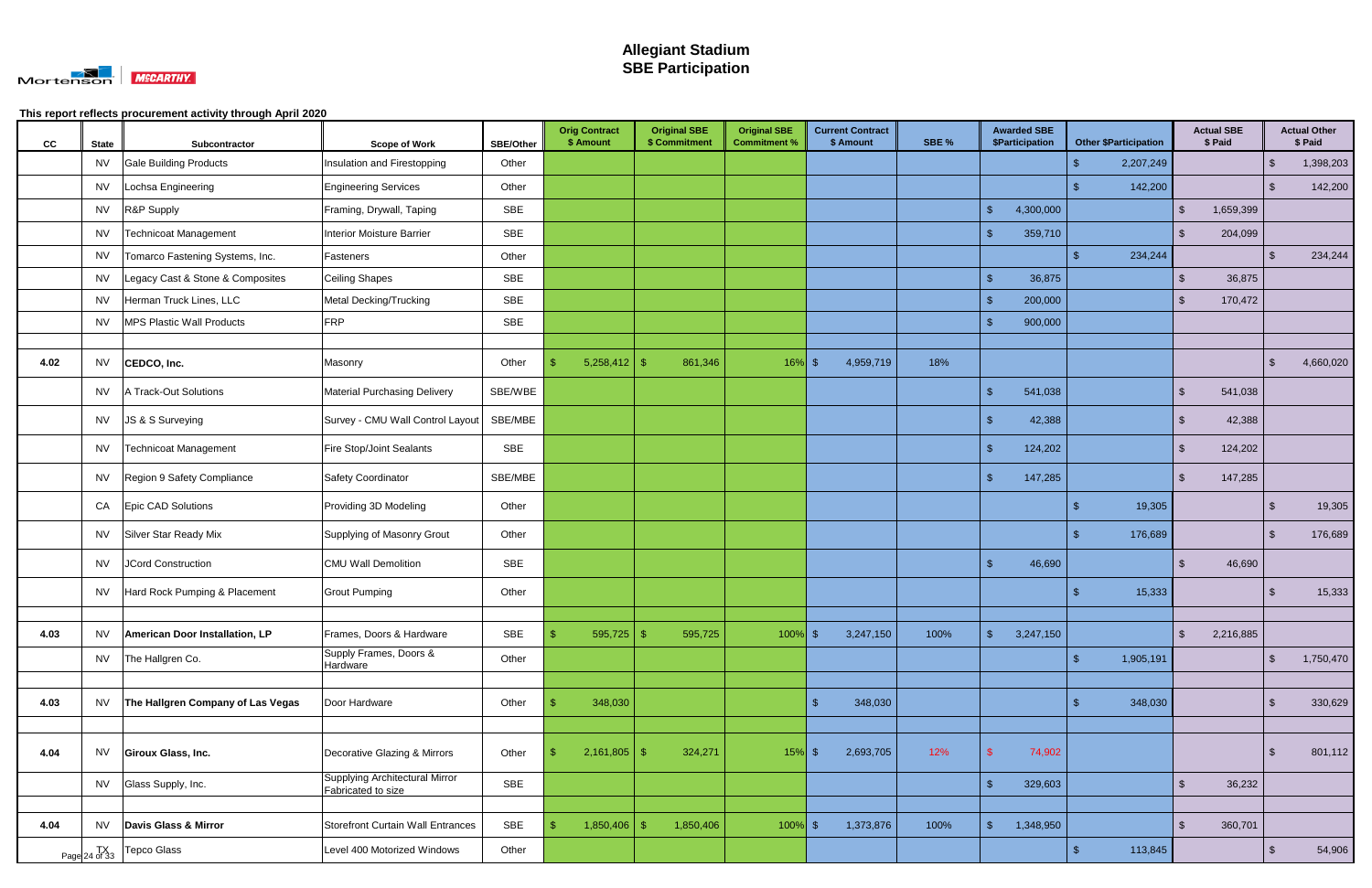

| cc    | <b>State</b> | Subcontractor                              | <b>Scope of Work</b>                                                           | <b>SBE/Other</b> | <b>Orig Contract</b><br>\$ Amount | <b>Original SBE</b><br>\$ Commitment | <b>Original SBE</b><br><b>Commitment %</b> | <b>Current Contract</b><br>\$ Amount | SBE % | <b>Awarded SBE</b><br><b>\$Participation</b> | <b>Other \$Participation</b> | <b>Actual SBE</b><br>\$ Paid         |                    | <b>Actual Other</b><br>\$ Paid |
|-------|--------------|--------------------------------------------|--------------------------------------------------------------------------------|------------------|-----------------------------------|--------------------------------------|--------------------------------------------|--------------------------------------|-------|----------------------------------------------|------------------------------|--------------------------------------|--------------------|--------------------------------|
|       | NV           | Sunstone Building Specialties              | TV Booth Operable Windows                                                      | SBE              |                                   |                                      |                                            |                                      |       | 24,926<br>\$.                                |                              |                                      | \$                 | 4,736                          |
|       |              |                                            |                                                                                |                  |                                   |                                      |                                            |                                      |       |                                              |                              |                                      |                    |                                |
| 4.05  | GA           | Raydeo Enterprises, Inc.                   | <b>Stadium Railings</b>                                                        | Other            | -S                                | 2,751,947                            | $24\%$ \$                                  | 12,335,508                           | 12%   |                                              |                              |                                      | -\$                | 7,029,941                      |
|       | GA           | East Gate Pallets                          | Pallets                                                                        | Other            |                                   |                                      |                                            |                                      |       |                                              | $\mathbf{\$}$<br>40,000      |                                      | $\mathfrak{F}$     | 11,306                         |
|       | GA           | G&F Southeast Distributors Inc.            | Stainless Steel Cable & Hardware                                               | Other            |                                   |                                      |                                            |                                      |       |                                              | 325,000                      |                                      | -\$                | 304,690                        |
|       | NV           | Innova Technologies                        | Engineering                                                                    | <b>SBE</b>       |                                   |                                      |                                            |                                      |       | $\mathcal{S}$<br>70,000                      |                              | $\mathbf{\$}$<br>63,905              |                    |                                |
|       | IL           | McMaster Carr                              | Misc. Hardware                                                                 | Other            |                                   |                                      |                                            |                                      |       |                                              | 20,000                       |                                      | \$                 | 19,368                         |
|       | WI           | R&B Wagner                                 | Core Cups, Cladding Tape, End<br>Caps, Panel Grip, Handrail<br><b>Brackets</b> | Other            |                                   |                                      |                                            |                                      |       |                                              | 337,308                      |                                      | - \$               | 17,086                         |
|       | <b>TX</b>    | Ryerson                                    | Steal Flat & Steal Tube                                                        | Other            |                                   |                                      |                                            |                                      |       |                                              | 225,000                      |                                      | $\mathbf{\hat{s}}$ | 211,648                        |
|       | NV           | <b>Steel Partners</b>                      | Panel Grip, Gaskets & Glass Shoe                                               | <b>SBE</b>       |                                   |                                      |                                            |                                      |       | $\mathfrak{L}$<br>1,264,070                  |                              | $\sqrt[6]{\frac{1}{2}}$<br>1,264,070 |                    |                                |
|       | GA           | <b>Stewart Stainless Supply</b>            | Stainless Steel Pipe & Sheets                                                  | Other            |                                   |                                      |                                            |                                      |       |                                              | 325,000                      |                                      | $\mathcal{L}$      | 254,669                        |
|       | CA           | Glassworks LA, Inc.                        | <b>Glass</b>                                                                   | Other            |                                   |                                      |                                            |                                      |       |                                              | 456,860                      |                                      | $\mathfrak{L}$     | 366,471                        |
|       | NV           | <b>Expansion Specialties</b>               | Caulk & Grout                                                                  | SBE/VBE          |                                   |                                      |                                            |                                      |       | <b>\$</b><br>152,650                         |                              | $\mathfrak{L}$<br>46,645             |                    |                                |
|       | <b>NV</b>    | <b>Standard Steel</b>                      | Installation                                                                   | Other            |                                   |                                      |                                            |                                      |       |                                              | 1,000,000<br>ፍ               |                                      | .\$                | 352,418                        |
|       | NV           | <b>Trinity Land Surveying</b>              | Field Survey & Layout                                                          | SBE/WBE          |                                   |                                      |                                            |                                      |       | $\mathbf{\hat{S}}$<br>40,000                 |                              | $\mathfrak{L}$<br>33,922             |                    |                                |
|       |              |                                            |                                                                                |                  |                                   |                                      |                                            |                                      |       |                                              |                              |                                      |                    |                                |
| 4.06  | NV.          | <b>Creative Play Recreation</b>            | Shade Canopies                                                                 | <b>SBE</b>       | 1,206,097                         | 1,206,097<br>-SS                     | 100%                                       | 1,528,170<br>l \$                    | 100%  | 1,528,170<br>\$                              |                              | $\mathbf{s}$<br>503,707              |                    |                                |
|       | <b>NV</b>    | <b>REB Construction</b>                    | Auger Excavation - 16 holes                                                    | Other            |                                   |                                      |                                            |                                      |       |                                              | 9,300                        |                                      | \$                 | 9,300                          |
|       |              |                                            |                                                                                |                  |                                   |                                      |                                            |                                      |       |                                              |                              |                                      |                    |                                |
| 4.06  | <b>NV</b>    | <b>Valley Steel LLC</b>                    | North End Zone Camera Platform<br>at Catwalk                                   | SBE/WBE          | 123,487<br>l \$                   | 123,487<br>-\$                       | $100\%$ \$                                 | 125,081                              | 100%  | \$<br>125,081                                |                              | $\mathbf{s}$<br>118,827              |                    |                                |
| 4.07  | NV.          | <b>Expansion Specialties</b>               | <b>Expansion Joints</b>                                                        | SBE/VBE          | 1,640,550                         | 1,640,550                            | 100%                                       | 1,913,486                            | 100%  | 1,913,486<br>ፍ                               |                              | $\mathbb{S}$<br>1,494,018            |                    |                                |
|       | KS           | Balco, Inc.                                | <b>Material Supplier</b>                                                       | Other            |                                   |                                      |                                            |                                      |       |                                              | 150,000                      |                                      | \$                 | 104, 186                       |
|       | MA           | Emseal Joint System, Ltd.                  | <b>Material Supplier</b>                                                       | Other            |                                   |                                      |                                            |                                      |       |                                              | 650,000<br>S                 |                                      | \$                 | 646,559                        |
|       | WI           | Inpro Corporation                          | <b>Material Supplier</b>                                                       | Other            |                                   |                                      |                                            |                                      |       |                                              | 60,000                       |                                      | $\mathfrak{F}$     | 51,891                         |
|       |              |                                            |                                                                                |                  |                                   |                                      |                                            |                                      |       |                                              |                              |                                      |                    |                                |
| 4.08f | <b>MN</b>    | Alpha Video Sports & Entertaiment<br>Group | Video Production Systems                                                       | Other            | $7,499,815$ \$                    | 74,998                               | $1\%$ \$                                   | 7,565,766                            | 1%    |                                              |                              |                                      | -\$                | 4,671,829                      |
|       | IL           | Clark Wire and Cable                       | Control Room Equipment Supplier                                                | Other            |                                   |                                      |                                            |                                      |       |                                              | 15,479<br>-S                 |                                      | $\sqrt[3]{2}$      | 15,479                         |
|       | CA           | Bittree In.                                | Control Room Equipment Supplier                                                | Other            |                                   |                                      |                                            |                                      |       |                                              | 3,854                        |                                      | $\sqrt{2}$         | 3,854                          |
|       |              | NY   Tecnec Distributing                   | Control Room Equipment Supplier                                                | Other            |                                   |                                      |                                            |                                      |       |                                              | 1,139<br>-\$                 |                                      | $\sqrt{2}$         | 1,139                          |
|       | CO           | <b>Wesco Broadcast &amp; Entertainment</b> | Control Room Equipment Supplier                                                | Other            |                                   |                                      |                                            |                                      |       |                                              | 8,105<br>-\$                 |                                      | $\sqrt{2}$         | 8,105                          |
|       |              | MA Superlogics Inc.                        | Control Room Equipment Supplier                                                | Other            |                                   |                                      |                                            |                                      |       |                                              | 3,240<br>-S                  |                                      | $\sqrt[6]{3}$      | 3,240                          |
|       |              | Page 25 N 83 Dale Electronics              | Control Room Equipment Supplier                                                | Other            |                                   |                                      |                                            |                                      |       |                                              | 5,450<br>-S                  |                                      | \$                 | 5,450                          |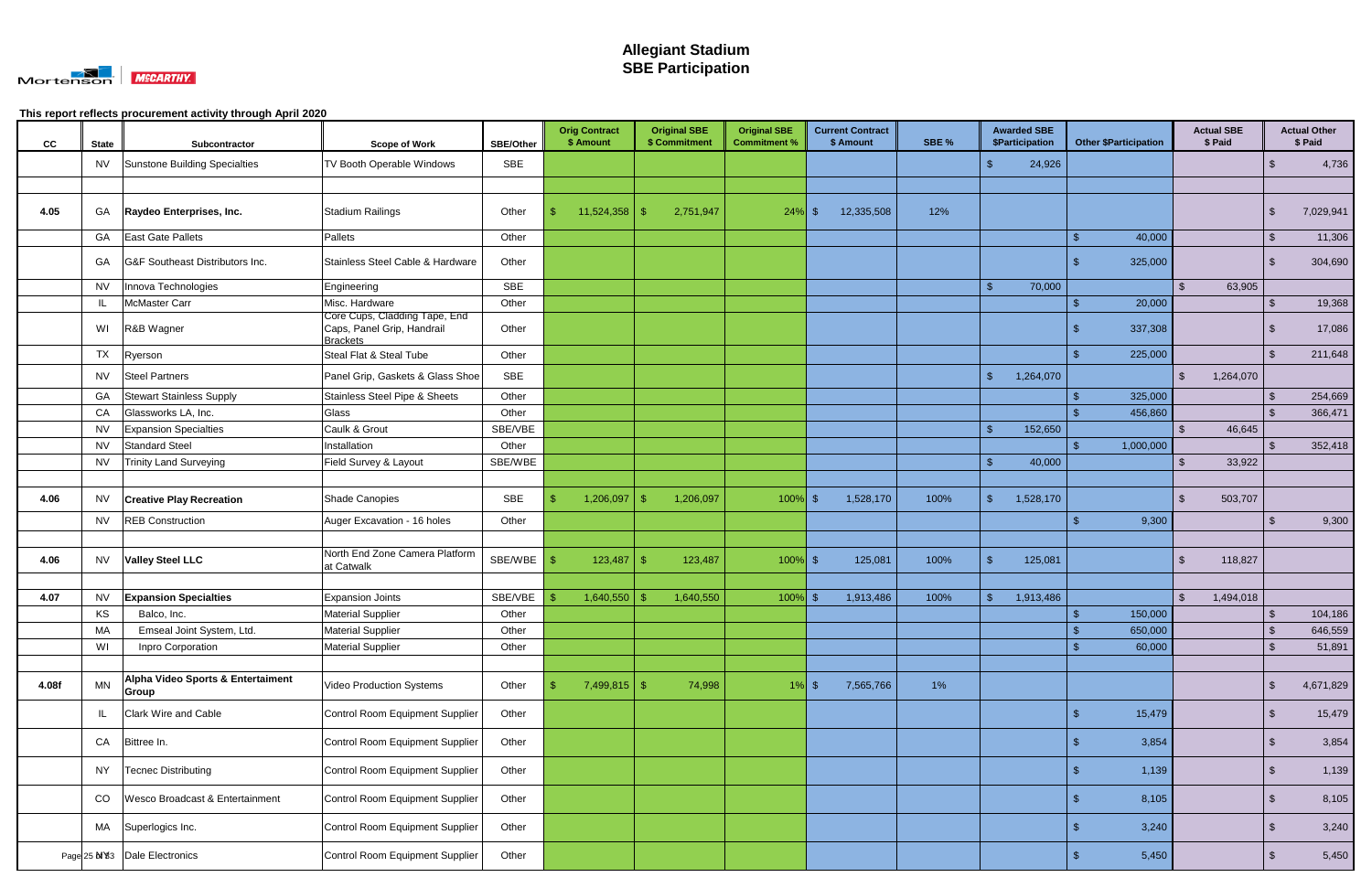

| cc | <b>State</b>    | Subcontractor                         | <b>Scope of Work</b>            | SBE/Other | <b>Orig Contract</b><br>\$ Amount | <b>Original SBE</b><br>\$ Commitment | <b>Original SBE</b><br><b>Commitment %</b> | <b>Current Contract</b><br>\$ Amount | SBE % | <b>Awarded SBE</b><br>\$Participation | <b>Other \$Participation</b> | <b>Actual SBE</b><br>\$ Paid |                         | <b>Actual Other</b><br>\$ Paid |
|----|-----------------|---------------------------------------|---------------------------------|-----------|-----------------------------------|--------------------------------------|--------------------------------------------|--------------------------------------|-------|---------------------------------------|------------------------------|------------------------------|-------------------------|--------------------------------|
|    | MN              | <b>Bosch Security Systems</b>         | Control Room Equipment Supplier | Other     |                                   |                                      |                                            |                                      |       |                                       | 11,042<br>-S                 |                              | -\$                     | 11,042                         |
|    | IL.             | Studio Technologies                   | Control Room Equipment Supplier | Other     |                                   |                                      |                                            |                                      |       |                                       | 5,112                        |                              | -\$                     | 5,112                          |
|    | CA              | Wohler Technology                     | Control Room Equipment Supplier | Other     |                                   |                                      |                                            |                                      |       |                                       | 19,271<br>-S                 |                              | $\mathbf{\$}$           | 19,271                         |
|    | NM              | Lectronsonics                         | Control Room Equipment Supplier | Other     |                                   |                                      |                                            |                                      |       |                                       | 4,376                        |                              |                         |                                |
|    | NY.             | American Music & Sound                | Control Room Equipment Supplier | Other     |                                   |                                      |                                            |                                      |       |                                       | 10,710                       |                              | -\$                     | 10,710                         |
|    | UT              | Harmon Music Group                    | Control Room Equipment Supplier | Other     |                                   |                                      |                                            |                                      |       |                                       | 3,563                        |                              | $\sqrt[6]{\frac{1}{2}}$ | 3,563                          |
|    | CA              | Yamaha Corp of America                | Control Room Equipment Supplier | Other     |                                   |                                      |                                            |                                      |       |                                       | 1,680<br>S                   |                              | $\sqrt[6]{3}$           | 1,680                          |
|    | NY              | <b>EEG</b> Enterprises                | Control Room Equipment Supplier | Other     |                                   |                                      |                                            |                                      |       |                                       | 7,727<br>Æ                   |                              | \$                      | 7,726                          |
|    | CA              | Barco Volsom, LLC                     | Control Room Equipment Supplier | Other     |                                   |                                      |                                            |                                      |       |                                       | 4,748                        |                              | $\mathfrak{S}$          | 4,748                          |
|    | PA              | Simplylive, Inc.                      | Control Room Equipment Supplier | Other     |                                   |                                      |                                            |                                      |       |                                       | 6,022<br>S                   |                              | \$                      | 6,022                          |
|    | CA              | AJA Video Systems                     | Control Room Equipment Supplier | Other     |                                   |                                      |                                            |                                      |       |                                       | 152,505                      |                              | $\mathfrak{S}$          | 152,605                        |
|    | <b>NJ</b>       | <b>IHSE USA, LLC</b>                  | Control Room Equipment Supplier | Other     |                                   |                                      |                                            |                                      |       |                                       | 347,769                      |                              | $\mathbf{\$}$           | 247,769                        |
|    | NY              | Multidune Video & Fiber Optics System | Control Room Equipment Supplier | Other     |                                   |                                      |                                            |                                      |       |                                       | 17,823                       |                              | .S                      | 17,823                         |
|    | CA              | <b>IDX Technology</b>                 | Control Room Equipment Supplier | Other     |                                   |                                      |                                            |                                      |       |                                       |                              | 226                          | -\$                     | 226                            |
|    | NJ              | Panasonic Corp of NA                  | Control Room Equipment Supplier | Other     |                                   |                                      |                                            |                                      |       |                                       | 36,717                       |                              | \$                      | 36,717                         |
|    | OR              | Tektronix, Inc.                       | Control Room Equipment Supplier | Other     |                                   |                                      |                                            |                                      |       |                                       | 119,067<br>S                 |                              | $\sqrt[6]{3}$           | 119,067                        |
|    |                 | NJ Sony Electronics, Inc.             | Control Room Equipment Supplier | Other     |                                   |                                      |                                            |                                      |       |                                       | 159,917                      |                              | \$                      | 159,917                        |
|    | NY              | Ross Video Inc.                       | Control Room Equipment Supplier | Other     |                                   |                                      |                                            |                                      |       |                                       | 533,814                      |                              | $\mathfrak{S}$          | 427,585                        |
|    | NJ              | Evs Broadcast Equipment, Inc.         | Control Room Equipment Supplier | Other     |                                   |                                      |                                            |                                      |       |                                       | 436,782<br>-\$               |                              | $\sqrt[6]{3}$           | 436,782                        |
|    | CA              | <b>Riedel Communications</b>          | Control Room Equipment Supplier | Other     |                                   |                                      |                                            |                                      |       |                                       | 300,280<br>S                 |                              | $\mathfrak{S}$          | 290,955                        |
|    | ON              | Evertz Microsystems, Inc.             | Control Room Equipment Supplier | Other     |                                   |                                      |                                            |                                      |       |                                       | 808,747<br>-\$               |                              | \$                      | 808,747                        |
|    | <b>NV</b>       | Titan Systems, Inc.                   | Low Voltage Installers          | Other     |                                   |                                      |                                            |                                      |       |                                       | 270,000<br>S                 |                              |                         |                                |
|    | <b>NV</b>       | <b>MD Electric</b>                    | Installation of Racks and Base  | SBE/WBE   |                                   |                                      |                                            |                                      |       | $\sqrt[3]{2}$<br>15,222               |                              |                              |                         |                                |
|    | <b>NV</b>       | <b>MD</b> Electric                    | <b>High Voltage Installers</b>  | SBE/WBE   |                                   |                                      |                                            |                                      |       | 55,442<br>\$                          |                              |                              |                         |                                |
|    | $Page$ 26 of 33 | <b>Bedrock Logistics</b>              | Freight                         | Other     |                                   |                                      |                                            |                                      |       |                                       | 13,095<br>-\$                |                              | $\sqrt[6]{3}$           | 8,195                          |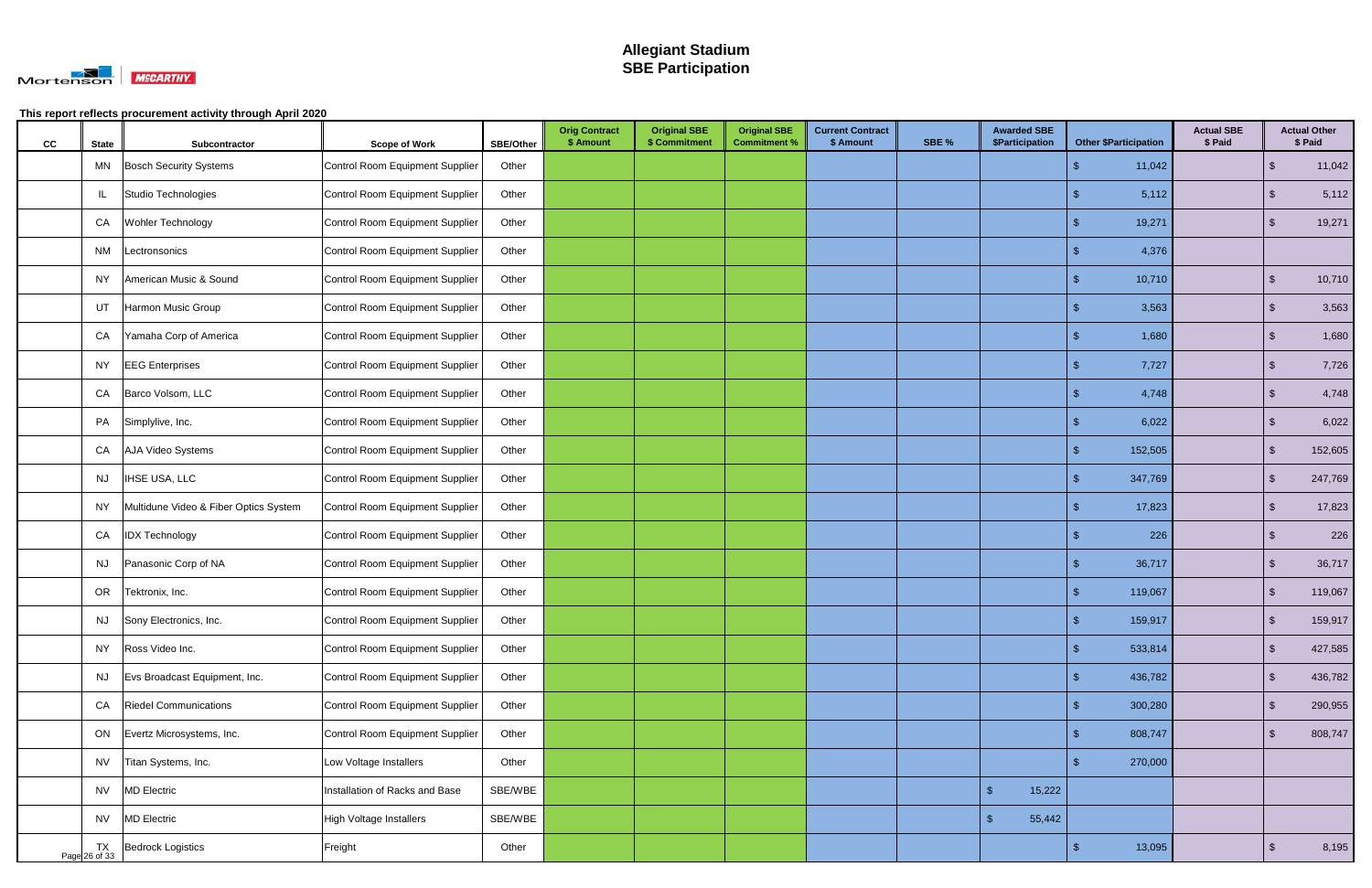

| SBE<br>461<br>NV<br>Ice Now<br>Water<br>Vision Control Associates of Nevada<br>SBE/WBE<br>4,000<br><b>NV</b><br>Misc. Camera Products<br><b>Bituminous Pavement</b><br>Other<br>4,408,062<br>4.09<br>661,209<br>$15\%$ \$<br>6,491,958<br>26%<br>\$<br>NV.<br>Aggregate Industries<br>-\$<br>MC4 Construction<br><b>SBE</b><br><b>NV</b><br><b>Traffic Signals &amp; Streetlights</b><br>1,275,330<br>1,160,507<br>\$<br><b>JS&amp;S Survey</b><br><b>NV</b><br>Land Surveying<br>SBE/MBE<br>2,224<br>Affordable Striping and Sealing<br>Striping and Signs<br><b>SBE</b><br><b>NV</b><br>165,630<br>Stewart & Sundell Concrete<br>SBE<br><b>NV</b><br>Concrete Island & Barrier Rail<br>29,948<br>-\$<br>2,268<br>A-1 Concrete Cutting & Demolition<br>Core Drilling/Saw Cutting<br>SBE/MBE<br>5,000<br>$\mathfrak{L}$<br>NV.<br><b>NV</b><br><b>SBE</b><br>5,000<br>Flippins Trenching Inc.<br>Sawcutting<br>115,700<br><b>NV</b><br>HD Barricade, Inc.<br><b>Traffic Barricade Rental</b><br>Other<br>-\$<br>JS&S, Inc.<br>SBE/MBE<br>8,500<br>422<br>NV.<br>Survey<br>A Affordable Striping & Sealing<br>165,630<br>Asphalt Striping & Signs<br>SBE<br>NV.<br>13,004,342<br><b>NV</b><br>Sahara Concrete<br><b>Decorative Site Concrete</b><br><b>SBE</b><br>14,216,220<br>14,216,220<br>$100\%$ \$<br>13,129,342<br>100%<br>3,965,376<br>-\$<br>4.10a<br>3,907,686<br><b>NV</b><br>T.B. Penick & Sons<br><b>Decorative Concrete</b><br>Other<br>-\$<br>-\$<br>CA<br>Triton Structural Concrete, Inc.<br>Other<br>1,522,428<br>-\$<br>Site Concrete - Labor<br>. Գ<br><b>SBE</b><br>Merli Concrete Pumping of Nevada<br>Concrete Pump<br>25,000<br>5,662<br>NV.<br>Penhall Company<br><b>Concrete Core Drilling</b><br>Other<br>7,000<br>NV.<br>-\$<br><b>NV</b><br>Other<br>2,100<br>Clean Works Mobile Medi Blasting<br>Dustless Blast Raiders Logo<br>TAB Contractors Inc.<br>Excavation/Grading<br>Other<br>\$<br><b>NV</b><br>1,865,286<br>SBE<br>Merli Concrete Inc.<br>Concrete Pump<br>100,000<br>12,295<br>NV.<br>\$<br>-S<br><b>CMC Rebar</b><br>CA<br>Other<br>781,026<br>Rebar Install<br>Cell-Crete Core<br><b>NV</b><br><b>Engineered Fill</b><br>Other<br>210,636<br><b>Stewart &amp; Sundell Concrete</b><br>Curbs, Gutters & Sidewalk<br>SBE<br>2,015,295<br>100%<br>2,015,295<br>836,062<br>NV<br>2,295,788<br>2,295,788<br>$100\%$ \$<br>4.10a<br>-\$<br>Concrete Supplier<br>390,000<br>Nevada Ready Mix<br>Other<br>\$<br>NV<br>-\$<br>$5,132,049$ \$<br>$15%$ \$<br>5,654,924<br>18%<br>$\sqrt{2}$<br>4.10b<br>Aggregate Industries<br><b>MSE Retaining Walls</b><br>Other<br>793,792<br><b>NV</b><br>-\$<br>864,421<br>The Reinforced Earth Company<br>Other<br>$\sqrt[3]{2}$<br>CA<br>Design/Provide MSE Wall Material<br>$\mathbf{\$}$<br>Stewart & Sundell<br>SBE<br>942,022<br>$\mathfrak{L}$<br>CIP Concrete for MSE Walls<br>941,202<br><b>NV</b><br>72,394<br>$\sqrt[3]{2}$<br><b>NV</b><br>Harris Rebar Las Vegas, Inc.<br><b>Reinforcing Steel</b><br>Other<br>$\mathbf{f}$<br>Type II Placement over CMU walls<br>SBE<br>$\mathcal{S}$<br>58,750<br>$\mathcal{L}$<br>45,372<br>Sunbelts of Nevada, LLC<br><b>NV</b><br>with belted equipment<br>JS&S, Inc.<br>SBE/MBE<br>40,192<br>Survey as pertains to MSE Walls<br>$\mathbf{\$}$<br>\$<br>41,918<br>NV<br>447,672<br>2,882,739<br>23%<br>$\sqrt[6]{3}$<br>2,799,991<br>$\sqrt{3}$<br>$16\%$ \$<br>4.11<br>NV.<br><b>Brightview Landscape Development</b><br>Landscape & Irrigation<br>Other<br>- S | cc | <b>State</b> | Subcontractor | <b>Scope of Work</b> | <b>SBE/Other</b> | <b>Orig Contract</b><br>\$ Amount | <b>Original SBE</b><br>\$ Commitment | <b>Original SBE</b><br><b>Commitment %</b> | <b>Current Contract</b><br>\$ Amount | SBE % | <b>Awarded SBE</b><br>\$Participation | <b>Other \$Participation</b> | <b>Actual SBE</b><br>\$ Paid | <b>Actual Other</b><br>\$ Paid |
|--------------------------------------------------------------------------------------------------------------------------------------------------------------------------------------------------------------------------------------------------------------------------------------------------------------------------------------------------------------------------------------------------------------------------------------------------------------------------------------------------------------------------------------------------------------------------------------------------------------------------------------------------------------------------------------------------------------------------------------------------------------------------------------------------------------------------------------------------------------------------------------------------------------------------------------------------------------------------------------------------------------------------------------------------------------------------------------------------------------------------------------------------------------------------------------------------------------------------------------------------------------------------------------------------------------------------------------------------------------------------------------------------------------------------------------------------------------------------------------------------------------------------------------------------------------------------------------------------------------------------------------------------------------------------------------------------------------------------------------------------------------------------------------------------------------------------------------------------------------------------------------------------------------------------------------------------------------------------------------------------------------------------------------------------------------------------------------------------------------------------------------------------------------------------------------------------------------------------------------------------------------------------------------------------------------------------------------------------------------------------------------------------------------------------------------------------------------------------------------------------------------------------------------------------------------------------------------------------------------------------------------------------------------------------------------------------------------------------------------------------------------------------------------------------------------------------------------------------------------------------------------------------------------------------------------------------------------------------------------------------------------------------------------------------------------------------------------------------------------------------------------------------------------------------------------------------------------------------------------------------------------------------------------------------------------------------------------------------------------------------------------------------------------------------------------------------------------------------------------------|----|--------------|---------------|----------------------|------------------|-----------------------------------|--------------------------------------|--------------------------------------------|--------------------------------------|-------|---------------------------------------|------------------------------|------------------------------|--------------------------------|
|                                                                                                                                                                                                                                                                                                                                                                                                                                                                                                                                                                                                                                                                                                                                                                                                                                                                                                                                                                                                                                                                                                                                                                                                                                                                                                                                                                                                                                                                                                                                                                                                                                                                                                                                                                                                                                                                                                                                                                                                                                                                                                                                                                                                                                                                                                                                                                                                                                                                                                                                                                                                                                                                                                                                                                                                                                                                                                                                                                                                                                                                                                                                                                                                                                                                                                                                                                                                                                                                                            |    |              |               |                      |                  |                                   |                                      |                                            |                                      |       |                                       |                              |                              |                                |
|                                                                                                                                                                                                                                                                                                                                                                                                                                                                                                                                                                                                                                                                                                                                                                                                                                                                                                                                                                                                                                                                                                                                                                                                                                                                                                                                                                                                                                                                                                                                                                                                                                                                                                                                                                                                                                                                                                                                                                                                                                                                                                                                                                                                                                                                                                                                                                                                                                                                                                                                                                                                                                                                                                                                                                                                                                                                                                                                                                                                                                                                                                                                                                                                                                                                                                                                                                                                                                                                                            |    |              |               |                      |                  |                                   |                                      |                                            |                                      |       |                                       |                              |                              |                                |
|                                                                                                                                                                                                                                                                                                                                                                                                                                                                                                                                                                                                                                                                                                                                                                                                                                                                                                                                                                                                                                                                                                                                                                                                                                                                                                                                                                                                                                                                                                                                                                                                                                                                                                                                                                                                                                                                                                                                                                                                                                                                                                                                                                                                                                                                                                                                                                                                                                                                                                                                                                                                                                                                                                                                                                                                                                                                                                                                                                                                                                                                                                                                                                                                                                                                                                                                                                                                                                                                                            |    |              |               |                      |                  |                                   |                                      |                                            |                                      |       |                                       |                              |                              |                                |
|                                                                                                                                                                                                                                                                                                                                                                                                                                                                                                                                                                                                                                                                                                                                                                                                                                                                                                                                                                                                                                                                                                                                                                                                                                                                                                                                                                                                                                                                                                                                                                                                                                                                                                                                                                                                                                                                                                                                                                                                                                                                                                                                                                                                                                                                                                                                                                                                                                                                                                                                                                                                                                                                                                                                                                                                                                                                                                                                                                                                                                                                                                                                                                                                                                                                                                                                                                                                                                                                                            |    |              |               |                      |                  |                                   |                                      |                                            |                                      |       |                                       |                              |                              | 1,973,829                      |
|                                                                                                                                                                                                                                                                                                                                                                                                                                                                                                                                                                                                                                                                                                                                                                                                                                                                                                                                                                                                                                                                                                                                                                                                                                                                                                                                                                                                                                                                                                                                                                                                                                                                                                                                                                                                                                                                                                                                                                                                                                                                                                                                                                                                                                                                                                                                                                                                                                                                                                                                                                                                                                                                                                                                                                                                                                                                                                                                                                                                                                                                                                                                                                                                                                                                                                                                                                                                                                                                                            |    |              |               |                      |                  |                                   |                                      |                                            |                                      |       |                                       |                              |                              |                                |
|                                                                                                                                                                                                                                                                                                                                                                                                                                                                                                                                                                                                                                                                                                                                                                                                                                                                                                                                                                                                                                                                                                                                                                                                                                                                                                                                                                                                                                                                                                                                                                                                                                                                                                                                                                                                                                                                                                                                                                                                                                                                                                                                                                                                                                                                                                                                                                                                                                                                                                                                                                                                                                                                                                                                                                                                                                                                                                                                                                                                                                                                                                                                                                                                                                                                                                                                                                                                                                                                                            |    |              |               |                      |                  |                                   |                                      |                                            |                                      |       |                                       |                              |                              |                                |
|                                                                                                                                                                                                                                                                                                                                                                                                                                                                                                                                                                                                                                                                                                                                                                                                                                                                                                                                                                                                                                                                                                                                                                                                                                                                                                                                                                                                                                                                                                                                                                                                                                                                                                                                                                                                                                                                                                                                                                                                                                                                                                                                                                                                                                                                                                                                                                                                                                                                                                                                                                                                                                                                                                                                                                                                                                                                                                                                                                                                                                                                                                                                                                                                                                                                                                                                                                                                                                                                                            |    |              |               |                      |                  |                                   |                                      |                                            |                                      |       |                                       |                              |                              |                                |
|                                                                                                                                                                                                                                                                                                                                                                                                                                                                                                                                                                                                                                                                                                                                                                                                                                                                                                                                                                                                                                                                                                                                                                                                                                                                                                                                                                                                                                                                                                                                                                                                                                                                                                                                                                                                                                                                                                                                                                                                                                                                                                                                                                                                                                                                                                                                                                                                                                                                                                                                                                                                                                                                                                                                                                                                                                                                                                                                                                                                                                                                                                                                                                                                                                                                                                                                                                                                                                                                                            |    |              |               |                      |                  |                                   |                                      |                                            |                                      |       |                                       |                              |                              |                                |
|                                                                                                                                                                                                                                                                                                                                                                                                                                                                                                                                                                                                                                                                                                                                                                                                                                                                                                                                                                                                                                                                                                                                                                                                                                                                                                                                                                                                                                                                                                                                                                                                                                                                                                                                                                                                                                                                                                                                                                                                                                                                                                                                                                                                                                                                                                                                                                                                                                                                                                                                                                                                                                                                                                                                                                                                                                                                                                                                                                                                                                                                                                                                                                                                                                                                                                                                                                                                                                                                                            |    |              |               |                      |                  |                                   |                                      |                                            |                                      |       |                                       |                              |                              |                                |
|                                                                                                                                                                                                                                                                                                                                                                                                                                                                                                                                                                                                                                                                                                                                                                                                                                                                                                                                                                                                                                                                                                                                                                                                                                                                                                                                                                                                                                                                                                                                                                                                                                                                                                                                                                                                                                                                                                                                                                                                                                                                                                                                                                                                                                                                                                                                                                                                                                                                                                                                                                                                                                                                                                                                                                                                                                                                                                                                                                                                                                                                                                                                                                                                                                                                                                                                                                                                                                                                                            |    |              |               |                      |                  |                                   |                                      |                                            |                                      |       |                                       |                              |                              |                                |
|                                                                                                                                                                                                                                                                                                                                                                                                                                                                                                                                                                                                                                                                                                                                                                                                                                                                                                                                                                                                                                                                                                                                                                                                                                                                                                                                                                                                                                                                                                                                                                                                                                                                                                                                                                                                                                                                                                                                                                                                                                                                                                                                                                                                                                                                                                                                                                                                                                                                                                                                                                                                                                                                                                                                                                                                                                                                                                                                                                                                                                                                                                                                                                                                                                                                                                                                                                                                                                                                                            |    |              |               |                      |                  |                                   |                                      |                                            |                                      |       |                                       |                              |                              | 115,700                        |
|                                                                                                                                                                                                                                                                                                                                                                                                                                                                                                                                                                                                                                                                                                                                                                                                                                                                                                                                                                                                                                                                                                                                                                                                                                                                                                                                                                                                                                                                                                                                                                                                                                                                                                                                                                                                                                                                                                                                                                                                                                                                                                                                                                                                                                                                                                                                                                                                                                                                                                                                                                                                                                                                                                                                                                                                                                                                                                                                                                                                                                                                                                                                                                                                                                                                                                                                                                                                                                                                                            |    |              |               |                      |                  |                                   |                                      |                                            |                                      |       |                                       |                              |                              |                                |
|                                                                                                                                                                                                                                                                                                                                                                                                                                                                                                                                                                                                                                                                                                                                                                                                                                                                                                                                                                                                                                                                                                                                                                                                                                                                                                                                                                                                                                                                                                                                                                                                                                                                                                                                                                                                                                                                                                                                                                                                                                                                                                                                                                                                                                                                                                                                                                                                                                                                                                                                                                                                                                                                                                                                                                                                                                                                                                                                                                                                                                                                                                                                                                                                                                                                                                                                                                                                                                                                                            |    |              |               |                      |                  |                                   |                                      |                                            |                                      |       |                                       |                              |                              |                                |
|                                                                                                                                                                                                                                                                                                                                                                                                                                                                                                                                                                                                                                                                                                                                                                                                                                                                                                                                                                                                                                                                                                                                                                                                                                                                                                                                                                                                                                                                                                                                                                                                                                                                                                                                                                                                                                                                                                                                                                                                                                                                                                                                                                                                                                                                                                                                                                                                                                                                                                                                                                                                                                                                                                                                                                                                                                                                                                                                                                                                                                                                                                                                                                                                                                                                                                                                                                                                                                                                                            |    |              |               |                      |                  |                                   |                                      |                                            |                                      |       |                                       |                              |                              |                                |
|                                                                                                                                                                                                                                                                                                                                                                                                                                                                                                                                                                                                                                                                                                                                                                                                                                                                                                                                                                                                                                                                                                                                                                                                                                                                                                                                                                                                                                                                                                                                                                                                                                                                                                                                                                                                                                                                                                                                                                                                                                                                                                                                                                                                                                                                                                                                                                                                                                                                                                                                                                                                                                                                                                                                                                                                                                                                                                                                                                                                                                                                                                                                                                                                                                                                                                                                                                                                                                                                                            |    |              |               |                      |                  |                                   |                                      |                                            |                                      |       |                                       |                              |                              |                                |
|                                                                                                                                                                                                                                                                                                                                                                                                                                                                                                                                                                                                                                                                                                                                                                                                                                                                                                                                                                                                                                                                                                                                                                                                                                                                                                                                                                                                                                                                                                                                                                                                                                                                                                                                                                                                                                                                                                                                                                                                                                                                                                                                                                                                                                                                                                                                                                                                                                                                                                                                                                                                                                                                                                                                                                                                                                                                                                                                                                                                                                                                                                                                                                                                                                                                                                                                                                                                                                                                                            |    |              |               |                      |                  |                                   |                                      |                                            |                                      |       |                                       |                              |                              | 349,752                        |
|                                                                                                                                                                                                                                                                                                                                                                                                                                                                                                                                                                                                                                                                                                                                                                                                                                                                                                                                                                                                                                                                                                                                                                                                                                                                                                                                                                                                                                                                                                                                                                                                                                                                                                                                                                                                                                                                                                                                                                                                                                                                                                                                                                                                                                                                                                                                                                                                                                                                                                                                                                                                                                                                                                                                                                                                                                                                                                                                                                                                                                                                                                                                                                                                                                                                                                                                                                                                                                                                                            |    |              |               |                      |                  |                                   |                                      |                                            |                                      |       |                                       |                              |                              | 160,000                        |
|                                                                                                                                                                                                                                                                                                                                                                                                                                                                                                                                                                                                                                                                                                                                                                                                                                                                                                                                                                                                                                                                                                                                                                                                                                                                                                                                                                                                                                                                                                                                                                                                                                                                                                                                                                                                                                                                                                                                                                                                                                                                                                                                                                                                                                                                                                                                                                                                                                                                                                                                                                                                                                                                                                                                                                                                                                                                                                                                                                                                                                                                                                                                                                                                                                                                                                                                                                                                                                                                                            |    |              |               |                      |                  |                                   |                                      |                                            |                                      |       |                                       |                              |                              |                                |
|                                                                                                                                                                                                                                                                                                                                                                                                                                                                                                                                                                                                                                                                                                                                                                                                                                                                                                                                                                                                                                                                                                                                                                                                                                                                                                                                                                                                                                                                                                                                                                                                                                                                                                                                                                                                                                                                                                                                                                                                                                                                                                                                                                                                                                                                                                                                                                                                                                                                                                                                                                                                                                                                                                                                                                                                                                                                                                                                                                                                                                                                                                                                                                                                                                                                                                                                                                                                                                                                                            |    |              |               |                      |                  |                                   |                                      |                                            |                                      |       |                                       |                              |                              |                                |
|                                                                                                                                                                                                                                                                                                                                                                                                                                                                                                                                                                                                                                                                                                                                                                                                                                                                                                                                                                                                                                                                                                                                                                                                                                                                                                                                                                                                                                                                                                                                                                                                                                                                                                                                                                                                                                                                                                                                                                                                                                                                                                                                                                                                                                                                                                                                                                                                                                                                                                                                                                                                                                                                                                                                                                                                                                                                                                                                                                                                                                                                                                                                                                                                                                                                                                                                                                                                                                                                                            |    |              |               |                      |                  |                                   |                                      |                                            |                                      |       |                                       |                              |                              |                                |
|                                                                                                                                                                                                                                                                                                                                                                                                                                                                                                                                                                                                                                                                                                                                                                                                                                                                                                                                                                                                                                                                                                                                                                                                                                                                                                                                                                                                                                                                                                                                                                                                                                                                                                                                                                                                                                                                                                                                                                                                                                                                                                                                                                                                                                                                                                                                                                                                                                                                                                                                                                                                                                                                                                                                                                                                                                                                                                                                                                                                                                                                                                                                                                                                                                                                                                                                                                                                                                                                                            |    |              |               |                      |                  |                                   |                                      |                                            |                                      |       |                                       |                              |                              | 471,875                        |
|                                                                                                                                                                                                                                                                                                                                                                                                                                                                                                                                                                                                                                                                                                                                                                                                                                                                                                                                                                                                                                                                                                                                                                                                                                                                                                                                                                                                                                                                                                                                                                                                                                                                                                                                                                                                                                                                                                                                                                                                                                                                                                                                                                                                                                                                                                                                                                                                                                                                                                                                                                                                                                                                                                                                                                                                                                                                                                                                                                                                                                                                                                                                                                                                                                                                                                                                                                                                                                                                                            |    |              |               |                      |                  |                                   |                                      |                                            |                                      |       |                                       |                              |                              |                                |
|                                                                                                                                                                                                                                                                                                                                                                                                                                                                                                                                                                                                                                                                                                                                                                                                                                                                                                                                                                                                                                                                                                                                                                                                                                                                                                                                                                                                                                                                                                                                                                                                                                                                                                                                                                                                                                                                                                                                                                                                                                                                                                                                                                                                                                                                                                                                                                                                                                                                                                                                                                                                                                                                                                                                                                                                                                                                                                                                                                                                                                                                                                                                                                                                                                                                                                                                                                                                                                                                                            |    |              |               |                      |                  |                                   |                                      |                                            |                                      |       |                                       |                              |                              | 243,099                        |
|                                                                                                                                                                                                                                                                                                                                                                                                                                                                                                                                                                                                                                                                                                                                                                                                                                                                                                                                                                                                                                                                                                                                                                                                                                                                                                                                                                                                                                                                                                                                                                                                                                                                                                                                                                                                                                                                                                                                                                                                                                                                                                                                                                                                                                                                                                                                                                                                                                                                                                                                                                                                                                                                                                                                                                                                                                                                                                                                                                                                                                                                                                                                                                                                                                                                                                                                                                                                                                                                                            |    |              |               |                      |                  |                                   |                                      |                                            |                                      |       |                                       |                              |                              |                                |
|                                                                                                                                                                                                                                                                                                                                                                                                                                                                                                                                                                                                                                                                                                                                                                                                                                                                                                                                                                                                                                                                                                                                                                                                                                                                                                                                                                                                                                                                                                                                                                                                                                                                                                                                                                                                                                                                                                                                                                                                                                                                                                                                                                                                                                                                                                                                                                                                                                                                                                                                                                                                                                                                                                                                                                                                                                                                                                                                                                                                                                                                                                                                                                                                                                                                                                                                                                                                                                                                                            |    |              |               |                      |                  |                                   |                                      |                                            |                                      |       |                                       |                              |                              |                                |
|                                                                                                                                                                                                                                                                                                                                                                                                                                                                                                                                                                                                                                                                                                                                                                                                                                                                                                                                                                                                                                                                                                                                                                                                                                                                                                                                                                                                                                                                                                                                                                                                                                                                                                                                                                                                                                                                                                                                                                                                                                                                                                                                                                                                                                                                                                                                                                                                                                                                                                                                                                                                                                                                                                                                                                                                                                                                                                                                                                                                                                                                                                                                                                                                                                                                                                                                                                                                                                                                                            |    |              |               |                      |                  |                                   |                                      |                                            |                                      |       |                                       |                              |                              |                                |
|                                                                                                                                                                                                                                                                                                                                                                                                                                                                                                                                                                                                                                                                                                                                                                                                                                                                                                                                                                                                                                                                                                                                                                                                                                                                                                                                                                                                                                                                                                                                                                                                                                                                                                                                                                                                                                                                                                                                                                                                                                                                                                                                                                                                                                                                                                                                                                                                                                                                                                                                                                                                                                                                                                                                                                                                                                                                                                                                                                                                                                                                                                                                                                                                                                                                                                                                                                                                                                                                                            |    |              |               |                      |                  |                                   |                                      |                                            |                                      |       |                                       |                              |                              | 200,044                        |
|                                                                                                                                                                                                                                                                                                                                                                                                                                                                                                                                                                                                                                                                                                                                                                                                                                                                                                                                                                                                                                                                                                                                                                                                                                                                                                                                                                                                                                                                                                                                                                                                                                                                                                                                                                                                                                                                                                                                                                                                                                                                                                                                                                                                                                                                                                                                                                                                                                                                                                                                                                                                                                                                                                                                                                                                                                                                                                                                                                                                                                                                                                                                                                                                                                                                                                                                                                                                                                                                                            |    |              |               |                      |                  |                                   |                                      |                                            |                                      |       |                                       |                              |                              |                                |
|                                                                                                                                                                                                                                                                                                                                                                                                                                                                                                                                                                                                                                                                                                                                                                                                                                                                                                                                                                                                                                                                                                                                                                                                                                                                                                                                                                                                                                                                                                                                                                                                                                                                                                                                                                                                                                                                                                                                                                                                                                                                                                                                                                                                                                                                                                                                                                                                                                                                                                                                                                                                                                                                                                                                                                                                                                                                                                                                                                                                                                                                                                                                                                                                                                                                                                                                                                                                                                                                                            |    |              |               |                      |                  |                                   |                                      |                                            |                                      |       |                                       |                              |                              | 5,372,178                      |
|                                                                                                                                                                                                                                                                                                                                                                                                                                                                                                                                                                                                                                                                                                                                                                                                                                                                                                                                                                                                                                                                                                                                                                                                                                                                                                                                                                                                                                                                                                                                                                                                                                                                                                                                                                                                                                                                                                                                                                                                                                                                                                                                                                                                                                                                                                                                                                                                                                                                                                                                                                                                                                                                                                                                                                                                                                                                                                                                                                                                                                                                                                                                                                                                                                                                                                                                                                                                                                                                                            |    |              |               |                      |                  |                                   |                                      |                                            |                                      |       |                                       |                              |                              | 853,971                        |
|                                                                                                                                                                                                                                                                                                                                                                                                                                                                                                                                                                                                                                                                                                                                                                                                                                                                                                                                                                                                                                                                                                                                                                                                                                                                                                                                                                                                                                                                                                                                                                                                                                                                                                                                                                                                                                                                                                                                                                                                                                                                                                                                                                                                                                                                                                                                                                                                                                                                                                                                                                                                                                                                                                                                                                                                                                                                                                                                                                                                                                                                                                                                                                                                                                                                                                                                                                                                                                                                                            |    |              |               |                      |                  |                                   |                                      |                                            |                                      |       |                                       |                              |                              |                                |
|                                                                                                                                                                                                                                                                                                                                                                                                                                                                                                                                                                                                                                                                                                                                                                                                                                                                                                                                                                                                                                                                                                                                                                                                                                                                                                                                                                                                                                                                                                                                                                                                                                                                                                                                                                                                                                                                                                                                                                                                                                                                                                                                                                                                                                                                                                                                                                                                                                                                                                                                                                                                                                                                                                                                                                                                                                                                                                                                                                                                                                                                                                                                                                                                                                                                                                                                                                                                                                                                                            |    |              |               |                      |                  |                                   |                                      |                                            |                                      |       |                                       |                              |                              | 68,774                         |
|                                                                                                                                                                                                                                                                                                                                                                                                                                                                                                                                                                                                                                                                                                                                                                                                                                                                                                                                                                                                                                                                                                                                                                                                                                                                                                                                                                                                                                                                                                                                                                                                                                                                                                                                                                                                                                                                                                                                                                                                                                                                                                                                                                                                                                                                                                                                                                                                                                                                                                                                                                                                                                                                                                                                                                                                                                                                                                                                                                                                                                                                                                                                                                                                                                                                                                                                                                                                                                                                                            |    |              |               |                      |                  |                                   |                                      |                                            |                                      |       |                                       |                              |                              |                                |
|                                                                                                                                                                                                                                                                                                                                                                                                                                                                                                                                                                                                                                                                                                                                                                                                                                                                                                                                                                                                                                                                                                                                                                                                                                                                                                                                                                                                                                                                                                                                                                                                                                                                                                                                                                                                                                                                                                                                                                                                                                                                                                                                                                                                                                                                                                                                                                                                                                                                                                                                                                                                                                                                                                                                                                                                                                                                                                                                                                                                                                                                                                                                                                                                                                                                                                                                                                                                                                                                                            |    |              |               |                      |                  |                                   |                                      |                                            |                                      |       |                                       |                              |                              |                                |
|                                                                                                                                                                                                                                                                                                                                                                                                                                                                                                                                                                                                                                                                                                                                                                                                                                                                                                                                                                                                                                                                                                                                                                                                                                                                                                                                                                                                                                                                                                                                                                                                                                                                                                                                                                                                                                                                                                                                                                                                                                                                                                                                                                                                                                                                                                                                                                                                                                                                                                                                                                                                                                                                                                                                                                                                                                                                                                                                                                                                                                                                                                                                                                                                                                                                                                                                                                                                                                                                                            |    |              |               |                      |                  |                                   |                                      |                                            |                                      |       |                                       |                              |                              |                                |
| Page 27 of 33                                                                                                                                                                                                                                                                                                                                                                                                                                                                                                                                                                                                                                                                                                                                                                                                                                                                                                                                                                                                                                                                                                                                                                                                                                                                                                                                                                                                                                                                                                                                                                                                                                                                                                                                                                                                                                                                                                                                                                                                                                                                                                                                                                                                                                                                                                                                                                                                                                                                                                                                                                                                                                                                                                                                                                                                                                                                                                                                                                                                                                                                                                                                                                                                                                                                                                                                                                                                                                                                              |    |              |               |                      |                  |                                   |                                      |                                            |                                      |       |                                       |                              |                              | 457,092                        |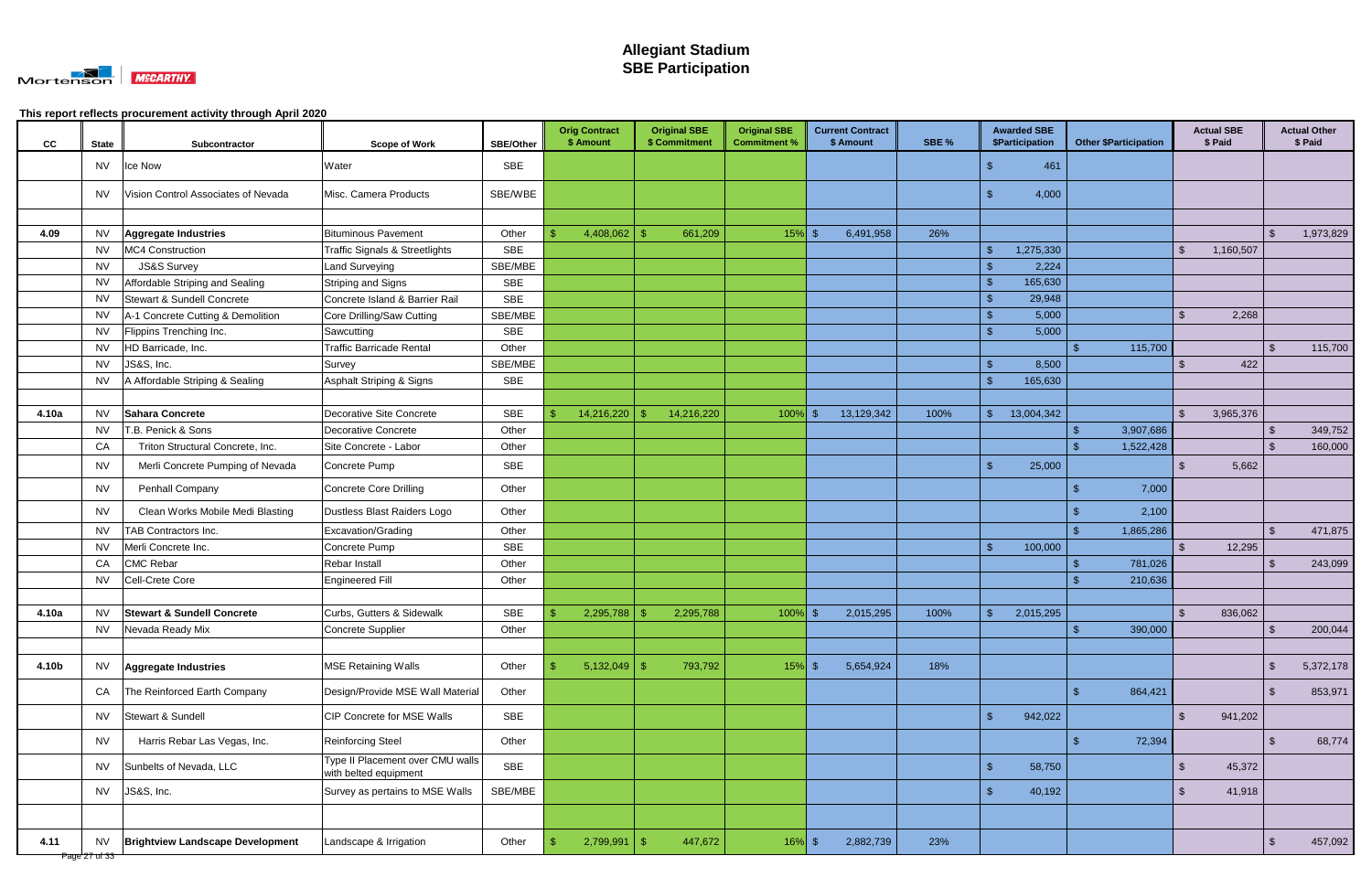

| cc        | <b>State</b> | Subcontractor                                        | <b>Scope of Work</b>                                                               | SBE/Other  | <b>Orig Contract</b><br>\$ Amount | <b>Original SBE</b><br>\$ Commitment | <b>Original SBE</b><br><b>Commitment %</b> | <b>Current Contract</b><br>\$ Amount | SBE % |                         | <b>Awarded SBE</b><br>\$Participation |     | <b>Other \$Participation</b> |                         | <b>Actual SBE</b><br>\$ Paid |                | <b>Actual Other</b><br>\$ Paid |
|-----------|--------------|------------------------------------------------------|------------------------------------------------------------------------------------|------------|-----------------------------------|--------------------------------------|--------------------------------------------|--------------------------------------|-------|-------------------------|---------------------------------------|-----|------------------------------|-------------------------|------------------------------|----------------|--------------------------------|
|           | <b>NV</b>    | Amazon Masonry                                       | Trucking & Hauling of Material<br>along with Trenching                             | <b>SBE</b> |                                   |                                      |                                            |                                      |       | $\mathfrak{L}$          | 329,496                               |     |                              | \$                      | 17,000                       |                |                                |
|           | <b>NV</b>    | Synthetic Turf Products dba Green Living<br>Services | <b>Site Amenities</b>                                                              | SBE        |                                   |                                      |                                            |                                      |       | -\$                     | 50,400                                |     |                              |                         |                              |                |                                |
|           | <b>NV</b>    | Sunbelts of Nevada                                   | Placement of Conveyored<br>Equipment                                               | <b>SBE</b> |                                   |                                      |                                            |                                      |       | \$                      | 42,920                                |     |                              | $\sqrt[6]{3}$           | 33,190                       |                |                                |
|           | <b>NV</b>    | Art & Alloy                                          | <b>Material Supplier</b>                                                           | SBE/WBE    |                                   |                                      |                                            |                                      |       | -\$                     | 250,000                               |     |                              |                         |                              |                |                                |
|           |              |                                                      |                                                                                    |            |                                   |                                      |                                            |                                      |       |                         |                                       |     |                              |                         |                              |                |                                |
| 4.12      | CO           | <b>Rolling Plains Construction</b>                   | Fireproofing                                                                       | Other      | 4,378,322                         | <sup>\$</sup><br>667,494             | $15%$ \$                                   | 6,220,027                            | 18%   |                         |                                       |     |                              |                         |                              | $\mathfrak{S}$ | 5,170,427                      |
|           | <b>NV</b>    | Quinette King Consulting                             | <b>Material Supplier</b>                                                           | SBE/MBE    |                                   |                                      |                                            |                                      |       | $\mathfrak{F}$          | 1,105,910                             |     |                              | $\sqrt[6]{2}$           | 1,105,910                    |                |                                |
|           | <b>NV</b>    | <b>United Rentals</b>                                | Equipment Rentals                                                                  | Other      |                                   |                                      |                                            |                                      |       |                         |                                       | \$  | 250,000                      |                         |                              | \$             | 41,425                         |
|           |              |                                                      |                                                                                    |            |                                   |                                      |                                            |                                      |       |                         |                                       |     |                              |                         |                              |                |                                |
| 5.01/5.19 | <b>NV</b>    | <b>Southwest Specialty Contractors</b>               | <b>Acoustical Ceilings &amp; Bowl</b><br><b>Acoustical Treatment</b>               | Other      | 11,842,089<br>\$                  | 1,780,000<br>-S                      | $15\%$ \$                                  | 13,955,288                           | 26%   |                         |                                       |     |                              |                         |                              | $\sqrt[6]{3}$  | 5,005,426                      |
|           | <b>NV</b>    | AMS                                                  | Misc. Grid                                                                         | Other      |                                   |                                      |                                            |                                      |       |                         |                                       |     | 15,000                       |                         |                              |                | 12,858                         |
|           | <b>NV</b>    | T3 Distributors LLC                                  | Ceiling/Fabric Supplier                                                            | <b>SBE</b> |                                   |                                      |                                            |                                      |       | $\mathcal{S}$           | 293,650                               |     |                              | $\mathfrak{L}$          | 146,159                      |                |                                |
|           | <b>NV</b>    | Affordable Federal Services                          | Acoustical Sound absorbing<br><b>Ceiling Units</b>                                 | <b>SBE</b> |                                   |                                      |                                            |                                      |       | $\sqrt{2}$              | 758,143                               |     |                              | $\mathfrak{L}$          | 403,805                      |                |                                |
|           | <b>NV</b>    | <b>Construction Sealants Supply</b>                  | Concrete Sealer                                                                    | <b>SBE</b> |                                   |                                      |                                            |                                      |       | $\mathcal{S}$           | 90,000                                |     |                              | $\mathfrak{L}$          | 18,524                       |                |                                |
|           | <b>NV</b>    | Mori Consulting LLC                                  | Acoustical Sound Absorbing<br>Ceiling Units & Sound absorbing<br><b>Wall Units</b> | SBE/MBE    |                                   |                                      |                                            |                                      |       | -\$                     | 198,127                               |     |                              | $\mathbf{\$}$           | 198,127                      |                |                                |
|           | <b>NV</b>    | N & P Services Company, LLC                          | <b>Acoustical Ceiling Material</b><br>Supplier                                     | <b>SBE</b> |                                   |                                      |                                            |                                      |       | $\mathbf{\$}$           | 626,626                               |     |                              | $\mathfrak{L}$          | 617,707                      |                |                                |
|           | OH           | Sports Facility Acoustics                            | <b>Acoustical Baffle Systems</b>                                                   | Other      |                                   |                                      |                                            |                                      |       |                         |                                       | -\$ | 3,960,729                    |                         |                              |                |                                |
|           | <b>NV</b>    | Rigging International Group                          | MBI Lapendary & Cloud Lite Baffle<br>Installation                                  | <b>SBE</b> |                                   |                                      |                                            |                                      |       | $\sqrt{3}$              | 1,710,729                             |     |                              |                         |                              |                |                                |
|           |              |                                                      |                                                                                    |            |                                   |                                      |                                            |                                      |       |                         |                                       |     |                              |                         |                              |                |                                |
| 5.02      | <b>NV</b>    | Architectural Southwest Stone Co.                    | Ceramic Tile                                                                       | SBE        | 3,273,830<br>$\mathfrak{S}$       | 3,273,830<br>- S                     | $100\%$ \$                                 | 3,301,940                            | 100%  | $\sqrt[6]{\frac{1}{2}}$ | 3,286,340                             |     |                              | $\sqrt[6]{\frac{1}{2}}$ | 2,576,708                    |                |                                |
|           | <b>NV</b>    | Technicoat Management Inc.                           | Installation of Mapei Mapelastic<br>AquaDefense in Designated Areas                | SBE        |                                   |                                      |                                            |                                      |       | $\sqrt{2}$              | 15,600                                |     |                              | $\sqrt[6]{3}$           | 10,299                       |                |                                |
|           |              |                                                      |                                                                                    |            |                                   |                                      |                                            |                                      |       |                         |                                       |     |                              |                         |                              |                |                                |
| 5.02      | <b>NV</b>    | T. Nickolas Company                                  | Ceramic Tile & Quartz                                                              | Other      | $5,911,121$ \$<br>\$.             | 886,668                              | $15%$ \$                                   | 9,208,991                            | 16%   |                         |                                       |     |                              |                         |                              | $\mathfrak{S}$ | 1,224,374                      |
|           | <b>NV</b>    | Marble Tec                                           | Install Quartz Tops                                                                | SBE        |                                   |                                      |                                            |                                      |       | $\sqrt{3}$              | 1,372,583                             |     |                              | $\sqrt[6]{\frac{1}{2}}$ | 779,440                      |                |                                |
|           | <b>NV</b>    | Technicoat                                           | Waterproofing                                                                      | SBE        |                                   |                                      |                                            |                                      |       | \$                      | 91,150                                |     |                              | -\$                     | 89,700                       |                |                                |
|           | OK           | Travertine Elevator Interiors                        | Install Elevator Floors                                                            | <b>MBE</b> |                                   |                                      |                                            |                                      |       |                         |                                       | -\$ | 243,292                      |                         |                              |                |                                |
|           |              |                                                      |                                                                                    |            |                                   |                                      |                                            |                                      |       |                         |                                       |     |                              |                         |                              |                |                                |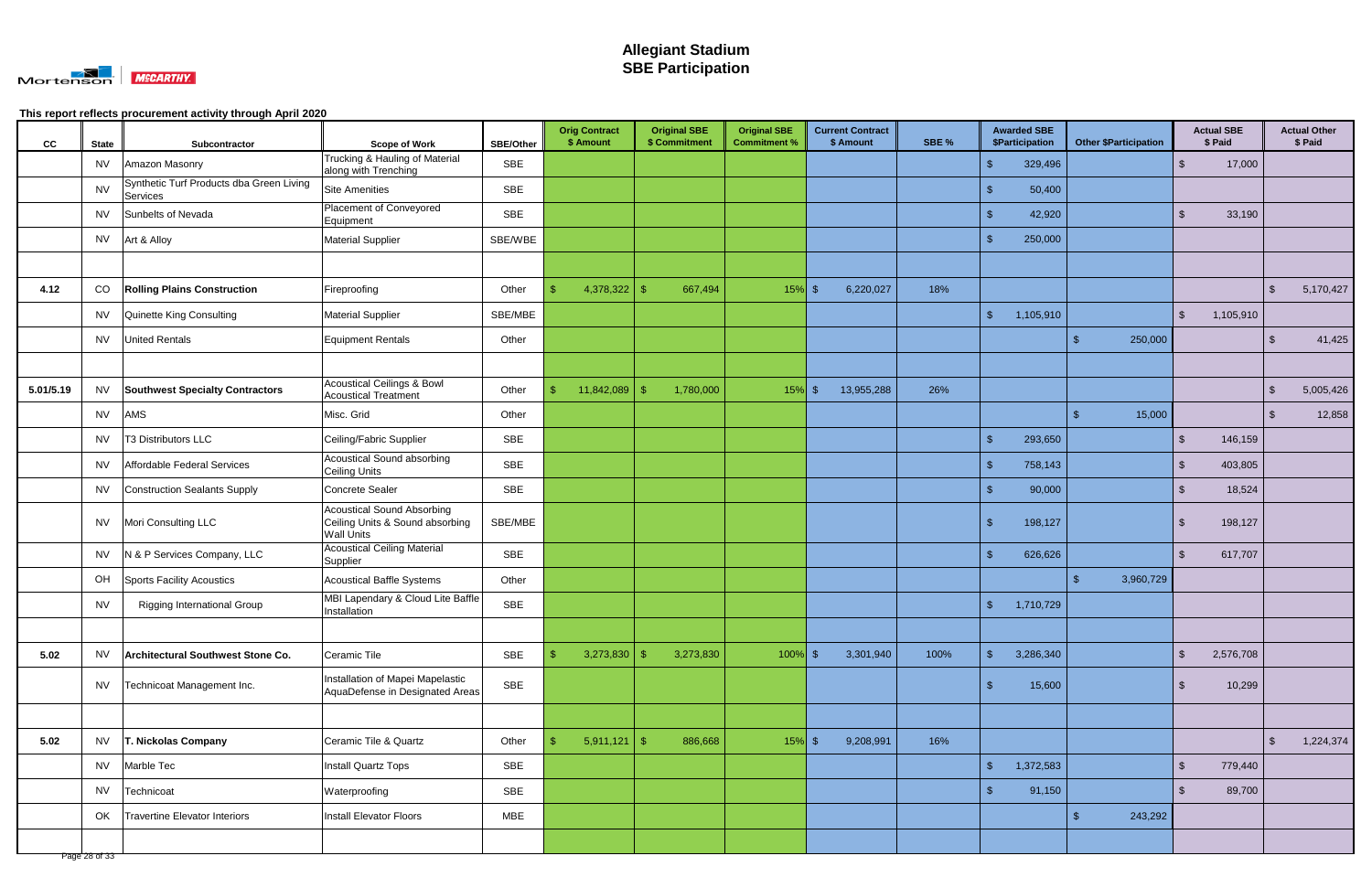

| CC        | <b>State</b> | Subcontractor                           | <b>Scope of Work</b>                                          | <b>SBE/Other</b> | <b>Orig Contract</b><br>\$ Amount | <b>Original SBE</b><br>\$ Commitment | <b>Original SBE</b><br><b>Commitment %</b> | <b>Current Contract</b><br>\$ Amount | SBE % | <b>Awarded SBE</b><br><b>\$Participation</b> | <b>Other \$Participation</b> | <b>Actual SBE</b><br>\$ Paid       |               | <b>Actual Other</b><br>\$ Paid |
|-----------|--------------|-----------------------------------------|---------------------------------------------------------------|------------------|-----------------------------------|--------------------------------------|--------------------------------------------|--------------------------------------|-------|----------------------------------------------|------------------------------|------------------------------------|---------------|--------------------------------|
| 5.03      | <b>NV</b>    | <b>Master Craft Carpet Services</b>     | Carpet/Flooring                                               | Other            | 1,712,860                         | 256,929<br>-\$                       | 15%                                        | 2,097,920<br>l \$                    | 18%   |                                              |                              |                                    |               | 322,868                        |
|           | <b>NV</b>    | Desired Space                           | <b>Material Procurement</b>                                   | <b>SBE</b>       |                                   |                                      |                                            |                                      |       | 380,156<br>\$.                               |                              | 380,156<br>-\$                     |               |                                |
|           |              |                                         |                                                               |                  |                                   |                                      |                                            |                                      |       |                                              |                              |                                    |               |                                |
| 5.04      | NV           | Technicoat Management, Inc.             | <b>Resinous Flooring</b>                                      | SBE              | $850,170$ \$                      | 850,170                              | $100\%$ \$                                 | 907,497                              | 100%  | 907,497<br>$\mathfrak{S}$                    |                              | $\sqrt[6]{\frac{1}{2}}$<br>416,082 |               |                                |
|           | <b>CT</b>    | Dur-A-Flex, Inc.                        | <b>Resinous Flooring Material</b><br>Supplier                 | Other            |                                   |                                      |                                            |                                      |       |                                              | 332,638                      |                                    | -\$           | 234,769                        |
|           |              |                                         |                                                               |                  |                                   |                                      |                                            |                                      |       |                                              |                              |                                    |               |                                |
| 5.05      | <b>NV</b>    | <b>Midwest Pro Painting</b>             | Paint & Wallcovering                                          | Other            | 4,015,702   \$                    | 973,035                              | $24\%$ \$                                  | 4,949,388                            | 10%   |                                              |                              |                                    | \$            | 2,303,501                      |
|           | NV           | Quinette King Consulting                | Supplier                                                      | SBE/MBE          |                                   |                                      |                                            |                                      |       | $\mathbf{\$}$<br>474,211                     |                              | $\sqrt[6]{2}$<br>474,211           |               |                                |
|           |              |                                         |                                                               |                  |                                   |                                      |                                            |                                      |       |                                              |                              |                                    |               |                                |
| 5.08/5.09 | <b>NV</b>    | <b>ISEC</b>                             | <b>Toilet Compartments &amp; Toilet</b><br>Accessories        | Other            | $2,286,410$ \$                    | 342,962                              | $15%$ \$                                   | 5,860,934                            | 18%   |                                              |                              |                                    | \$            | 3,167,171                      |
|           | NV           | Sunstone Building Specialties           | Metal Toilet Compartments, Adult<br>Changing Stations & AED's | <b>SBE</b>       |                                   |                                      |                                            |                                      |       | 399,392<br>$\mathbf{\$}$                     |                              | $\mathbb{S}$<br>238,653            |               |                                |
|           | MN           | Activar, Inc.                           | Fire Extinguisher, AED & AED<br><b>Cabinet Samples</b>        | Other            |                                   |                                      |                                            |                                      |       |                                              | 66,236<br>-S                 |                                    | \$            | 66,236                         |
|           | NY           | American Specialties, Inc.              | <b>TRA Samples</b>                                            | Other            |                                   |                                      |                                            |                                      |       |                                              | 68,942                       |                                    | -\$           | 66,501                         |
|           | CO           | <b>Buck Engineering</b>                 | <b>Engineering Shop Drawings</b>                              | Other            |                                   |                                      |                                            |                                      |       |                                              | 13,875                       |                                    | \$            | 13,875                         |
|           | WI           | InPro                                   | <b>Cubical Curtain Samples</b>                                | Other            |                                   |                                      |                                            |                                      |       |                                              | 2,764                        |                                    | -\$           | 2,760                          |
|           | NV.          | Nevada Precision                        | DM1 Aluminum Base & Steel Plate<br><b>Shelves</b>             | SBE/MBE          |                                   |                                      |                                            |                                      |       | $\sqrt{3}$<br>36,215                         |                              | $\mathfrak{L}$<br>22,545           |               |                                |
|           | NV           | <b>Woodstock Architectural Products</b> | Column Covers & Escalator<br>Panels                           | SBE              |                                   |                                      |                                            |                                      |       | $\mathbf{\$}$<br>600,820                     |                              | $\sqrt[6]{\frac{1}{2}}$<br>510,316 |               |                                |
|           | FL.          | Access-Able Designs                     | <b>Folding Dressing Benches</b>                               | Other            |                                   |                                      |                                            |                                      |       |                                              | 14,250                       |                                    |               | 14,250                         |
|           | <b>TX</b>    | Allied Hand Dryer                       | <b>VERDEdri Hand Dryers</b>                                   | Other            |                                   |                                      |                                            |                                      |       |                                              | 98,862<br>-7                 |                                    | - \$          | 98,862                         |
|           |              | LA Gordon Architectural & Eng Solutions | Column Covers                                                 | Other            |                                   |                                      |                                            |                                      |       |                                              | 78,437<br>-\$                |                                    | $\sqrt{2}$    | 6,044                          |
|           |              | FL American Sanitary Partition          | <b>Toilet Partitions</b>                                      | Other            |                                   |                                      |                                            |                                      |       |                                              | 226,310                      |                                    | $\sqrt[6]{3}$ | 165,596                        |
|           | <b>NY</b>    | Sportsfield Specialties, Inc.           | Sports Equipment & Goal Post<br>Padding                       | Other            |                                   |                                      |                                            |                                      |       |                                              | 85,743<br>-S                 |                                    | $\sqrt[6]{3}$ | 13,560                         |
|           | CA           | Bobrick Washroom Equipment              | Shower Curtain                                                | Other            |                                   |                                      |                                            |                                      |       |                                              | 751<br>-S                    |                                    | $\sqrt[6]{3}$ | 751                            |
|           |              |                                         |                                                               |                  |                                   |                                      |                                            |                                      |       |                                              |                              |                                    |               |                                |
| 5.11      | <b>NV</b>    | <b>YESCO</b>                            | Signage & Graphics                                            | Other            | $4,793,199$ \$<br>-\$             | 718,980                              | $15%$ \$                                   | 9,930,302                            | 13%   |                                              |                              |                                    | -\$           | 3,747,372                      |
|           |              | NV   Flippin's Trenching, Inc.          | Excavating                                                    | SBE              |                                   |                                      |                                            |                                      |       | $\mathfrak{F}$<br>25,000                     |                              |                                    |               |                                |
|           | NV           | Eberhard Southwest Roofing, Inc.        | Rooftop Logo Signage                                          | SBE              |                                   |                                      |                                            |                                      |       | $\sqrt{3}$<br>187,164                        |                              |                                    |               |                                |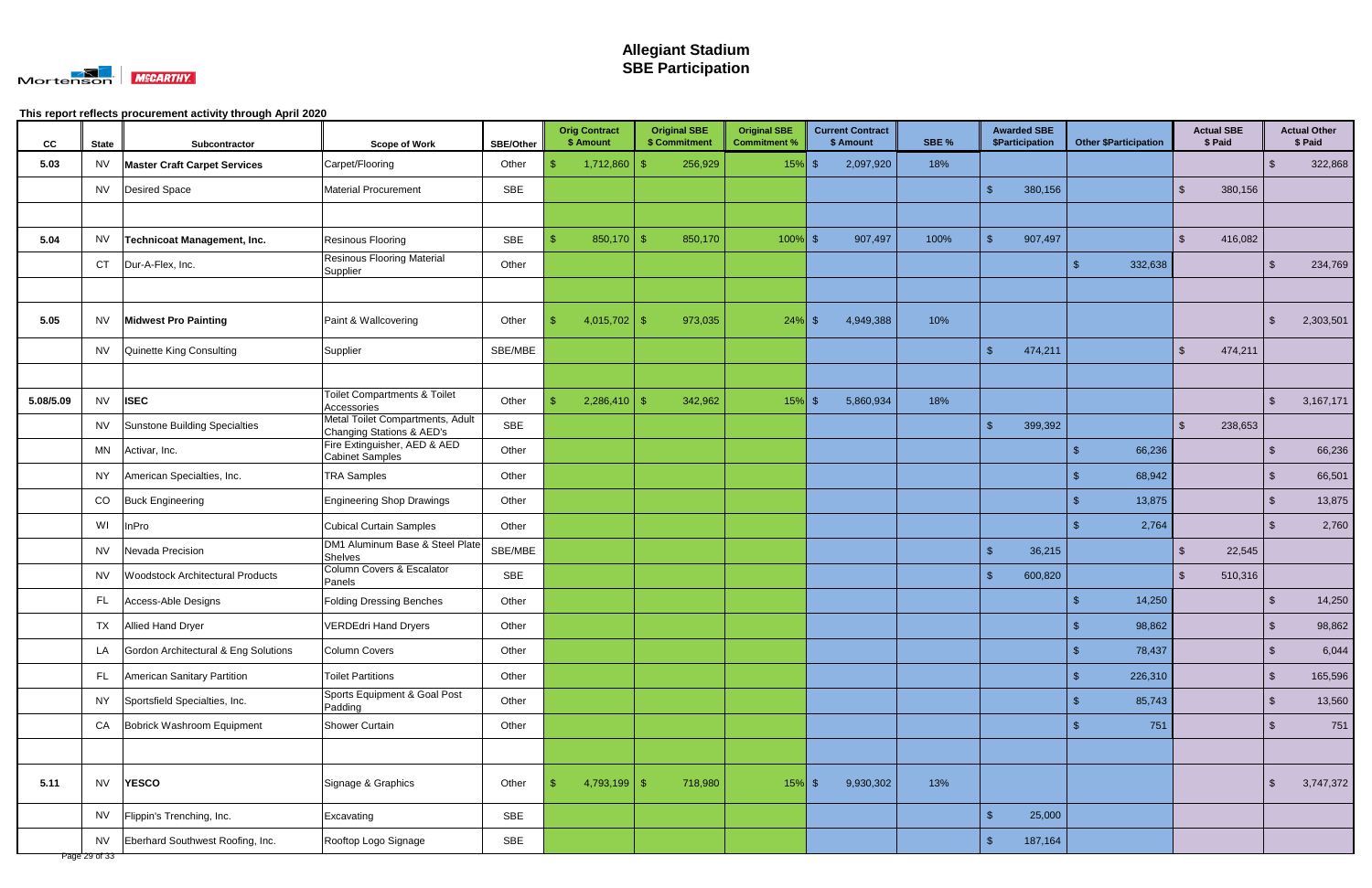

| cc                  | <b>State</b> | Subcontractor                    | <b>Scope of Work</b>                                             | <b>SBE/Other</b> | <b>Orig Contract</b><br>\$ Amount | <b>Original SBE</b><br>\$ Commitment | <b>Original SBE</b><br><b>Commitment %</b> | <b>Current Contract</b><br>\$ Amount | SBE % | <b>Awarded SBE</b><br><b>\$Participation</b> | <b>Other \$Participation</b> | <b>Actual SBE</b><br>\$ Paid       |               | <b>Actual Other</b><br>\$ Paid |
|---------------------|--------------|----------------------------------|------------------------------------------------------------------|------------------|-----------------------------------|--------------------------------------|--------------------------------------------|--------------------------------------|-------|----------------------------------------------|------------------------------|------------------------------------|---------------|--------------------------------|
|                     | NV           | <b>Union Erectors</b>            | Furnish & Install Catwalks                                       | <b>SBE</b>       |                                   |                                      |                                            |                                      |       | 1,004,860<br>\$                              |                              |                                    |               |                                |
|                     | <b>NV</b>    | <b>Aries Consulting</b>          | Metal Material - Supplier                                        | SBE              |                                   |                                      |                                            |                                      |       | 5,000<br>S                                   |                              |                                    |               |                                |
|                     | NV.          | Fasco Fastener & Design          | Material                                                         | SBE              |                                   |                                      |                                            |                                      |       | $\sqrt{3}$<br>40,000                         |                              |                                    |               |                                |
|                     | <b>NV</b>    | Screaming Images                 | <b>Grand Format Printing</b>                                     | SBE              |                                   |                                      |                                            |                                      |       | 6,000<br>$\mathfrak{L}$                      |                              |                                    |               |                                |
|                     | NV           | Trinity Land Surveying           | Land Surveying                                                   | SBE/WBE          |                                   |                                      |                                            |                                      |       | $\mathbf{\$}$<br>20,000                      |                              |                                    |               |                                |
|                     |              |                                  |                                                                  |                  |                                   |                                      |                                            |                                      |       |                                              |                              |                                    |               |                                |
| 5.12/5.20/5.2<br>2a | <b>NV</b>    | <b>Spilker Pacific, LLC</b>      | Overhead Doors, Loading Dock<br>Equipment & Coiling Smoke Doors  | Other            |                                   | 285,805                              | $45%$ \$                                   | 771,955                              | 57%   |                                              |                              |                                    | -\$           | 692,949                        |
|                     | NV           | The Smith Overhead Door          | Ovehead Doors & Loading Dock<br>Equipment                        | SBE              |                                   |                                      |                                            |                                      |       | $\mathfrak{F}$<br>437,740                    |                              | $\sqrt[6]{\frac{1}{2}}$<br>437,740 |               |                                |
|                     |              |                                  |                                                                  |                  |                                   |                                      |                                            |                                      |       |                                              |                              |                                    |               |                                |
| 5.14/5.10b &<br>C   | CA           | Golden Bay Fence Plus Iron Works | Fence, Gates, Bollards & Wedge<br><b>Barrier</b>                 | Other            | $2,297,856$ \$                    | 344,678                              | $15\%$ \$                                  | 5,357,566                            | 13%   |                                              |                              |                                    | \$            | 1,792,194                      |
|                     | NV           | R.E.B. Construction Co.          | <b>Foundation Drilling</b>                                       | Other            |                                   |                                      |                                            |                                      |       |                                              | 30,000<br>\$                 |                                    | $\sqrt[3]{2}$ | 15,300                         |
|                     | NV           | Harris Rebar                     | Bollard Cage reinforced steel tied<br>& delivered to the jobsite | Other            |                                   |                                      |                                            |                                      |       |                                              | 374,390                      |                                    | -\$           | 92,417                         |
|                     | <b>NV</b>    | Fencing Specialties Inc.         | Marerials                                                        | SBE/MBE          |                                   |                                      |                                            |                                      |       | $\mathfrak{F}$<br>600,000                    |                              | $\sqrt[6]{\frac{1}{2}}$<br>159,966 |               |                                |
|                     | NV           | Nevada Water Trucks              | Vacuum Excavation                                                | SBE              |                                   |                                      |                                            |                                      |       | $\sqrt{3}$<br>50,000                         |                              | 5,400<br>\$                        |               |                                |
|                     | MN           | M.A. Mortenson Company           | <b>Rental Equipment</b>                                          | Other            |                                   |                                      |                                            |                                      |       |                                              | 30,000<br>\$                 |                                    | -\$           | 14,380                         |
|                     | NV           | Silver Star Ready Mix            | Supplier Materials                                               | Other            |                                   |                                      |                                            |                                      |       |                                              | 50,000                       |                                    | -\$           | 37,462                         |
|                     | NV           | <b>United Rentals</b>            | <b>Rental Equipment</b>                                          | Other            |                                   |                                      |                                            |                                      |       |                                              | 50,000                       |                                    | -\$           | 4,609                          |
|                     |              | OK   Ameristar Tulsa             | <b>Material Supplier</b>                                         | Other            |                                   |                                      |                                            |                                      |       |                                              | 1,103,919                    |                                    | $\sqrt{3}$    | 885,705                        |
|                     |              | CA Calpipe Security Bollards     | <b>Material Supplier</b>                                         | Other            |                                   |                                      |                                            |                                      |       |                                              | 20,000<br>-\$                |                                    | $\sqrt[6]{3}$ | 14,860                         |
|                     | <b>NV</b>    | Pacific Construction Services    | <b>Onsite Safety</b>                                             | SBE              |                                   |                                      |                                            |                                      |       | $\mathsf{\$}$<br>20,000                      |                              | $\mathbf{\$}$<br>8,400             |               |                                |
|                     | NV           | <b>IQC Southwest LLC</b>         | <b>Trench Certificate Report</b>                                 | Other            |                                   |                                      |                                            |                                      |       |                                              | 3,000<br>-\$                 |                                    | $\sqrt[3]{2}$ | 825                            |
|                     |              | NV   TAB Contractor, Inc.        | Construction                                                     | Other            |                                   |                                      |                                            |                                      |       |                                              | 10,000<br>-9                 |                                    |               |                                |
|                     |              | NV Ahern Rentals                 | Rental Equipment                                                 | Other            |                                   |                                      |                                            |                                      |       |                                              | 30,000                       |                                    | $\sqrt[6]{3}$ | 20,217                         |
|                     |              | NV Aggregate Industries          | <b>Material Supplier</b>                                         | Other            |                                   |                                      |                                            |                                      |       |                                              | 10,000<br>-S                 |                                    | $\sqrt[6]{3}$ | 770                            |
|                     |              | NV   MD Electric, Inc.           | Install 3" & 1" PVC in Two<br>Locations for Bollard Hydraulics   | SBE/WBE          |                                   |                                      |                                            |                                      |       | $\sqrt{3}$<br>2,560                          |                              | $\sqrt[6]{\frac{1}{2}}$<br>2,560   |               |                                |
|                     |              |                                  |                                                                  |                  |                                   |                                      |                                            |                                      |       |                                              |                              |                                    |               |                                |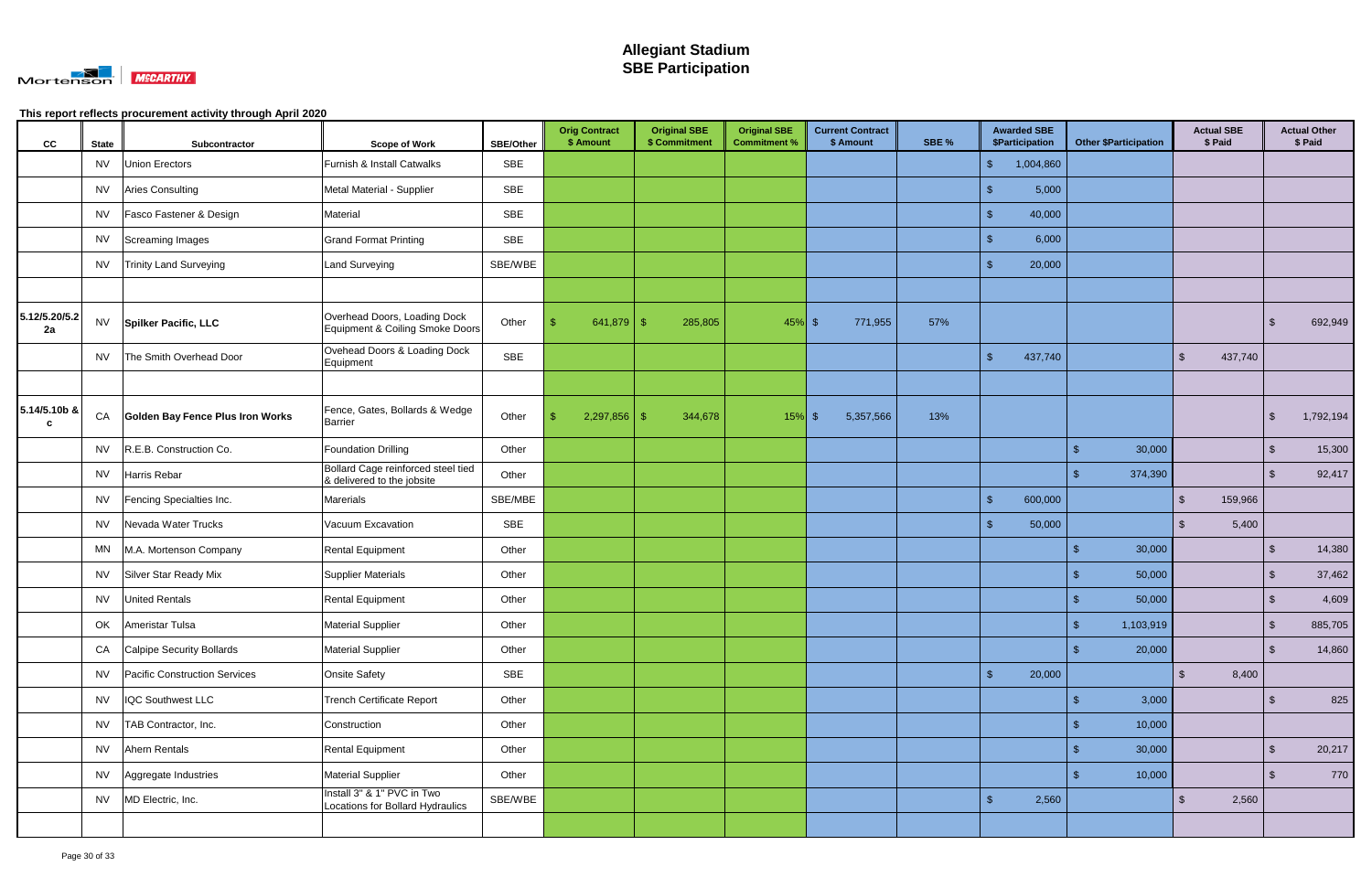

| cc    | <b>State</b>  | Subcontractor                          | <b>Scope of Work</b>                  | <b>SBE/Other</b> | <b>Orig Contract</b><br>\$ Amount | <b>Original SBE</b><br>\$ Commitment | <b>Original SBE</b><br><b>Commitment %</b> | <b>Current Contract</b><br>\$ Amount | SBE % | <b>Awarded SBE</b><br>\$Participation | <b>Other \$Participation</b> | <b>Actual SBE</b><br>\$ Paid      |               | <b>Actual Other</b><br>\$ Paid |
|-------|---------------|----------------------------------------|---------------------------------------|------------------|-----------------------------------|--------------------------------------|--------------------------------------------|--------------------------------------|-------|---------------------------------------|------------------------------|-----------------------------------|---------------|--------------------------------|
| 5.14b | WI            | Jones Sign Company                     | Decorative Site Railings              | Other            | 549,340                           | 82,401<br>-\$                        | $15\%$ \$                                  | 4,344,366                            | 8%    | 316,586                               |                              |                                   | -\$           | 2,010,977                      |
|       | CA            | Walmsley Safety Consulting, LLC        | Safety Professional                   | Other            |                                   |                                      |                                            |                                      |       |                                       | 10,163<br>-\$                |                                   | $\sqrt[6]{3}$ | 10,163                         |
|       | NV            | Region 9 Safety                        | Safety Director                       | SBE/MBE          |                                   |                                      |                                            |                                      |       | $\sqrt{2}$<br>17,077                  |                              | $\sqrt[6]{2}$<br>12,917           |               |                                |
|       | NV            | Gilberts Precision Machine Co.         | Materials                             | SBE              |                                   |                                      |                                            |                                      |       | 12,061<br>$\mathfrak{L}$              |                              | $\mathfrak{L}$<br>12,061          |               |                                |
|       | <b>NV</b>     | <b>TV Transport</b>                    | Freight Transport                     | SBE              |                                   |                                      |                                            |                                      |       | $\mathbf{\$}$<br>96,100               |                              | 1,600<br>$\mathcal{L}$            |               |                                |
|       | <b>NV</b>     | The Tiberti Fence                      | <b>Fencing Materials</b>              | SBE              |                                   |                                      |                                            |                                      |       | $\mathsf{\$}$<br>45,044               |                              | $\mathfrak{L}$<br>45,044          |               |                                |
|       | <b>NV</b>     | Southwest Specialty Coating            | Onsite Touch-up Painting              | <b>SBE</b>       |                                   |                                      |                                            |                                      |       | $\sqrt{3}$<br>48,000                  |                              | $\sqrt[6]{\frac{1}{2}}$<br>48,000 |               |                                |
|       | <b>NV</b>     | Fasco                                  | Materials                             | SBE              |                                   |                                      |                                            |                                      |       | <sup>\$</sup><br>1,842                |                              | $\mathfrak{L}$<br>1,842           |               |                                |
|       | <b>NV</b>     | General Design                         | Materials                             | SBE/MBE          |                                   |                                      |                                            |                                      |       | 19,904<br>\$                          |                              | $\mathbb{S}$<br>19,904            |               |                                |
|       | BC            | <b>Global Rope Access</b>              | Scoreboard Installation               | Other            |                                   |                                      |                                            |                                      |       |                                       | 182,210<br>් ක               |                                   |               |                                |
|       | NV            | House of Signs                         | Installation                          | SBE              |                                   |                                      |                                            |                                      |       | $\mathsf{\$}$<br>95,040               |                              | 31,832<br>-\$                     |               |                                |
|       | NV            | Ahern Rentals                          | Install Equipment                     | Other            |                                   |                                      |                                            |                                      |       |                                       | 80,398<br>-S                 |                                   | -\$           | 55,550                         |
|       |               |                                        |                                       |                  |                                   |                                      |                                            |                                      |       |                                       |                              |                                   |               |                                |
| 5.15  | AZ            | <b>Western Millwork</b>                | Millwork                              | Other            | 9,676,392                         | 1,451,459<br>-\$                     | $15\%$ \$                                  | 11,325,823                           | 12%   | \$<br>292,223                         |                              |                                   | \$            | 3,052,054                      |
|       | NV            | <b>Plus Studios</b>                    | <b>Architectural Millwork</b>         | SBE              |                                   |                                      |                                            |                                      |       | $\sqrt{2}$<br>1,406,650               |                              | $\sqrt[6]{2}$<br>772,775          |               |                                |
|       | <b>NV</b>     | Victory Woodworks                      | Architectural Millwork Installation   | Other            |                                   |                                      |                                            |                                      |       |                                       | 100,000<br>-\$               |                                   |               |                                |
|       |               |                                        |                                       |                  |                                   |                                      |                                            |                                      |       |                                       |                              |                                   |               |                                |
| 5.15  | <b>NV</b>     | <b>Austin Millwork &amp; Cabinetry</b> | Millwork NEZ (North End Zone<br>Club) | Other            | $937,328$ \$<br>- \$              | 191,154                              | $20\%$ \$                                  | 1,237,145                            | 15%   |                                       |                              |                                   | $\sqrt{2}$    | 102,687                        |
|       | <b>NV</b>     | All American Finishing LLC             | Ornamental Metals Scope               | SBE              |                                   |                                      |                                            |                                      |       | $\sqrt{3}$<br>191,154                 |                              |                                   |               |                                |
|       | NV            | Ferraro Marble                         | Quartz Drink Rail Countertops         | Other            |                                   |                                      |                                            |                                      |       |                                       | 43,435<br>- \$               |                                   |               |                                |
|       |               |                                        |                                       |                  |                                   |                                      |                                            |                                      |       |                                       |                              |                                   |               |                                |
| 5.17b | GA            | Sports Field, Inc. dba Fields          | Heat System for Operable Field        | Other            | $1,716,348$ \$<br>S.              | 257,452                              | $15%$ \$                                   | 3,333,579                            | 16%   |                                       |                              |                                   | $\sqrt[6]{3}$ | 1,093,368                      |
|       | UT            | Cache Valley Electric                  | Electrical Installation               | Other            |                                   |                                      |                                            |                                      |       |                                       | 320,124<br>$\mathfrak{L}$    |                                   | $\sqrt[3]{2}$ | 18,732                         |
|       | CO            | The RMH Group                          | <b>Electrical Engineering</b>         | Other            |                                   |                                      |                                            |                                      |       |                                       | 68,960<br>- \$               |                                   | $\sqrt[6]{3}$ | 64,849                         |
|       | OH            | Rovisys Building Technologies          | Control Panel Design &<br>Fabrication | Other            |                                   |                                      |                                            |                                      |       |                                       | 166,627<br>- \$              |                                   | $\sqrt[6]{3}$ | 139,450                        |
|       | <b>NV</b>     | Construction Sealants Supply           | Furnish Drain Board & Filter          | SBE              |                                   |                                      |                                            |                                      |       | $\sqrt{2}$<br>196,202                 |                              | $\sqrt[6]{\frac{1}{2}}$<br>93,499 |               |                                |
|       | <b>NV</b>     | 3 QTD Technologies                     | Panel Construction                    | SBE              |                                   |                                      |                                            |                                      |       | $\sqrt{3}$<br>235,815                 |                              | $\sqrt[6]{2}$<br>235,815          |               |                                |
|       | Page 31 of 33 |                                        | Fabric                                |                  |                                   |                                      |                                            |                                      |       |                                       |                              |                                   |               |                                |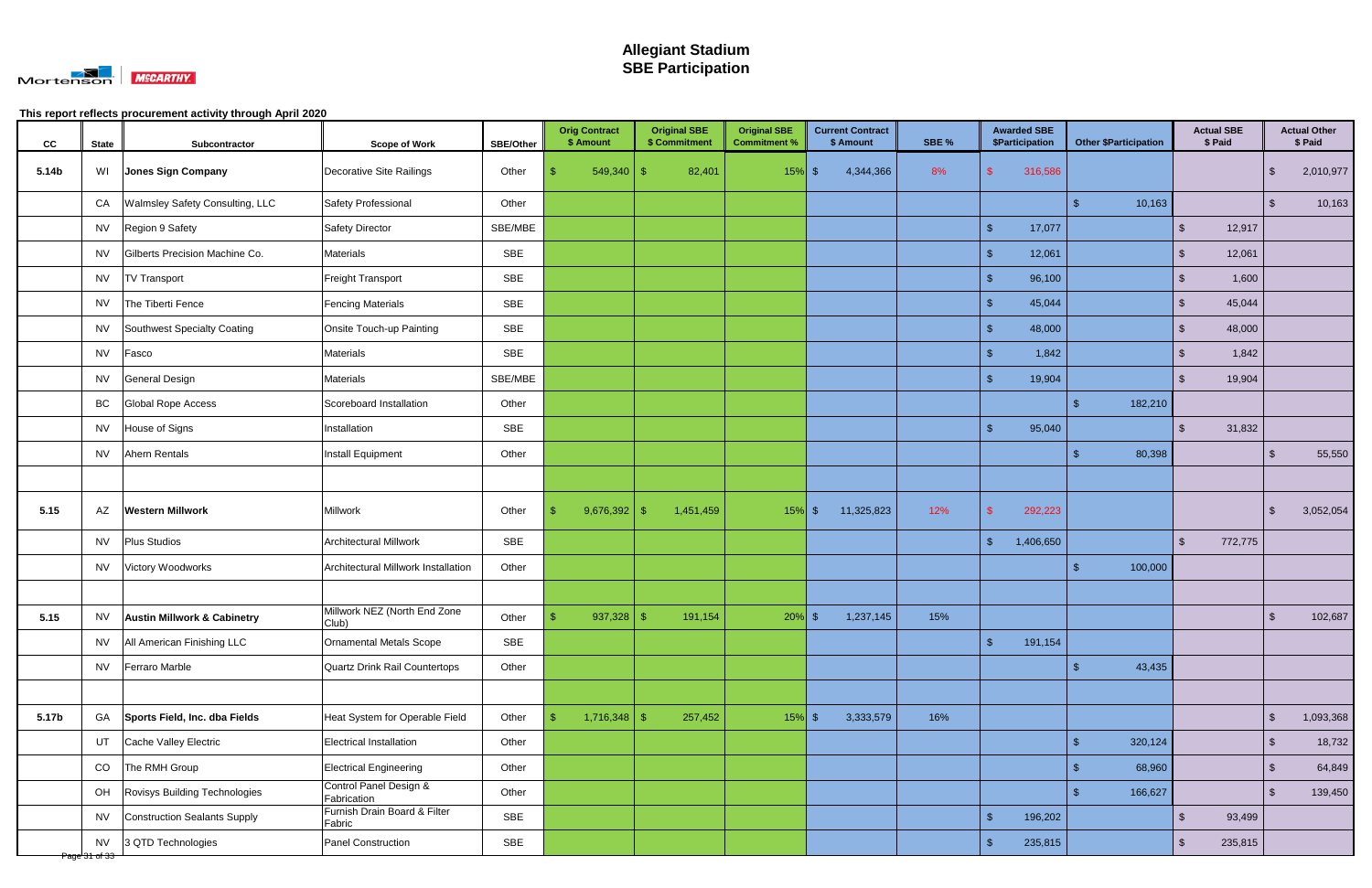

| cc                | <b>State</b>  | Subcontractor                                                     | <b>Scope of Work</b>                     | <b>SBE/Other</b> | <b>Orig Contract</b><br>\$ Amount |            | <b>Original SBE</b><br>\$ Commitment | <b>Original SBE</b><br><b>Commitment %</b> | <b>Current Contract</b><br>\$ Amount | SBE % |                         | <b>Awarded SBE</b><br>\$Participation |                    | <b>Other \$Participation</b> |                | <b>Actual SBE</b><br>\$ Paid |                | <b>Actual Other</b><br>\$ Paid |
|-------------------|---------------|-------------------------------------------------------------------|------------------------------------------|------------------|-----------------------------------|------------|--------------------------------------|--------------------------------------------|--------------------------------------|-------|-------------------------|---------------------------------------|--------------------|------------------------------|----------------|------------------------------|----------------|--------------------------------|
|                   | AQ            | <b>Heating Solutions International</b>                            | <b>Furnish Heating Ribbons</b>           | Other            |                                   |            |                                      |                                            |                                      |       |                         |                                       | -\$                | 203,260                      |                |                              | $\sqrt[6]{3}$  | 203,260                        |
|                   | <b>NV</b>     | Alliance Landscaping & Water Features                             | Furnish Irrigation Pump Station          | <b>SBE</b>       |                                   |            |                                      |                                            |                                      |       | $\mathbf{\$}$           | 107,203                               |                    |                              | $\mathfrak{S}$ | 107,203                      |                |                                |
|                   |               |                                                                   |                                          |                  |                                   |            |                                      |                                            |                                      |       |                         |                                       |                    |                              |                |                              |                |                                |
| 5.22              | <b>NV</b>     | Mueller Custom Cabinetry of Nevada                                | Lockers                                  | <b>SBE</b>       | $1,606,750$ \$<br>-\$             |            | 1,606,750                            | $100\%$ \$                                 | 1,611,161                            | 100%  | $\sqrt[6]{\frac{1}{2}}$ | 1,606,750                             |                    |                              | $\sqrt{2}$     | 793,252                      |                |                                |
|                   |               | TX Hollman, Inc.                                                  | Locker Fabrication                       | Other            |                                   |            |                                      |                                            |                                      |       |                         |                                       | $\mathbf{\hat{s}}$ | 1,006,541                    |                |                              | \$             | 535,312                        |
|                   |               |                                                                   |                                          |                  |                                   |            |                                      |                                            |                                      |       |                         |                                       |                    |                              |                |                              |                |                                |
| 5.22 <sub>b</sub> | <b>NV</b>     | Arcon Global, Inc.                                                | <b>Access Flooring</b>                   | <b>SBE</b>       | 36,060<br>-\$                     | -\$        | 36,060                               | $100\%$ \$                                 | 36,060                               | 100%  | $\mathfrak{S}$          | 36,060                                |                    |                              |                |                              |                |                                |
|                   | AZ            | Faciliteq                                                         | <b>Access Flooring</b>                   | Other            |                                   |            |                                      |                                            |                                      |       |                         |                                       | $\mathbf{\$}$      | 12,000                       |                |                              |                |                                |
|                   |               |                                                                   |                                          |                  |                                   |            |                                      |                                            |                                      |       |                         |                                       |                    |                              |                |                              |                |                                |
|                   | NV            | <b>Amazon Masonry</b>                                             | Pavers Team Store                        | SBE/MBE          | -S                                |            | 250,448                              | $100\%$ \$                                 | 250,448                              | 100%  | $\sqrt{2}$              | 250,448                               |                    |                              | $\sqrt[6]{2}$  | 85,500                       |                |                                |
|                   |               |                                                                   |                                          |                  |                                   |            |                                      |                                            |                                      |       |                         |                                       |                    |                              |                |                              |                |                                |
|                   | NV            | <b>Architectural Design &amp; Signs</b>                           | <b>Gate Entry Signs</b>                  | Other            | $145,000$ \ \$<br>- \$            |            | 21,750                               | $15%$ \$                                   | 145,000                              | 0%    |                         |                                       | S                  | 145,000                      |                |                              |                |                                |
|                   |               |                                                                   |                                          |                  |                                   |            |                                      |                                            |                                      |       |                         |                                       |                    |                              |                |                              |                |                                |
| 5.22d             | <b>NV</b>     | <b>Sunstone Building Specialties</b>                              | Supply & Install Operable                | <b>SBE</b>       | 198,426<br>-\$                    | $\sqrt{3}$ | 198,426                              | $100\%$ \$                                 | 267,608                              | 100%  | $\sqrt{3}$              | 267,608                               |                    |                              | $\sqrt{2}$     | 49,396                       |                |                                |
|                   | <b>NC</b>     | Modernfold                                                        | Partitions<br>Supply Operable Partitions | Other            |                                   |            |                                      |                                            |                                      |       |                         |                                       | \$                 | 198,426                      |                |                              | $\mathfrak{L}$ | 55,322                         |
|                   |               |                                                                   |                                          |                  |                                   |            |                                      |                                            |                                      |       |                         |                                       |                    |                              |                |                              |                |                                |
|                   |               |                                                                   |                                          |                  |                                   |            |                                      |                                            |                                      |       |                         |                                       |                    |                              |                |                              |                |                                |
| 5.22e             | AZ            | <b>Luminous Egress</b>                                            | Photoluminescent                         | <b>MBE</b>       | $297,842$ \$<br>∣\$               |            | 44,676                               | $15%$ \$                                   | 297,842                              | 0%    | $\mathbb{S}$            | 44,676                                |                    |                              |                |                              |                |                                |
|                   |               |                                                                   |                                          |                  |                                   |            |                                      |                                            |                                      |       |                         |                                       |                    |                              |                |                              |                |                                |
|                   |               |                                                                   |                                          |                  |                                   |            |                                      |                                            |                                      |       |                         |                                       |                    |                              |                |                              |                |                                |
| 5.22g             | <b>NV</b>     | Custom Hearth Distributors dba Custom<br><b>Specialties Group</b> | <b>Trash Chutes</b>                      | SBE              | -\$                               |            | 128,408                              | $100\%$ \$                                 | 336,267                              | 100%  | $\sqrt{3}$              | 176,864                               |                    |                              | $\sqrt{2}$     | 293,716                      |                |                                |
|                   | <b>NV</b>     | <b>Energy Mechanical Insulation</b>                               | Trash Chutes Insulation fire wrap        | SBE/WBE          |                                   |            |                                      |                                            |                                      |       | $\sqrt{2}$              | 159,403                               |                    |                              | $\sqrt[6]{2}$  | 159,403                      |                |                                |
|                   |               |                                                                   |                                          |                  |                                   |            |                                      |                                            |                                      |       |                         |                                       |                    |                              |                |                              |                |                                |
| 5.24              | CA            | Contract Décor, Inc.                                              | Window Treatment (Curtains &<br>Drapes)  | Other            | $32,236$ \$<br>-\$                |            | 4,835                                | $15\%$ \$                                  | 222,657                              |       |                         |                                       | -\$                | 222,657                      |                |                              |                |                                |
|                   |               |                                                                   |                                          |                  |                                   |            |                                      |                                            |                                      |       |                         |                                       |                    |                              |                |                              |                |                                |
| 6.00              | <b>NV</b>     | <b>Cleaning Services, Inc.</b>                                    | Final Clean                              | SBE/MBE          | $1,524,491$ \$                    |            | 1,524,491                            | $100\%$ \$                                 | 1,774,491                            | 100%  | $\sqrt[6]{\frac{1}{2}}$ | 1,367,076                             |                    |                              |                |                              |                |                                |
|                   |               | NV Rigging International Group                                    | <b>Interior Cutainwall Elevators</b>     | SBE              |                                   |            |                                      |                                            |                                      |       | $\sqrt{2}$              | 407,415                               |                    |                              |                |                              |                |                                |
|                   |               |                                                                   |                                          |                  |                                   |            |                                      |                                            |                                      |       |                         |                                       |                    |                              |                |                              |                |                                |
|                   | Page 32 of 33 |                                                                   |                                          |                  |                                   |            |                                      |                                            |                                      |       |                         |                                       |                    |                              |                |                              |                |                                |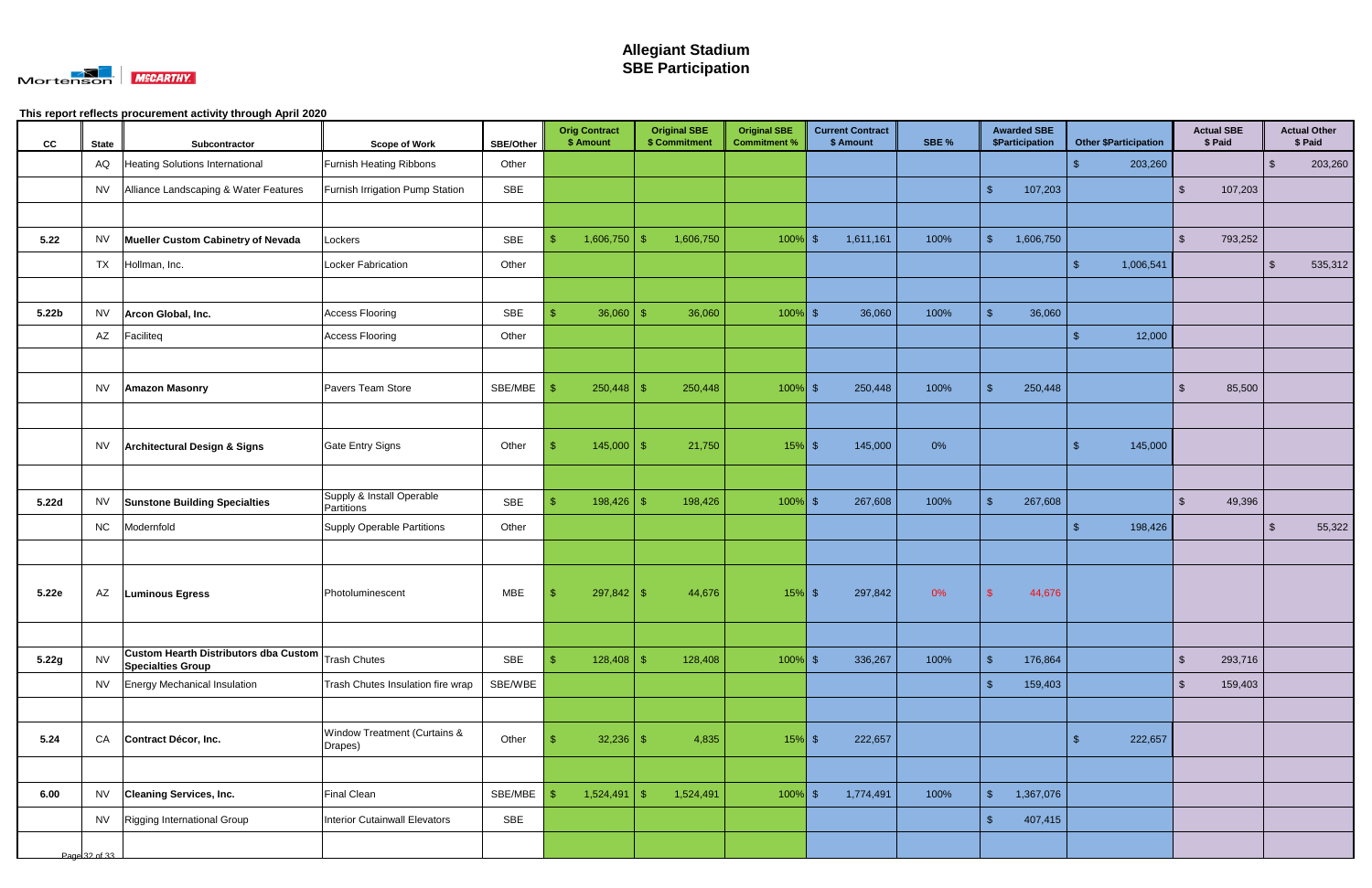

| $\sim$ | <b>State</b> | Subcontractor | <b>Scope of Work</b> | <b>SBE/Other</b> | <b>Orig Contract</b><br>\$ Amount | <b>Original SBE</b><br>\$ Commitment | <b>Original SBE</b><br>Commitment % | <b>Current Contract</b><br>\$ Amount | SBE % | <b>Awarded SBE</b><br>\$Participation | Other \$Participation | <b>Actual SBE</b><br>\$ Paid | <b>Actual Other</b><br>\$ Paid   |
|--------|--------------|---------------|----------------------|------------------|-----------------------------------|--------------------------------------|-------------------------------------|--------------------------------------|-------|---------------------------------------|-----------------------|------------------------------|----------------------------------|
|        |              |               | Totals               |                  | 968,237,822                       | 188,677,271                          | 19%                                 | 1,272,802,628                        | 23%   | 286,387,502 \$                        | $384,161,927$   9     |                              | $222,732,312$   \$ 1,311,179,369 |
|        |              |               | Goal                 |                  |                                   |                                      | 15%                                 |                                      |       |                                       |                       |                              |                                  |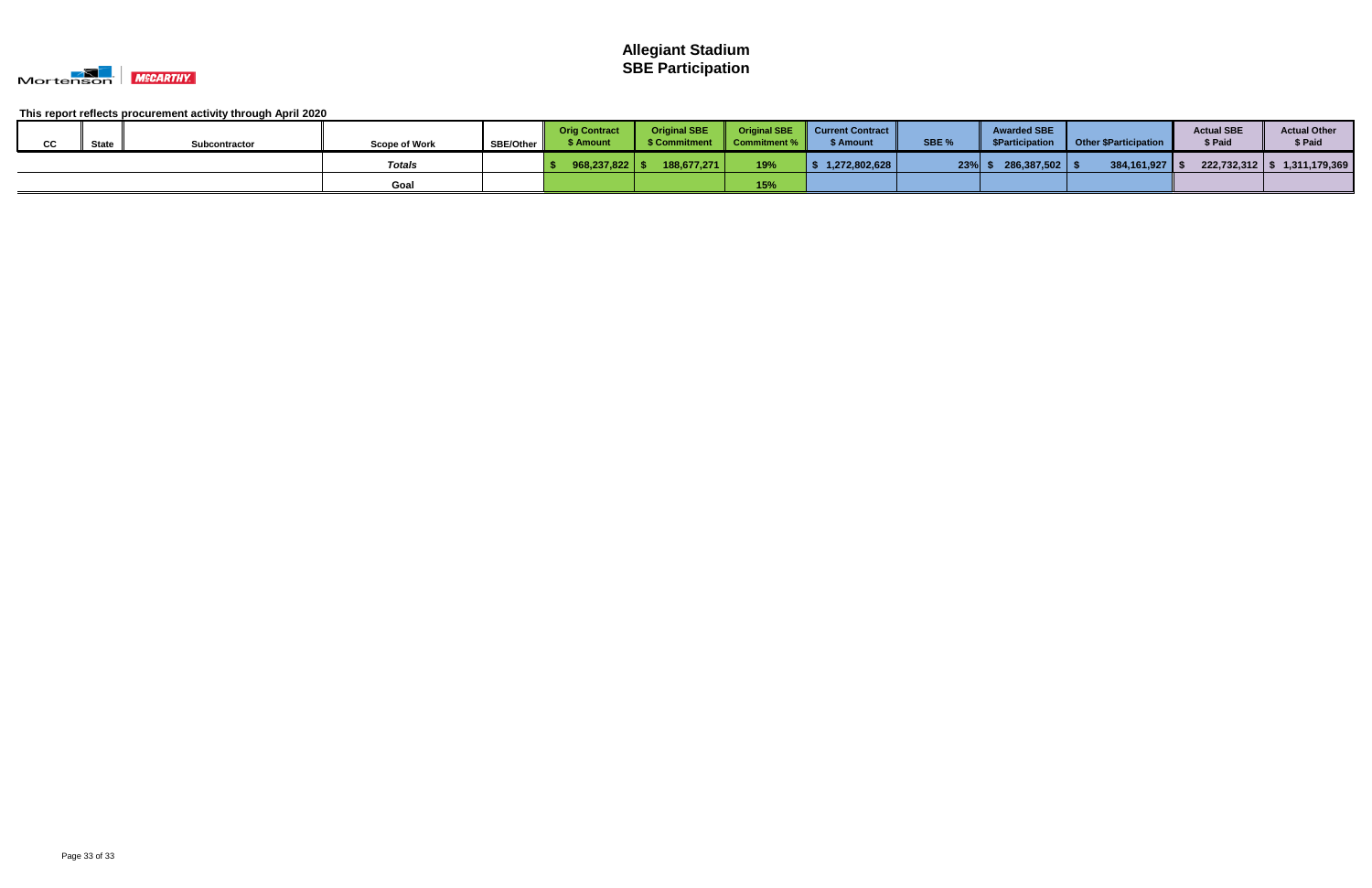

| Subcontractor                                        |                      |                        |                  | <b>Cumulative hours through April 2020</b> |        |
|------------------------------------------------------|----------------------|------------------------|------------------|--------------------------------------------|--------|
|                                                      | <b>Total</b>         | <b>Total</b>           | <b>Total</b>     | Total                                      | Tota   |
|                                                      | <b>Hours</b>         | <b>Minority/Female</b> | Veteran          | Minority/Female %                          | Vetera |
| <b>Lewis K Construction</b>                          | 30                   | 30                     | $\mathbf 0$      | 100%                                       | 0%     |
| Modern Demo & Services                               | 198                  | 198                    | 0                | 100%                                       | 0%     |
|                                                      |                      |                        | $\bf{0}$         |                                            |        |
| <b>Total for Lewis K Construction</b>                | 228                  | 228                    |                  | 100%                                       | 0%     |
| <b>Geotechnical &amp; Environmental Services</b>     | $\Omega$             | $\mathbf{0}$           | $\mathbf 0$      | 0%                                         | 0%     |
| <b>Eagle Drilling Services</b>                       | 110                  | 33                     | 0                | 30%                                        | 0%     |
| <b>Total for Geotecnical &amp; Environmental Svs</b> | 110                  | 33                     | $\mathbf 0$      | 30%                                        | 0%     |
| <b>Nevada Water Truck</b>                            | 32,924               | 26,284                 | 0                | 80%                                        | 0%     |
| <b>Total for Nevada Water Truck</b>                  | 32,924               | 26,284                 | $\bf{0}$         | 80%                                        | 0%     |
|                                                      |                      |                        |                  |                                            |        |
| <b>Amazon Masonry</b>                                | 99                   | 99                     | $\mathbf 0$      | 100%                                       | 0%     |
| <b>Total for Amazon Masonry</b>                      | 99                   | 99                     | 0                | 100%                                       | 0%     |
| <b>TAB Contractors - Trailer City</b>                | 2,439                | 605                    | 0                | 25%                                        | 0%     |
| Mcon                                                 | $\overline{2}$ , 333 | 2,076                  | 0                | 89%                                        | 0%     |
| Acme Electric - Mcon TC                              | $\overline{27}$      | 12                     | $\mathbf 0$      | 44%                                        | 0%     |
| Olson Precast - Mcon TC                              | 91                   | 91                     | $\mathbf 0$      | 100%                                       | 0%     |
| Nevada Tap Master - Mcon TC                          | $\overline{c}$       | $\overline{c}$         | $\mathbf 0$      | 100%                                       | 0%     |
| Merli - Mcon TC                                      | $\overline{4}$       | $\mathbf 0$            | 0                | $0\%$                                      | 0%     |
| MMC, Inc.                                            | $\overline{7}$       | $\overline{7}$         | 0                | 100%                                       | 0%     |
| A-1 Concrete                                         | 4                    | $\overline{4}$         | 0                | 100%                                       | 0%     |
| Wells Cargo                                          | $\overline{88}$      | 44                     | $\mathbf 0$      | 50%                                        | 0%     |
| <b>Total for TAB Contractors - Trailer City</b>      | 4,993                | 2,838                  | $\bf{0}$         | 57%                                        | 0%     |
| <b>Sahara Concrete</b>                               | 20,805               | 19,858                 | $\mathbf 0$      | 95%                                        | 0%     |
| <b>CMC Rebar</b>                                     | 4,450                | 3,363                  | 0                | 76%                                        | 0%     |
| Dielco Crane Service                                 | 379                  | $\mathbf 0$            | 0                | 0%                                         | 0%     |
| Merli Concrete                                       | 297                  | $\mathbf 0$            | 0                | $0\%$                                      | 0%     |
| A-1 Concrete                                         | 1,346                | 719                    | $\mathbf 0$      | 53%                                        | 0%     |
| <b>Total for Sahara Concrete</b>                     | 27,277               | 23,940                 | $\mathbf 0$      | 88%                                        | 0%     |
|                                                      |                      |                        |                  |                                            |        |
| <b>Marnell Masonry</b>                               | 139                  | 47                     | $\mathbf 0$      | 34%                                        | 0%     |
| <b>Total for Marnell Masonry</b>                     | 139                  | 47                     | 0                | 34%                                        | 0%     |
| <b>TAB Contractors - Main</b>                        | 156,792              | 69,845                 | 119              | 45%                                        | 0%     |
| <b>Brightview Landscape</b>                          | 100                  | 100                    | 0                | 100%                                       | 0%     |
| <b>Nelson Hiniker Striping</b>                       | 521                  | $\overline{314}$       | $\boldsymbol{0}$ | 60%                                        | 0%     |
| <b>Sanders Construction</b>                          | 3,648                | 2,254                  | $\boldsymbol{0}$ | 62%                                        | 0%     |
| A-1 Concrete                                         | 528                  | 324                    | 5                | 61%                                        | 1%     |
| <b>MMC</b>                                           | 9,293                | 8,750                  | $\boldsymbol{0}$ | 94%                                        | 0%     |
| <b>TAB-MMC</b>                                       | 6                    | 6                      | $\boldsymbol{0}$ | 100%                                       | 0%     |
| Mcon                                                 | 14,067               | 11,984                 | 0                | 85%                                        | 0%     |
| MMC - Mcon                                           | 122                  | 86                     | 0                | 70%                                        | 0%     |
| Wells Cargo - Mcon                                   | 184                  | 108                    | 0                | 59%                                        | 0%     |
| Merli - Mcon BC                                      | 4                    | 0                      | 0                | 0%                                         | 0%     |
| Viking Drillers, Inc.                                | 4                    | $\mathbf 0$            | 0                | $0\%$                                      | 0%     |
| <b>Acme Electric</b>                                 | 3,302                | 1,776                  | 0                | 54%                                        | 0%     |
| Merli Concrete                                       | 21                   | 0                      | 0                | 0%                                         | 0%     |
| <b>Olson Precast</b>                                 | 1,843                | 1,630                  | 0                | 88%                                        | 0%     |
| Las Vegas Paving                                     | 80                   | 88                     | 0                | 110%                                       | 0%     |
| Nevada Tap Master                                    | 117                  | 22                     | 0                | 18%                                        | 0%     |
| Wells Cargo - TAB                                    | 293                  | 126                    | 0                | 43%                                        | 0%     |
| The Tiberti Fence - TAB                              | 3                    | 3                      | $\mathbf 0$      | 100%                                       | 0%     |
| <b>Total for TAB Contractors - Main</b>              | 190,926              | 97,413                 | 124              | 51%                                        | 0%     |
| Southland - TC                                       | 473                  | 191                    | 0                | 40%                                        | 0%     |
| Lone Mountain - Southland                            | 614                  | 152                    | $\mathbf 0$      | 25%                                        | 0%     |
|                                                      |                      |                        |                  |                                            |        |
| <b>Total for Southland - TC</b>                      | 1,087                | 343                    | $\mathbf 0$      | 32%                                        | 0%     |

| This report reflects the cumulative hours worked through April 2020<br>Subcontractor |                |                        |              | <b>Cumulative hours through April 2020</b> |              |
|--------------------------------------------------------------------------------------|----------------|------------------------|--------------|--------------------------------------------|--------------|
|                                                                                      | <b>Total</b>   | <b>Total</b>           | <b>Total</b> | Total                                      | <b>Total</b> |
|                                                                                      | <b>Hours</b>   | <b>Minority/Female</b> | Veteran      | Minority/Female %                          | Veteran %    |
|                                                                                      |                |                        |              |                                            |              |
| <b>Lewis K Construction</b>                                                          | 30             | 30                     | $\mathbf 0$  | 100%                                       | 0%           |
| Modern Demo & Services                                                               | 198            | 198                    | $\mathbf 0$  | 100%                                       | 0%           |
| <b>Total for Lewis K Construction</b>                                                | 228            | 228                    | $\mathbf 0$  | 100%                                       | 0%           |
|                                                                                      |                |                        |              |                                            |              |
| <b>Geotechnical &amp; Environmental Services</b>                                     | 0              | 0                      | 0            | 0%                                         | 0%           |
| <b>Eagle Drilling Services</b>                                                       | 110            | 33                     | $\mathbf 0$  | 30%                                        | 0%           |
| <b>Total for Geotecnical &amp; Environmental Svs</b>                                 | 110            | 33                     | $\bf{0}$     | 30%                                        | 0%           |
|                                                                                      |                |                        |              |                                            |              |
| Nevada Water Truck                                                                   | 32,924         | 26,284                 | $\mathbf 0$  | 80%                                        | 0%           |
| <b>Total for Nevada Water Truck</b>                                                  | 32,924         | 26,284                 | $\bf{0}$     | 80%                                        | 0%           |
| <b>Amazon Masonry</b>                                                                | 99             | 99                     | $\mathbf 0$  | 100%                                       | 0%           |
| <b>Total for Amazon Masonry</b>                                                      | 99             | 99                     | $\bf{0}$     | 100%                                       | 0%           |
|                                                                                      |                |                        |              |                                            |              |
| <b>TAB Contractors - Trailer City</b>                                                | 2,439          | 605                    | $\Omega$     | 25%                                        | 0%           |
| Mcon                                                                                 | 2,333          | 2,076                  | $\Omega$     | 89%                                        | 0%           |
| Acme Electric - Mcon TC                                                              | 27             | $\overline{12}$        | $\mathbf 0$  | 44%                                        | 0%           |
| Olson Precast - Mcon TC                                                              | 91             | 91                     | $\Omega$     | 100%                                       | 0%           |
| Nevada Tap Master - Mcon TC                                                          | $\overline{2}$ | $\overline{2}$         | $\mathbf 0$  | 100%                                       | 0%           |
| Merli - Mcon TC                                                                      | 4              | $\mathbf 0$            | $\mathbf 0$  | 0%                                         | 0%           |
| MMC, Inc.                                                                            | $\overline{7}$ | $\overline{7}$         | $\mathbf 0$  | 100%                                       | 0%           |
| A-1 Concrete                                                                         | 4              | $\overline{4}$         | $\mathbf 0$  | 100%                                       | 0%           |
| Wells Cargo                                                                          | 88             | 44                     | $\mathbf 0$  | 50%                                        | 0%           |
| <b>Total for TAB Contractors - Trailer City</b>                                      | 4,993          | 2,838                  | $\mathbf 0$  | 57%                                        | 0%           |
| Sahara Concrete                                                                      | 20,805         | 19,858                 | $\mathbf 0$  | 95%                                        | 0%           |
| <b>CMC Rebar</b>                                                                     | 4,450          | 3,363                  | $\Omega$     | 76%                                        | 0%           |
| Dielco Crane Service                                                                 | 379            | 0                      | $\mathbf 0$  | 0%                                         | 0%           |
| Merli Concrete                                                                       | 297            | $\mathbf 0$            | $\mathbf 0$  | 0%                                         | 0%           |
| A-1 Concrete                                                                         | 1,346          | $\overline{719}$       | 0            | 53%                                        | 0%           |
| <b>Total for Sahara Concrete</b>                                                     | 27,277         | 23,940                 | $\mathbf 0$  | 88%                                        | $0\%$        |
|                                                                                      |                |                        |              |                                            |              |
| <b>Marnell Masonry</b>                                                               | 139            | 47                     | 0            | 34%                                        | $0\%$        |
| <b>Total for Marnell Masonry</b>                                                     | 139            | 47                     | $\bf{0}$     | 34%                                        | $0\%$        |
|                                                                                      |                |                        |              |                                            |              |
| <b>TAB Contractors - Main</b>                                                        | 156,792        | 69,845                 | 119          | 45%                                        | 0%           |
| <b>Brightview Landscape</b>                                                          | 100            | 100                    | 0            | 100%                                       | 0%           |
| Nelson Hiniker Striping<br>Sanders Construction                                      | 521            | 314                    | 0            | 60%                                        | 0%<br>0%     |
| A-1 Concrete                                                                         | 3,648<br>528   | 2,254<br>324           | 0<br>5       | 62%<br>61%                                 | 1%           |
| MMC                                                                                  | 9,293          | 8,750                  | 0            | 94%                                        | 0%           |
| <b>TAB-MMC</b>                                                                       | 6              | 6                      | 0            | 100%                                       | 0%           |
| Mcon                                                                                 | 14,067         | 11,984                 | 0            | 85%                                        | 0%           |
| MMC - Mcon                                                                           | 122            | 86                     | 0            | 70%                                        | 0%           |
| Wells Cargo - Mcon                                                                   | 184            | 108                    | 0            | 59%                                        | 0%           |
| Merli - Mcon BC                                                                      | 4              | 0                      | $\mathbf 0$  | 0%                                         | 0%           |
| Viking Drillers, Inc.                                                                | 4              | $\mathbf 0$            | $\mathbf 0$  | 0%                                         | 0%           |
| Acme Electric                                                                        | 3,302          | 1,776                  | 0            | 54%                                        | 0%           |
| Merli Concrete                                                                       | 21             | 0                      | 0            | 0%                                         | 0%           |
| <b>Olson Precast</b>                                                                 | 1,843          | 1,630                  | 0            | 88%                                        | 0%           |
| Las Vegas Paving                                                                     | 80             | 88                     | 0            | 110%                                       | 0%           |
| Nevada Tap Master                                                                    | 117            | 22                     | 0            | 18%                                        | 0%           |
| Wells Cargo - TAB                                                                    | 293            | 126                    | 0            | 43%                                        | 0%           |
| The Tiberti Fence - TAB                                                              | 3              | 3                      | $\mathbf 0$  | 100%                                       | 0%           |
| <b>Total for TAB Contractors - Main</b>                                              | 190,926        | 97,413                 | 124          | 51%                                        | 0%           |
|                                                                                      |                |                        |              |                                            |              |
| Southland - TC                                                                       | 473            | 191                    | 0            | 40%                                        | 0%           |
| Lone Mountain - Southland                                                            | 614            | 152                    | 0            | 25%                                        | 0%           |
| <b>Total for Southland - TC</b>                                                      | 1,087          | 343                    | 0            | 32%                                        | 0%           |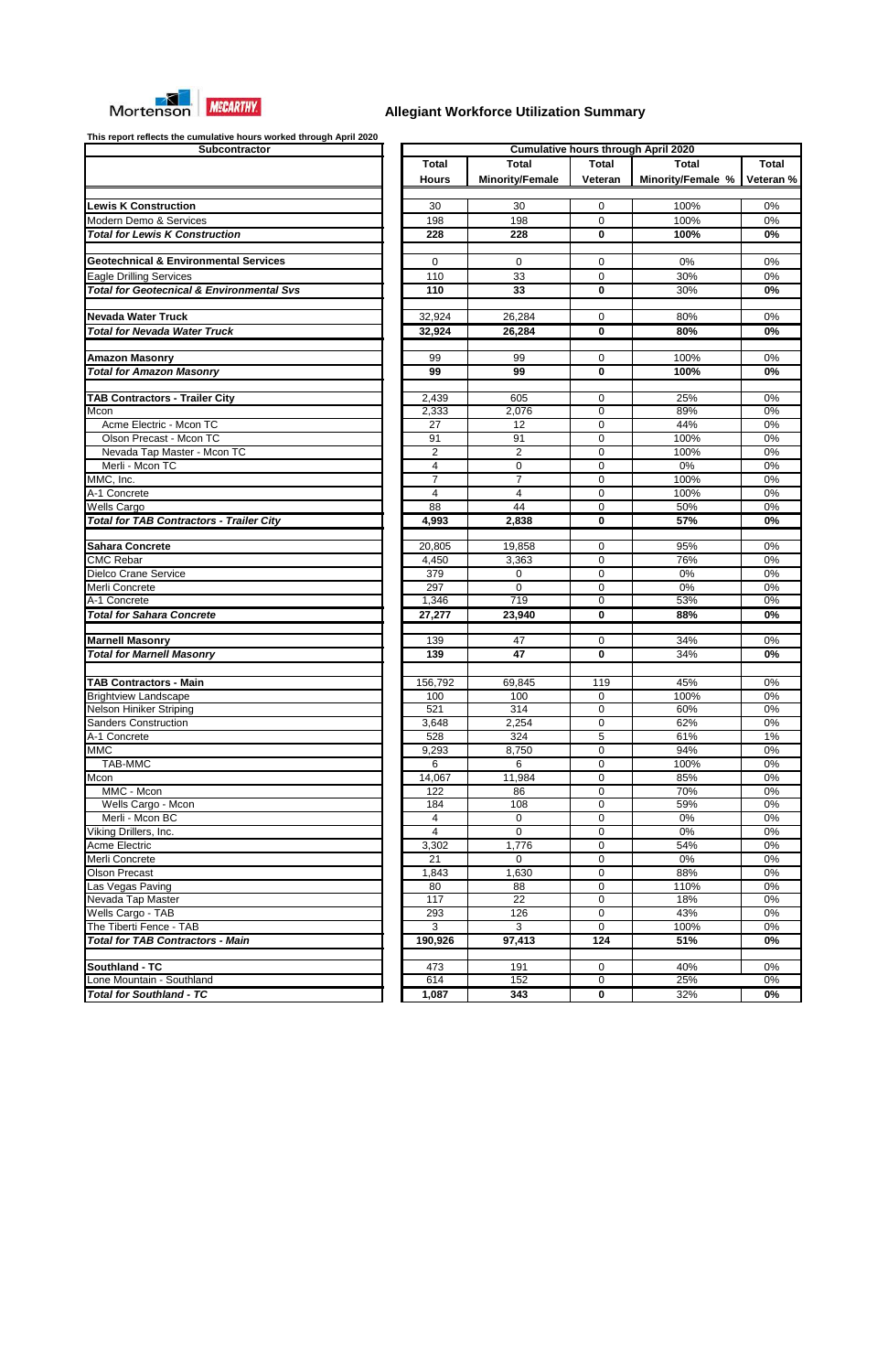

| <b>Subcontractor</b>                              |
|---------------------------------------------------|
|                                                   |
|                                                   |
|                                                   |
| Gephart-Morse, LLC                                |
| <b>Morse Electric - GM</b>                        |
| A-1 Concrete - Morse                              |
| MMC - A-1 Morse                                   |
| Lone Mountain - Morse<br>Jcord                    |
| Live Electric - Morse                             |
| Pyrocom                                           |
| <b>Valley Steel</b>                               |
| <b>Global Rope Access</b>                         |
| <b>Gephart Electric - GM</b>                      |
| Jcord                                             |
| Merli Concrete - Jcord                            |
| <b>REB Construction - Jcord</b>                   |
| Dig 3                                             |
| Rosendin Electric                                 |
| <b>Total for Gephart-Morse, LLC</b>               |
|                                                   |
| The Tiberti Fence                                 |
| Flippins                                          |
| <b>Total for Tiberti Fence</b>                    |
|                                                   |
| <b>Malcolm Drilling</b><br><b>CMC Rebar</b>       |
| Clark Welding & Fabricating                       |
| Dielco Crane                                      |
| <b>MMC</b>                                        |
| <b>Total for Malcolm Drilling</b>                 |
|                                                   |
| Mortenson McCarthy                                |
| Merli Concrete Pumping                            |
| <b>CMC Rebar</b>                                  |
| Gateway Concrete                                  |
| Jcord                                             |
| Silver Star Ready Mix                             |
| <b>Commercial Scaffolding</b>                     |
| Union Erectors - MMc Concrete                     |
| Reliable Crane Service - MMc                      |
| Penhall Company                                   |
|                                                   |
| MJ Dean                                           |
| <b>Total for Mortenson/McCarthy Joint Venture</b> |
|                                                   |
| <b>Eberhard SW Roofing</b>                        |
| Dielco Crane - Eberhard                           |
| <b>Total for Eberhard Southwest Roofing</b>       |
|                                                   |
| Sunstate                                          |
| <b>Expansion Specialties - Sunstate</b>           |
| Mountain West Excavation & Utilities              |
| <b>Standard Steel</b>                             |
| <b>GM Construction</b>                            |
| Reliable Steel - GM                               |
| <b>Standard Steel</b>                             |
| Dielco - GM                                       |
| <b>Total for Sunstate</b>                         |
|                                                   |
| Harris                                            |
| <b>Energy Mechanical Insulation</b>               |
| Mesa Mechanical Inc.                              |
| <b>Advanced Controls &amp; Electric</b>           |
| <b>Rigging International Group</b><br>JCord       |
| Bevstream                                         |
| Mesa Mechanical Inc. - Bevstream                  |
| Maui One                                          |
| Lone Mountain                                     |
| <b>Total for Harris</b>                           |
|                                                   |
| <b>Merrill Steel</b>                              |
| Corona Stud & Deck                                |
| <b>Niles Industrial Coatings</b>                  |
| <b>Union Erectors</b>                             |
| <b>Global Rope Access</b>                         |
| <b>Rigging International Group</b>                |
| <b>Expansion Specialties</b>                      |
| <b>Southwest Specialty Coatings</b>               |
| <b>Rigging Intl - SW Specialty</b>                |
| Derr & Isbell                                     |

| This report renoved the cumulative heard fromca through ripin Ecse<br>Subcontractor |              |                        |              | <b>Cumulative hours through April 2020</b> |              |
|-------------------------------------------------------------------------------------|--------------|------------------------|--------------|--------------------------------------------|--------------|
|                                                                                     | <b>Total</b> | Total                  | <b>Total</b> | <b>Total</b>                               | <b>Total</b> |
|                                                                                     | <b>Hours</b> | <b>Minority/Female</b> | Veteran      | Minority/Female %                          | Veteran %    |
|                                                                                     |              |                        |              |                                            |              |
| Gephart-Morse, LLC                                                                  | $\Omega$     | $\Omega$               | 0            | 0%                                         | 0%           |
| <b>Morse Electric - GM</b>                                                          | 423,132      | 237,804                | 32,106       | 56%                                        | 8%           |
| A-1 Concrete - Morse                                                                | 664          | 293                    | 24           | 44%                                        | 4%           |
| MMC - A-1 Morse                                                                     | 52           | $\overline{52}$        |              |                                            | $0\%$        |
|                                                                                     |              |                        | 0            | 100%                                       |              |
| Lone Mountain - Morse                                                               | 11,913       | 5,298                  | 0            | 44%                                        | 0%           |
| Jcord                                                                               | 1,590        | 1,033                  | 0            | 65%                                        | 0%           |
| Live Electric - Morse                                                               | 19,382       | 13,735                 | 700          | 71%                                        | 4%           |
| Pyrocom                                                                             | 20           | 0                      | 0            | 0%                                         | 0%           |
| <b>Valley Steel</b>                                                                 | 28           | 0                      | $\mathbf 0$  | 0%                                         | 0%           |
| <b>Global Rope Access</b>                                                           | 7,187        | 1,755                  | 413          | 24%                                        | 6%           |
| <b>Gephart Electric - GM</b>                                                        | 21,572       | 13,507                 | 0            | 63%                                        | 0%           |
| Jcord                                                                               | 3,072        | 2,257                  | 0            | 73%                                        | 0%           |
|                                                                                     |              |                        |              |                                            |              |
| Merli Concrete - Jcord                                                              | 8            | 0                      | 0            | 0%                                         | 0%           |
| <b>REB Construction - Jcord</b>                                                     | 78           | 38                     | $\mathbf 0$  | 49%                                        | 0%           |
| Dig 3                                                                               | 2,102        | 4                      | 300          | 0%                                         | 14%          |
| Rosendin Electric                                                                   | 17,598       | 5,889                  | 3,043        | 33%                                        | 17%          |
| <b>Total for Gephart-Morse, LLC</b>                                                 | 508,396      | 281,662                | 36,584       | 55%                                        | 7%           |
|                                                                                     |              |                        |              |                                            |              |
| The Tiberti Fence                                                                   | 2,287        | 1,959                  | 142          | 86%                                        | 6%           |
| Flippins                                                                            | 77           | 25                     | $\mathbf 0$  | 32%                                        | 0%           |
| <b>Total for Tiberti Fence</b>                                                      | 2,363        | 1,983                  | 142          | 84%                                        | 6%           |
|                                                                                     |              |                        |              |                                            |              |
| <b>Malcolm Drilling</b>                                                             | 18,088       | 6,333                  | $\mathbf 0$  | 35%                                        | 0%           |
| <b>CMC Rebar</b>                                                                    |              |                        | 0            | 70%                                        | 0%           |
|                                                                                     | 2,913        | 2,030                  |              |                                            |              |
| <b>Clark Welding &amp; Fabricating</b>                                              | 167          | 76                     | 0            | 46%                                        | 0%           |
| Dielco Crane                                                                        | 108          | 0                      | 0            | 0%                                         | 0%           |
| <b>MMC</b>                                                                          | 5            | 5                      | 0            | 100%                                       | 0%           |
| <b>Total for Malcolm Drilling</b>                                                   | 21,280       | 8,443                  | 0            | 40%                                        | 0%           |
|                                                                                     |              |                        |              |                                            |              |
| Mortenson McCarthy                                                                  | 665,317      | 551,518                | 14,068       | 83%                                        | 2%           |
| Merli Concrete Pumping                                                              | 2,487        | 539                    | 0            | 22%                                        | 0%           |
| CMC Rebar                                                                           | 299,693      | 259,768                | 0            | 87%                                        | 0%           |
| Gateway Concrete                                                                    | 157,670      | 115,629                | 6,926        | 73%                                        | 4%           |
| Jcord                                                                               | 18,835       | 14,580                 | 0            | 77%                                        | 0%           |
| Silver Star Ready Mix                                                               | 23,214       | 9,271                  | 0            | 40%                                        | 0%           |
|                                                                                     |              |                        |              |                                            |              |
| <b>Commercial Scaffolding</b>                                                       | 4,298        | 4,298                  | $\mathbf 0$  | 100%                                       | 0%           |
| Union Erectors - MMc Concrete                                                       | 2,310        | 584                    | $\mathbf 0$  | 25%                                        | 0%           |
| Reliable Crane Service - MMc                                                        | 28,401       | 1,321                  | $\Omega$     | 5%                                         | 0%           |
| Penhall Company                                                                     | 1,696        | 1,377                  | $\Omega$     | 81%                                        | 0%           |
| MJ Dean                                                                             | 9,516        | 7,724                  | $\Omega$     | 81%                                        | $0\%$        |
| <b>Total for Mortenson/McCarthy Joint Venture</b>                                   | 1,213,436    | 966,606                | 20,994       | 80%                                        | 2%           |
|                                                                                     |              |                        |              |                                            |              |
| <b>Eberhard SW Roofing</b>                                                          | 42,556       | 41,463                 | 0            | 97%                                        | 0%           |
| Dielco Crane - Eberhard                                                             | 857          | 26                     | 0            | 3%                                         | $0\%$        |
| <b>Total for Eberhard Southwest Roofing</b>                                         | 43,412       | 41,489                 | 0            | 96%                                        | 0%           |
|                                                                                     |              |                        |              |                                            |              |
|                                                                                     |              |                        |              |                                            |              |
| <b>Sunstate</b>                                                                     | $\Omega$     | 0                      | 0            | 0%                                         | 0%           |
| <b>Expansion Specialties - Sunstate</b>                                             | 2,224        | 2,061                  | 0            | 93%                                        | 0%           |
| <b>Mountain West Excavation &amp; Utilities</b>                                     | 684          | 684                    | 0            | 100%                                       | 0%           |
| <b>Standard Steel</b>                                                               | 288          | 80                     | 0            | 28%                                        | 0%           |
| <b>GM Construction</b>                                                              | 61,953       | 57,607                 | 0            | 93%                                        | 0%           |
| Reliable Steel - GM                                                                 | 3,431        | 1,263                  | 0            | 37%                                        | 0%           |
| <b>Standard Steel</b>                                                               | 15,101       | 9,541                  | 0            | 63%                                        | 0%           |
| Dielco - GM                                                                         | 3,322        | 159                    | 0            | 5%                                         | 0%           |
| <b>Total for Sunstate</b>                                                           | 87,002       | 71,394                 | 0            | 82%                                        | 0%           |
|                                                                                     |              |                        |              |                                            |              |
|                                                                                     |              |                        |              |                                            |              |
| Harris                                                                              | 455,364      | 239,677                | 4,276        | 53%                                        | 1%           |
| <b>Energy Mechanical Insulation</b>                                                 | 39,264       | 20,409                 | 2,890        | 52%                                        | 7%           |
| Mesa Mechanical Inc.                                                                | 5,812        | 812                    | 27           | 14%                                        | 0%           |
| <b>Advanced Controls &amp; Electric</b>                                             | 8,624        | $\Omega$               | 10           | 0%                                         | 0%           |
| <b>Rigging International Group</b>                                                  | 1,500        | $\overline{16}$        | 0            | 1%                                         | 0%           |
| JCord                                                                               | 2,926        | 1,896                  | 0            | 65%                                        | 0%           |
| Bevstream                                                                           | 0            | 0                      | 0            | 0%                                         | 0%           |
| Mesa Mechanical Inc. - Bevstream                                                    | 2,277        | 844                    | 32           | 37%                                        | 1%           |
| Maui One                                                                            | 7,203        | 4,364                  | 0            | 61%                                        | 0%           |
| Lone Mountain                                                                       | 8,723        | 4,425                  | $\mathbf 0$  | 51%                                        | $0\%$        |
|                                                                                     |              |                        |              |                                            |              |
| <b>Total for Harris</b>                                                             | 531,692      | 272,441                | 7,234        | 51%                                        | 1%           |
|                                                                                     |              |                        |              |                                            |              |
| <b>Merrill Steel</b>                                                                | $\mathbf 0$  | 0                      | 0            | 0%                                         | 0%           |
| Corona Stud & Deck                                                                  | 58,637       | 18,667                 | 854          | 32%                                        | $1\%$        |
| <b>Niles Industrial Coatings</b>                                                    | 45,394       | 16,535                 | 1,200        | 36%                                        | 3%           |
| <b>Union Erectors</b>                                                               | 20,600       | 7,637                  | 1,812        | 37%                                        | 9%           |
| <b>Global Rope Access</b>                                                           | 19,729       | 5,691                  | 0            | 29%                                        | 0%           |
| <b>Rigging International Group</b>                                                  | 13,882       | 2,216                  | $\pmb{0}$    | 16%                                        | 0%           |
| <b>Expansion Specialties</b>                                                        | 111          | 80                     | 0            | 72%                                        | 0%           |
|                                                                                     |              |                        |              |                                            |              |
| <b>Southwest Specialty Coatings</b>                                                 | 34,337       | 23,232                 | 80           | 68%                                        | 0%           |
| Rigging Intl - SW Specialty                                                         | 11,740       | 635                    | 0            | 5%                                         | 0%           |
| Derr & Isbell                                                                       | 507,367      | 266,826                | 1,912        | 53%                                        | $0\%$        |
| Union Erectors - Derr                                                               | 28,729       | 11,705                 | 1,411        | 41%                                        | $5%$         |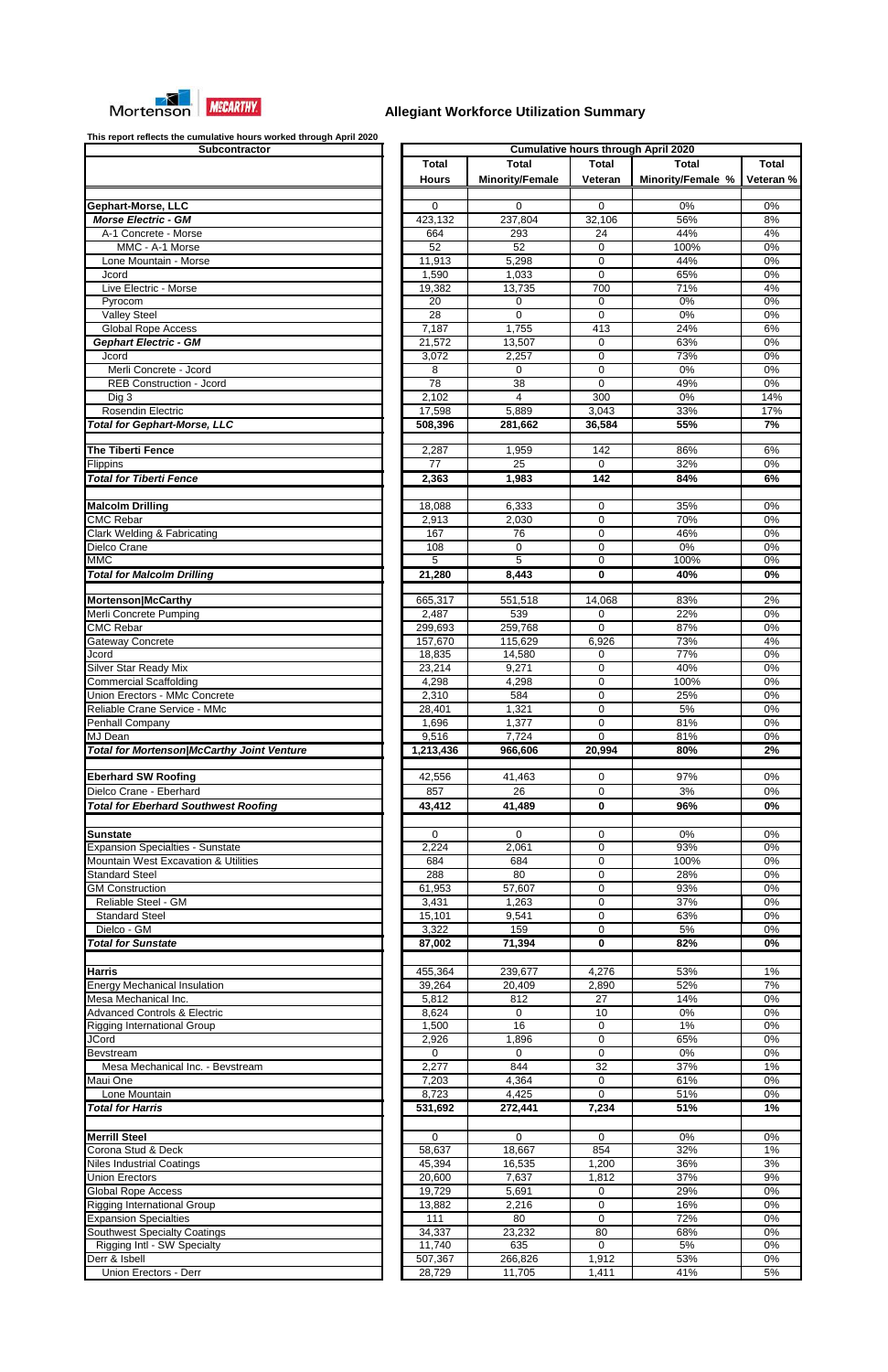

| Subcontractor                                                             |
|---------------------------------------------------------------------------|
|                                                                           |
|                                                                           |
| Derr & Gruenwald Construction                                             |
| The Herrick Corp.                                                         |
| Reliable Crane Service                                                    |
| <b>Total for Merrill Steel</b>                                            |
|                                                                           |
| Enclos                                                                    |
| Expansion Specialties, Inc.                                               |
| Gephart Electric                                                          |
| Assa Abloy Entrance Systems                                               |
| Reliable Crane                                                            |
| Union Erectors                                                            |
| Railworks                                                                 |
| <b>Team Construction</b>                                                  |
| <b>Total for Enclos</b>                                                   |
|                                                                           |
| <b>KONE</b>                                                               |
|                                                                           |
| Dielco Crane                                                              |
| Jcord                                                                     |
| Hutcherson Elevator Co.                                                   |
| Travertine                                                                |
| <b>Energy Mechanical Insulation</b>                                       |
| <b>Total for KONE</b>                                                     |
|                                                                           |
| <b>Desert Fire Protection</b>                                             |
| TAB                                                                       |
| <b>Energy Mechanical Insulation - Desert Fire</b>                         |
| Jcord                                                                     |
| Lone Mountain Excavation                                                  |
| <b>Total for Desert Fire</b>                                              |
|                                                                           |
| Gephart/Morse - Low Voltage                                               |
| Morse - GM Low Voltage                                                    |
| Gephart - GM Low Voltage                                                  |
| Total for Gephart/Morse - Low Voltage                                     |
|                                                                           |
| <b>Performance Contracting</b>                                            |
| Commercial Scaffolding - PCI                                              |
| <b>MPS Plastic Wall Products</b>                                          |
| Technicoat                                                                |
| <b>Gale Building Products</b><br><b>Total for Performance Contracting</b> |
|                                                                           |
|                                                                           |
| Aggregate Industries - MSE Retaining Wall                                 |
| Stewart & Sundell                                                         |
| Harris Rebar - S&S                                                        |
| <b>Total for Aggregate Industries MSE Retaining Wall</b>                  |
|                                                                           |
| <b>CEDCO Commercial LLC</b>                                               |
| Jcord                                                                     |
| Technicoat                                                                |
| <b>Total for CEDCO Commercial, LLC</b>                                    |
|                                                                           |
| <b>Rolling Plains Construction</b>                                        |
| <b>Total for Rolling Plains Construction</b>                              |
|                                                                           |
| <b>Union Erectors - Core</b>                                              |
| Jcord                                                                     |
| <b>Total for Union Erectors - Core</b>                                    |
|                                                                           |
| Derr & Isbell - Hoist                                                     |
| <b>Total for Derr &amp; Isbell - Hoist</b>                                |
|                                                                           |
| <b>Freyssinet</b>                                                         |
| <b>Steel Partners</b>                                                     |
|                                                                           |
| <b>Southwest Specialty Coatings</b>                                       |
| Mojave Electric                                                           |
| Rigging Intl - Freyssinet                                                 |
| Vision Construction                                                       |
| Dielco - Vision                                                           |
| <b>Total for Freyssinet</b>                                               |
|                                                                           |
| American Door                                                             |
| <b>Total for American Door</b>                                            |
|                                                                           |
|                                                                           |
| <b>Expansion Specialties</b><br><b>Total for Expansion Specialties</b>    |
|                                                                           |

| This report relieves the cumulative hours worked through April 2020<br><b>Subcontractor</b> |              |                        |                | <b>Cumulative hours through April 2020</b> |              |
|---------------------------------------------------------------------------------------------|--------------|------------------------|----------------|--------------------------------------------|--------------|
|                                                                                             | <b>Total</b> | Total                  | <b>Total</b>   | <b>Total</b>                               | <b>Total</b> |
|                                                                                             |              |                        |                |                                            |              |
|                                                                                             | <b>Hours</b> | <b>Minority/Female</b> | <b>Veteran</b> | Minority/Female %                          | Veteran %    |
| Derr & Gruenwald Construction                                                               | 12,939       | 8,785                  | 0              | 68%                                        | 0%           |
| The Herrick Corp.                                                                           | 1,808        | 932                    | 0              | 52%                                        | 0%           |
| Reliable Crane Service                                                                      | 50,092       | 2,346                  | $\Omega$       | 5%                                         | 0%           |
| <b>Total for Merrill Steel</b>                                                              | 805,364      | 365,285                | 7,268          | 45%                                        | 1%           |
|                                                                                             |              |                        |                |                                            |              |
| <b>Enclos</b>                                                                               | 59,322       | 29,775                 | 111            | 50%                                        | 0%           |
| Expansion Specialties, Inc.                                                                 | 1,145        | 497                    | 0              | 43%                                        | 0%           |
| Gephart Electric                                                                            | 1,805        | 1,353                  | 0              | 75%                                        | 0%           |
| Assa Abloy Entrance Systems                                                                 | 89           | 0                      | 0              | 0%                                         | 0%           |
|                                                                                             |              |                        |                |                                            |              |
| Reliable Crane                                                                              | 4,031        | 806                    | $\Omega$       | 20%                                        | 0%           |
| <b>Union Erectors</b>                                                                       | 3,839        | 678                    | 331            | 18%                                        | 9%           |
| Railworks                                                                                   | 180          | 180                    | 0              | 100%                                       | 0%           |
| <b>Team Construction</b>                                                                    | 568          | 470                    | $\Omega$       | 83%                                        | $0\%$        |
| <b>Total for Enclos</b>                                                                     | 70,978       | 33,758                 | 442            | 50%                                        | 0%           |
|                                                                                             |              |                        |                |                                            |              |
| <b>KONE</b>                                                                                 | 51,407       | 11,451                 | 734            | 22%                                        | 1%           |
| Dielco Crane                                                                                | 19           | 0                      | 0              | 0%                                         | 0%           |
| Jcord                                                                                       | 99           | 88                     | 0              | 89%                                        | 0%           |
|                                                                                             |              |                        |                |                                            |              |
| Hutcherson Elevator Co.                                                                     | 222          | 0                      | 0              | 0%                                         | 0%           |
| <b>Travertine</b>                                                                           | 1,161        | 1,161                  | 0              | 100%                                       | 0%           |
| <b>Energy Mechanical Insulation</b>                                                         | 142          | 74                     | $\Omega$       | 52%                                        | 0%           |
| <b>Total for KONE</b>                                                                       | 53,049       | 12,774                 | 734            | 24%                                        | 1%           |
|                                                                                             |              |                        |                |                                            |              |
| <b>Desert Fire Protection</b>                                                               | 76,655       | 34,475                 | 5,591          | 45%                                        | 7%           |
| $\overline{\mathsf{TAB}}$                                                                   | 109          | 101                    | 0              | 93%                                        | 0%           |
| <b>Energy Mechanical Insulation - Desert Fire</b>                                           | 1,034        | 678                    | 56             | 66%                                        | $5%$         |
| Jcord                                                                                       | 1,118        | 671                    | 3              | 60%                                        | 0%           |
| Lone Mountain Excavation                                                                    | 473          | 210                    | $\mathbf 0$    | 44%                                        | 0%           |
| <b>Total for Desert Fire</b>                                                                | 79,388       | 36,134                 | 5,650          | 46%                                        | 7%           |
|                                                                                             |              |                        |                |                                            |              |
| Gephart/Morse - Low Voltage                                                                 | 0            | 0                      | 0              | 0%                                         | 0%           |
| Morse - GM Low Voltage                                                                      | 126,400      | 58,615                 | 12,638         | 46%                                        | 10%          |
| Gephart - GM Low Voltage                                                                    | 31,668       | 23,653                 | 38             | 75%                                        | 0%           |
|                                                                                             |              |                        |                |                                            |              |
| Total for Gephart/Morse - Low Voltage                                                       | 158,068      | 82,268                 | 12,676         | 52%                                        | 8%           |
|                                                                                             |              |                        |                |                                            |              |
| <b>Performance Contracting</b>                                                              | 360,406      | 293,137                | 2,968          | 81%                                        | $1\%$        |
| <b>Commercial Scaffolding - PCI</b>                                                         | 20,200       | 20,200                 | 0              | 100%                                       | 0%           |
| <b>MPS Plastic Wall Products</b>                                                            | 2,539        | 1,112                  | 0              | 44%                                        | 0%           |
| Technicoat                                                                                  | 1,981        | 1,917                  | 0              | 97%                                        | 0%           |
| <b>Gale Building Products</b>                                                               | 14,683       | 13,417                 | $\mathbf 0$    | 91%                                        | 0%           |
| <b>Total for Performance Contracting</b>                                                    | 399,808      | 329,783                | 2,968          | 82%                                        | 1%           |
|                                                                                             |              |                        |                |                                            |              |
| Aggregate Industries - MSE Retaining Wall                                                   | 36,922       | 16,533                 | 990            | 45%                                        | 0%           |
| Stewart & Sundell                                                                           | 8,217        | 4,722                  | 0              | 57%                                        | 0%           |
| Harris Rebar - S&S                                                                          | 348          | 169                    | $\Omega$       | 49%                                        | 0%           |
| <b>Total for Aggregate Industries MSE Retaining Wall</b>                                    | 45,487       | 21,423                 | 990            | 47%                                        | 2%           |
|                                                                                             |              |                        |                |                                            |              |
| <b>CEDCO Commercial LLC</b>                                                                 | 25,798       |                        | 0              | 76%                                        |              |
|                                                                                             |              | 19,510                 |                |                                            | 0%           |
| Jcord                                                                                       | 413          | 326                    | 0              | 79%                                        | $0\%$        |
| Technicoat                                                                                  | 1,403        | 1,209                  | 0              | 86%                                        | 0%           |
| <b>Total for CEDCO Commercial, LLC</b>                                                      | 27,614       | 21,045                 | 0              | 76%                                        | 0%           |
|                                                                                             |              |                        |                |                                            |              |
| <b>Rolling Plains Construction</b>                                                          | 63,392       | 44,482                 | 0              | 70%                                        | 0%           |
| <b>Total for Rolling Plains Construction</b>                                                | 63,392       | 44,482                 | 0              | 70%                                        | 0%           |
|                                                                                             |              |                        |                |                                            |              |
| <b>Union Erectors - Core</b>                                                                | 32,809       | 14,758                 | 256            | 45%                                        | 1%           |
| Jcord                                                                                       | 40           | 4                      | 0              | 10%                                        | 0%           |
| <b>Total for Union Erectors - Core</b>                                                      | 32,849       | 14,762                 | 256            | 45%                                        | 1%           |
|                                                                                             |              |                        |                |                                            |              |
|                                                                                             |              |                        |                |                                            |              |
| Derr & Isbell - Hoist                                                                       | 8,761        | 3,547                  | 0              | 40%                                        | 0%           |
| <b>Total for Derr &amp; Isbell - Hoist</b>                                                  | 8,761        | 3,547                  | 0              | 40%                                        | 0%           |
|                                                                                             |              |                        |                |                                            |              |
| <b>Freyssinet</b>                                                                           | 38,686       | 24,271                 | 0              | 63%                                        | 0%           |
| Steel Partners                                                                              | 45,311       | 23,599                 | 1,063          | 52%                                        | 2%           |
| <b>Southwest Specialty Coatings</b>                                                         | 277          | 126                    | 0              | 45%                                        | 0%           |
| Mojave Electric                                                                             | 457          | 167                    | 0              | 37%                                        | 0%           |
| Rigging Intl - Freyssinet                                                                   | 6,134        | 385                    | $\mathbf 0$    | 6%                                         | 0%           |
| Vision Construction                                                                         | 0            | 0                      | 0              | 0%                                         | 0%           |
| Dielco - Vision                                                                             | 5,728        | 432                    | 0              | 8%                                         | $0\%$        |
| <b>Total for Freyssinet</b>                                                                 | 96,592       | 48,978                 | 1,063          | 51%                                        | 1%           |
|                                                                                             |              |                        |                |                                            |              |
| <b>American Door</b>                                                                        | 7,302        | 5,073                  | 0              | 69%                                        | $0\%$        |
| <b>Total for American Door</b>                                                              | 7,302        | 5,073                  | 0              | 69%                                        | 0%           |
|                                                                                             |              |                        |                |                                            |              |
| <b>Expansion Specialties</b>                                                                | 5,121        | 3,789                  | 0              | 74%                                        | 0%           |
| <b>Total for Expansion Specialties</b>                                                      |              | 3,789                  |                | 74%                                        |              |
|                                                                                             | 5,121        |                        | 0              |                                            | $0\%$        |
|                                                                                             |              |                        |                |                                            |              |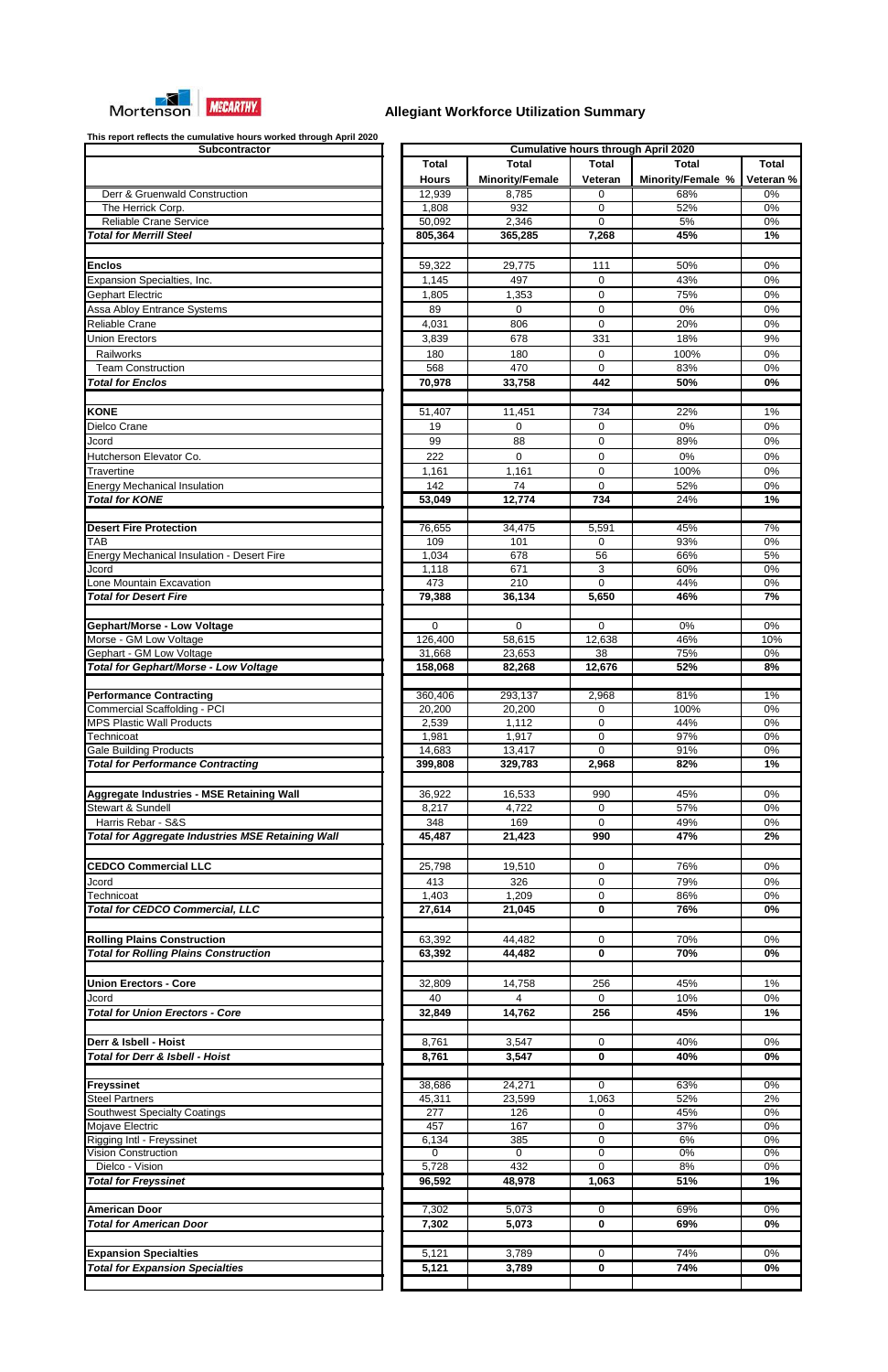

| Subcontractor                                                                                     |
|---------------------------------------------------------------------------------------------------|
|                                                                                                   |
|                                                                                                   |
| <b>Danny's Construction</b>                                                                       |
| <b>Total for Danny's Construction Co.</b>                                                         |
|                                                                                                   |
|                                                                                                   |
| <b>Midwest Pro Painting</b>                                                                       |
| <b>Total for Midwest Pro Painting</b>                                                             |
|                                                                                                   |
| Sports Fields, Inc.                                                                               |
| Cache Valley Electric Co.                                                                         |
| <b>Total for Sports Fields, Inc.</b>                                                              |
|                                                                                                   |
| Gephart/Morse - DAS                                                                               |
| Morse - DAS                                                                                       |
| <b>MD Electric</b>                                                                                |
| <b>Total for Gephart/Morse DAS</b>                                                                |
|                                                                                                   |
|                                                                                                   |
| <b>Industrial Door</b>                                                                            |
| Southwest Specialty Coatings                                                                      |
| Harris                                                                                            |
| Flooring Solutions of Nevada                                                                      |
| Danny's Construction - IDC                                                                        |
| <b>Total for Industrial Door</b>                                                                  |
|                                                                                                   |
| Sahara Concrete - Decorative Site                                                                 |
| <b>TB Penick</b>                                                                                  |
| <b>Triton Structural Concrete</b>                                                                 |
| Penhall - TB Penick                                                                               |
| Merli - TB Penick                                                                                 |
|                                                                                                   |
| <b>CMC Rebar - Sahara</b>                                                                         |
| TAB - Sahara                                                                                      |
| Merli Concrete = Sahara                                                                           |
| <b>Total for Sahara Concrete - Decorative Site</b>                                                |
|                                                                                                   |
| <b>Southwest Specialty Contractors</b>                                                            |
| Rigging International                                                                             |
| <b>Total for Southwest Specialty Contractors</b>                                                  |
|                                                                                                   |
| <b>Architectural Southwest Stone</b>                                                              |
|                                                                                                   |
|                                                                                                   |
| Technicoat Management, Inc.                                                                       |
| <b>Total for Architectural Southwest Stone</b>                                                    |
|                                                                                                   |
| <b>Sunstone Building Specialties</b>                                                              |
| <b>Total for Sunstone Building Specialties</b>                                                    |
|                                                                                                   |
| <b>Southwest Specialty Coatings</b>                                                               |
| <b>Total for Southwest Specialty Coatings</b>                                                     |
|                                                                                                   |
|                                                                                                   |
| <b>Western Millwork</b><br><b>Total for Western Millwork</b>                                      |
|                                                                                                   |
|                                                                                                   |
| Raydeo Enterprise                                                                                 |
| <b>Steel Partners</b>                                                                             |
| <b>Standard Steel</b>                                                                             |
| <b>Expansion Specialties</b>                                                                      |
| <b>Total for Raydeo Enterprise</b>                                                                |
|                                                                                                   |
| <b>Master Craft Floors</b>                                                                        |
| <b>Total for Master Craft Floors</b>                                                              |
|                                                                                                   |
|                                                                                                   |
| <b>Total for ISEC</b>                                                                             |
|                                                                                                   |
|                                                                                                   |
| <b>Custom Hearth Distributors</b>                                                                 |
|                                                                                                   |
| <b>ISEC</b><br><b>Energy Mechanical Insulation</b><br><b>Total for Custom Hearth Distributors</b> |
|                                                                                                   |
| <b>Corona Stud &amp; Deck</b>                                                                     |
| <b>Total for Corona Stud &amp; Deck</b>                                                           |
|                                                                                                   |
|                                                                                                   |
| <b>Aggregate Industries</b>                                                                       |
| A Affordable Striping & Sealing                                                                   |
| <b>Flippins Trenching</b>                                                                         |
| A-1 Concrete                                                                                      |
| MC4 Construction, Inc.                                                                            |
| <b>Total for Aggregate Industries - Pavement</b>                                                  |

| This report reflects the cumulative hours worked through April 2020<br>Subcontractor | <b>Cumulative hours through April 2020</b> |                        |                  |                   |                        |  |
|--------------------------------------------------------------------------------------|--------------------------------------------|------------------------|------------------|-------------------|------------------------|--|
|                                                                                      | <b>Total</b>                               | <b>Total</b>           | <b>Total</b>     | <b>Total</b>      | <b>Total</b>           |  |
|                                                                                      | <b>Hours</b>                               | <b>Minority/Female</b> | Veteran          | Minority/Female % | Veteran %              |  |
|                                                                                      |                                            |                        |                  | 45%               |                        |  |
| <b>Danny's Construction</b><br><b>Total for Danny's Construction Co.</b>             | 13,141                                     | 5,881                  | 1,106            | 45%               | 8%<br>8%               |  |
|                                                                                      | 13,141                                     | 5,881                  | 1,106            |                   |                        |  |
|                                                                                      |                                            |                        |                  |                   |                        |  |
| <b>Midwest Pro Painting</b><br><b>Total for Midwest Pro Painting</b>                 | 43,987<br>43,987                           | 26,626<br>26,626       | 0<br>0           | 61%<br>61%        | 0%<br>0%               |  |
|                                                                                      |                                            |                        |                  |                   |                        |  |
|                                                                                      |                                            |                        |                  |                   |                        |  |
| <b>Sports Fields, Inc.</b>                                                           | 2,510                                      | 2,004                  | 0                | 80%               | 0%                     |  |
| Cache Valley Electric Co.                                                            | 768                                        | 0                      | 0                | $0\%$             | 0%                     |  |
| <b>Total for Sports Fields, Inc.</b>                                                 | 3,278                                      | 2,004                  | 0                | 61%               | 0%                     |  |
| Gephart/Morse - DAS                                                                  | $\mathbf 0$                                | 0                      | $\mathbf 0$      | 0%                | 0%                     |  |
| Morse - DAS                                                                          | 58,324                                     | 29,871                 | 3,328            | 51%               | 6%                     |  |
| <b>MD Electric</b>                                                                   |                                            |                        | 3,368            | 43%               |                        |  |
| <b>Total for Gephart/Morse DAS</b>                                                   | 27,267<br>85,591                           | 11,764<br>41,634       | 6,695            | 49%               | 12%<br>8%              |  |
|                                                                                      |                                            |                        |                  |                   |                        |  |
| <b>Industrial Door</b>                                                               | 389                                        | 259                    | 0                | 67%               | 0%                     |  |
| <b>Southwest Specialty Coatings</b>                                                  | 642                                        | 261                    | 0                | 41%               | 0%                     |  |
| Harris                                                                               | 183                                        | 179                    | 0                | 98%               | 0%                     |  |
| <b>Flooring Solutions of Nevada</b>                                                  | 730                                        | 340                    | $\Omega$         | 47%               | 0%                     |  |
| Danny's Construction - IDC                                                           | 5,133                                      | 1,761                  | 579              | 34%               | 11%                    |  |
| <b>Total for Industrial Door</b>                                                     | 7,076                                      | 2,799                  | 579              | 40%               | 8%                     |  |
|                                                                                      |                                            |                        |                  |                   |                        |  |
| Sahara Concrete - Decorative Site                                                    | 10,750                                     | 10,609                 | 0                | 99%               | 0%                     |  |
| <b>TB Penick</b>                                                                     | 0                                          | 0                      | $\mathbf 0$      | 0%                | 0%                     |  |
| <b>Triton Structural Concrete</b>                                                    | 7,173                                      | 5,269                  | 0                | 73%               | 0%                     |  |
| Penhall - TB Penick                                                                  | 116                                        | 78                     | 0                | 67%               | 0%                     |  |
| Merli - TB Penick                                                                    | 156                                        | 0                      | 0                | 0%                | 0%                     |  |
| <b>CMC Rebar - Sahara</b>                                                            | 604                                        | 514                    | 0                | 85%               | 0%                     |  |
| TAB - Sahara                                                                         | 1,402                                      | 745                    | 0                | 53%               | 0%                     |  |
| Merli Concrete = Sahara                                                              | 99                                         | 24                     | 0                | 24%               | 0%                     |  |
| <b>Total for Sahara Concrete - Decorative Site</b>                                   | $\overline{20,300}$                        | 17,238                 | $\mathbf 0$      | 85%               | 0%                     |  |
|                                                                                      |                                            |                        |                  |                   |                        |  |
| <b>Southwest Specialty Contractors</b>                                               | 16,769                                     | 14,937                 | 0                | 89%               | 0%                     |  |
| Rigging International                                                                | 2,264                                      | 163                    | 0                | 7%                | 0%                     |  |
| <b>Total for Southwest Specialty Contractors</b>                                     | 19,033                                     | 15,099                 | $\mathbf 0$      | 79%               | 0%                     |  |
|                                                                                      |                                            |                        |                  |                   |                        |  |
| <b>Architectural Southwest Stone</b>                                                 | 17,817                                     | 17,943                 | 0                | 101%              | 0%                     |  |
| Technicoat Management, Inc.                                                          | 148                                        | 133                    | 0                | 90%               | 0%                     |  |
| <b>Total for Architectural Southwest Stone</b>                                       | 17,965                                     | 18,076                 | 0                | 101%              | 0%                     |  |
|                                                                                      |                                            |                        |                  |                   |                        |  |
| <b>Sunstone Building Specialties</b>                                                 | 420                                        | 85                     | 0                | 20%               | 0%                     |  |
| <b>Total for Sunstone Building Specialties</b>                                       | 420                                        | 85                     | $\bf{0}$         | 20%               | 0%                     |  |
|                                                                                      |                                            |                        |                  |                   |                        |  |
| <b>Southwest Specialty Coatings</b>                                                  | 12,970                                     | 8,767                  | 0                | 68%               | 0%                     |  |
| <b>Total for Southwest Specialty Coatings</b>                                        | 12,970                                     | 8,767                  | 0                | 68%               | 0%                     |  |
|                                                                                      |                                            |                        |                  |                   |                        |  |
| Western Millwork                                                                     | 17,289                                     | 7,052                  | 906              | 41%               | 5%                     |  |
| <b>Total for Western Millwork</b>                                                    | 17,289                                     | 7,052                  | 906              | 41%               | 5%                     |  |
|                                                                                      |                                            |                        |                  |                   |                        |  |
| <b>Raydeo Enterprise</b>                                                             | 1,852                                      | 347                    | $\Omega$         | 19%               | 0%                     |  |
| <b>Steel Partners</b>                                                                | 11,410                                     | 3,305                  | 2,066            | 29%               | 18%                    |  |
| <b>Standard Steel</b>                                                                | 11,915                                     | 3,529                  | 0                | 30%               | 0%                     |  |
| <b>Expansion Specialties</b>                                                         | 550                                        | 428                    | $\Omega$         | 78%               | 0%                     |  |
| <b>Total for Raydeo Enterprise</b>                                                   | 25,727                                     | 7,608                  | 2,066            | 30%               | 8%                     |  |
| <b>Master Craft Floors</b>                                                           |                                            |                        |                  |                   |                        |  |
| <b>Total for Master Craft Floors</b>                                                 | 2,354<br>2,354                             | 2,191<br>2,191         | 0<br>$\mathbf 0$ | 93%<br>93%        | 0%<br>$\overline{0\%}$ |  |
|                                                                                      |                                            |                        |                  |                   |                        |  |
| <b>ISEC</b>                                                                          | 12,267                                     | 5,600                  | 0                | 46%               | 0%                     |  |
| <b>Total for ISEC</b>                                                                | 12,267                                     | 5,600                  | $\mathbf 0$      | 46%               | 0%                     |  |
|                                                                                      |                                            |                        |                  |                   |                        |  |
| <b>Custom Hearth Distributors</b>                                                    | 1,105                                      | 542                    | $\mathbf 0$      | 49%               | 0%                     |  |
| <b>Energy Mechanical Insulation</b>                                                  | 1,096                                      | 680                    | 126              | 62%               | 11%                    |  |
| <b>Total for Custom Hearth Distributors</b>                                          | 2,201                                      | 1,222                  | 126              | 55%               | 6%                     |  |
|                                                                                      |                                            |                        |                  |                   |                        |  |
| Corona Stud & Deck                                                                   | 24,216                                     | 9,121                  | 4,456            | 38%               | 18%                    |  |
| <b>Total for Corona Stud &amp; Deck</b>                                              | 24,216                                     | 9,121                  | 4,456            | 38%               | 18%                    |  |
|                                                                                      |                                            |                        |                  |                   |                        |  |
| <b>Aggregate Industries</b>                                                          | 8,440                                      | 3,601                  | 219              | 43%               | 3%                     |  |
| A Affordable Striping & Sealing                                                      | 40                                         | 34                     | 0                | 84%               | $0\%$                  |  |
| <b>Flippins Trenching</b>                                                            | 14                                         | 8                      | 0                | 57%               | 0%                     |  |
| A-1 Concrete                                                                         | 14                                         | 0                      | 0                | 0%                | 0%                     |  |
| MC4 Construction, Inc.                                                               | 4,615                                      | 3,800                  | 0                | 82%               | 0%                     |  |
| <b>Total for Aggregate Industries - Pavement</b>                                     | 13,122                                     | 7,442                  | 219              | 57%               | 2%                     |  |
|                                                                                      |                                            |                        |                  |                   |                        |  |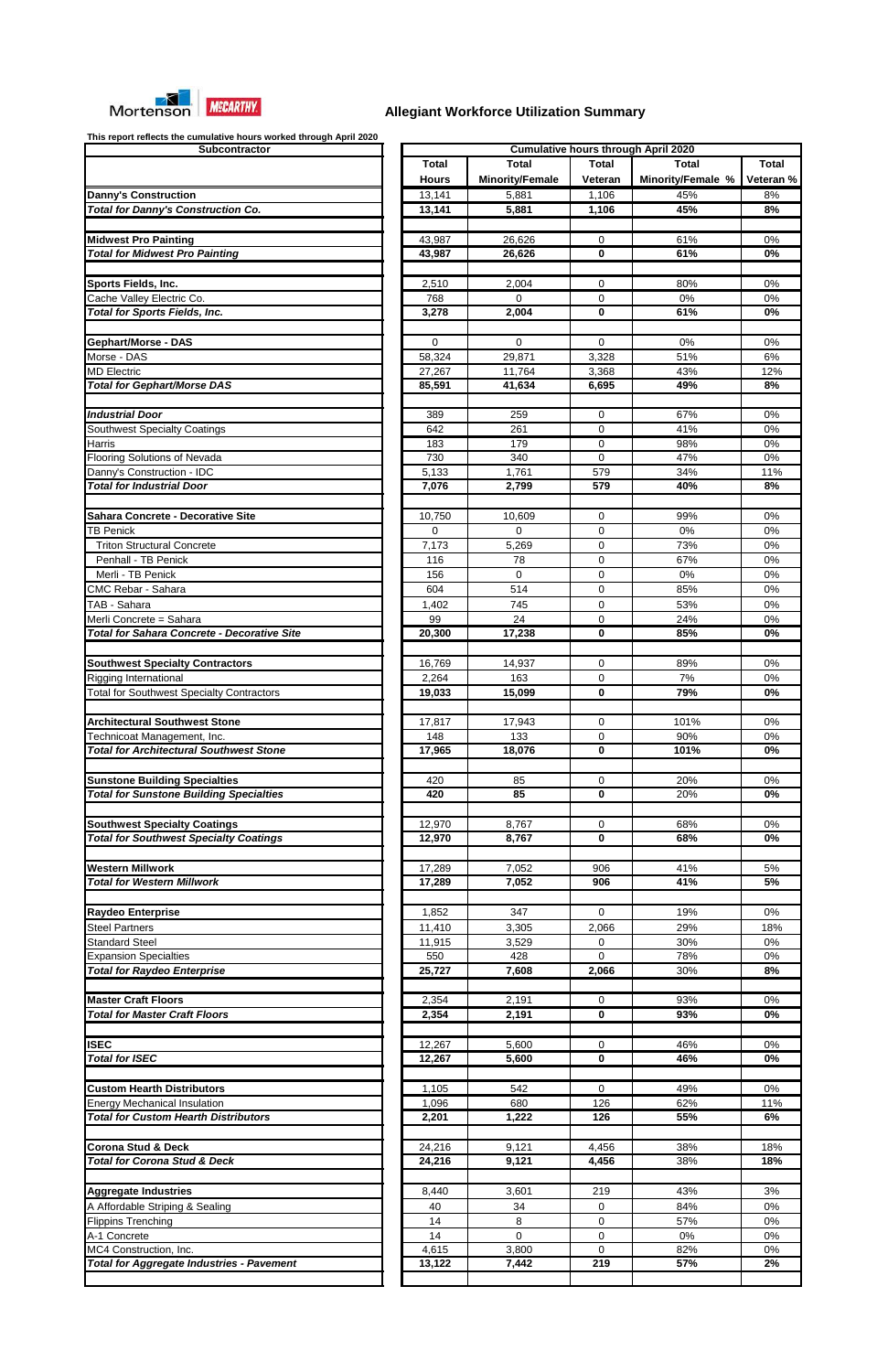

| Subcontractor                                                |
|--------------------------------------------------------------|
|                                                              |
|                                                              |
| Golden Bay Fence Plus Iron Works, Inc.                       |
| <b>REB Construction</b>                                      |
| Harris Rebar - Golden Bay                                    |
| <b>Total for Golden Bay Fence Plus Iron Works</b>            |
|                                                              |
| <b>Stewart &amp; Sundell</b>                                 |
| <b>Total for Stewart &amp; Sundell - Decorative Concrete</b> |
|                                                              |
| <b>YESCO</b>                                                 |
| <b>Union Erectors</b>                                        |
| <b>Eberhard SW Roofing</b>                                   |
| <b>Flippins Trenching</b>                                    |
| <b>Total for YESCO</b>                                       |
|                                                              |
| Jones Sign Co.                                               |
| <b>SW Specialty Coatings</b>                                 |
| <b>Global Rope Access</b>                                    |
| Total for Jones Sign Co., Inc.                               |
|                                                              |
| <b>Camatic</b>                                               |
| Seating Installation Group                                   |
| <b>Total for Camatic</b>                                     |
|                                                              |
| <b>Dimensional Innovations</b>                               |
| P1 Group, Inc.                                               |
| <b>Valley Steel</b>                                          |
| <b>Total for Dimensional Innovations</b>                     |
|                                                              |
| <b>Vector Foiltec</b>                                        |
| Danny's Construction                                         |
| <b>Dielco Crane Services</b>                                 |
| Global Rope Access                                           |
| Harris Las Vegas                                             |
| <b>Unforgettable Coatings</b>                                |
| <b>Total for Vector Foiltec</b>                              |
|                                                              |
|                                                              |
| <b>Austin Millwork &amp; Cabintry</b>                        |
| <b>Ferraro Marble Companies</b>                              |
| Total for Austin Millwork & Cabintry, Inc.                   |
|                                                              |
| <b>Brightview Landscape Development</b>                      |
| <b>Total for Brightview Landscape Development</b>            |
|                                                              |
| <b>Davis Glass &amp; Mirror</b>                              |
| <b>Sunstone Building Specialties</b>                         |
| <b>Total for Davis Glass &amp; Mirror</b>                    |
|                                                              |
| <b>Spilker Pacific</b>                                       |
| <b>Total for Spilker Pacific</b>                             |
|                                                              |
| <b>T. Nickolas</b>                                           |
| <b>Travertine</b>                                            |
| Technicoat Management                                        |
| <b>Total for T. Nickolas</b>                                 |
|                                                              |
| <b>Technicoat Management</b>                                 |
| <b>Total for Technicoat Management</b>                       |
|                                                              |
| <u>Valley Steel</u>                                          |
| <b>Total for Valley Steel</b>                                |
|                                                              |
| <b>Las Vegas Demolition</b>                                  |
| <b>Total for Las Vegas Demolition</b>                        |
|                                                              |
| <b>Niles Industrial Coatings</b>                             |
| <b>Total for Niles Industrial Coatings</b>                   |
|                                                              |
| <b>Cleaning Services</b>                                     |
| <b>Total for Cleaning Services Incorporated</b>              |
|                                                              |
| <b>Creative Play Recreation</b>                              |
| <b>REB Construction</b>                                      |
| <b>Total for Creative Play Recreation</b>                    |
|                                                              |

| This report reflects the cumulative flours worked through April 2020<br>Subcontractor |              |                        |                | <b>Cumulative hours through April 2020</b> |           |
|---------------------------------------------------------------------------------------|--------------|------------------------|----------------|--------------------------------------------|-----------|
|                                                                                       | <b>Total</b> | Total                  | <b>Total</b>   | <b>Total</b>                               | Total     |
|                                                                                       |              |                        |                |                                            |           |
|                                                                                       | <b>Hours</b> | <b>Minority/Female</b> | <b>Veteran</b> | Minority/Female %                          | Veteran % |
| Golden Bay Fence Plus Iron Works, Inc.                                                | 5,162        | 3,704                  | 0              | 72%                                        | 0%        |
| <b>REB Construction</b>                                                               | 108          | 22                     | $\mathbf 0$    | 20%                                        | 0%        |
| Harris Rebar - Golden Bay                                                             | 887          | 463                    | 0              | 52%                                        | 0%        |
| <b>Total for Golden Bay Fence Plus Iron Works</b>                                     | 6,156        | 4,189                  | 0              | 68%                                        | 0%        |
|                                                                                       |              |                        |                |                                            |           |
| <b>Stewart &amp; Sundell</b>                                                          | 9,239        | 8,911                  | 0              | 96%                                        | 0%        |
| <b>Total for Stewart &amp; Sundell - Decorative Concrete</b>                          | 9,239        | 8,911                  | 0              | 96%                                        | 0%        |
|                                                                                       |              |                        |                |                                            |           |
| <b>YESCO</b>                                                                          | 11,459       | 3,264                  | 84             | 28%                                        | 1%        |
|                                                                                       |              |                        |                |                                            |           |
| <b>Union Erectors</b>                                                                 | 2,019        | 347                    | 0              | 17%                                        | 0%        |
| <b>Eberhard SW Roofing</b>                                                            | 235          | 235                    | 0              | 100%                                       | 0%        |
| <b>Flippins Trenching</b>                                                             | 96           | 88                     | 0              | 92%                                        | 0%        |
| <b>Total for YESCO</b>                                                                | 13,808       | 3,934                  | 84             | 28%                                        | 1%        |
|                                                                                       |              |                        |                |                                            |           |
| <b>Jones Sign Co.</b>                                                                 | 5,989        | 475                    | 408            | 8%                                         | 7%        |
| <b>SW Specialty Coatings</b>                                                          | 476          | 385                    | 0              | 81%                                        | $0\%$     |
| <b>Global Rope Access</b>                                                             | 1,256        | 269                    | 50             | 42%                                        | 18%       |
| Total for Jones Sign Co., Inc.                                                        | 7,720        | 1,128                  | 458            | 15%                                        | 6%        |
|                                                                                       |              |                        |                |                                            |           |
| Camatic                                                                               | $\mathbf 0$  | 0                      | 0              | 0%                                         | 0%        |
| Seating Installation Group                                                            | 8,149        | 6,085                  | 0              | 75%                                        | 0%        |
| <b>Total for Camatic</b>                                                              |              |                        |                | 75%                                        |           |
|                                                                                       | 8,149        | 6,085                  | 0              |                                            | 0%        |
|                                                                                       |              |                        |                |                                            |           |
| <b>Dimensional Innovations</b>                                                        | 36           | 0                      | $\mathbf 0$    | 0%                                         | $0\%$     |
| P1 Group, Inc.                                                                        | 328          | 61                     | 21             | 19%                                        | 6%        |
| <b>Valley Steel</b>                                                                   | 2,013        | 915                    | 0              | 45%                                        | 0%        |
| <b>Total for Dimensional Innovations</b>                                              | 2,377        | 976                    | 21             | 41%                                        | 1%        |
|                                                                                       |              |                        |                |                                            |           |
| <b>Vector Foiltec</b>                                                                 | 21,858       | 10,772                 | 0              | 49%                                        | 0%        |
| Danny's Construction                                                                  | 5,543        | 1,947                  | 243            | 35%                                        | 4%        |
| <b>Dielco Crane Services</b>                                                          | 1,836        | 139                    | 0              | 8%                                         | 0%        |
| <b>Global Rope Access</b>                                                             | 843          | 23                     | 0              | 3%                                         | 0%        |
|                                                                                       |              |                        |                |                                            |           |
| Harris Las Vegas                                                                      | 154          | 81                     | 0              | 53%                                        | 0%        |
| Unforgettable Coatings                                                                | 634          | 396                    | $\mathbf 0$    | 63%                                        | 0%        |
| <b>Total for Vector Foiltec</b>                                                       | 30,867       | 13,358                 | 243            | 43%                                        | 1%        |
|                                                                                       |              |                        |                |                                            |           |
| <b>Austin Millwork &amp; Cabintry</b>                                                 | 2,321        | 973                    | 0              | 42%                                        | 0%        |
| <b>Ferraro Marble Companies</b>                                                       | 20           | 20                     | 0              | 100%                                       | 0%        |
| Total for Austin Millwork & Cabintry, Inc.                                            | 2,341        | 993                    | 0              | 42%                                        | 0%        |
|                                                                                       |              |                        |                |                                            |           |
| <b>Brightview Landscape Development</b>                                               | 4,469        | 4,469                  | 0              | 100%                                       | 0%        |
| <b>Total for Brightview Landscape Development</b>                                     | 4,469        | 4,469                  | 0              | 100%                                       | 0%        |
|                                                                                       |              |                        |                |                                            |           |
| Davis Glass & Mirror                                                                  | 1,789        | 636                    | 0              | 36%                                        | 0%        |
|                                                                                       | 76           | 24                     | $\mathbf 0$    | 32%                                        | 0%        |
| <b>Sunstone Building Specialties</b>                                                  |              |                        |                |                                            |           |
| <b>Total for Davis Glass &amp; Mirror</b>                                             | 1,865        | 660                    | 0              | 35%                                        | 0%        |
|                                                                                       |              |                        |                |                                            |           |
| <b>Spilker Pacific</b>                                                                | 1,619        | 917                    | 0              | 57%                                        | 0%        |
| <b>Total for Spilker Pacific</b>                                                      | 1,619        | 917                    | 0              | 57%                                        | 0%        |
|                                                                                       |              |                        |                |                                            |           |
| T. Nickolas                                                                           | 30,023       | 27,403                 | 0              | 91%                                        | 0%        |
| Travertine                                                                            | 611          | 611                    | 0              | 100%                                       | 0%        |
| Technicoat Management                                                                 | 640          | 599                    | 0              | 94%                                        | $0\%$     |
| <b>Total for T. Nickolas</b>                                                          | 31,274       | 28,613                 | 0              | 91%                                        | 0%        |
|                                                                                       |              |                        |                |                                            |           |
| <b>Technicoat Management</b>                                                          | 8,331        | 5,817                  | 0              | 70%                                        | 0%        |
| <b>Total for Technicoat Management</b>                                                | 8,331        | 5,817                  | 0              | 70%                                        | $0\%$     |
|                                                                                       |              |                        |                |                                            |           |
|                                                                                       |              |                        |                |                                            |           |
| <b>Valley Steel</b>                                                                   | 626          | 229                    | 0              | 37%                                        | 0%        |
| <b>Total for Valley Steel</b>                                                         | 626          | 229                    | 0              | 37%                                        | 0%        |
|                                                                                       |              |                        |                |                                            |           |
| <b>Las Vegas Demolition</b>                                                           | 1,240        | 1,256                  | 0              | 101%                                       | 0%        |
| <b>Total for Las Vegas Demolition</b>                                                 | 1,240        | 1,256                  | 0              | 101%                                       | 0%        |
|                                                                                       |              |                        |                |                                            |           |
| <b>Niles Industrial Coatings</b>                                                      | 860          | 593                    | 0              | 69%                                        | 0%        |
| <b>Total for Niles Industrial Coatings</b>                                            | 860          | 593                    | 0              | 69%                                        | $0\%$     |
|                                                                                       |              |                        |                |                                            |           |
|                                                                                       |              |                        |                |                                            |           |
| <b>Cleaning Services</b>                                                              | 828          | 1,062                  | 0              | 128%                                       | 0%        |
| <b>Total for Cleaning Services Incorporated</b>                                       | 828          | 1,062                  | 0              | 128%                                       | 0%        |
|                                                                                       |              |                        |                |                                            |           |
| <b>Creative Play Recreation</b>                                                       | 470          | 470                    | 0              | 100%                                       | 0%        |
| <b>REB Construction</b>                                                               | 32           | 16                     | 0              | 50%                                        | 0%        |
| <b>Total for Creative Play Recreation</b>                                             | 502          | 486                    | 0              | 97%                                        | 0%        |
|                                                                                       |              |                        |                |                                            |           |
| <b>Seda Seating</b>                                                                   | $\mathbf 0$  | 0                      | 0              | 0%                                         | $0\%$     |